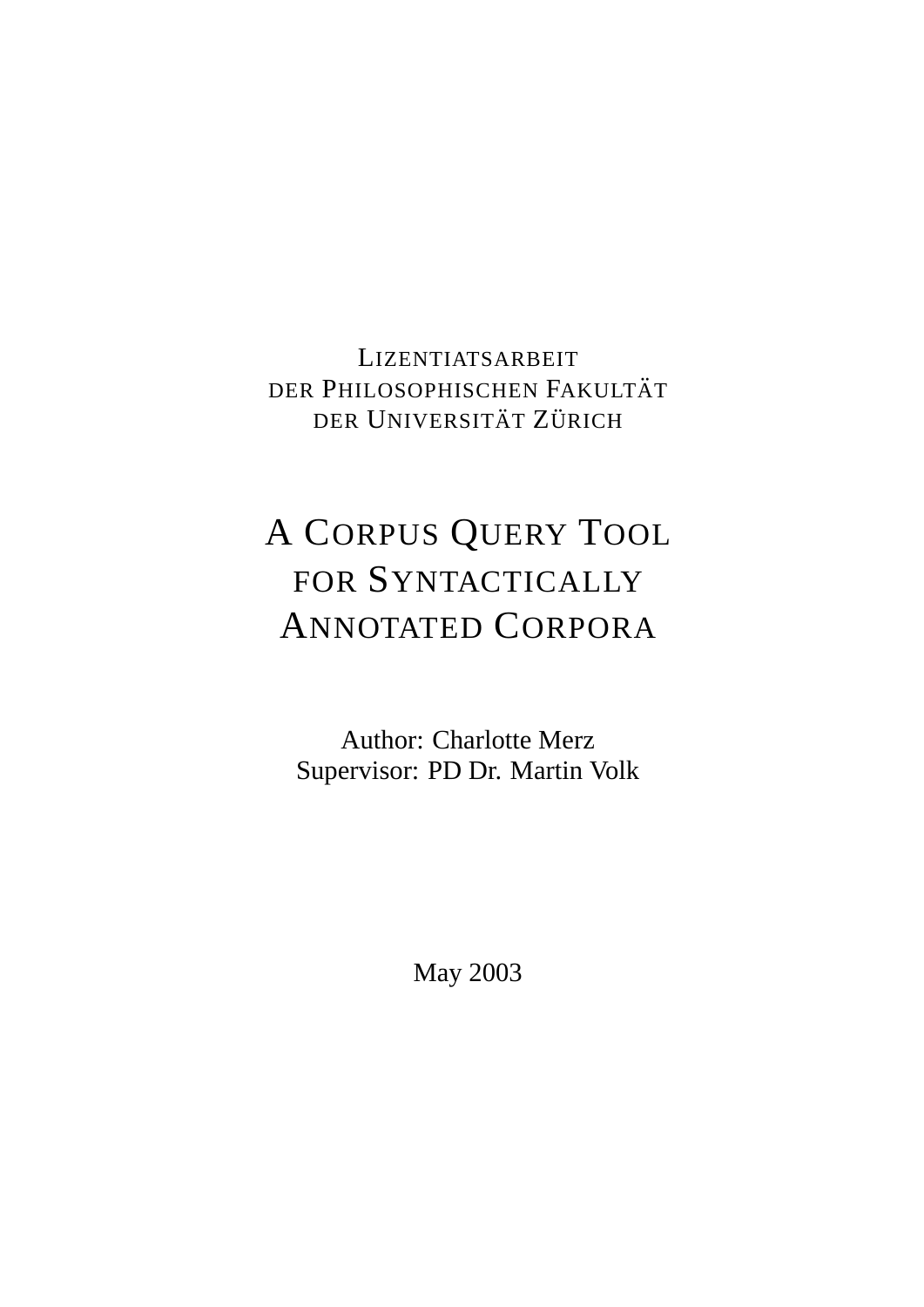# **Contents**

| $\mathbf{1}$ |     | <b>Introduction</b>     |                                                         | 1                       |
|--------------|-----|-------------------------|---------------------------------------------------------|-------------------------|
| 2            |     |                         | <b>Components of Corpus Query</b>                       | $\overline{\mathbf{3}}$ |
|              | 2.1 |                         |                                                         | 3                       |
|              |     | 2.1.1                   |                                                         | 3                       |
|              |     | 2.1.2                   |                                                         | 6                       |
|              |     | 2.1.3                   |                                                         | 10                      |
|              |     | 2.1.4                   | Morphological Analysis and Lemmatization                | 11                      |
|              |     | 2.1.5                   |                                                         | 13                      |
|              |     | 2.1.6                   |                                                         | 16                      |
|              | 2.2 |                         |                                                         | 16                      |
|              |     | 2.2.1                   |                                                         | 20                      |
|              |     | 2.2.2                   |                                                         | 22                      |
| 3            |     | <b>Database Systems</b> |                                                         | 36                      |
|              | 3.1 |                         |                                                         | 36                      |
|              |     | 3.1.1                   | Characteristics and Advantages of the Database Approach | 36                      |
|              |     | 3.1.2                   |                                                         | 37                      |
|              | 3.2 |                         |                                                         | 37                      |
|              |     | 3.2.1                   |                                                         | 38                      |
|              |     | 3.2.2                   |                                                         | 38                      |
|              |     | 3.2.3                   |                                                         | 39                      |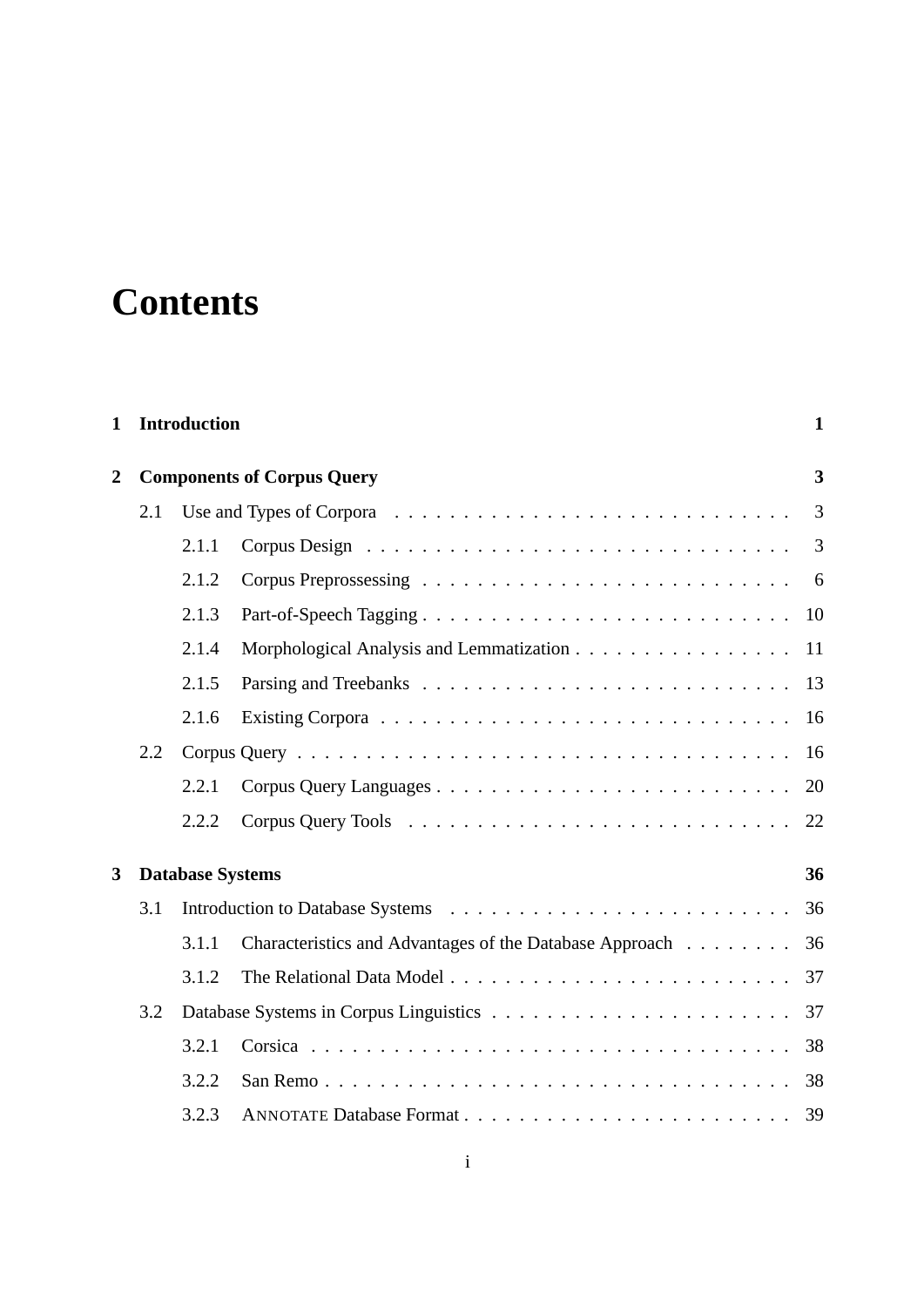# CONTENTS ii

| 4 |                     |       | <b>My Own Corpus Query Tool</b>                                      | 41         |
|---|---------------------|-------|----------------------------------------------------------------------|------------|
|   | 4.1                 |       |                                                                      | 41         |
|   | 4.2                 |       |                                                                      | 43         |
|   |                     | 4.2.1 |                                                                      | 43         |
|   |                     | 4.2.2 | N-table Approach                                                     | 47         |
|   | 4.3                 |       |                                                                      | 51         |
|   |                     | 4.3.1 | Resources: ComputerZeitung and Tages-Anzeiger                        | 51         |
|   |                     | 4.3.2 |                                                                      | 59         |
|   | 4.4                 |       |                                                                      | 65         |
|   |                     | 4.4.1 |                                                                      | 65         |
|   |                     | 4.4.2 |                                                                      | 67         |
|   |                     | 4.4.3 |                                                                      | 69         |
|   | 4.5                 |       |                                                                      | 70         |
|   | 4.6                 |       |                                                                      | 72         |
|   |                     | 4.6.1 | Simple Query Output: KWIC and Tag-Display                            | 72         |
|   |                     | 4.6.2 | Complex Query Output: Table with Syntactic and Semantic Structure 74 |            |
| 5 |                     |       | <b>Analysis and Evaluation</b>                                       | 80         |
|   | 5.1                 |       |                                                                      | 80         |
|   | 5.2                 |       |                                                                      | 81         |
|   | 5.3                 |       |                                                                      | 82         |
|   |                     | 5.3.1 |                                                                      | 82         |
|   |                     | 5.3.2 |                                                                      | 90         |
|   |                     | 5.3.3 |                                                                      | 93         |
|   |                     | 5.3.4 |                                                                      | 94         |
|   | 5.4                 |       |                                                                      | 96         |
|   | <b>Bibliography</b> |       |                                                                      | 98         |
|   | <b>Glossary</b>     |       |                                                                      | <b>100</b> |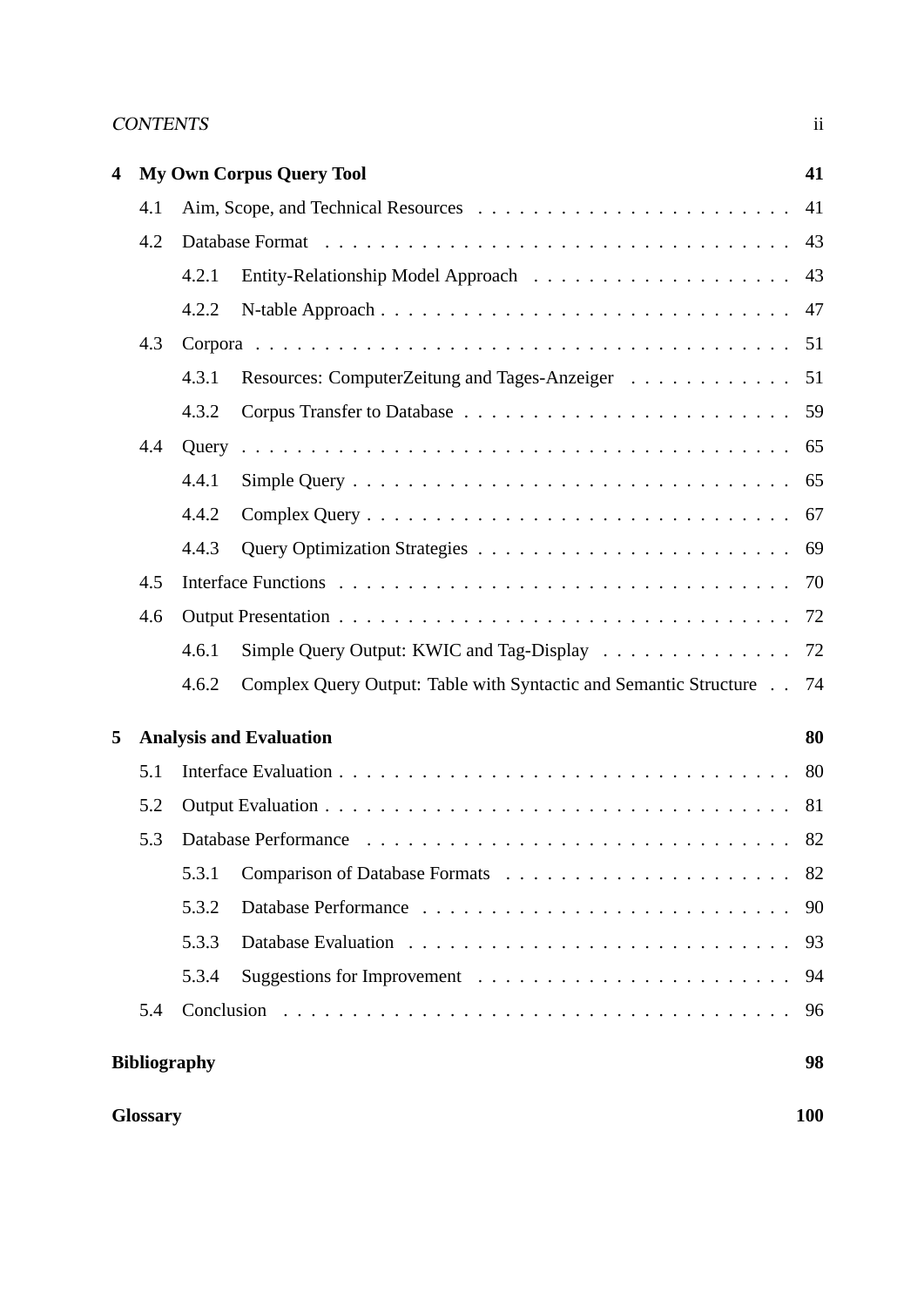# CONTENTS iii

|             | A SGML-Tags in the CZ and TA Corpora | 103 |
|-------------|--------------------------------------|-----|
|             | <b>B</b> List of Database Relations  | 105 |
| <b>B</b> .1 |                                      |     |
|             |                                      |     |
|             | C Simplified STTS Tagset             | 116 |
|             | D PHP-programs on a Separate CD-ROM  | 117 |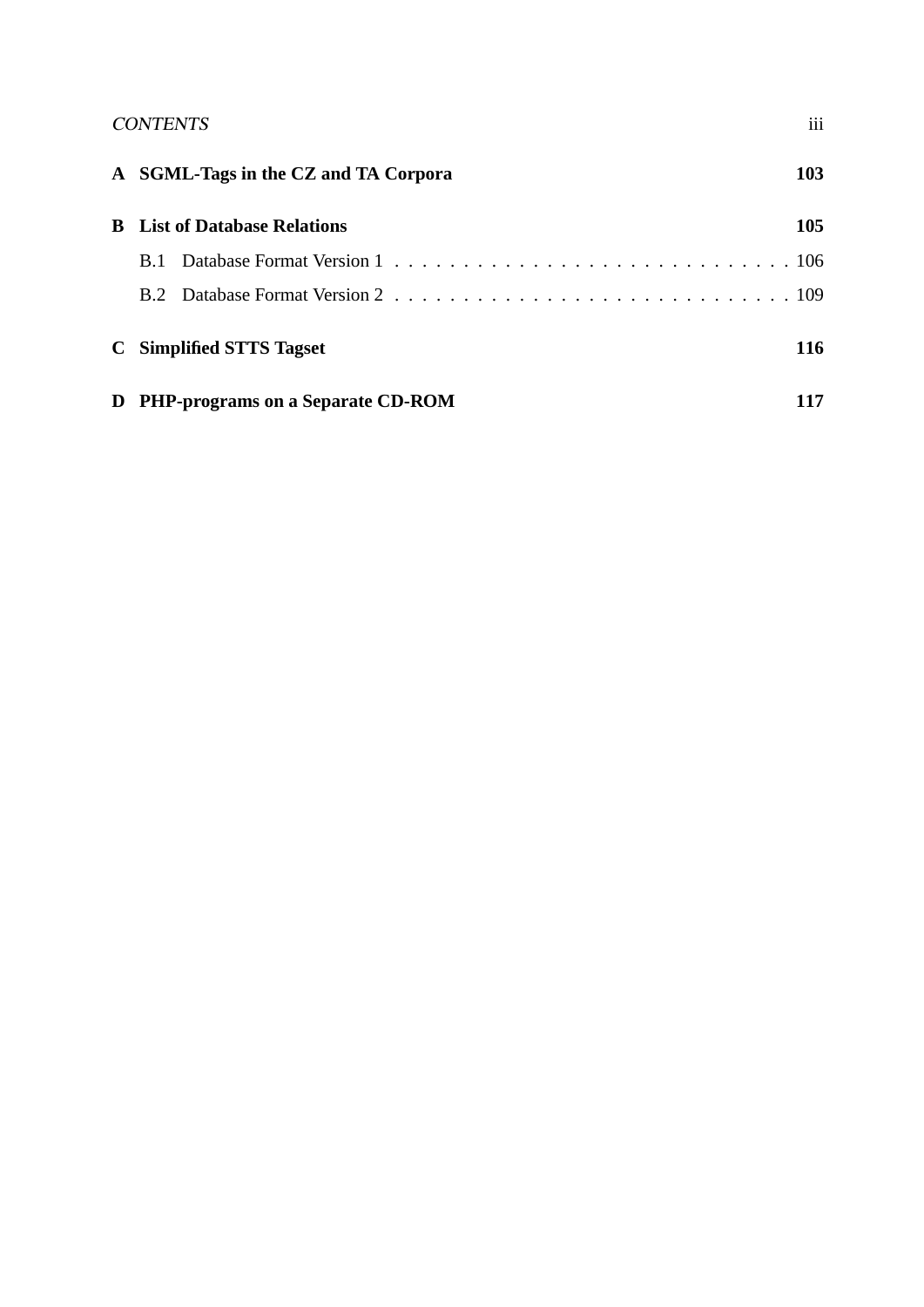# **Note on the Text**

In order to make this thesis readable for persons who have not studied computational linguistics, I have included a glossary of the most important terms used in the text. Terms which are explained in the glossary on page 101 are printed in CAPITALS.

Examples or emphasized words are displayed in *italicized* font; names of entities in entityrelationship models or names of tables in a relational database system are printed in typewriter font.

The corpus query system programmed in this project is at the time of writing running on a server of the Department of Computer Science at the University of Zurich. It can be tested at **http://www.ifi.unizh.ch/cl/chmerz/CorpusQuery/start.html**. A login-name and password can be obtained from the author.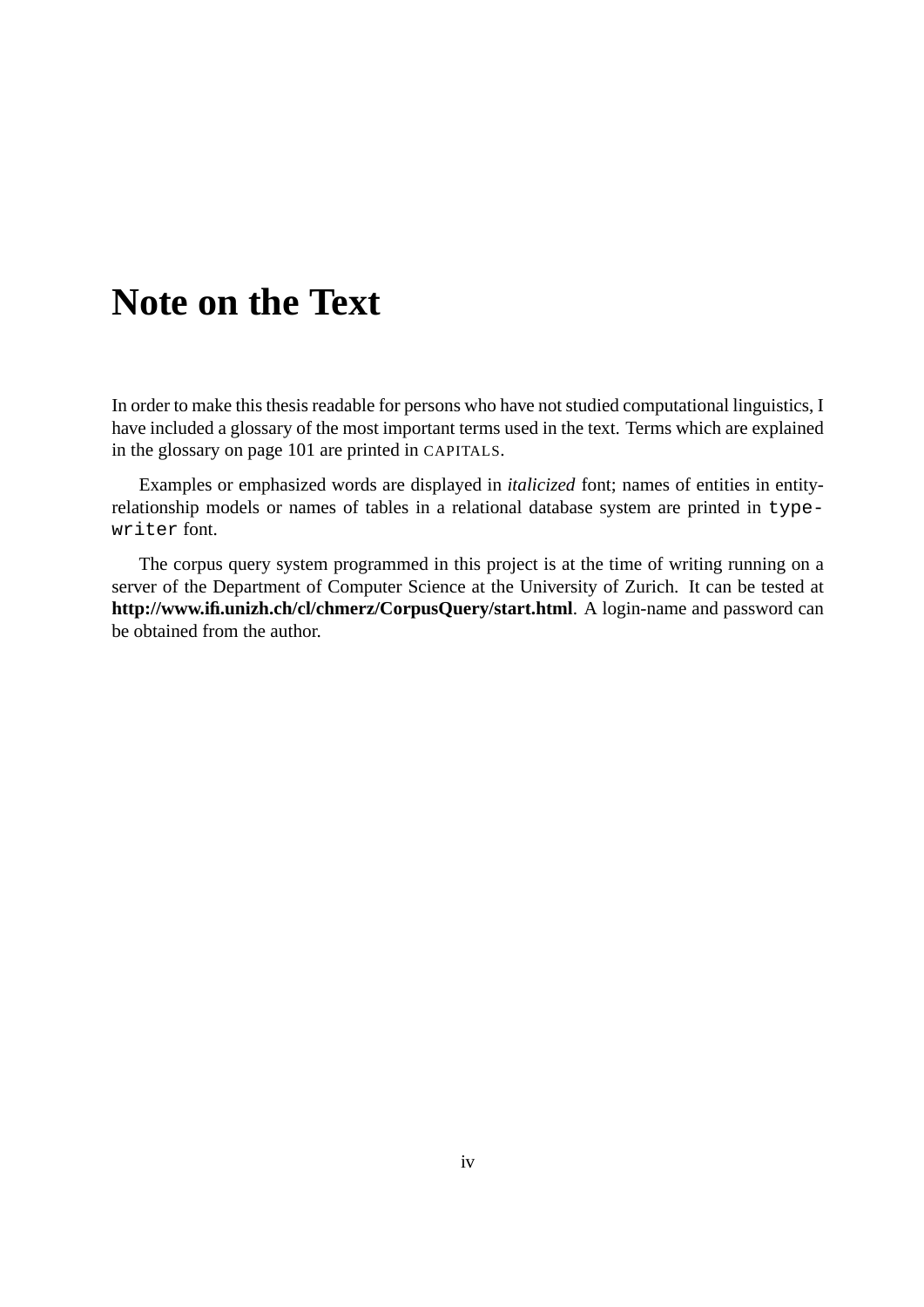# **Chapter 1**

# **Introduction**

Corpus linguistics is a growing area of research in language studies as well as in computational linguistics. Despite its increasing popularity, corpus linguistics still represents a question mark for many scholars of traditional linguistics. This, on one hand, is due to the fact that the extent of corpus linguistics is not comparable to the focus of any of the established linguistic fields such as syntax, morphology or sociolinguistics. Corpus linguistics is rather a methodology which can be applied to all linguistic paradigms. On the other hand, corpus linguistics makes extensive use of computers for the analysis of specific problems. This leads to a certain degree of mistrust. Allow me explore these two points and correct any misunderstandings about corpus linguistics from the beginning.

Theoretical linguistics, as it is traditionally taught, emphasizes the study of language structure. It establishes systems which explain language as a theoretical model. A linguist can compare language in use with these theories and make statements about the grammatical correctness of a sentence or the order morphological components in a word. In Chomsky's words, theoretical linguistics strives to achieve EXPLANATORY ADEQUACY in explaining a speaker's COMPE-TENCE.

As opposed to this, corpus linguistics aims at achieving DESCRIPTIVE ADEQUACY of the speaker's PERFORMANCE. Corpus linguists study the actual patterns of use of language in naturally occurring texts, thereby relying on large collection of texts in order to conduct empirical analyses. This is based on the idea that language has to be explored as it is used and not restricted to the domain covered by a theoretical model. The increasing use of computers allows processing of large amounts of data, thereby increasing and accelerating the possibilities of corpus linguistics immensely. It is important to note, however, that corpus linguistics is first of all a methodology which can be applied in every branch of linguistics<sup>1</sup>.

This is the ideological gap which lies between theoretical and descriptive linguistics. Although the positions taken up by these parties seem to be far apart, Meyer ([Meier 2002]:xiv)

<sup>&</sup>lt;sup>1</sup>For an extensive list of the use of corpora in language studies see chapter 4 in [McEnery and Wilson 1996] or pp. 11-28 in [Meier 2002].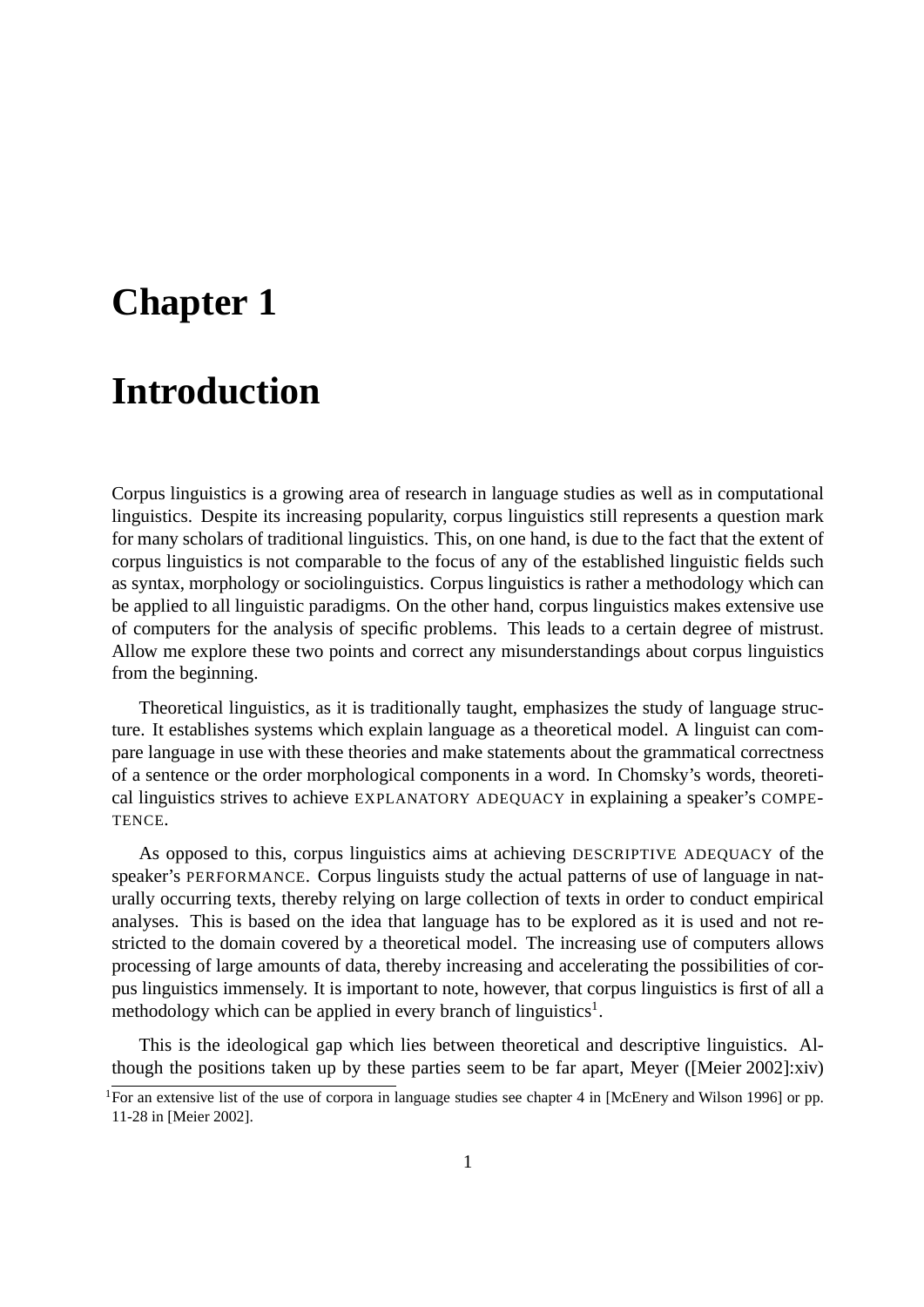### CHAPTER 1. INTRODUCTION 2

concludes:

[W]hile the goals of the corpus linguist and the generative grammarian are often different, there is an overlap between the two disciplines and, in many cases, the findings of the corpus linguist have much to offer to the theoretical linguist.

It is therefore important that corpus linguistics is seen as what it is: a complementary methodology from which many useful insights can be gained.

The other resentment against corpus linguistics is that its application is strongly based on computers. If a linguist would like to conduct a quantitative study, the use of computers is unavoidable. While being told about this project, a fellow student said: "So you are constructing what I am not even capable of using?" I understand her concern. It is not that she does not know how to handle computers or how to analyze empirical data. If confronted with conventional corpus query systems, a linguist is at least challenged into learning a query language in order to retrieve the data desired. This takes for granted some knowledge about the corpus structure and the technical handling of the query. I am convinced that if confronted with a more intuitive corpus query system, the enigma of this field would disappear quickly.

Having elaborated possible resentments against corpus linguistics, I would like to argue why it should be included in linguistic studies as much as possible. The background of this discussion is a project of the German Department at the University of Zurich. In this project, a team is creating a CD-Rom which will be attached to the mandatory study book for all introductory linguistic courses ([Linke et al. 1996]). The purpose of this CD-Rom is – among others – to optimize the process of studying through additional media and to stimulate the students' analytical capabilities as well as their critical access to linguistic theories<sup>2</sup>. It seems to me that this CD-Rom will be a great opportunity to make corpus linguistics accessible to these students. Through an intuitive interface students will be able to conduct their own researches on a corpus according to the theory presently studied. It would allow them to test linguistic theories on real data and enable them to gain more insights to the problems of the study of language in general.

The project described in this thesis is the construction of a corpus query tool designed for beginners in corpus linguistics. Whether the CD-Rom will include a link to it is at this point of time not decided. It will, however, serve as a corpus query tool for students in projects in corpus linguistics and can be adapted to other purposes as well. Its main purpose is to allow a user to retrieve data from corpora in an easy-to-handle way.

To construct such a system, several areas of research have to be explored. They include questions of data storage, data retrieval and data output. For all of these steps, a decision had to be made in order to implement a new corpus query tool. In this paper I will show how other projects proceeded and which results they yielded. Based on this knowledge, I will argue my position and present my corpus query system. Last but not least, this system will be analyzed and evaluated, and suggestions for improvement made.

<sup>2</sup>For a more detailed description of this project see http://www.unizh.ch/∼lingucd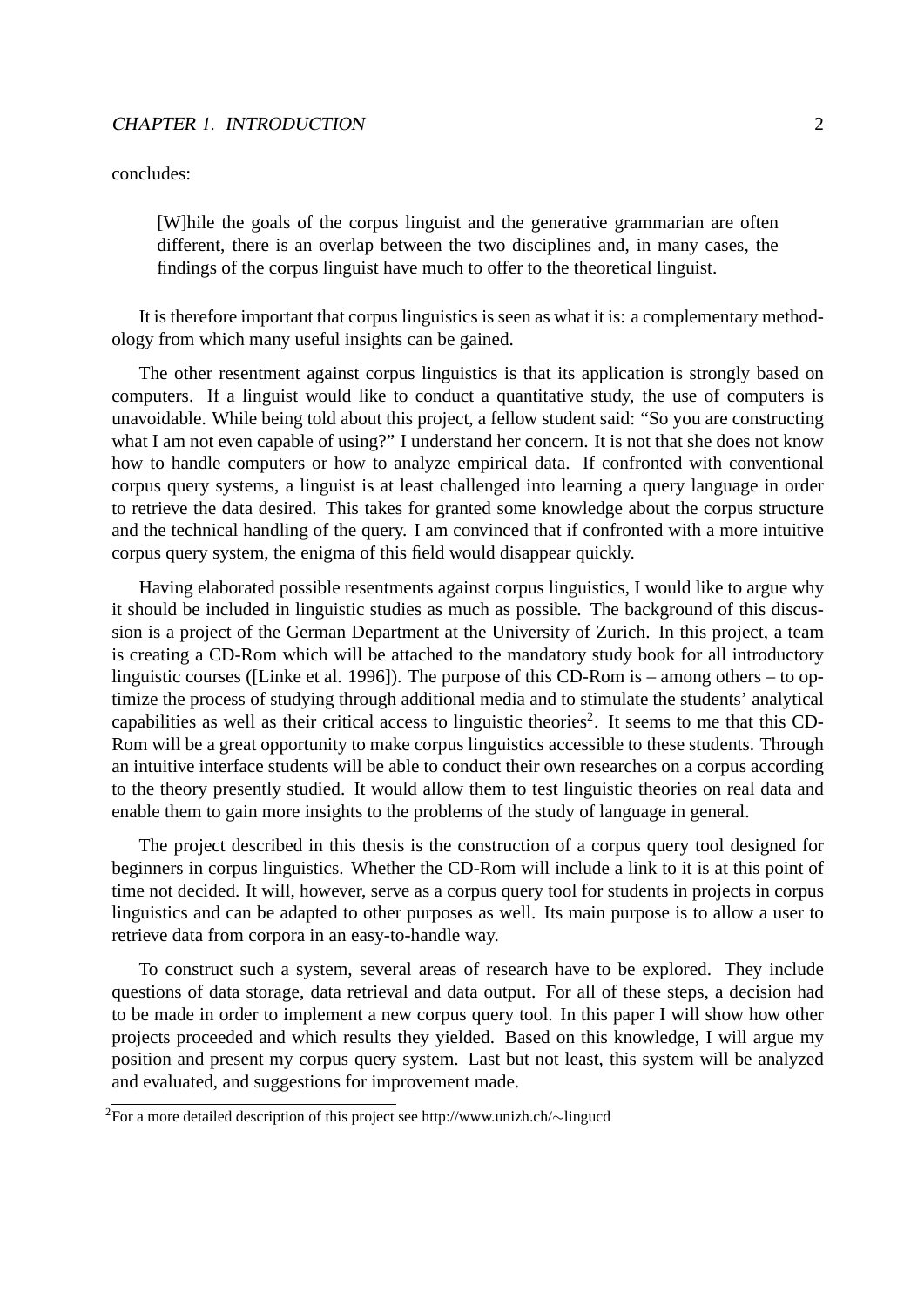# **Chapter 2**

# **Components of Corpus Query**

When working with CORPORA, it is necessary to have some knowledge about the linguistic as well as the technical resources involved. First of all, there are different kinds of corpora with different kinds of uses. Depending on these uses, corpus query systems with different corpus query languages are constructed. In this chapter, I would like to present a survey of corpus types and formats. I will then move on to a theoretical part about corpus query languages and corpus query tools which will be concluded by the presentation of some corpus query tools.

# **2.1 Use and Types of Corpora**

# **2.1.1 Corpus Design**

Commonly, a corpus is a machine-readable body of authentic texts. This definition, however, needs to be improved because it does not state anything about the purpose or of the design of the corpus. According to Biber ([Biber et al. 2000]:246), a corpus is "not simply a collection of texts. Rather, a corpus seeks to represent a language or some part of a language." An incoherent compilation of texts therefore does not embody a corpus. Additionally, every corpus is constructed with the purpose of giving insights to one or several research questions. The answer to these questions obviously influences the design of the corpus. Based on all these consideration, corpora are best defined as collections of texts representing some part of a language in order to answer specific research questions.

Whereas the purpose of a corpus is made out in the context of its research project, several criteria are needed to distinguish among the various types and characteristics of corpora. These criteria include linguistic factors as well as technical aspects. The following list of criteria is gathered from several introductory books for corpus linguistics and does not claim completeness. Rather, it gives an overview of the complexity of issues in corpus design. A discussion of the keywords presented in the list follows in the subsequent paragraphs.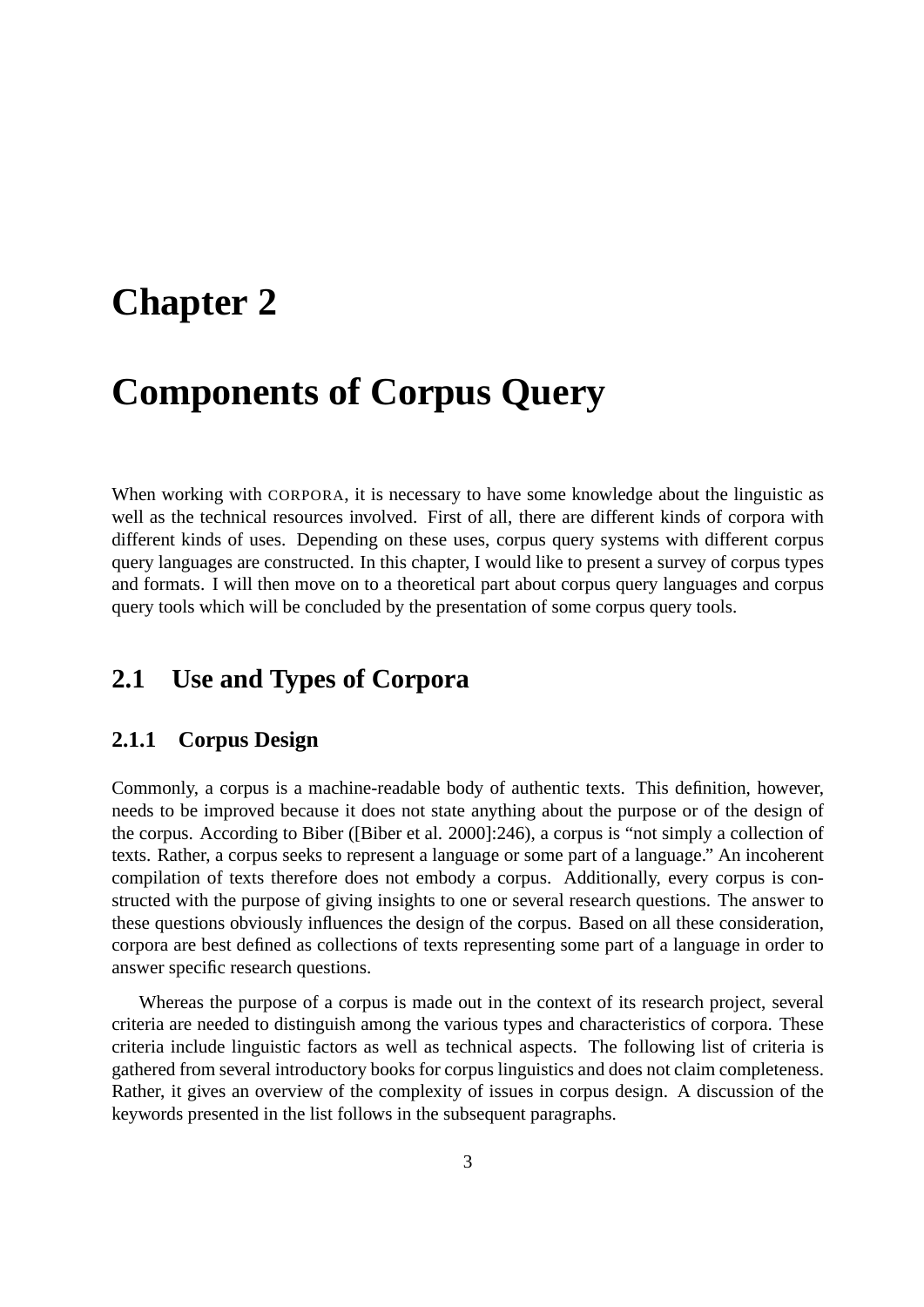- size of corpus (number of signs, tokens, or sentences);
- text selection:
	- **–** written vs. spoken texts;
	- **–** date of texts (synchronic vs. diachronic);
	- **–** genre and REGISTER selection;
	- **–** multi-purpose vs. special-purpose text selection;
	- **–** representativeness of texts (balanced vs. unbalanced, homogeneous vs. heterogeneous);
	- **–** language(s) of texts (monolingual vs. multilingual text selection, parallel vs. comparable text selection);
- additional linguistic information:
	- **–** plain text (unannotated) corpus;
	- **–** TAGGED corpus;
	- **–** tagged and PARSED corpus (so-called TREE-BANKS);
	- **–** other kinds of tagging: semantically tagged, discourse tagged, pragmatic/stylistic tagged, problem-oriented tagged corpus;
- additional context information:
	- **–** identity of author, speaker, or addressee (including sociolinguistic variables such as gender, age, education, dialect, and social context);
	- **–** recordings of prosody, facial expressions, or gestures.

The first feature of a corpus is usually its size. It is declared in the number of words, sentences, or tokens. Meyer ([Meier 2002]:32-34) states that the size of a corpus depends first of all on the resources available (funding, research assistants, computing facilities) and only secondarily on the research question. It is clear, however, that research projects involving linguistic structures which do not occur in as often as others (e.g. conditional clauses) rely on larger corpora in order to gather the necessary amount of information about the feature observed. Contemporary corpora vary from some hundred thousand words of spoken text (London-Lund corpus, British National Corpus) to around half a billion words of written text (Bank of English Corpus). Most corpora will be set somewhere in this range. Corpora of written texts are usually larger than corpora of spoken text.

When collecting texts for a corpus, a first distinction is made between speech and writing. It is obvious that written data is much easier to obtain. Although human communication is the primary mode of communication, it involves a great amount of preprocessing to obtain a sample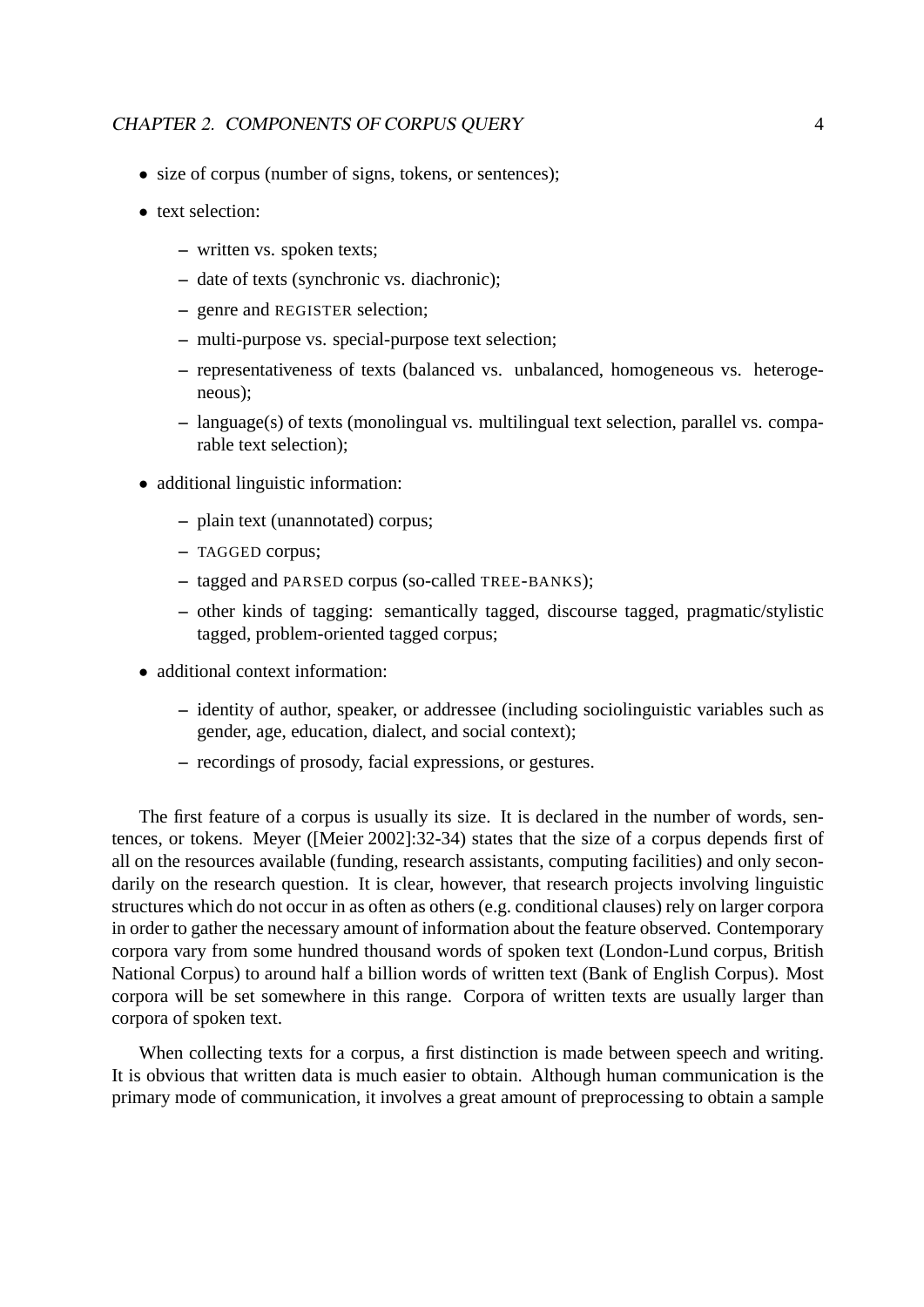of speech in a machine-readable (i.e. textual) format<sup>1</sup>. By means of the availability of corpora and the interest in computational matters, the focus of this paper will be set on written data.

Other decisions for a particular text selection also depend on the research question which is to be answered. If historical comparisons are pursued, a corpus must consist of texts with various dates of origin. This is called a diachronic approach. Its counterpart is the synchronic approach in which issues of language at one point in time are observed.

Even within texts of one language at one point of time the characteristics vary considerably among their genre and register. The term *genre* refers to a text's literary category; REGISTER denotes "a language variety associated with a particular situation of use" ([Finegan 1999]:594). Possible genres are fiction vs. non-fiction writing. Further distinctions within these genres such as science fiction vs. romantic fiction or academic vs. press texts can be made. Possible registers are spontaneous vs. prepared speech or telephone conversations with friends vs. face-to-face conversations. The grade of distinction – which can be specified to an unlimited degree – depends on the purpose pursued.

When compiling a corpus, decisions as to which genres and registers are included have to be taken. A multi-purpose corpus seeks to cover a large part of natural language use in order to serve as many research projects as possible and therefore includes a broad range of genres. Examples for multi-purpose corpora are the ICE-Corpus and the British National Corpus. On the other hand, a special-purpose corpus is developed to serve one distinct research area. For example, the Penn Treebank contains 4.9 million words of different genres and serves as training corpus for taggers and parsers. Although the genre of texts such as from the Penn Treebank may influence the performance of taggers and parsers, the exact distribution of these genres is of less importance than when observing sociolinguistic variables.

The representativeness of texts is concerned with the consistency of the text collection. A corpus is balanced if it represents equal samples of different genres; an unbalanced corpus contains a selection of texts with no importance paid to their genres. A homogeneous corpus consists mainly of one genre of texts, whereas a heterogeneous corpus includes many different kinds of texts. A balanced corpus is therefore usually heterogeneous.

Corpora may consist of texts of more than one language. Such a multilingual corpus allows a linguist to study genre variations in two languages. In order to study issues of translation, the texts in each language of the corpus need to be the same. Such a corpus which contains the same text in different languages is called a parallel corpus. If sentences which correspond to one another in different languages are specifically identified, the corpus is aligned.

As to the additional linguistic information which can be part of a corpus, subsections 2.1.2 to 2.1.5 are devoted to this topic. A paragraph on the semantic tagging of the corpora used in this project can be found in subsection 4.3.1. Discourse and other kinds of tagging are only mentioned for the completeness of the list but not explored any further because they are not part of the corpus which is used in this project.

<sup>&</sup>lt;sup>1</sup>For a more detailed survey of collecting samples of speech see pp. 56-61 and 69-78 in [Meier 2002].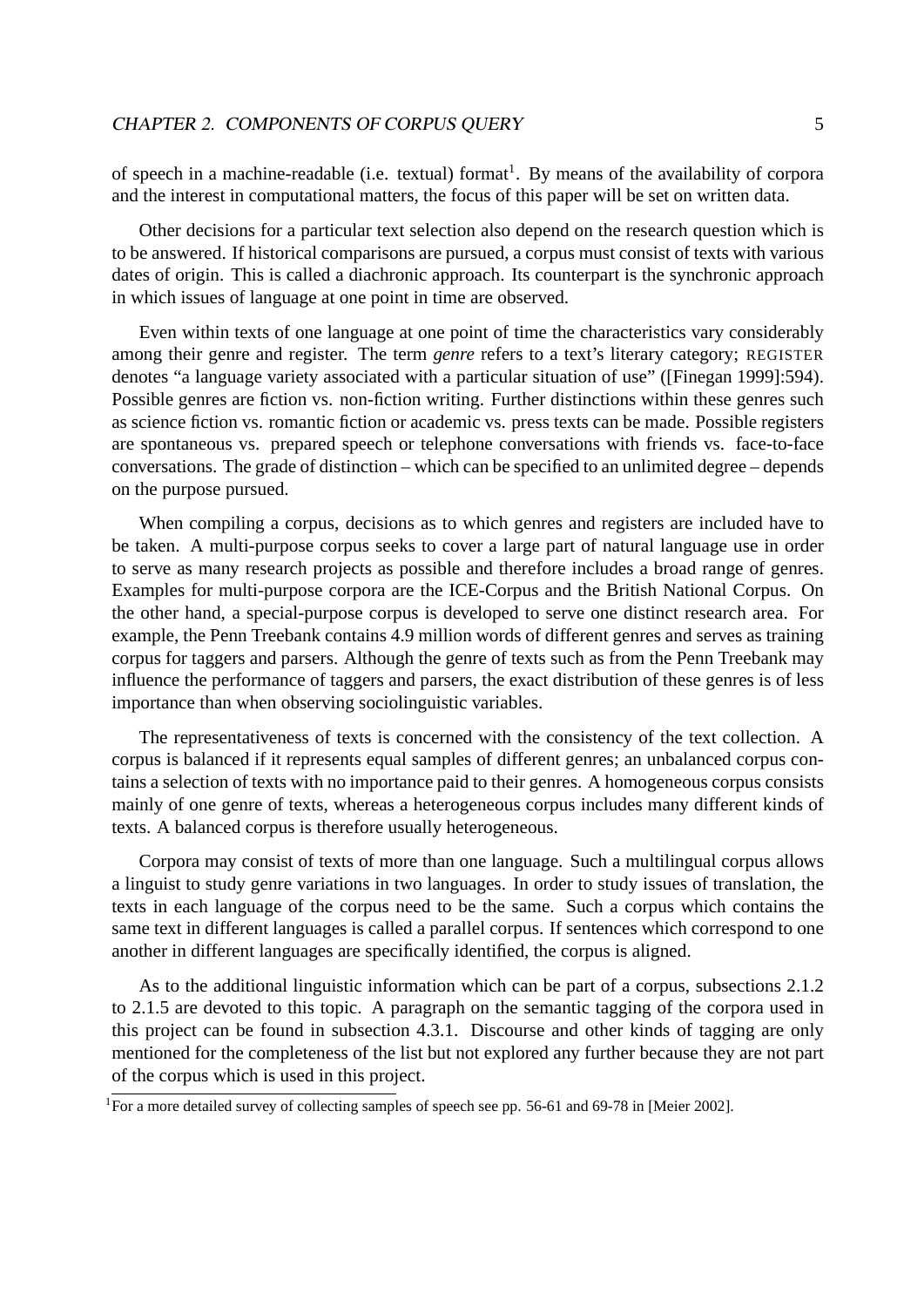Additional context information depends on its availability and necessity. Whereas the identity of the author, speaker, or addressee will normally be known or reconstructed and included at some point in the research project, recordings of prosody, facial expressions, or gestures require additional technological methods, mostly video recordings. Since the number of such corpora is very small and the focus of this paper is set on text corpora in machine-readable form, this kind of context information will subsequently be neglected in this paper.

A table with an overview of the currently most important English and German corpora and their characteristics can be found in section 2.1.6 on pages 17 and 18.

# **2.1.2 Corpus Preprossessing**

It is obvious that more information can be extracted from a corpus enriched with interpretative and linguistic information than from a raw corpus. The information added to plain text is called markup, and three different kinds of markup may be distinguished: structural markup (descriptive information), part-of-speech markup (TAGGING), and grammatical markup (PARS-ING). Since structural markup only transforms the textual structure of a corpus into a layoutindependent form – it refers to the SGML-markers which are inserted in place of text formatting (e.g. headers, italicized text, etc.) – it is not part of the linguistic annotation but rather an essential element of corpus preprocessing. Sometimes structural markup is called "markup" by itself, whereas a linguistically marked-up corpus is referred to as an annotated corpus.

The gathering of linguistic information could theoretically be done manually in countless hours. Since corpus linguistics is interested in large amounts of data, the automatic or semiautomatic annotation of corpora has developed into an area of research on its own. In this subsection, I will present how corpora are prepared by adding structural markup and which other steps are necessary to bring the corpus into a format required for subsequent steps of linguistic annotation.

Before explaining the various steps of marking up a corpus, I will make some general remarks about the annotation of corpora. In Garside et al. ([Garside et al. 1997]:6-7), Geoffrey Leech lists some standards for corpus annotation which are valuable to keep in mind while dealing with this topic. The following list is a paraphrased version of his maxims: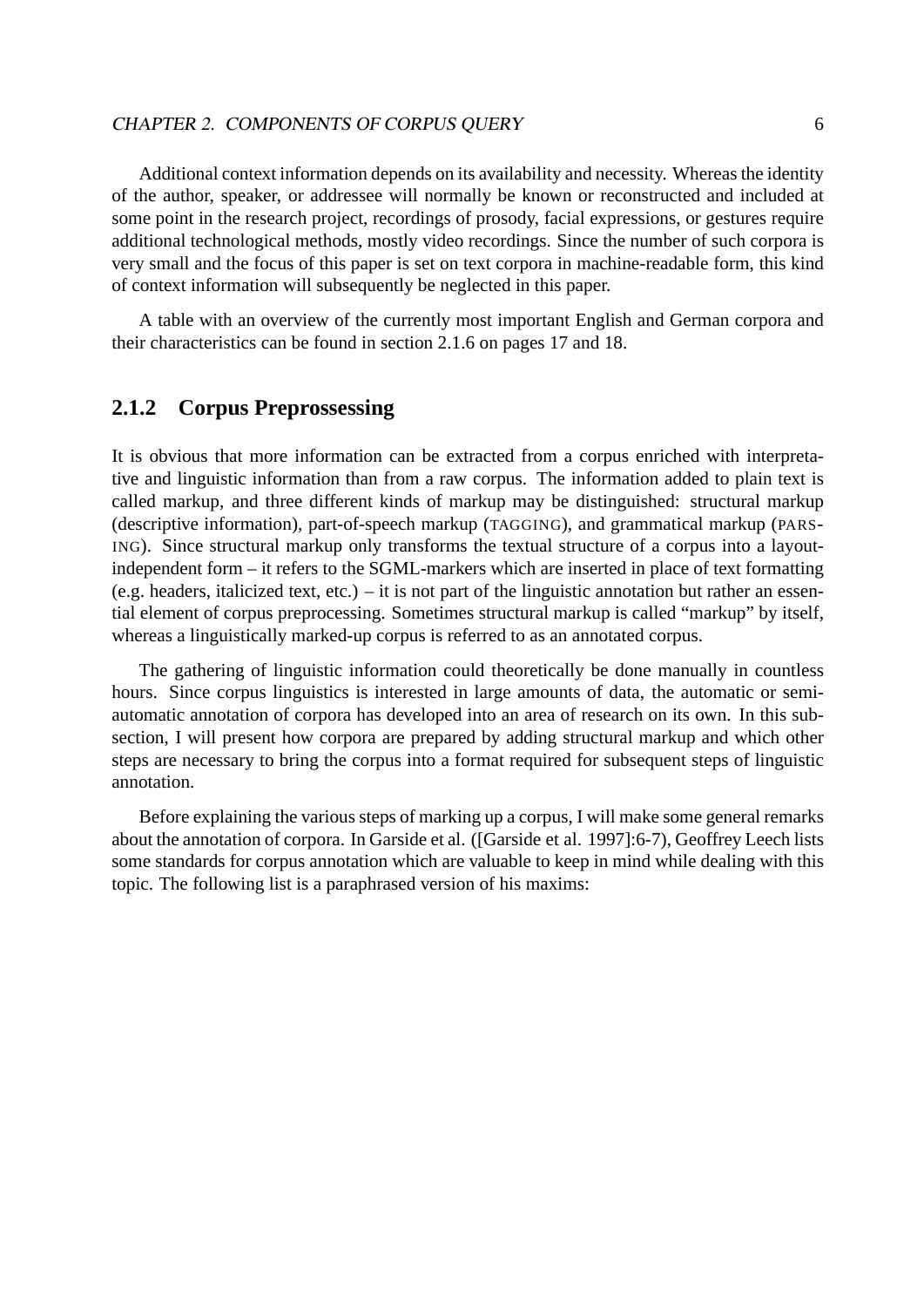- The annotated corpus should be revertible to its original state, that is, the raw corpus should be recoverable.
- The annotation markers should be extricable independently from the corpus.
- The following issues concerning the annotation should be documented in a easy accessible place:
	- **–** the guidelines of the annotation scheme;
	- **–** the identity of the annotator(s);
	- **–** indications to the quality of the annotation.
- Keep in mind that corpus annotation is not infallible.
- The analysis should be performed as theory-neutral as possible in order to guarantee a wider acceptance and understanding.
- No annotation scheme is standard because they are created for practical reasons.

Keeping these standards in mind, the first step of a corpus annotation is structural markup. A text may contain various formatting which will be lost when it is transformed into a machinereadable format. Examples for such formatting are font type and size, italicization or boldface fonts, sections, titles, and so forth. One way to keep the information included is to add SGMLlabels. The labels are marked by opening and closing brackets (<*label*>), and each element is framed by a start- and end-label (<*label*> element < /*label*>).

The subsequently presented examples are based on the linguistic resources which will be used for my corpus query tool. More information about the corpora can be found in section 4.3.1 on page 51. Their preparation and annotation was part of Martin Volk's habilitation thesis described in [Volk 2001]. Examples (2.1) and (2.2) show a reconstruction of the beginning of an article in the ComputerZeitung before and after being structurally marked up.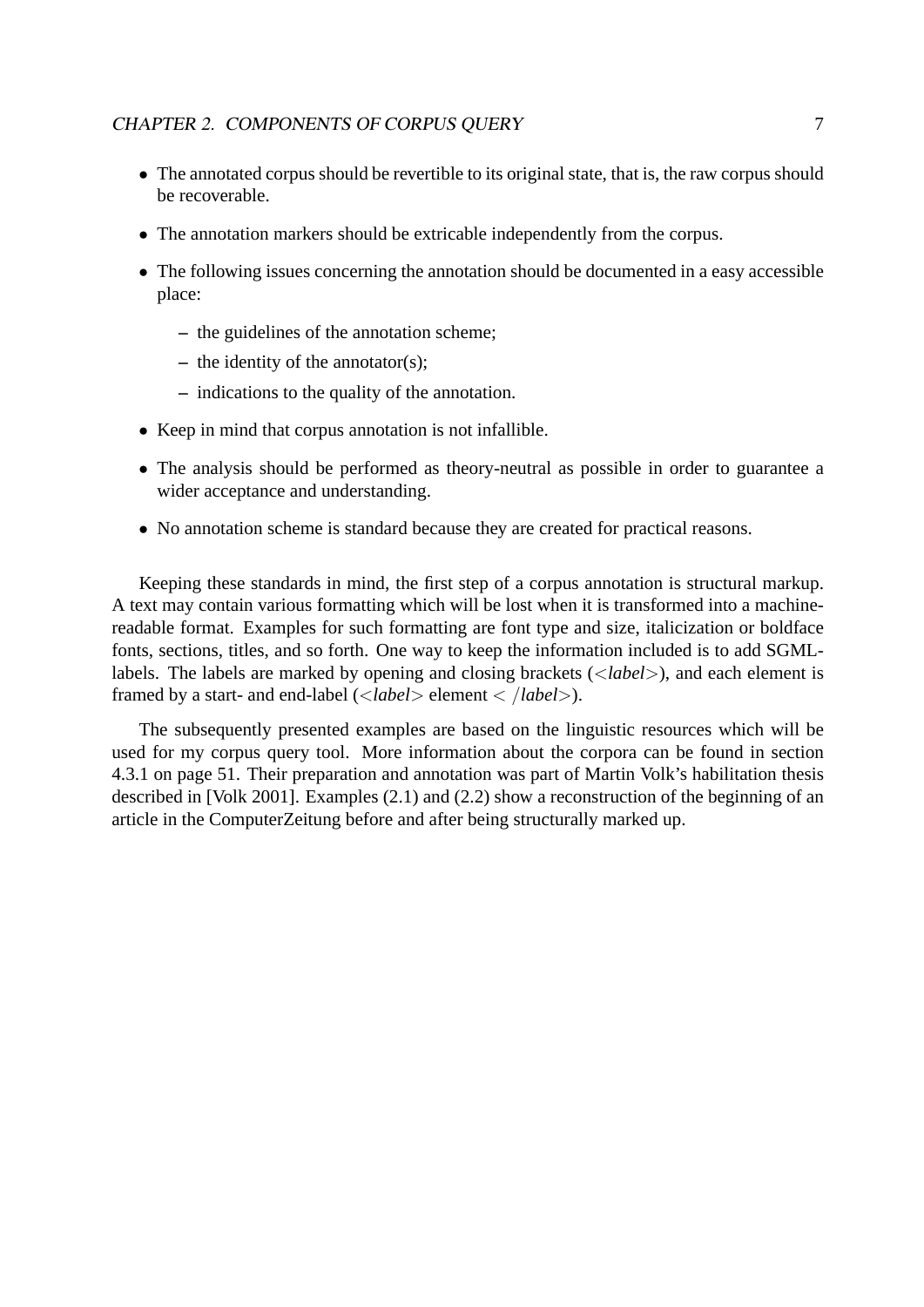(2.1) Example of the formatting in the ComputerZeitung

*CZ 1+2/1997 S.1* **Griechen haben Pech** *Brüssel (kg)* – Beim ersten Internet-Chat-in von EU-Kulturkommissar Marcelino Oreja mußten die Griechen "leider draußen bleiben".

(2.2) Example of the ComputerZeitung marked up with SGML-Tags

<LOC> CZ 1+2/1997 S.1 < /LOC> <H2>Griechen haben Pech< /H2> <P><CITY>Brüssel< /CITY> <AU ABBR>kg< /AU ABBR> Beim ersten Internet-Chat-in von EU-Kulturkommissar Marcelino Oreja mußten die Griechen "leider draußen bleiben". < /P>

The tags which are inserted are <LOC> (location of the document within the newspaper (volume and page numbers)), <H2> (Header), <P> (Paragraph), <CITY> (document anchor city), and <AU ABBR> (author abbreviation). Each of them encloses a section and marks its end with the corresponding tag which includes a slash (e.g.  $\langle$  /LOC>). A detailed list of all the tags which have been inserted by Volk into the ComputerZeitung as well as the Tages-Anzeiger corpus can be found in Appendix A.

A committee of scholars called Text Encoding Initiative (TEI) developed a set of guidelines as to how SGML (Standard Generalized Markup Language) is to be used to encode a vast range of text types and textual features. For example, TEI divides the text into a header and the text itself, whereas the header contains meta-information about the text such as author, title, date, etc.<sup>2</sup> It seems, however, that nowadays most frequently used standard for text encoding has become XML (Extensible Markup Language). XML is a subset of SGML and due to its smaller complexity easier to handle. In the year 2000, a document type definition for the standardized encoding of corpora in XML called Corpus Encoding Standard (XCES) was established.<sup>3</sup> Please note, however, that the SGML-tags presented in the above example and in the ComputerZeitung and Tages-Anzeiger corpora are not TEI-conform.

Besides labelling the structure of a corpus, additional steps are normally necessary to shape a corpus into the form required by a tagger, namely TOKENIZATION and sentence boundary recognition. Tokenization refers to the segmentation of a text into words. A token is automatically recognized as the unit usually enclosed by two blank characters or punctuation marks. The intention is that each token represents one morphosyntactic unit. Several cases are problematic:

<sup>2</sup>The TEI-Guidelines can be found at http://www.tei-c.org

<sup>3</sup>XCES can be found at http://www.cs.vassar.edu/XCES/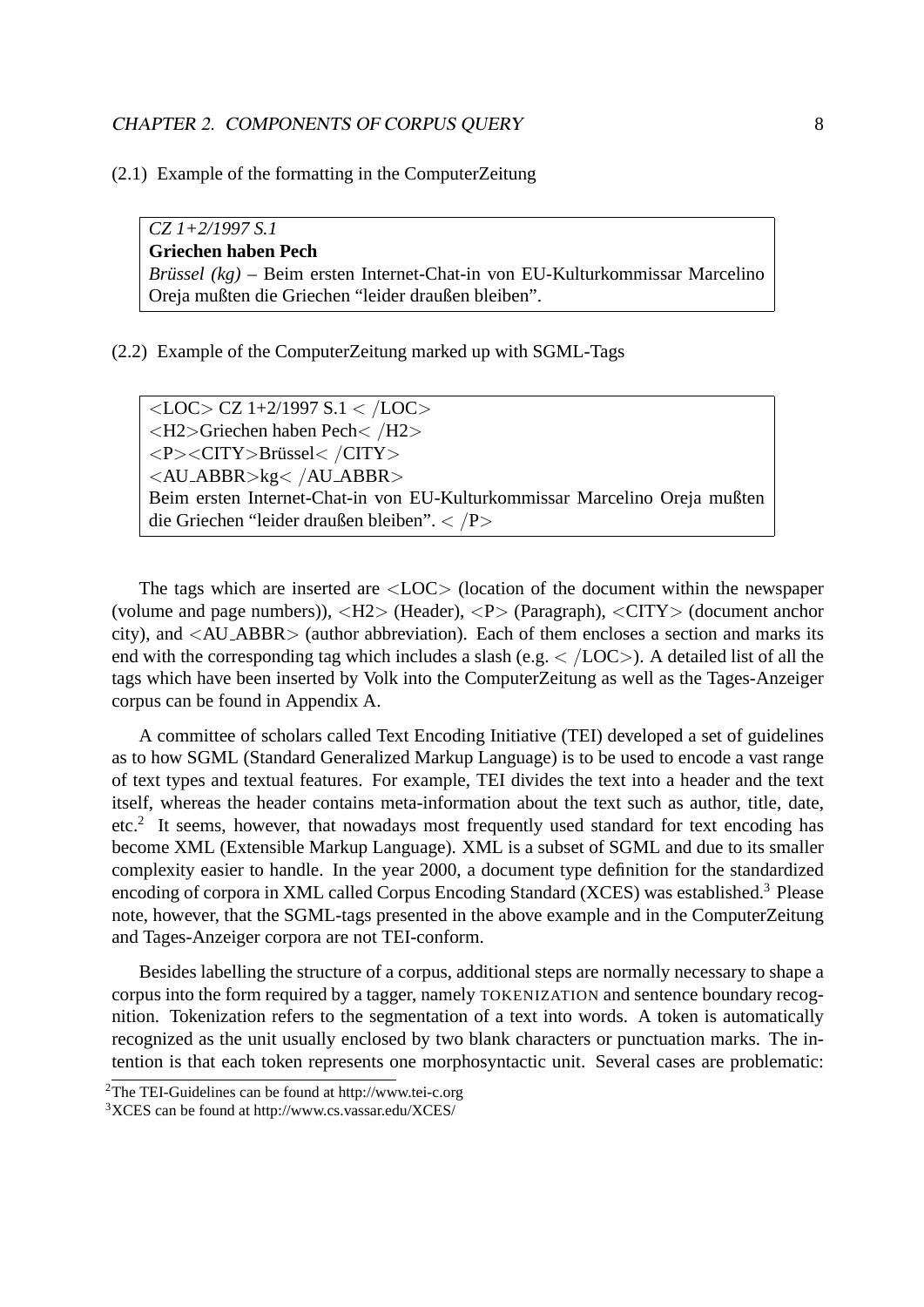| <u>clause boundaries</u> |  |
|--------------------------|--|
| Beim                     |  |
| ersten                   |  |
| Internet-Chat-in         |  |
| von                      |  |
| EU-Kulturkommissar       |  |
| Marcelino                |  |
| Oreja                    |  |
| mußten                   |  |
| die                      |  |
| Griechen                 |  |
| $\leq \leq$              |  |
| leider                   |  |
| draußen                  |  |
| bleiben                  |  |
| ,,                       |  |
| ٠                        |  |
| $<$ CB $>$               |  |

Figure 2.1: Verticalized sentence of the ComputerZeitung with SGML-tags and clause boundaries

mulitwords (e.g. "in spite of" is one preposition), mergers (e.g. "it's" are two tokens "it" and "is"), compounds (e.g. "post-Cold War" is not to be analyzed as "post-Cold" and "War"). Such exceptions are usually explicitly listed or separately dealt with.

Another task of tokenization is the isolation of punctuation marks. Each punctuation mark is intended to represent one token. One possible procedure is to separate all punctuation marks from the text and to reunite tokens which have been wrongly separated (e.g. numbers (200 ' 000) or internet addresses (www . ifi . unizh . ch)). In many cases, full stops pose problems because they are multi-functional – they represent sentence boundaries and are constituents of abbreviations, numbers, and much more. TEI provides SGML-tags for six types of full stops, including a stop used to end an abbreviation (<*stop.abbr*>), a stop used to end a sentence (<*stop.sent*>), and a stop used to both end an abbreviation and to end a sentence (<*stop.abse*>).<sup>4</sup> While disambiguating full stops for tokenization, each recognized sentence can be framed by the TEI-conform SGML-tag (<*s*>). For further processing reasons, the corpus can be verticalized by positioning one token per line.

The result of these preprocessing steps should be a cleaned corpus consisting of a finite number of tokens. Figure 2.1 shows the last part of the sentence in examples (2.1) and (2.2) after tokenization, verticalization, and clause boundary recognition as it has been conducted for the corpora used in this project. Clause boundaries are marked with  $\langle CB \rangle$ .<sup>5</sup> For a more detailed description of the difference between clause and sentence boundaries, see section 4.3.1.

In such a format, the corpus is ready to be tagged. There is one final remark to be made <sup>4</sup>More details about the TEI-encoding of punctuation marks can be found at http://www.tei-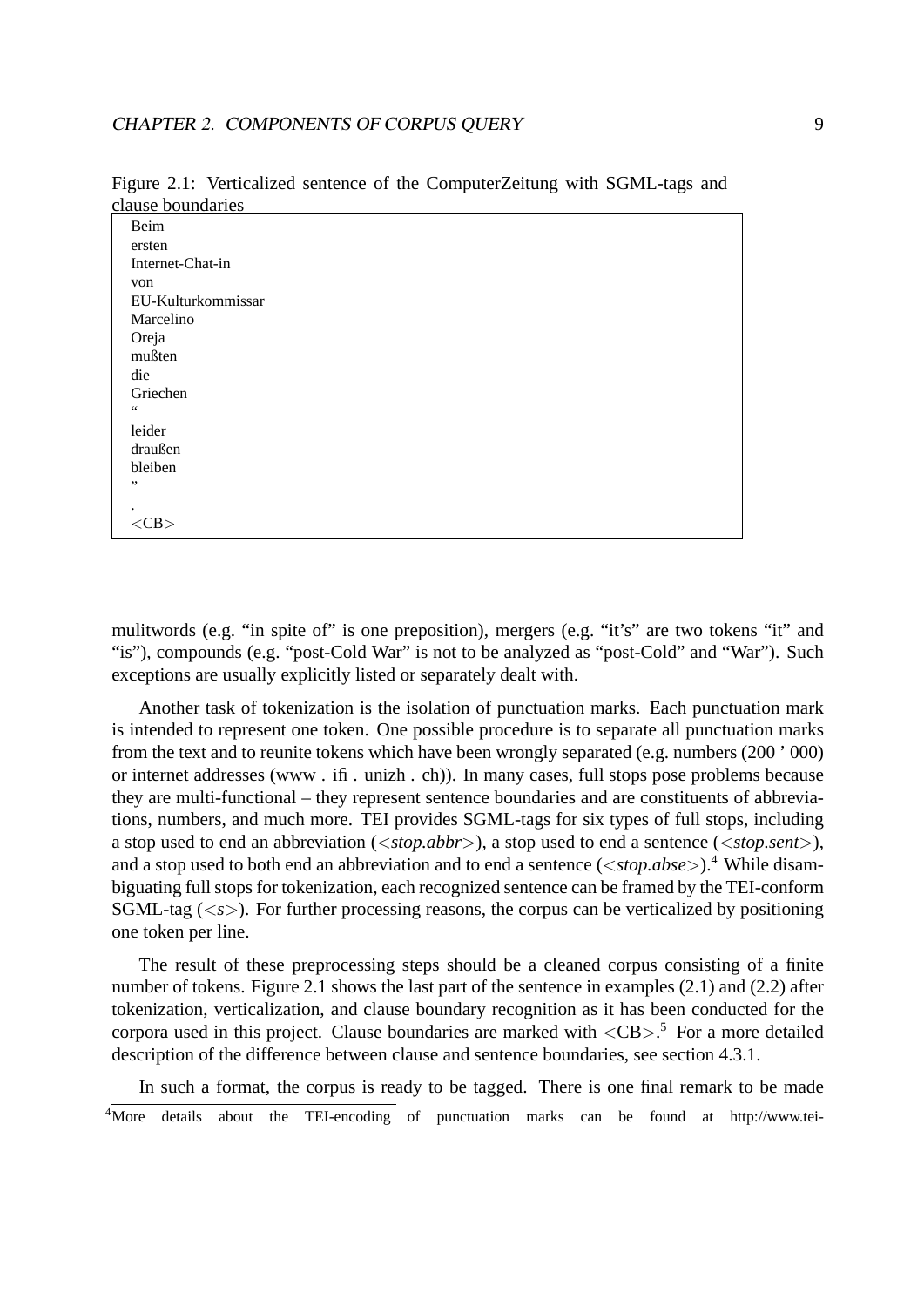about preprocessing. Preprocessing seems to be a rather trivial matter. Mistakes, however, will percolate through the whole corpus analysis. If, for example, a sentence boundary is marked incorrectly, the parse of a sentence may be wrong and a correct syntax analysis will never be found. It is therefore a significant matter to have clean and correct data to work with.

# **2.1.3 Part-of-Speech Tagging**

When TAGGING a corpus, a part-of-speech tag is automatically assigned to each token. The range of possible tags is determined by the selection of a TAGSET. A tagset constructed for computational purposes will usually look different than one intended for manual analysis. This is due to the fact that a tagger relies on the immediate local context of a word and cannot take remote information into account (e.g. a distinction between the English indicative and subjunctive is not possible without further context information because both verb forms are the same). Tagsets intended for computerized use may distinguish between different subclasses of larger word classes, thereby increasing the number of tags. Such a tagset allows for example a distinction of different pronouns such a possessive pronouns (e.g. *my*) and personal pronouns (e.g. *I*). It has been found out that – despite one's intuition might differ – a larger tagset does not influence tagging accuracy negatively but rather leads to increased correctness ([Meier 2002]:91). Current tagsets vary from 30 to 200 members.

There are two kinds of tagging algorithms: probabilistic tagging and rule-based tagging.<sup>6</sup> Probabilistic tagging (also called stochastic or statistical tagging) works with Hidden Markov Models which determine the most likely tag in a given context. Rule-based (e.g. Brill taggers) assign a tag to each word and in a next step go through a set of rules extracted from a training corpus to correct the mistakes. Both algorithms rely on a training corpus to generate the rules.

Generally, taggers assign the correct tag in about 95% of all cases. Volk and Schneider ([Volk and Schneider 1998]) found that in a comparison of a stochastic and a rule-based tagger the stochastic tagger achieved slightly better results for German texts.

After having been tagged with a tree-tagger for German ([Schmid and Kempe 1996]) applying the Stuttgart-Tübingen tagset ([Schiller et al. 1999]), the sentence presented in examples  $(2.1)$  and  $(2.2)$  and in figure 2.1 looks as in figure 2.2.

Figure 2.2 shows how the STTS distinguishes between different types of nouns (NN are regular nouns (e.g. *EU-Kulturkommissar*); NE are proper nouns (e.g. *Marcelino Oreja*)), different types of verbs (VMFIN labels the infinitive of a modal verb form(e.g. *mußten*); VVINF the infinitive of a regular verb form (e.g. *bleiben*)), and punctuation marks (e.g. \$*(* and \$*.*). Unknown words, however, always pose a problem to a tagger. In this example, *Internet-Chat-in* is marked as an adjective although it should have been recognized as a noun. The following subsection

c.org/P4X/CO.html#COPU

<sup>5</sup>The TEI-conform SGML-tag for clause boundary is <*cl*>.

<sup>6</sup>For a general introduction to tagging and tagging algorithms see [Jurafsky and Martin 2000]:287-321.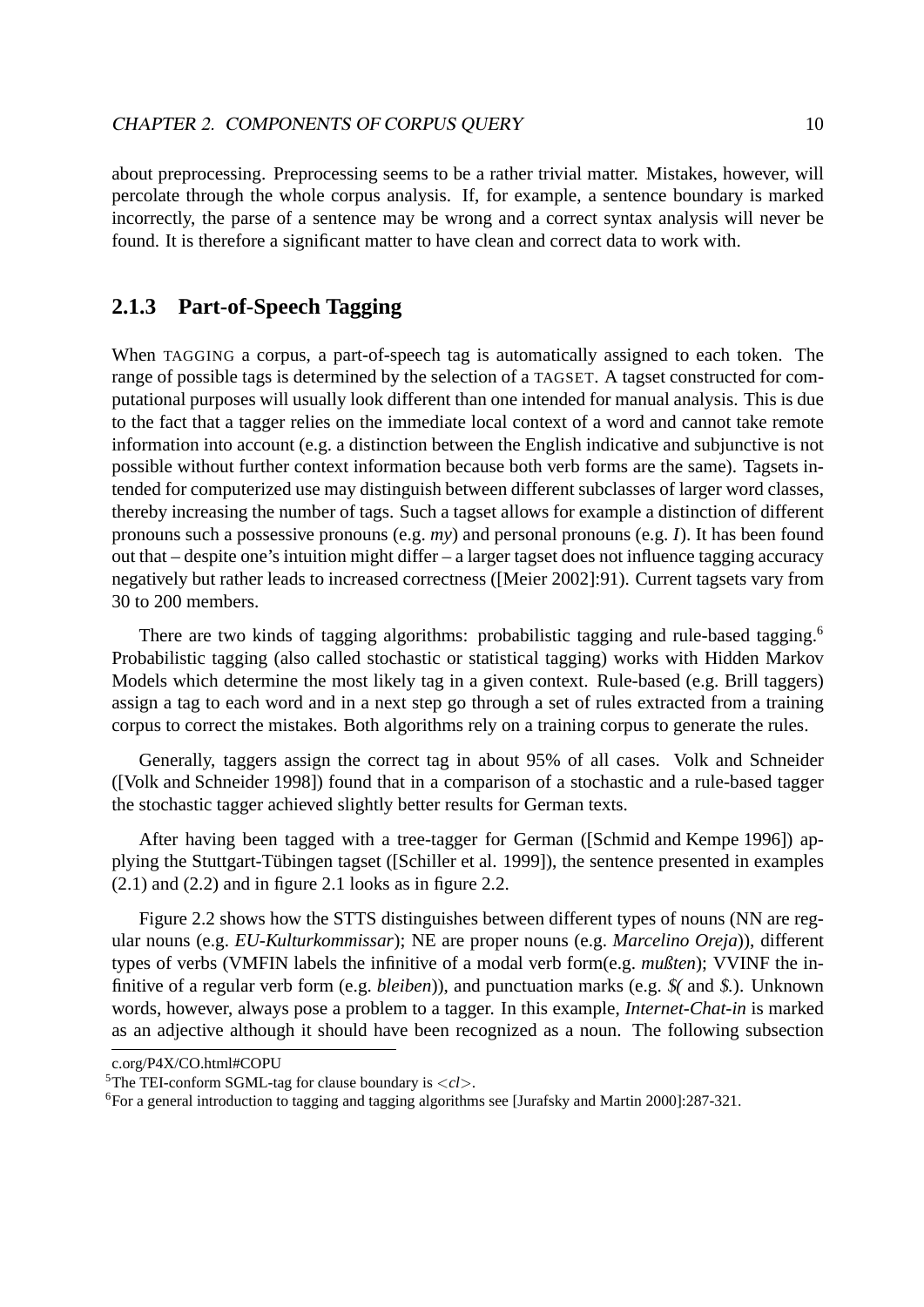| Token              | Pos-tag                 |
|--------------------|-------------------------|
|                    |                         |
| Beim               | <b>APPRART</b>          |
| ersten             | ADJA                    |
| Internet-Chat-in   | <b>ADJD</b>             |
| von                | <b>APPR</b>             |
| EU-Kulturkommissar | <b>NN</b>               |
| Marcelino          | <b>NE</b>               |
| Oreja              | NE                      |
| mußten             | <b>VMFIN</b>            |
| die                | <b>ART</b>              |
| Griechen           | $\mathbf{N} \mathbf{N}$ |
| $66\,$             | $\frac{1}{2}$           |
| leider             | <b>ADV</b>              |
| draußen            | <b>ADV</b>              |
| bleiben            | <b>VVINF</b>            |
| ,,                 | $\frac{1}{2}$           |
|                    | \$.                     |
| $<$ CB $>$         |                         |

Figure 2.2: Verticalized sentence of the ComputerZeitung with SGML-tags, clause boundaries, and part-of-speech tags

about morphological analysis and lemmatization shows in more detail how this mistake happened.

The part-of-speech tagging in figure 2.2 is similar to the part-of-speech tagging of the corpora used in this project.

# **2.1.4 Morphological Analysis and Lemmatization**

Depending on the purpose of a corpus analysis, the annotation may additionally include information to the morphological components and the LEMMAS of the words. Both are usually obtained from a morphological analyzer and may contribute – besides adding linguistic information – to a more refined analysis of the syntactic structure.

Figure 2.3 shows how each word of the example sentence is enriched with morphological information and a LEMMA. A lemma is the base form of a word representing all word forms belonging to the same word (e.g. *begin*, *began*, and *beginning* are lemmatized to *begin*). This information can be used to study the overall behavior of a word based on all its different forms.

The morphological analysis in figure 2.3 was done by GERTWOL.<sup>7</sup> GERTWOL is a system for the morphological analysis of German words based on two-level morphology. It segments

<sup>7</sup>For more information about GERTWOL see http://www.lingsoft.fi/cgi-bin/gertwol/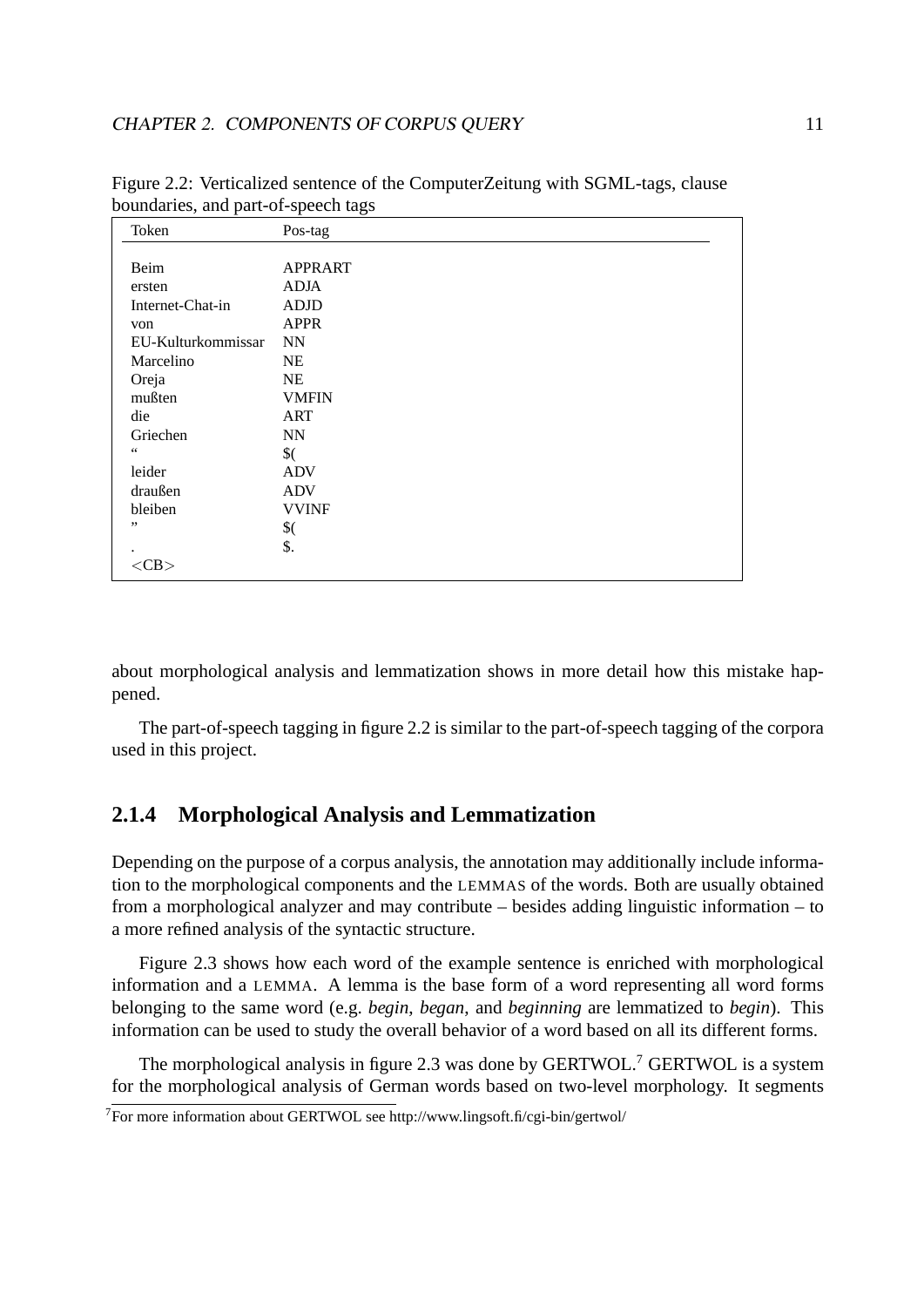| Token              | Pos-tag       | Morpho.-tag                        | Lemma                   |
|--------------------|---------------|------------------------------------|-------------------------|
| Beim               | APPRART       | PRÄP ART DEF SG<br><b>DAT MASK</b> | bei-der                 |
| ersten             | <b>ADJA</b>   | NUM ORD SG DAT<br>MASK             | erst                    |
| Internet-Chat-in   | <b>ADJD</b>   |                                    | Internet-Chat-in $(1+)$ |
| von                | <b>APPR</b>   | pre PRÄP Dat                       | von                     |
| EU-Kulturkommissar | NN            | S MASK SG DAT                      | EU-Kultur#kommissar     |
| Marcelino          | NE            |                                    | Marcelino (?)           |
| Oreja              | NE            |                                    | Oreja (?)               |
| mußten             | <b>VMFIN</b>  | V IND PRÄT PL 3                    | $m$ üss $\sim$ en       |
| die                | ART           | ART DEF PL NOM                     | die                     |
| Griechen           | NN            | <b>S MASK PL NOM</b>               | Griech $\sim$ e         |
| $\zeta$ $\zeta$    | $\frac{1}{2}$ |                                    |                         |
| leider             | ADV           | <b>ADV</b>                         |                         |
| draußen            | <b>ADV</b>    | <b>ADV</b>                         |                         |
| bleiben            | <b>VVINF</b>  | V INF                              | bleib $\sim$ en         |
| ,,                 | $\frac{1}{2}$ |                                    |                         |
|                    | \$.           |                                    |                         |
| $<$ CB $>$         |               |                                    |                         |

Figure 2.3: Verticalized sentence of the ComputerZeitung with SGML-Tags, clause boundaries, tags, morph, and lemma

the words into their principal stem and the surrounding morphemes. The following segmentation boundaries are possible:

- **strong segmentation (#)** separates elements which can exist as independent words (e.g. *Berg#wiese*, *Schreib#maschine*);
- **weak segmentation (–)** separates prepositions, prefixes, and dependent elements which can never exist as independent words (e.g. *Vor–Schule*, *geo–morpho–log*∼*isch*);
- **joining element**  $(\cdot)$  occurs either at the boundary of a compound or in front of a suffix. The stem of the word is usually on the left hand side of the joining element. (e.g. *Ein#famil*∼*ie*\*n#haus*, *Friede*\*ns#freund*);
- **suffix (**∼**)** a suffix is a morphological element which is added at the end of a word, contributing information to either flexion or derivation (e.g. *Lehr*∼*er*, *buchstab*∼*ier*∼*en*).

A morphological analyzer also produces information about part-of-speech tags which can be used to correct tagger outputs. Cases in which GERTWOL overruled the tagger are marked as follows: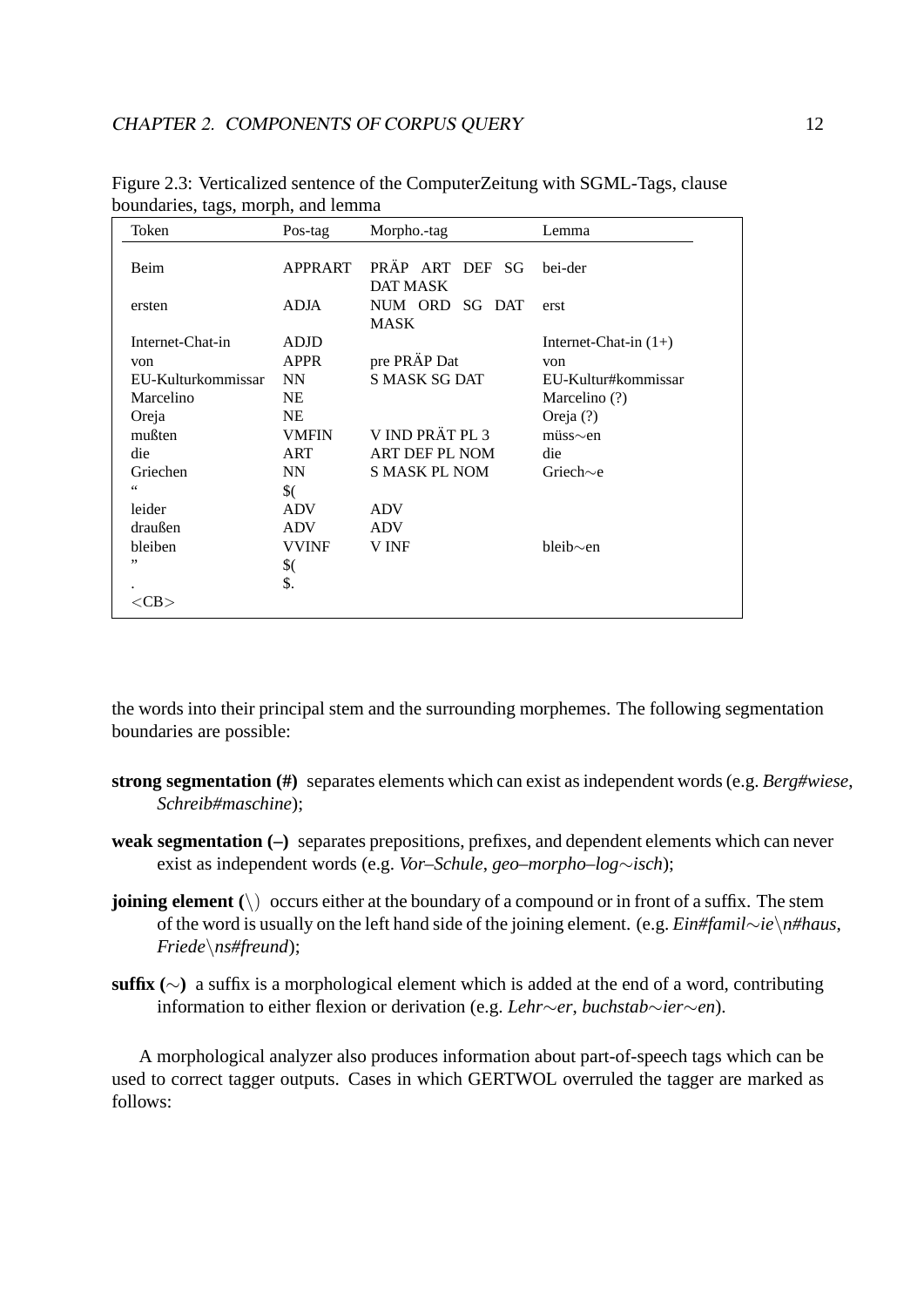- **(?)** GERTWOL does not recognize the word form. The word form becomes the lemma and the part-of-speech tag from the tagger is kept. In figure 2.3 this was the case with proper nouns *Marcelino* and *Oreja*.
- **(1)** GERTWOL supplies exactly one part-of-speech tag which does not correspond to the partof-speech tag of the tagger. GERTWOL overrules the tagger; the lemma and the GERT-WOL part-of-speech tag are used. This case does not occur in figure 2.3.
- **(1+)** GERTWOL supplies more than one part-of-speech tag but none of them corresponds to the part-of-speech tag of the tagger. If the part-of-speech tag of the tagger is close enough to one of the GERTWOL tags, the tag is replaced by GERTWOL's tag. If this is not possible, a random GERTWOL part-of-speech tag is selected. The corresponding lemma is in all cases taken from GERTWOL. In figure 2.3, this is the case with the word *Internet-Chat-in*. Since the word was not known to GERTWOL and no part-of-speech tag similar to the tag proposed by the tagger was found, a random GERTWOL part-of-speech tag was selected. In this case, the selection was completely wrong.

In the corpora used in this project, each word was analyzed by GERTWOL as described in this subsection. The only difference between the annotation presented in figure 2.3 and the annotation of the ComputerZeitung and Tages-Anzeiger corpora is that the morphological tags were not in included in the corpora used for this project.

# **2.1.5 Parsing and Treebanks**

There are various manners to PARSE a tagged corpus. The goal of parsing is to find syntactic functions and constituents of a text. The decision as to which type and level of grammatical entities are retrieved is left to the annotator, and various theories and stages are possible. Compared to tagging, parsing is a much more time-consuming undertaking because it involves the analysis of complex and often ambiguous sentence structures. Consequently, an automatic parser achieves accuracy rates around 70-80 percent depending on type of text and definition of correctness.

The fifth item of Leech's maxims (see section 2.1.2 on page 7) declared that the annotation should be a as theory-neutral as possible; in reality, this is not the case. In parsing, this is difficult to achieve because a parser always reflects the concepts of an underlying grammatical theory. Accordingly a wide range of formats for syntactical annotation is available. Similar to taggers, parsing algorithms are either probabilistic or rule-based. Corpora are often semi-automatically annotated in order to guarantee both efficiency and correctness. A more detailed discussion of parsing algorithms would, however, exceed the scope of this paper.<sup>8</sup>

A special kind of corpus consisting of a collection of syntactically annotated sentences is called a TREEBANK. The name refers to the encoding of the sentence structure which usually

<sup>8</sup>For a more detailed introduction to syntactical analysis and parsing see [Carstensen et al. 2001]:203-245.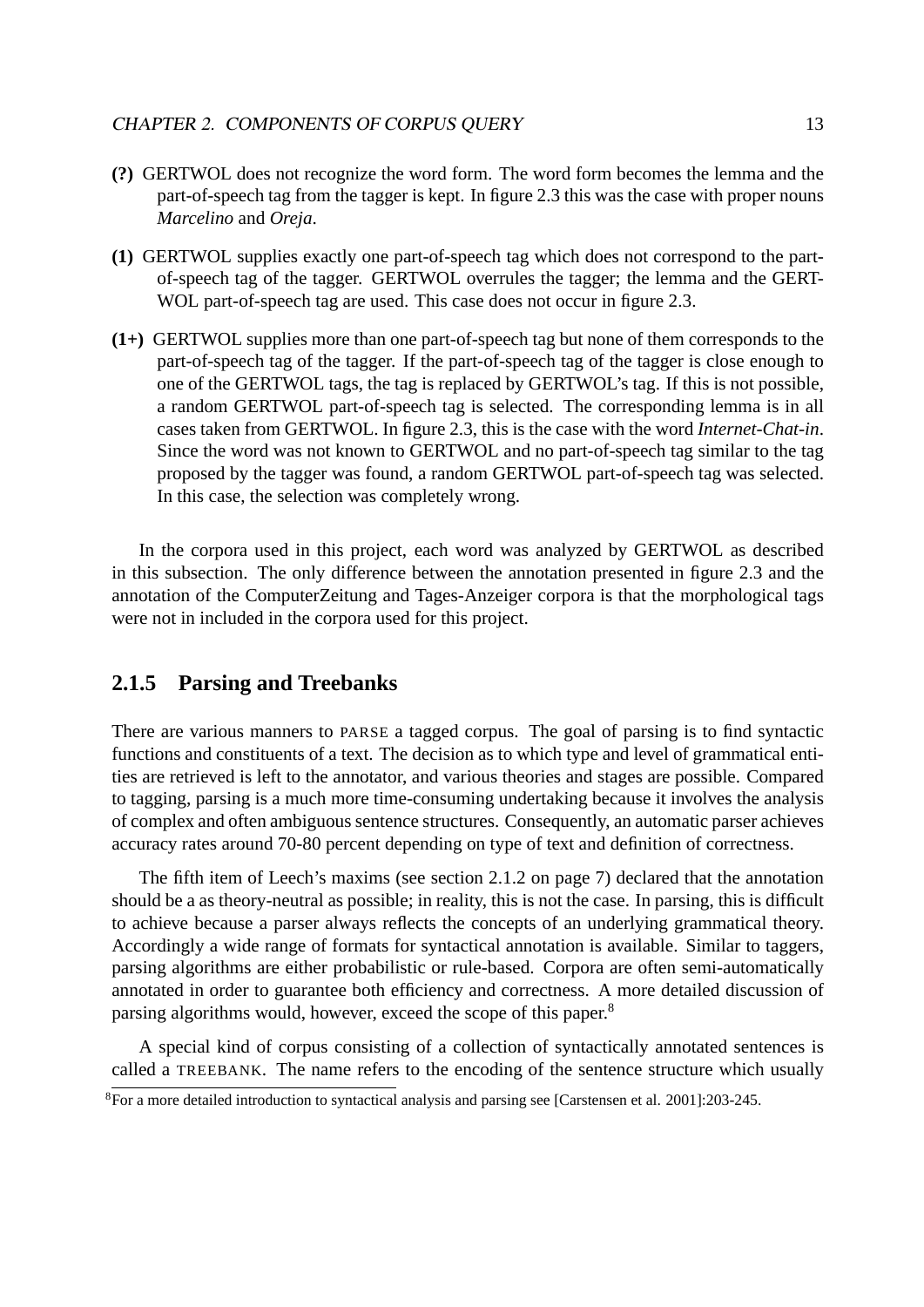resembles a tree. There are manually as well as automatically annotated treebanks containing partial up to complete syntactic structures. The correctness of these structures depends on the parsing method used. The syntactic structure of a manually annotated corpus is prone to inconsistencies based on the differing interpretation of syntactical ambiguities by human annotators or human errors due to the lack of concentration. An automatically annotated corpus may be consistent in the type of parsing errors but all syntactic structures can be recognized and processed. The annotation of a manually annotated corpus is after all always more correct than the annotation of an automatically annotated one. Data from manually annotated treebanks is used to train parsers and to extract lexical information. Beside these two disciplines, a number of research projects in linguistics also relies on large amounts of annotated material (e.g. the automatic resolution of prepositional phrase attachment ambiguities).

The most important English treebank is the Penn Treebank; the most important German treebanks are the NeGra and the TIGER corpus, whereas the TIGER corpus is a continuation of the NeGra corpus. Figure 2.4 shows how a sentence from the TIGER Corpus is displayed in TIGERSearch. More information about TIGERSearch can be found in subsection 2.2.2.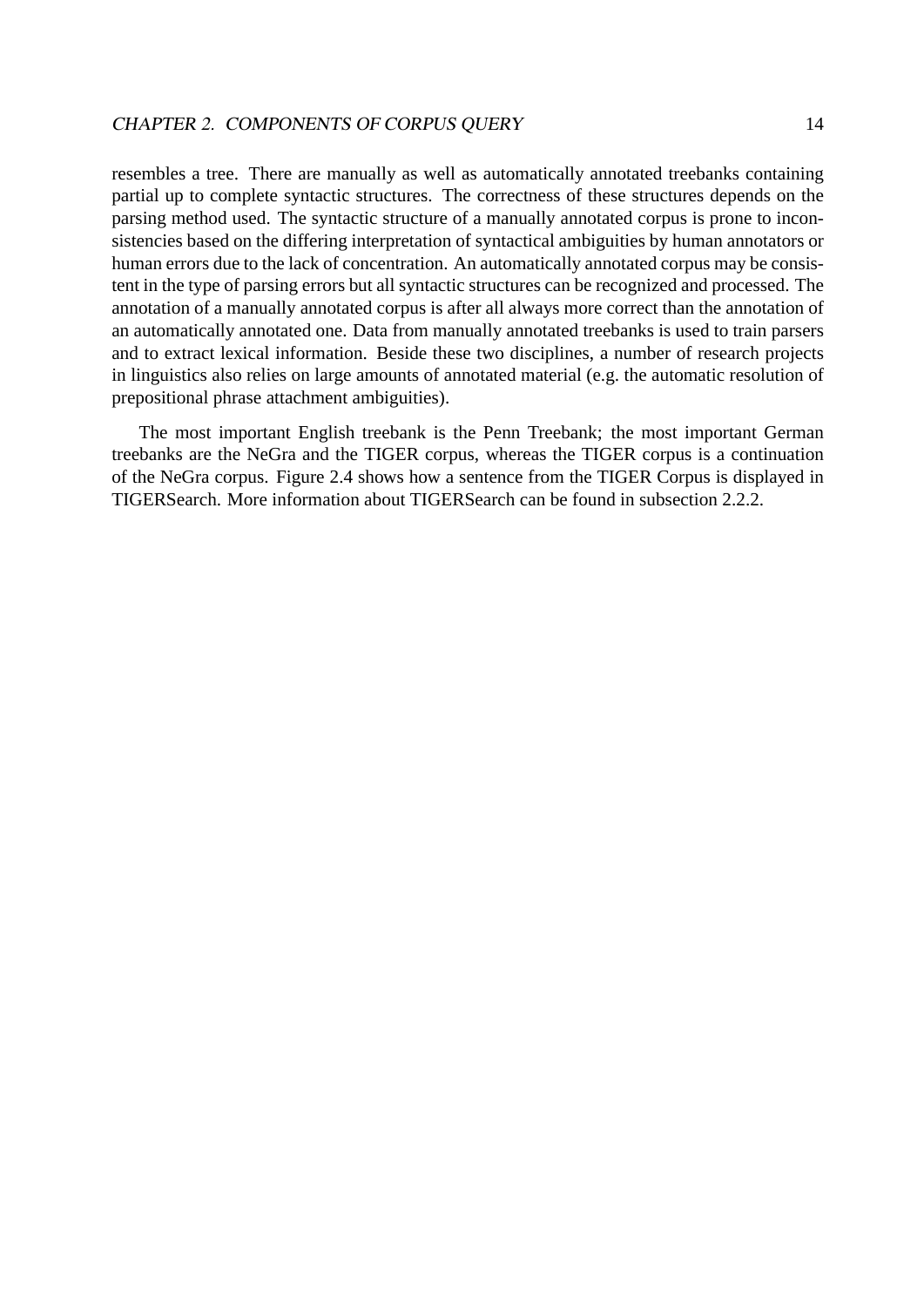

Figure 2.4: TIGER treebank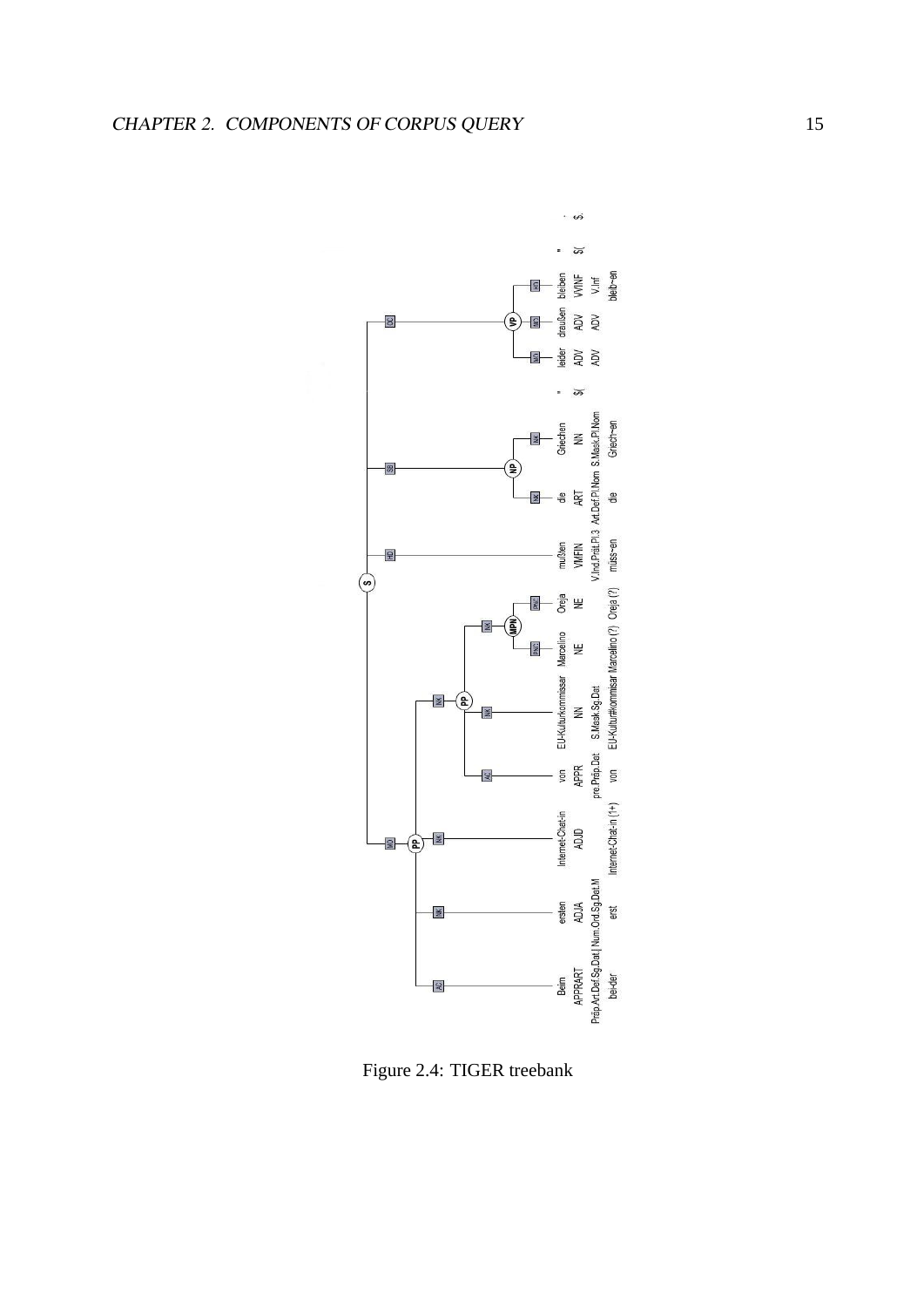Figure 2.4 shows the sentence from figures 2.1 to 2.3 with its syntactic tree structure. The root of the tree is the sentence node *S* which branches off into different syntactic constituents until it reaches the words which function as leaves. Each word is annotated with a STTS partof-speech tag and morphological information and a lemma from GERTWOL. In the ovals, each node is supplied with a tag describing the syntactic constituent. The edges are labelled according to their function within this syntactic constituent. The graphic representation of figure 2.4 is exported from TIGERSearch.

Figure 2.4 shows a complete syntactic annotation of a sentence. One corpus used in this project is annotated likewise; the remaining two are only partial treebanks, meaning that they contain several trees of syntactic constituents which are not necessarily connected to one sentence. More information about the syntactic annotation of the corpora used in this project can be found in subsection 4.3.1 starting on page 51.

# **2.1.6 Existing Corpora**

There is a large number of corpora, some of them commercially available, some of them for purely academic purposes and of restricted use for the respective department only. Copyright issues are always an obstacle to the public availability of corpora. The following tables on pages 17 and 18 gives an overview of the currently most prominent corpora in English and German. The table includes information to their size, characteristics, and annotation. Another row indicates corpus query tools which are available to extract linguistic information from the respective corpus. The information about the corpora was gathered in February 2002 from the internet pages listed in the last row.

# **2.2 Corpus Query**

When in possession of an annotated corpus, the focus will shift from adding information to and encoding to retrieving data from it. Information can be retrieved by using a programming language such as Perl to write programs designed for a particular query purpose. A number of corpus query systems has been built to serve a wider range of uses. They vary considerably in their design, performance, and user-friendliness. In this section, I will show the possibilities of corpus query and corpus query languages. This is followed by a list of five English and German corpus query systems in which information about their system architecture, data storage, query options, and output functions is collected.

There are, however, a number of prerequisites which each corpus query system has to observe. The following list shows which are necessary.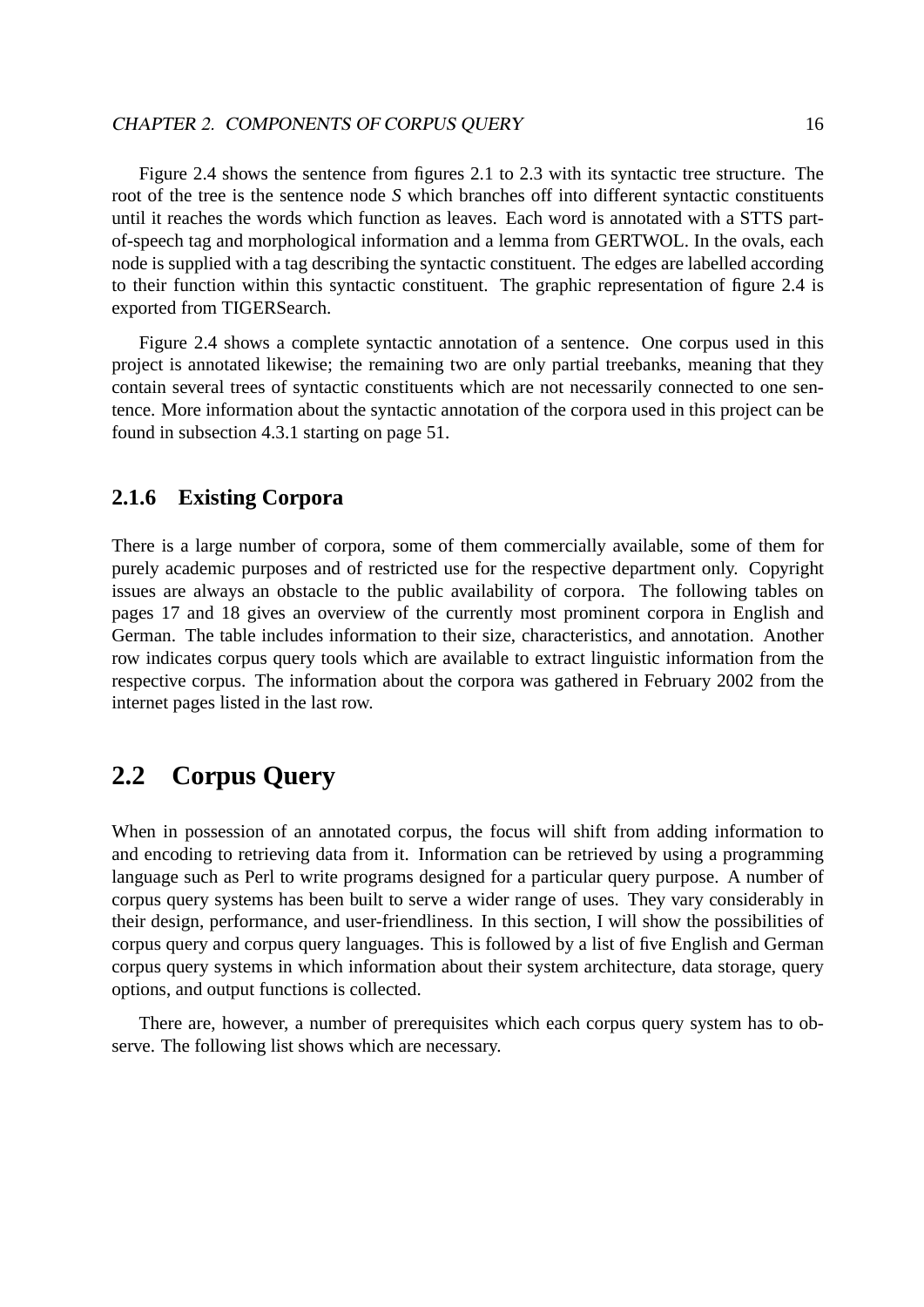| Information     | Source                    | http://titania. | cobuild.collins.co.uk/     |                                            | http://www.hcu.ox.              |                       |            | http://www.hcu.ox.             |                             |           | http://www.hit.uib.no/ | icame/cd/      |                                                                                            | http//www.ucl.ac          | uk/english-usage/ice/   |                   |                  |                           |       | http://www.hit.uib.no/ | icame/cd/ | http://www.cis.upenn.                   | edu/~treebank/<br>home.html |
|-----------------|---------------------------|-----------------|----------------------------|--------------------------------------------|---------------------------------|-----------------------|------------|--------------------------------|-----------------------------|-----------|------------------------|----------------|--------------------------------------------------------------------------------------------|---------------------------|-------------------------|-------------------|------------------|---------------------------|-------|------------------------|-----------|-----------------------------------------|-----------------------------|
| Corpus          | $\textbf{Tools}$<br>Query | Collins-        | COBUILD                    |                                            | SARA                            | <b>BNCWeb</b>         |            | SARA                           | <b>BNCWeb</b>               |           | WordSmith              |                |                                                                                            | <b>ICEUP III</b>          |                         |                   |                  |                           |       | WordSmith              |           | tgrep                                   | online                      |
| Annotation      |                           | wordbank        | (no linguistic annotation; | structural markup)                         | Pos-Tags                        |                       |            | Pos-Tags                       |                             |           | wordbank version       | tagged version |                                                                                            | tree-<br>manually checked | bank including complete | syntax structures | ICE teams for 15 | coun-<br>English-speaking | tries | prosodic features      |           | (skeletal)<br>and<br>Pos-Tags           | syntactical annotation      |
| Characteristics |                           |                 |                            |                                            | 10 mio. spoken words,           | 90 mio. written words |            | and<br>speech<br>ზ.<br>sampler | the<br>writing representing | BNC       |                        |                | various genres                                                                             | 600'000 spoken words,     | 400'000 written words   |                   |                  |                           |       | English                |           | American written English                |                             |
| Size            |                           |                 |                            |                                            | 100 mio.                        |                       |            | 2 mio.                         |                             |           | 1 mio.                 |                |                                                                                            | l mio.                    |                         |                   |                  |                           |       | 500'000                |           | 4.9 mio.                                |                             |
| Name            |                           |                 | Corpus                     |                                            | BNC                             | (British National     | Corpus)    |                                |                             |           |                        |                | English                                                                                    | International Cor-        | pus                     | of English        |                  |                           |       | London-Lund            | Corpus    | Penn Treebank                           |                             |
|                 |                           |                 | 415 mio.<br>(in<br>Words)  | speech and writing from<br>Bank of English | boe_info.html<br>various genres |                       | ac.uk/BNC/ |                                | British National            | ac.uk/BNC | Corpus Sampler         | (BNCSampler)   | written texts divided into<br>2000-word samples from<br><b>Brown Corpus</b><br>of Standard |                           |                         |                   |                  |                           |       |                        |           | spoken British E<br>from various genres |                             |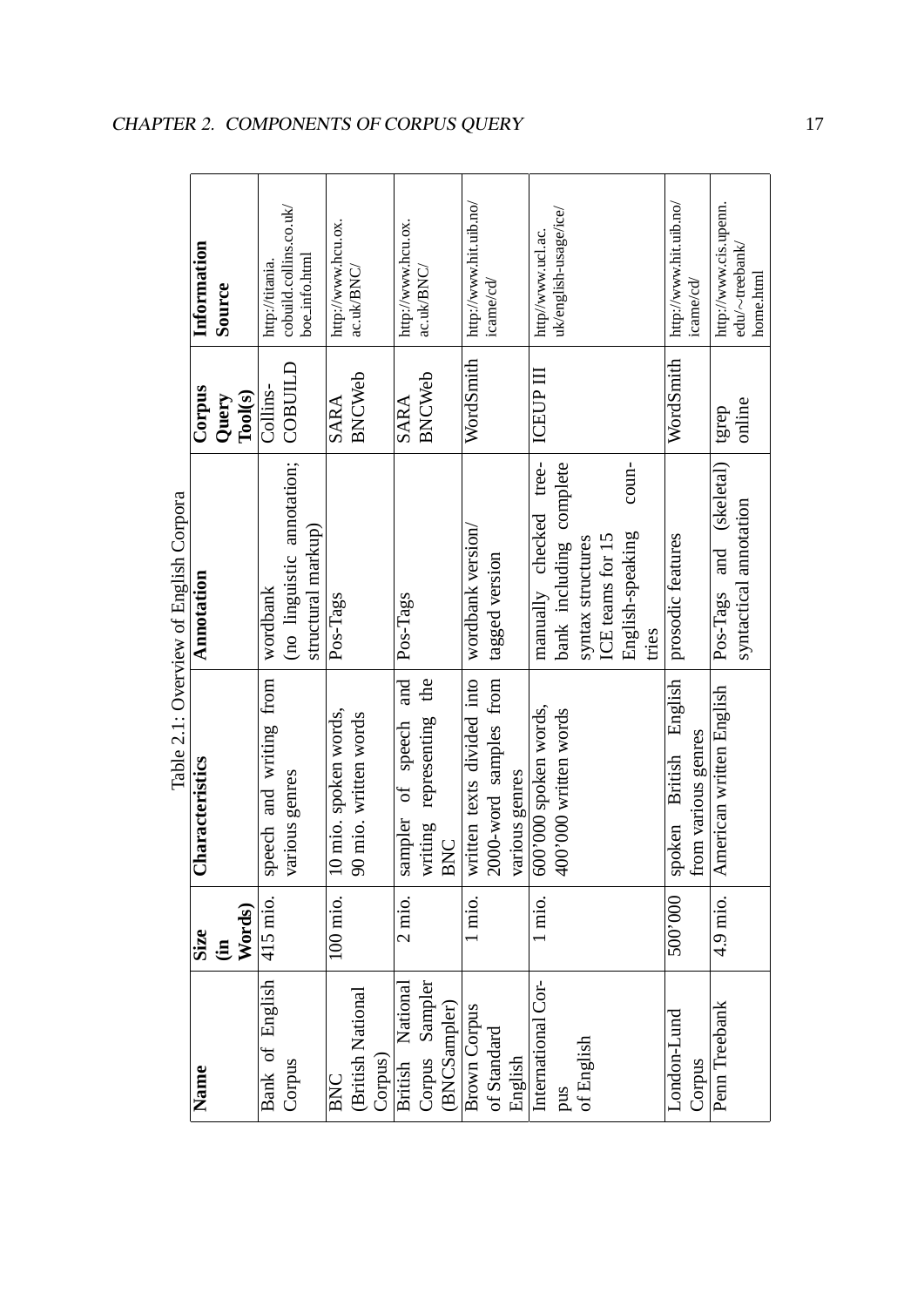|             |               |                            | Table 2.2: Overview of German Corpora |                  |                        |
|-------------|---------------|----------------------------|---------------------------------------|------------------|------------------------|
| <b>Size</b> |               | Characteristics            | Annotation                            | Corpus           | Information            |
|             | (in<br>Words) |                            |                                       | Query            | Source                 |
|             |               |                            |                                       | $\text{Pool}(s)$ |                        |
|             | 1181 mio.     | collection of various cor- | mainly wordbanks                      | COSMAS           | www.ids-               |
|             |               | pora of spoken and written |                                       |                  | mannheim.de/kt/        |
|             |               | German                     |                                       |                  | corpora-ges.shtml      |
|             | 34 mio.       | German newspaper texts     | Pos-tags, case, lemmas                |                  | http://jens.zorba.dk/  |
|             |               |                            |                                       |                  | corp/page18.html       |
|             |               |                            |                                       |                  |                        |
|             | 355'096       | German newspaper           | manually checked tree-                |                  | www.coli.uni-sb.de/    |
|             | (20'602)      | texts (selection from the  | with Pos-tags,<br>bank                |                  | sfb378/negra-corpus/   |
|             | sen-          | Frankfurter                | analysis,<br>morphological            |                  | negra-corpus.html      |
|             | tences)       | Rundschau Corpus)          | syntax (allowing crossing             |                  |                        |
|             |               |                            | edges)                                |                  |                        |
|             | 35'000        | written German             | manually checked tree-                | TIGER-           | http://www.uni-        |
|             | sent.         |                            | bank with Pos-tags,                   | Search           | stuttgart.de/projekte/ |
|             | (goal:        |                            | analysis,<br>morphological            |                  | TIGER                  |
|             | 55'000        |                            | syntax (allowing crossing             |                  |                        |
|             | sen-          |                            | edges)                                |                  |                        |
|             | tences        |                            |                                       |                  |                        |

ے<br>ت  $\frac{c^2}{4}$  $\ddot{\phantom{a}}$ Č  $\dot{\epsilon}$  $\mathbf c$  $\frac{1}{2}$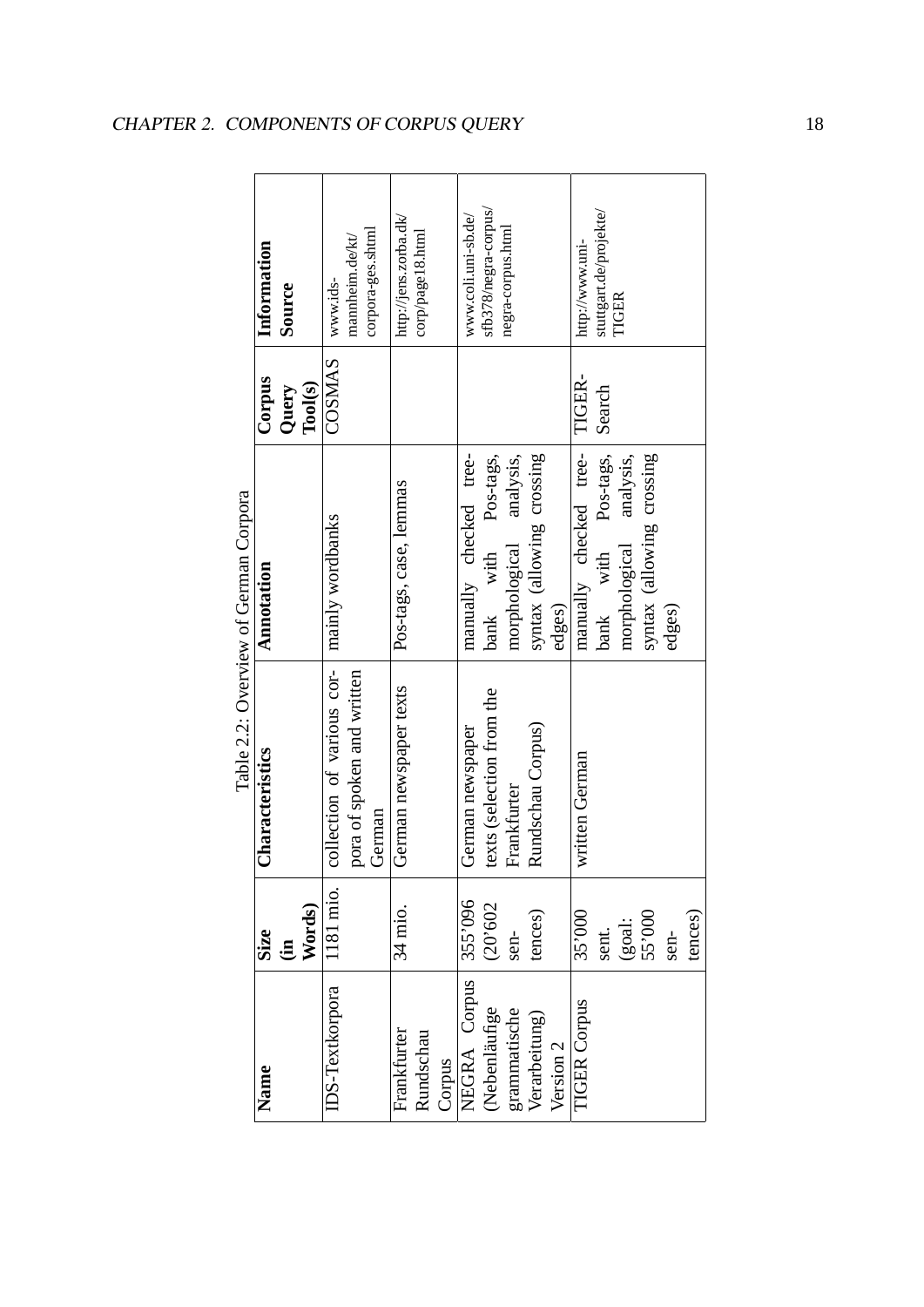- **Completeness** The corpus query system must guarantee that every occurrence which matches a query is retrieved;
- **Efficiency** The time of retrieval must be limited to a reasonable interval;
- **Result Reproduction** The results of a query must be displayed in a meaningful way which allows a user to find the important structures easily. Basic statistical information such as the number of hits per corpus size is necessary.
- **Reconstructability** The location of retrieved data must be clearly discernible (e.g. corpus, sentence, etc.).

According to Stefan Evert and Arne Fitschen in [Carstensen et al. 2001] (375-376), there are three types of corpus query systems.

- 1. concordancing systems;
- 2. pattern-based query systems;
- 3. systems for statistical analysis.

**Concordancing programs** retrieve items from a corpus and display the results by showing their immediate context. Items can be words, word forms, phrases, or words restricted by a tag, just to name a few of the most common. The graphical output is often in the form of a KWIC-list (Key Word In Context). A KWIC representation resembles a table containing a left-hand column with context of the given item to the left, a right-hand column with the context to the right, and the key word in a center column in between both contexts.

**Pattern-based query systems** allow a user to specify regular expressions which find certain patterns. Since these systems allow more complex queries, they are usually used to search for syntactical constituents. The regular expression in example (2.3) shows what a query for noun phrases could look like.

#### (2.3) (DET)? ((ADV)? ADJ)\* NN

The expression matches every instance of a noun (NN) which is preceded by zero or one determiner (DET) and zero or more occurrences of the combination of an adverb (ADV) and an adjective (ADJ), whereas the adverb may occur once or not at all. Depending on the encoding of a corpus, pattern-based query systems may also work with XML-structures.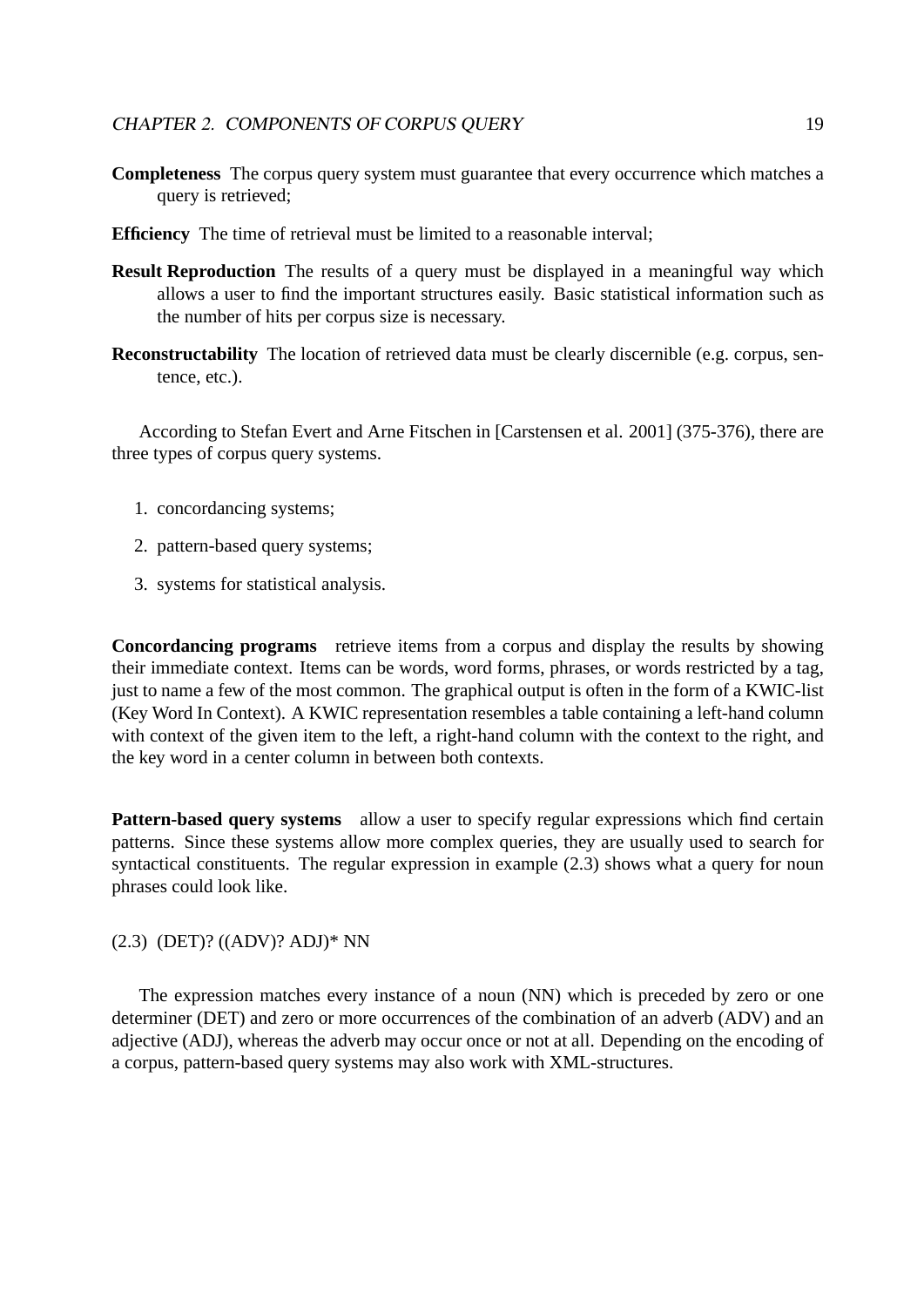**Systems for statistical analysis** are usually based on concordancing programs and give additional information about the frequency of terms in the context of the keyword. They may calculate co-occurrence rates of repeatedly occurring words or part-of-speech tags or find word clusters.

Contemporary corpus query systems usually include one or more components of these three corpus query system types. The type of retrieval is in most cases based on the annotation of a corpus; a part-of-speech tagged corpus will usually result in the retrieval of concordances, whereas it makes more sense to search a treebank with a pattern-based query language. Extensive corpus query systems will make use of both methods. Systems designed purely for statistical analysis are rare because statistical information is an essential part of both concordancing as well as pattern-based query systems.

Stefan Evert and Arne Fitschen in Carstensen et al. ([Carstensen et al. 2001]:375-376) notice a trend of corpus query systems towards a client-server architecture. This makes sense insofar that large amounts of corpus data can be stored on a high-performance server instead of occupying workspace on a local machine. Local systems also have the disadvantage of having to be platform-independent, whereas a client-server architecture allows access by a standard web browser.

# **2.2.1 Corpus Query Languages**

When retrieving data from a corpus, a corpus query language may be used. A corpus query language is a formal construct designed especially for retrieval of corpus structures. Corpus query languages vary considerably depending on the format of the corpus and the queries intended. Some corpus query systems do not make use of corpus query languages but rely on other means of retrieval.

Corpus query languages usually consist of elements to describe the following matters:

- symbols denoting constituents (words, phrases, part-of-speech tags, markup-tags, syntactic constituents, etc. );
- symbols to describe the sequence of these constituents:
- boolean operators to combine (sequences of) constituents;
- further options such as case-sensitiveness, number, etc.

Three of the five corpus query systems presented in the next subsection (ICEUP III, SARA, and TIGERSearch) have designed their own corpus query language. An additional paragraph to each entry of these systems will treat the corpus query language so that the different interpretation of the above-mentioned elements can be seen in the respective corpus query system. In my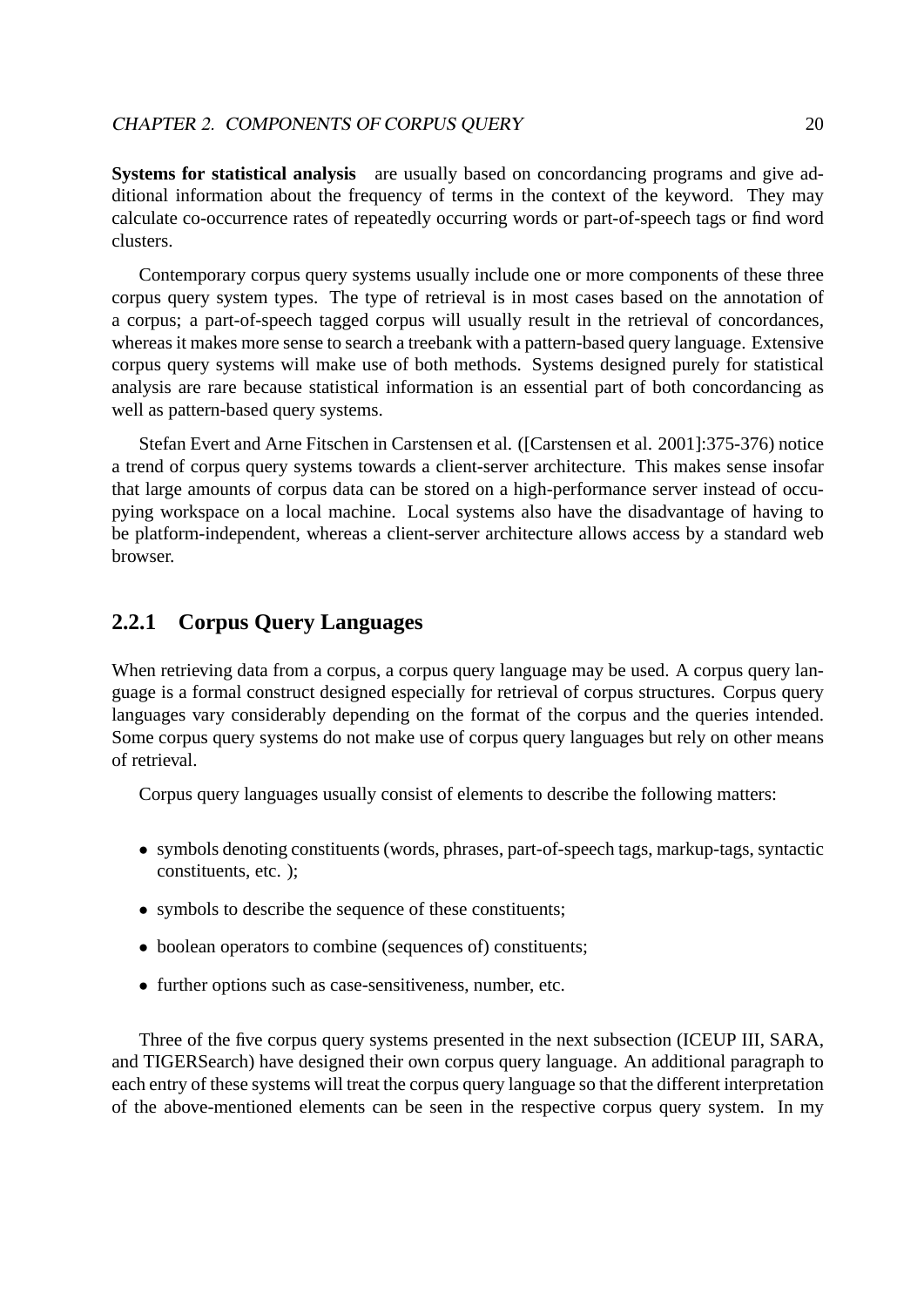corpus query tool, I will not make use of a corpus query language but instead work with input fields which are transformed into SQL query statements.

Another query language which can be said to belong to the group of corpus query languages but which occurs independently of any specific corpus query project is *tgrep*. Tgrep is a Unix query based on grep but specifically designed to retrieve data from tree structures. The advantage of tgrep over grep is that grep only searches single lines whereas tgrep looks for bracketed tree structures. Tgrep is not designed to be especially user-friendly but focuses on fast retrieval times.

Tgrep can only be used with an encoded corpus file. This encoding is achieved by another Unix utility called  $t$  g  $r$  e  $p$ . The bracketed tgrep syntax structure of a sentence is displayed in example (2.4).

```
(2.4) (TOP (S (NP-SBJ my best friend)
          (VP gave
                 (NP me)
                 (NP chocolate)
                 (NP-TMP yesterday))
           .))
```
Tgrep enables a user to specify a pattern consisting of nodes and relationships between nodes. As a next step, this pattern is matched against the corpus. To formulate a query, a user types a Unix command of the format displayed in example (2.5) (italicized expressions indicate the position of a parameter).

# (2.5) tgrep *options* '*pattern*' *corpus-file.crp*

The *options*-statement sets user-defined configurations about query execution and result output. As an example, the option -w prints the whole sentence instead of only the matching part.

The '*pattern*'-statement is a combination of node names and expressions to specify their position. A pattern consists of node names and symbols to describe the order of these nodes. For example, the symbol  $>$  marks a parent-child relationship, whereas the child stands on the left hand side of the operator. Similarly, >> stands for an ancestor relationship. Besides their vertical order, the horizontal sequence of nodes can also be specified. A dot . marks a node followed by its sibling node which stands on the right of the dot.<sup>9</sup>

The last parameter *corpus-file.crp* defines a corpus file which will be searched. Examples (2.6) and (2.7) show two different tgrep query statements which retrieve a match in sentence (2.4) (*My best friend gave me chocolate yesterday*).

<sup>9</sup>See http://www.ldc.upenn.edu/ldc/online/treebank/ or a Unix-manual to read more about tgrep query statements.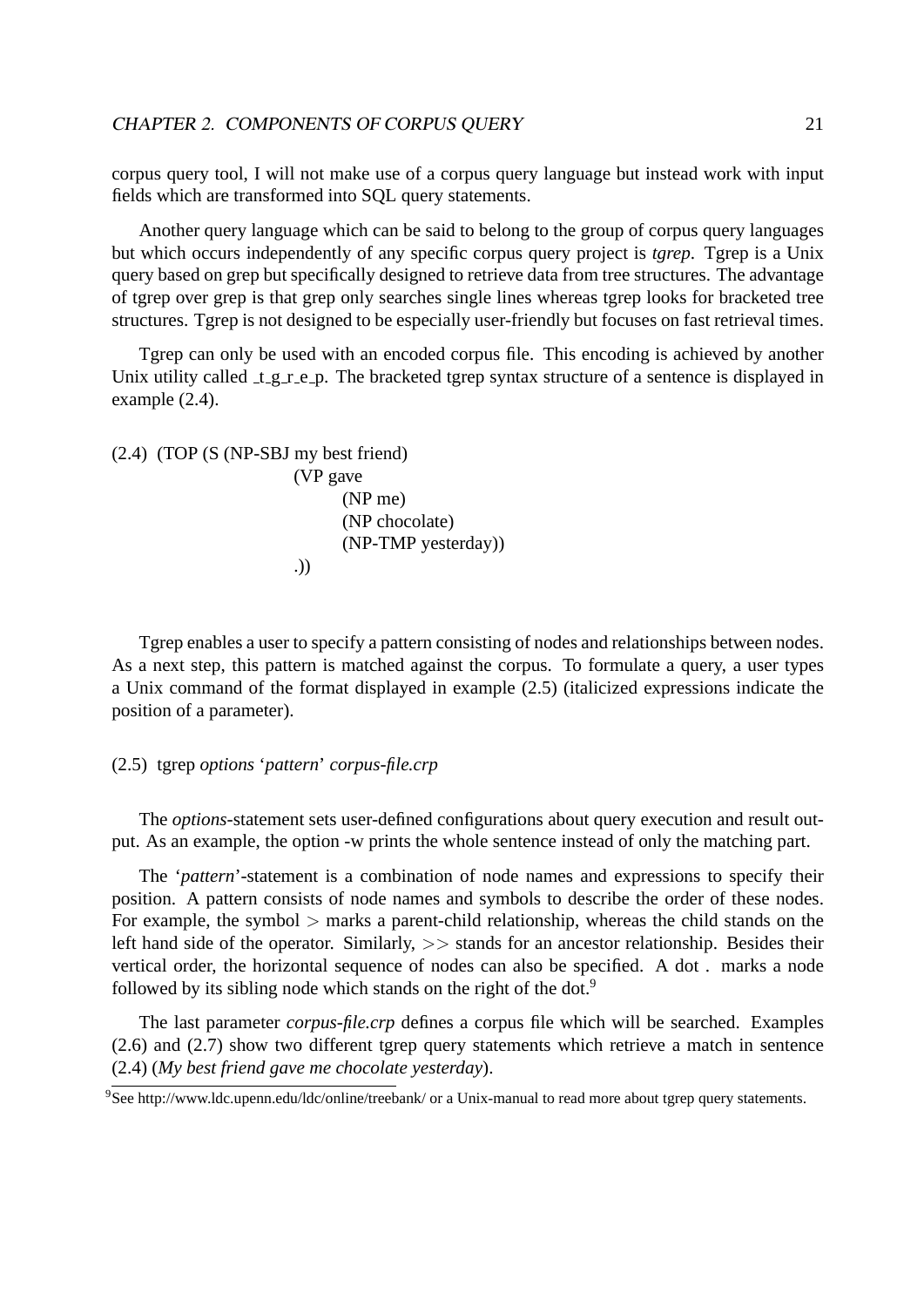(2.6) tgrep -w 'chocolate' corpus.crp

(2.7) tgrep -w '(NP . NP)  $>$  VP' corpus.crp

The tgrep query statement in example (2.6) matches all instances of the word *chocolate*. The query statement in example (2.7) retrieves a sentence containing a verbal phrase VP which immediately dominates two nominal phrases NP in a sibling relationship. In sentence (2.4) this is the case with VP *gave* and NPs *me* and *chocolate*.

Tgrep is a very powerful and fast corpus query tool for the Unix operating system requiring some basic programming skills. It is therefore suitable for experienced corpus linguists pursuing research of complex syntactic structures and working on a Unix computer.<sup>10</sup>

There is, however, a wide range of corpus query tools which are more suitable for beginning or intermittent users. The following section presents a selection of five corpus query tools developed for but not limited to English and German corpora and treebanks.

# **2.2.2 Corpus Query Tools**

The selection of corpus query tools presented in this section is based on their quality, availability, and the availability of documentation papers. The following corpus query tools are some of the currently finest systems in this field. All of them focus on one or several goals, including but not restricted to user-friendliness, efficiency, versatility, and design. Each entry is divided into several subparagraphs about the topics system architecture, data storage, corpus query language, query options, output functions, and a conclusion. If information to one or several topics is not available, the paragraph is omitted.

 $10$ Persons who would like to give tgrep a try may do so at http://www.ldc.upenn.edu/ldc/online/treebank/ where the Penn Treebank can be searched online with tgrep.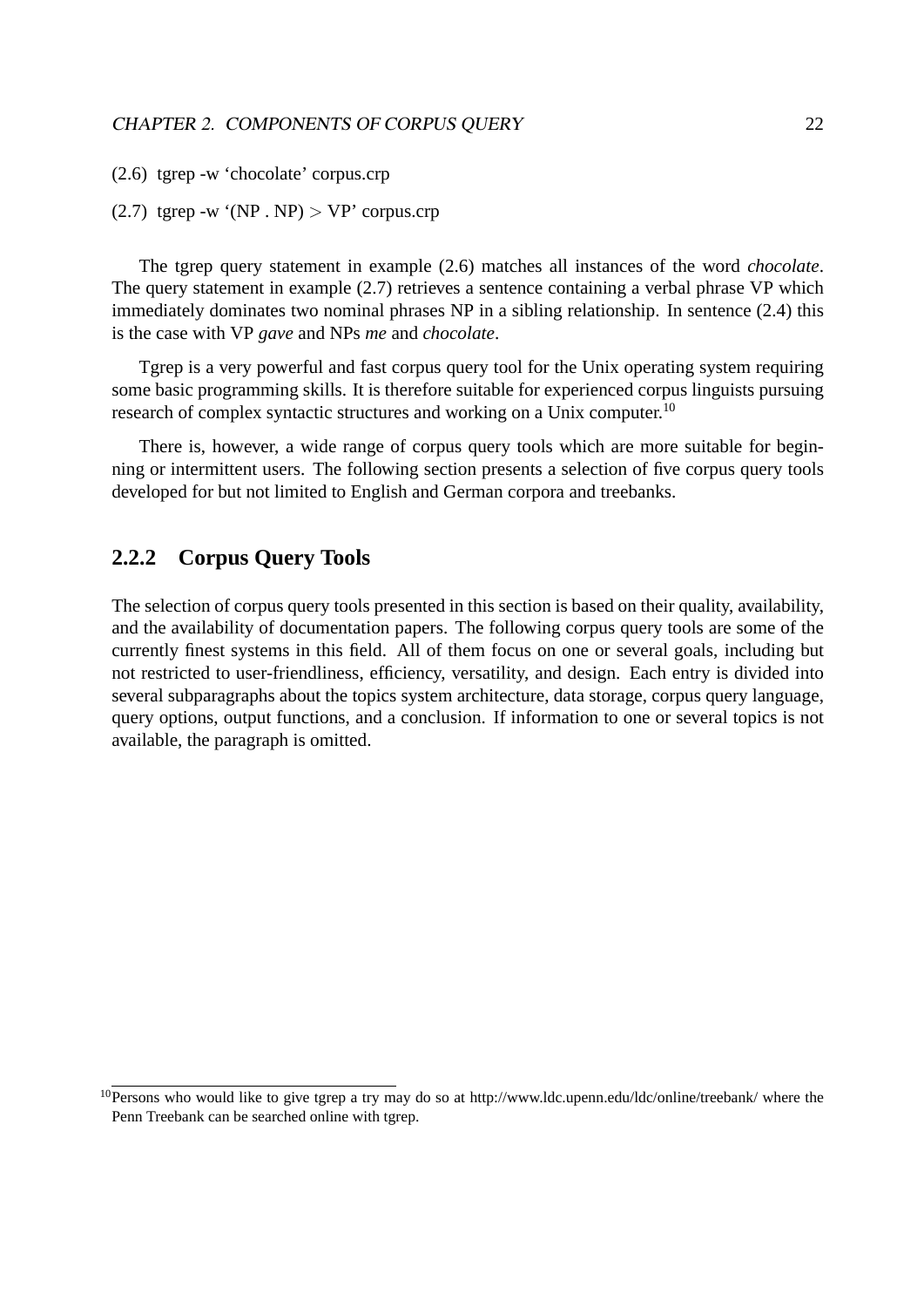### **SARA**

SARA (SGML-Aware Retrieval Application) is a query system for the British National Corpus and the BNC Sampler.<sup>11</sup> Developed in 1996, its goal was "to make the corpus available and usable as widely as possible" ([Burnard 1996]:1). It has become a convenient program for an intermittent user which can be downloaded as a trial version one month for free or purchased for one year. SARA is specialized to acknowledge the SGML-structure of the BNC, thus allowing queries for SGML-tags or in distinct SGML-sections.

**Architecture** SARA is designed in a client/server-architecture. It offers platform-specific client programs which interact with the SARA protocol and a server program. The SARA protocol transforms (if necessary) user queries into a Corpus Query Language (CQL) which is subsequently processed by the server program.

**Data storage** Data from the BNC is stored in files and indexed through hashing techniques. The position of each token (including SGML-tags) and its respective part-of-speech tag is stored in an index-file, and for particularly frequent used elements a secondary index is kept in an accelerator-file. According to Burnard ([Burnard 1996]:2), the performance achieved by this proceeding "provides equally good retrieval times for any kind of query", although McEnery and Rayson ([McEnery and Wilson 1996]:204) criticize that "types of query, which do not match the way the index is organized [...] are much slower". With regards to the size of the BNC (100) million tagged words, six and a quarter million sentences), SARA achieves fast retrieval times. One has to note, however, that the BNC does not contain lemmas or syntactic information.

**SARA Corpus Query Language (CQL)** The designers of SARA developed a corpus query language to retrieve data from the BNC. Burnard ([Burnard 1996]:3) characterizes CQL as "a fairly typical Boolean style retrieval language, with a number of additional features particularly useful for corpus work. It is emphatically not intended for human use." Its elements are atomic queries, unary and binary operators, and scope delimiters. Examples of CQL are displayed in (2.8) to (2.11).

<sup>11</sup>Information about SARA can be found in the internet at http://sara.natcorp.ox.ac.uk/ or in [Burnard 1996] or [McEnery and Wilson 1996]:204-206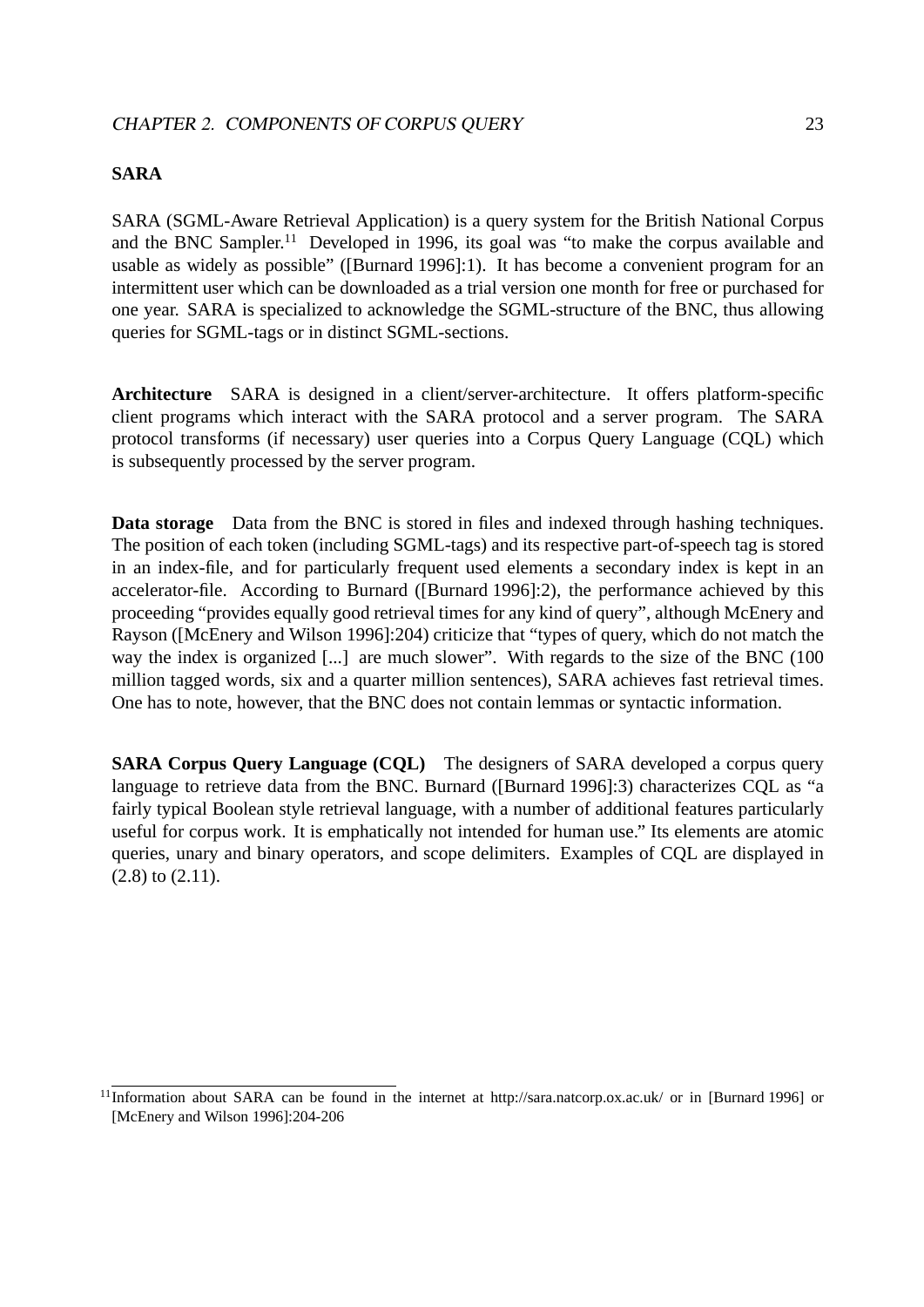(2.8) friend, "my best friend", "friend"=NN1

- (2.9) @ friend
- $(2.10)$  my  $*$  friend
- (2.11) my \* friend /4

Example (2.8) shows three samples of atomic queries in CQL. An atomic query can be a word, a delimited string, or a word and part-of-speech pair. Other atomic queries are punctuation marks, SGML-tags (e.g. <*pause*> searches for pause-tags in spoken texts), patterns (e.g. *"colo?r"* retrieves all instances of *colour* and *color*), or wildcard characters (e.g. *my friend* matches *my best friend* as well as *my only friend*). Example (2.9) shows the CQL unary operator header (@) which searches for matches in the header as well as in the body of SGML-tagged documents. Other unary operators are case-sensitiveness  $(\$)$  and negation (!). Example (2.10) shows a binary operator combining two atomic queries. The join operator (\*) matches cases where both queries are satisfied in the order specified (i.e. query (2.10) finds occurrences of 'my' followed by 'friend' at any distance within the  $\langle \text{body} \rangle$  of a text). Other binary operators are the sequence operator (blank space between two queries), the join operator # which matches cases where both queries are satisfied in either order, and the disjunction operator  $\vert$  which matches cases where either query is satisfied. Example (2.11) shows the use of a CQL scope delimiter. A join followed by a / operator and a number matches cases where the joined query is satisfied within the number of atoms specified (e.g. "my \* friend /4" finds *my very best friend* but not *my ever so needed friend*).

**Query options** SARA offers the following query possibilities: word query, phrase query, pattern query, part-of-speech query, and SGML-query. Queries can be expressed in the SARA Corpus Query Language as explained in the table above or chosen from a graphical query interface. The most helpful tool to create complex queries is the SARA Query Builder. It comprises on the left hand side a so-called scope node which delimits the query to the scope of a SGML-element. On the right hand side there is the content node which allows to formulate any of the mentioned queries.

**Output** SARA returns the results to a query in the KWIC-format, thereby either presenting all matches or one sentence per page. A user may chose between four different formats of sentence formatting, namely plain, POS, SGML, and custom. Plain offers no markup, POS allows the user to configure different colors for part-of-speech tags, SGML returns SGML-tags uninterpreted, and custom describes a user-defined mixture of the preceding modes.

**SARA conclusion** SARA offers useful query options for the British National Corpus, including SGML-aware retrieval. Due to the lack of syntactic annotation is its overall complexity rather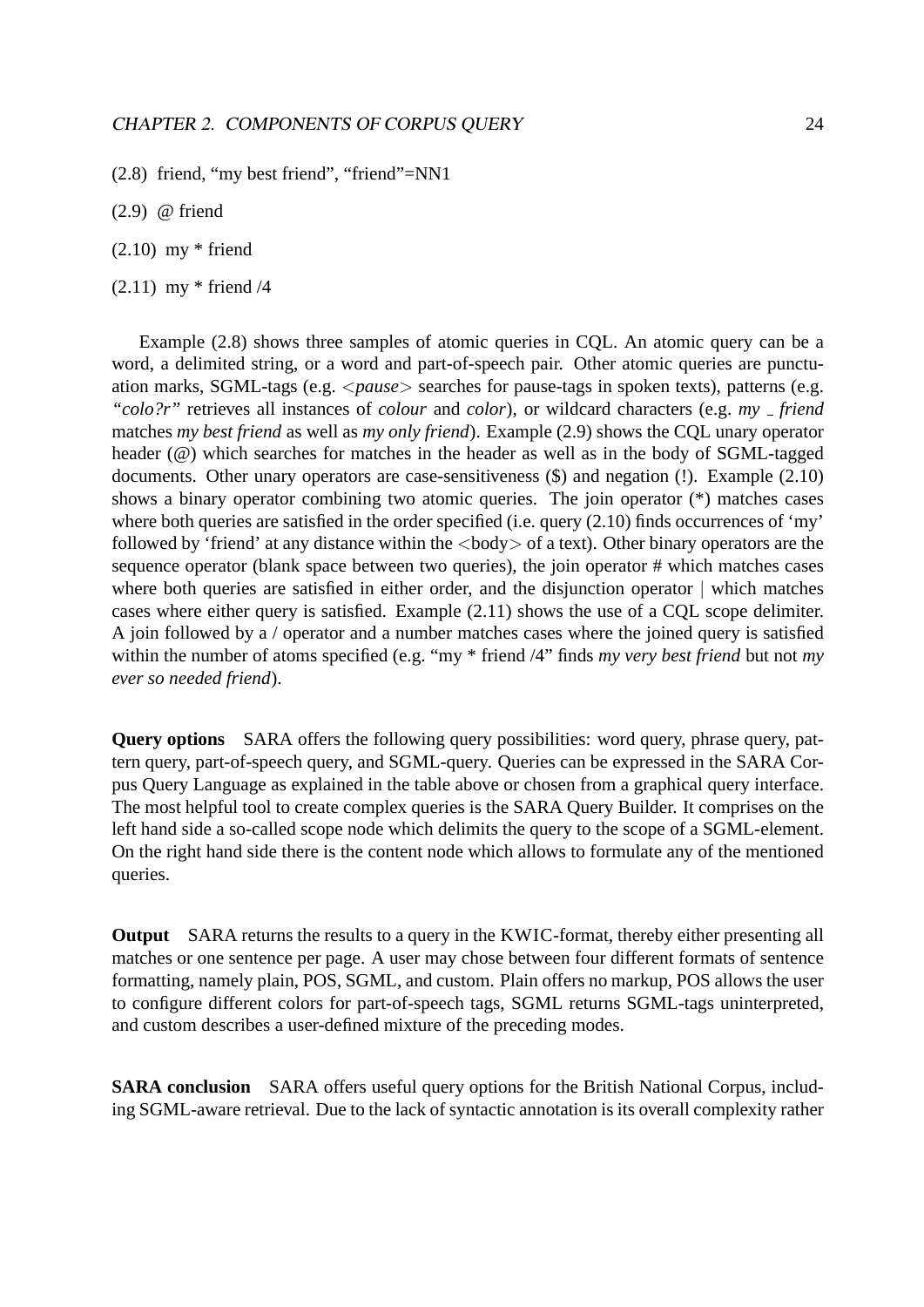small. Although it offers a formal query language, not every search option is possible. A delexicalized search for a part-of-speech tag without specifying a word is not available because the BNC is not indexed for part-of-speech-tags. Output options are limited to KWIC-format and colors. It seems that SARA – as one of the earliest web-based query systems – is a useful tool but has been improved by BCNWeb, an addition to it offering more features.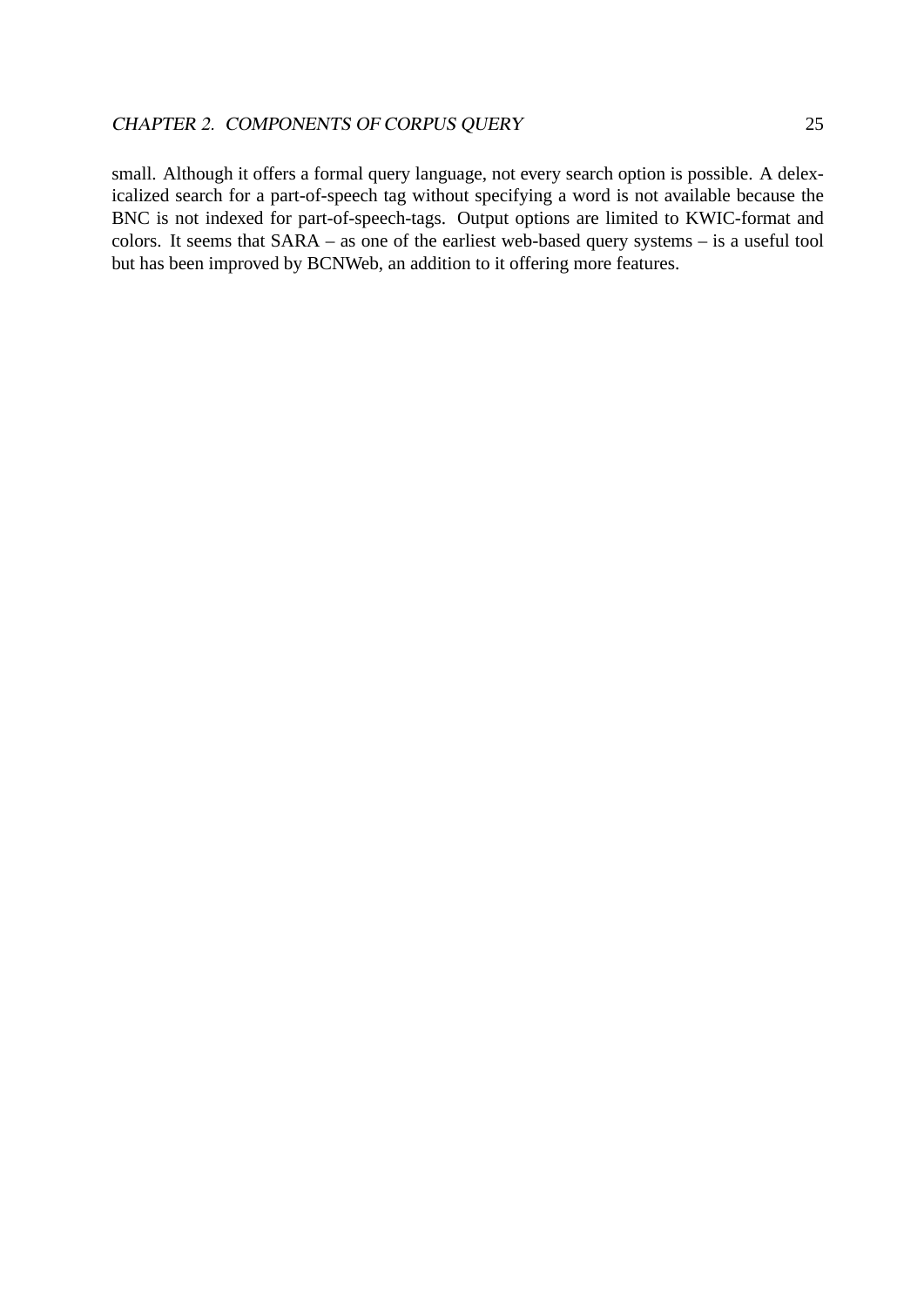#### **BNCWeb**

Based on SARA, the SGML-Aware Retrieval Application for the British National Corpus (see previous subsection), BNCWeb offers extended query options for this corpus. BNCWeb's developers focused on user-friendliness and efficiency and achieved both goals. BNCWeb is currently available in its second version.<sup>12</sup>

**Architecture:** BNCWeb is a web-based query system. It relies on a UNIX-server with a fully installed SARA server program and some other resources. An intermittent user will therefore not seek full installation but rather try to get permission for the web-based access to an already installed system.

**Data storage** The file structure of the BNC and the SARA query functions remain the same; BNCWeb is an extension to these features. Whereas SARA only allowed downloads of 2000 sentences, BNCWeb does not restrict the number of hits. Moreover, while BNCWeb displays the first fifty hits, the rest of the results are downloaded in the background. BNCWeb also makes use of a relational database system (MySQL) to extend the functionality of SARA to enable post-query options which do not rely on SARA directly.

**Query Options** BNCWeb offers a wide range of query option and statistical corpus analysis. The most important query functions are query for word, query for lemma, and a corpus browsing function. Queries for word are stated either in the SARA CQL (cf. subsection 2.2.2 for examples) or in regular expressions. Examples (2.12) and (2.13) show possible regular expressions; examples (2.14) and (2.15) show lemma queries.

 $(2.12)$  {critici[sz]e}

- $(2.13)$  {spr[^eo]ngs?i?n?g?}
- (2.14) fly VERB
- $(2.15)$  fly SUBST

In BNCWeb, regular expressions are indicated with curly brackets. Example (2.12) finds *criticise* and *criticize*; example (2.13) finds *spring*, *springs*, *sprang*, *sprung*, and *springing* but not *spreng* or *sprong*. For a lemma query, the user types in the lemma and selects the lemma type from a list. In examples (2.14) and (2.15), the lemma type is capitalized. Example (2.14) finds all verbal word forms belonging to lemma *fly*, namely *fly*, *flies*, *flew*, and *flying*. If lemma

 $12$ More information about BNCWeb can be found at the project's homepage at http://homepage.mac.com/bncweb/home.html or in a discussion by Rolf Kreyer and Joybrato Mukherjee at www.linguistlist.org/issues/13/13-2840.html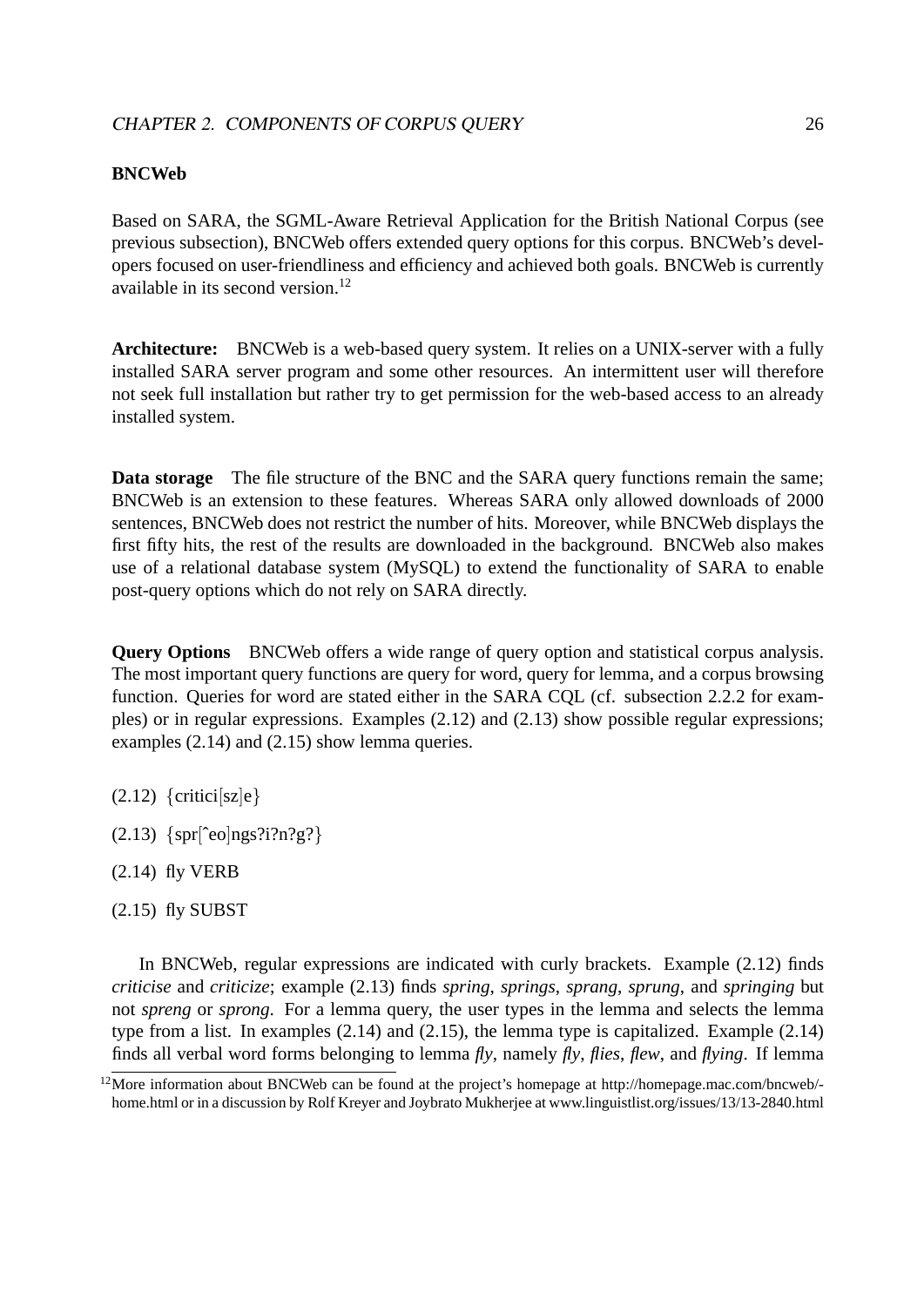type SUBST is selected as in example (2.15), the query retrieves all instances of word forms belonging to the noun *fly*, namely *fly* and *flies*.

Besides the queries for words and lemmas, texts and genres can be restricted or browsed. Additionally, BNCWeb contains a set of post-query options such as *thin*, *sort*, *collocations*, *delete*, and *save*-functions. It also offers detailed descriptive statistics about the distribution of a keyword.

**Output** The results of searches are displayed sentence by sentence or in the KWIC-format. Several options are available to arrange the data, including frequency counts and collocation analysis.

**BNCWeb Conclusion** BNCWeb is a powerful and versatile tool in corpus query, unfortunately yet limited to the use with the BNC World edition.<sup>13</sup> Due to its use of regular expressions and a number of select-options, the functionality of SARA has been profusely extended. Since BNCWeb is still relies on the original SARA indexing structure, a delexicalized search is still not possible.

<sup>&</sup>lt;sup>13</sup>BNC Word Edition refers to the second edition of the BNC.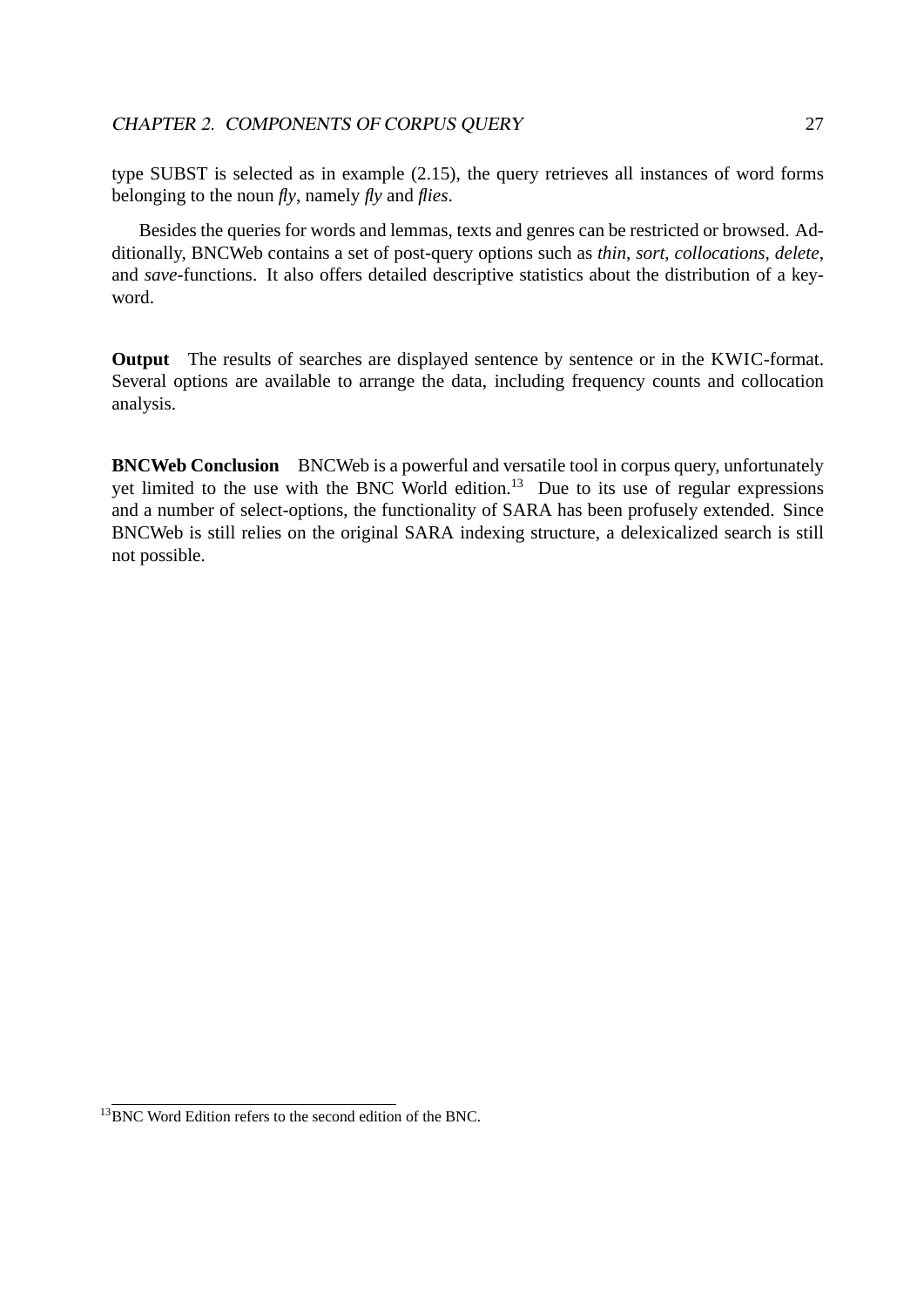#### **ICEUP III**

ICEUP (currently in its third version) is a query system originally developed for the British component of the International Corpus of English (ICE-GB). The ICE seeks to represent the language of currently fifteen English-speaking countries by equally designed but separate components for each country. Each ICE component consists of one million words from both spoken as well as written texts which are fully tagged and parsed and even hand-checked.<sup>14</sup> All components of the ICE can be searched with ICEUP.<sup>15</sup>

**Architecture** ICEUP III is sold as a full version including the complete ICE-GB which can be installed on a personal computer (the program is tested for Windows). There is, however, a free download package with complete query software and a selection of ten texts from the ICE-GB (20'000 words) available.

**Data Storage** Data from the ICE is stored in files. All features stored in the files are indexed thus allowing fast queries on large and complex corpora. The entry for the spoken sentence *Well you know Chapel Street* is stored as displayed in example (2.16).

| $(2.16)$ $[<\#5:1:A><\text{sent}>]$   |            |
|---------------------------------------|------------|
| PU, CL(main, montr, pres)             |            |
| DISMK, CONNEC(ge)                     | $\{Well\}$ |
| SU, NP()                              |            |
| NPHD, PRON(pers)                      | $\{you\}$  |
| VB, VP(montr, pres)                   |            |
| MVB, $V(montr, pres)$ {know}          |            |
| OD, NP()                              |            |
| $NPHD, N(prop, sing)$ {Chapel Street} |            |
| $\leq$ #B $>$ I                       |            |
|                                       |            |

After an identification line with the sentence number, the sentence is classified as a main clause (CL) in the present tense. The discourse marker (DISMK) *well* precedes the subject (SU), a verbal clause (VB) and a direct object (OD). The subject consists of a noun phrase (NP) whose head (NPHD) is a personal pronoun (PRON(pers)) *you*. The verbal clause consists of a verb phrase (VP) in present tense *know*; the direct object of a noun phrase whose head is a singular proper noun (N(prop, sing)) *Chapel Street*.

<sup>14</sup>Find more information about the ICE corpora at http://www.ucl.ac.uk/english-usage/ice/index.htm

<sup>&</sup>lt;sup>15</sup>Find more information about ICEUP III at http://www.ucl.ac.uk/english-usage/ice-gb/iceup.htm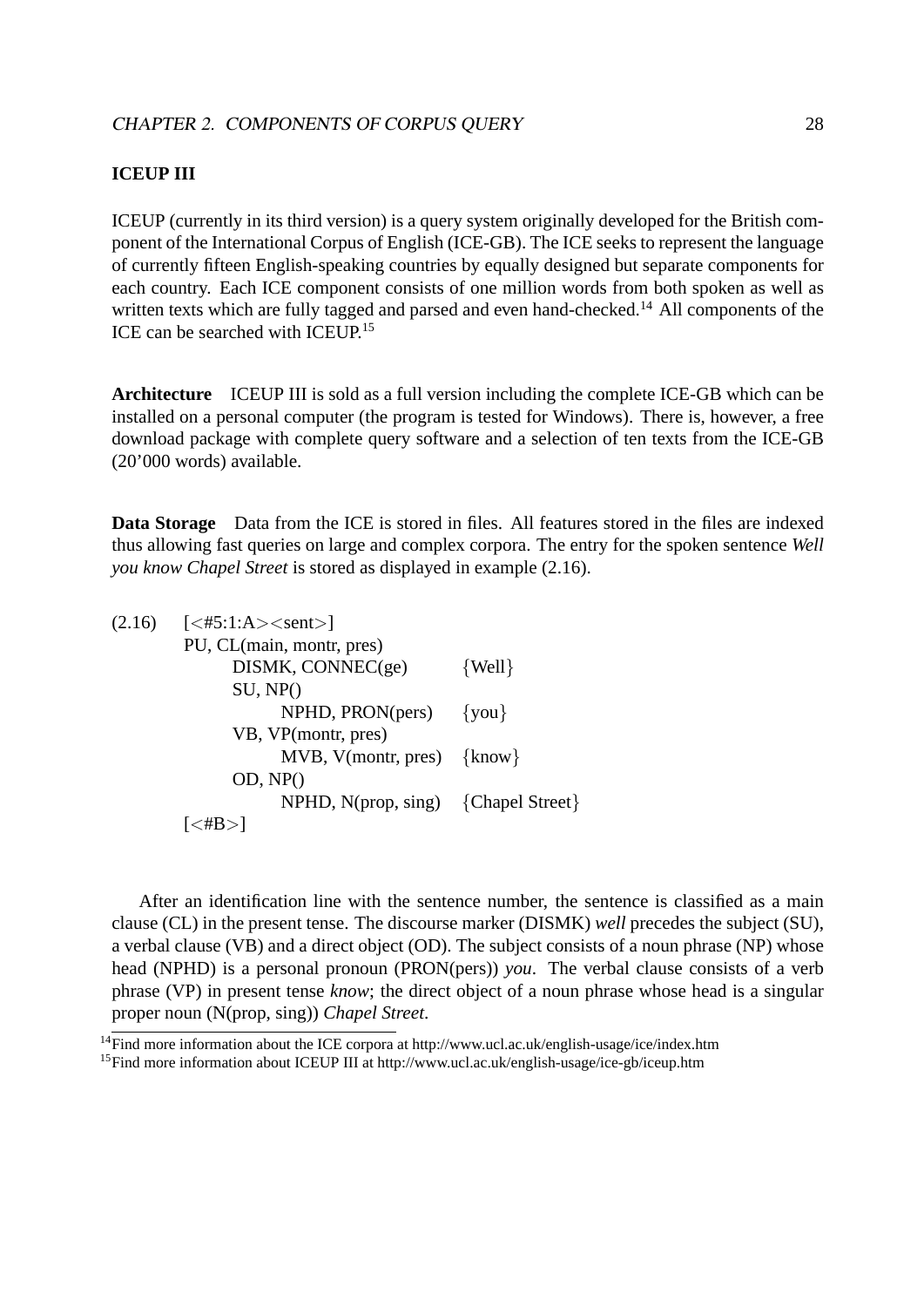| Well          |      |               | <b>CONNEC</b> | <b>DISMK</b> | CL   | PU            |
|---------------|------|---------------|---------------|--------------|------|---------------|
|               |      |               |               | ge.          | pres | main<br>montr |
| <u>l</u> you  | PRON | <b>NPHD</b>   | NP.           | SU           |      |               |
| - -           |      | pers          |               |              |      |               |
| know          | ٧    | <b>MVB</b>    | VP            | VB.          |      |               |
| m in          |      | montr<br>pres | pres          | montr        |      |               |
| Chapel        | N    | NPHD          | NP.           | <b>OD</b>    |      |               |
|               |      | sing<br>prop  |               |              |      |               |
| <b>Street</b> | N    | <b>NPHD</b>   |               |              |      |               |
|               |      | sing<br>prop  |               |              |      |               |

Figure 2.5: ICEUP III Tree Structure

**Corpus Query Language** ICEUP developed a grammatical query methodology for parsed corpora called Fuzzy Tree Fragments (FTF). FTFs are descriptive formal representations of syntax trees consisting of nodes and text unit element (such as words, pauses, or punctuations). Text unit elements are always at the leave position of a FTF. FTFs in corpus query are abstract grammatical subtrees which match parts of the complete syntax trees. To specify the position of a node or text unit element, FTFs include unary operators. Binary operators determine the positions of nodes and text unit elements in relation to another.

When transformed into Fussy Tree Fragments, example sentence (2.16) looks as displayed in figure 2.5.

**Query Options** ICEUP III offers a graphical query interface which enables a user to draw FTFs. Due to its intuitive graphical abstraction of FTFs, it is designed for experienced corpus linguists as well as for beginners. ICEUP III also provides a Creation Wizard which allows cyclic corpus exploration, i.e. the results of a query can be examined and their structure re-used to define a refined query.

**Output** Query results are displayed as syntactic trees in which the FTF is highlighted or in a line-based concordance view in which a queried node is focused.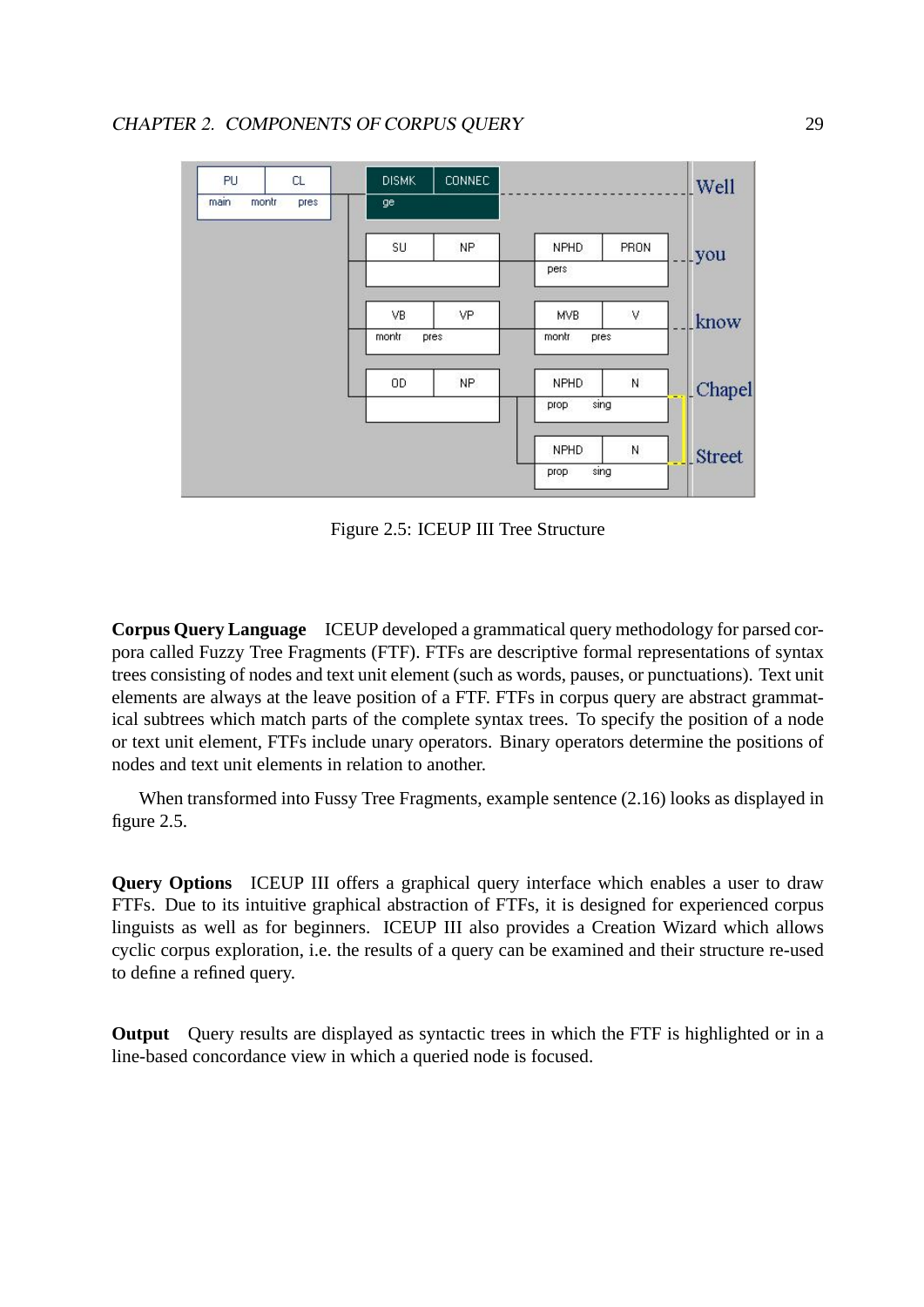**ICEUP III Conclusion** ICEUP III is a very useful and fast corpus query tool. Installing it is simple and includes a tutorial which explains how to use ICEUP III. FTFs allow a user to formulate complex queries in an intuitive way. Unfortunately, ICEUP is restricted to the use with the ICE.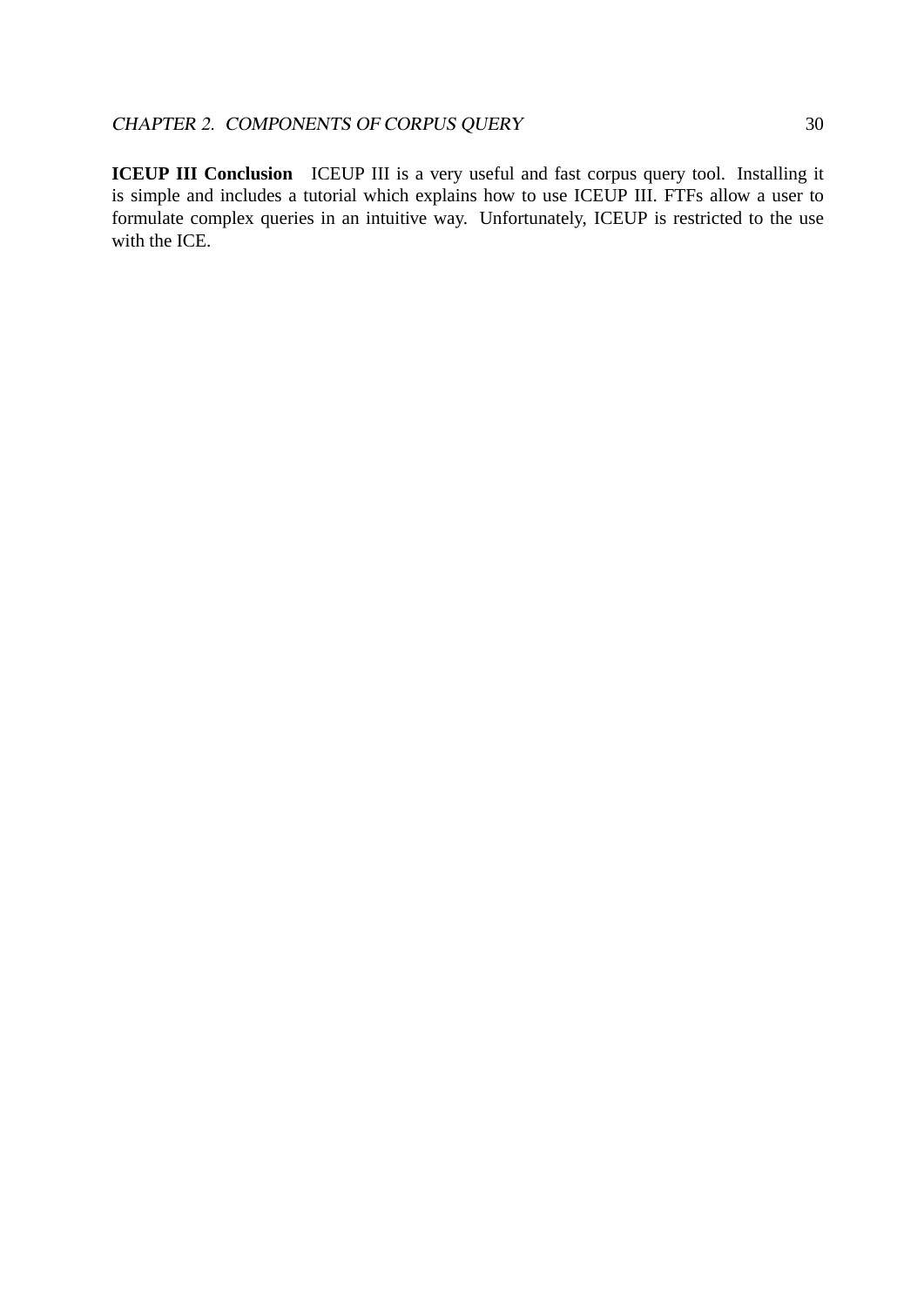#### **TIGERSearch**

TIGERSearch is a corpus query tool developed in connection with the TIGER Project.<sup>16</sup> This project aims at the creation of a large syntactically annotated German Corpus, involving the participation of the Computational Linguistics Departments of the Universities of Saarbrücken, Stuttgart, and Potsdam.<sup>17</sup> It is a continuation of the NeGra project, with the goal of extending the NeGra corpus and its annotation scheme. The following list describes the main components of the TIGER corpus query system.

- **TIGER-XML** TIGER-XML is a XML-based representation format for syntactically annotated corpora. All existing corpus formats should be convertible into this theory-neutral exchange format which can be processed by TIGERSearch. An example of an annotated sentence in the TIGER-XML format can be found in section 4.3.1. TIGER-XML is described in [Mengel and Lezius 2000].
- **TIGERRegistry** TIGERRegistry is the tool to convert the currently most common corpus formats into TIGER-XML which can be processed by TIGERSearch. Corpora which are already in the TIGER-XML format are indexed and imported to TIGERSearch.
- **TIGERSearch** The TIGER corpus and other syntactically annotated corpora in the TIGER-XML format can be accessed through the TIGERSearch Corpus Query Tool. It consists of a query interface programmed in Java allowing queries for all kinds of word-specific information (e.g. part-of-speech tag, lemma, morphological information, and semantic class) but also to dominance, precedence, and arity of the non-terminal nodes in the syntactic tree. Queries are formulated in the TIGER query and description language or designed by the graphical input tool called TIGERin.
- **TIGERin** TIGERin is the graphical input tool for queries with TIGERSearch. Instead of having to learn the TIGER query and description language, a user can construct queries with the help of graphical representations which resemble the structure of the TIGERSearch output. Each node is represented by a box which contains the necessary constraints. Dominance, precedence, and arity relationships between boxes are indicated by different connectors between the boxes. A graphical query is automatically translated into the TIGER query and description language. TIGERin is described in [Voormann and Lezius 2002].

**Corpus Query/Description Language** Since the TIGER project aims at the creation of its own annotated corpus, a scheme for syntactic annotation of German texts had to be developed.

 $16A$  short introduction about TIGERSearch can be found in [Lezius and König 2000] or on the TIGER website, located at http://www.ims.uni-stuttgart.de/projekte/TIGER/.

<sup>&</sup>lt;sup>17</sup>Before becoming involved in the TIGER project, the IMS of the University of Stuttgart constructed two different corpus query systems named IMS Corpus Workbench and Verbmobil. Since these projects are older and Stuttgart's new focus lies on TIGER, I will not present the other two systems.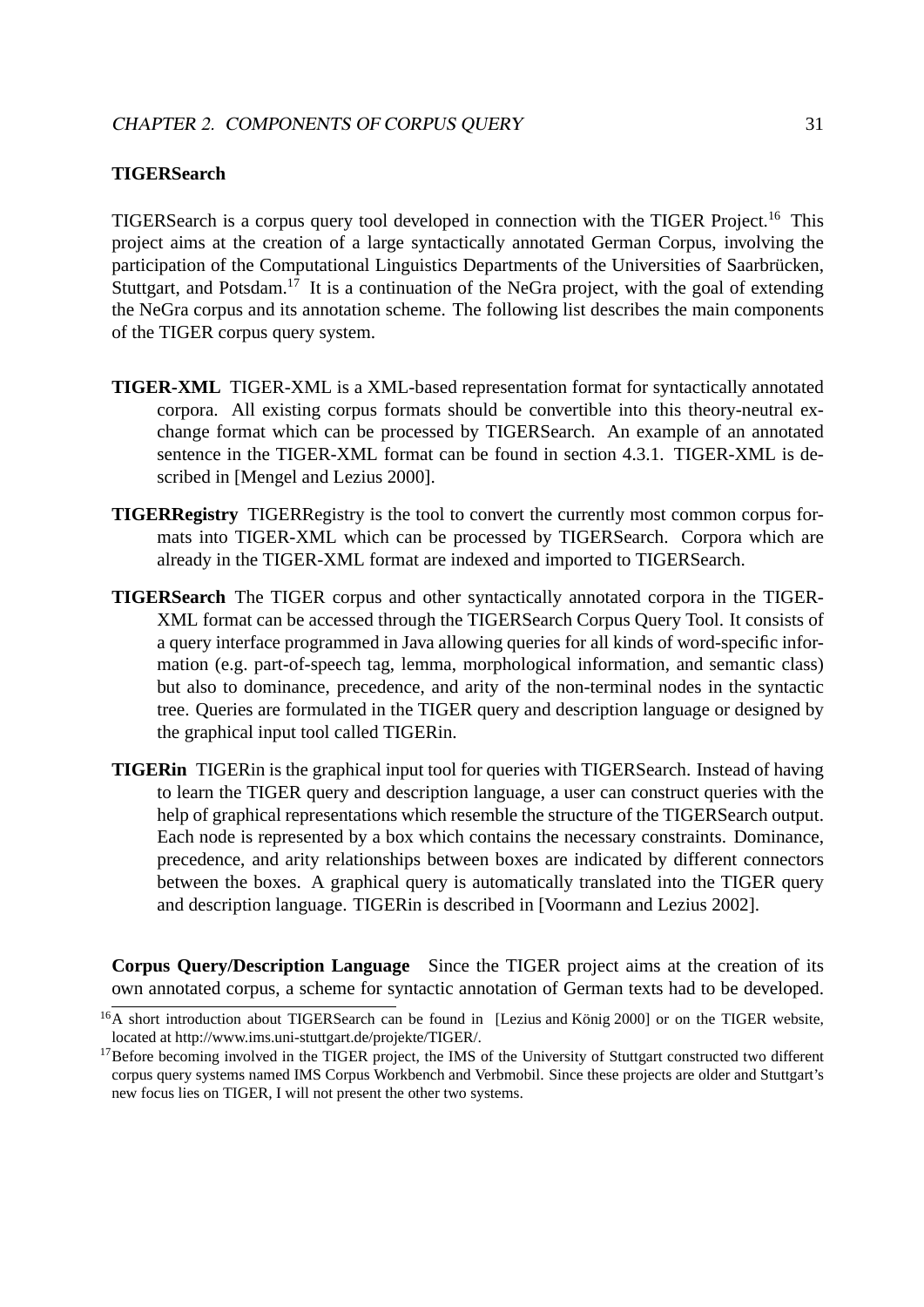It is of special interest to the TIGER people to create an annotation scheme which is as theoryindependent as possible in order to be of wide acceptance and re-usability. The representation language will be used as query language as well and therefore requires to be intuitive to the user as well as efficient. The TIGER representation language describes syntactic trees with labelled edges. Crossing edges are allowed in the annotation scheme. There are three levels to this TIGER language: the node level, the node relation level, and the graph description level. On the bottom level, the nodes are filled with feature value pairs and can be combined with Boolean expressions, as examples  $(2.17)$  and  $(2.18)$  show.

 $(2.17)$  [word="fly"]

 $(2.18)$  [word="fly" & pos="NN"]

Example query  $(2.17)$  finds all instances of the word  $fly$ , whereas example query  $(2.18)$  finds only instances of the word *fly* as a noun.

Node relations are represented by the following key operations: dominance ( $>$ ), precedence (.), and siblings (\$). The set of these operation is of course extended to enable the description of every possible node relationship. On the graph description level, Boolean expressions (excluding negation) are used to combine node relations. Example (2.19) shows how a query for a verbal phrase VP immediately dominating two nominal phrases NP in a linear precedence relationship in TIGERSearch is formulated.

(2.19) "1": [cat="VP"] & "2": [cat="NP"] & "3": [cat="NP"] & "1" > "2" & "1" > "3" & "2" . "3" &

In example (2.19), a number is assigned to each node, namely "1" for the verbal phrase VP, "2" for the first noun phrase NP, and "'3" for the second noun phrase NP. Verbal phrase "1" dominates both NPs "2" and "3". The first NP "2" stands before NP "3". This query would match the sentence displayed in example (2.4) (*My friend gave me chocolate yesterday*).

**Query options** TIGERSearch, the corpus query tool of the TIGER project, is programmed in Java in order to support all platforms. It includes features for the selection of a corpus which will be searched, a query window, and folders helping to pose queries. The query is expressed in terms of the TIGER representation language described above.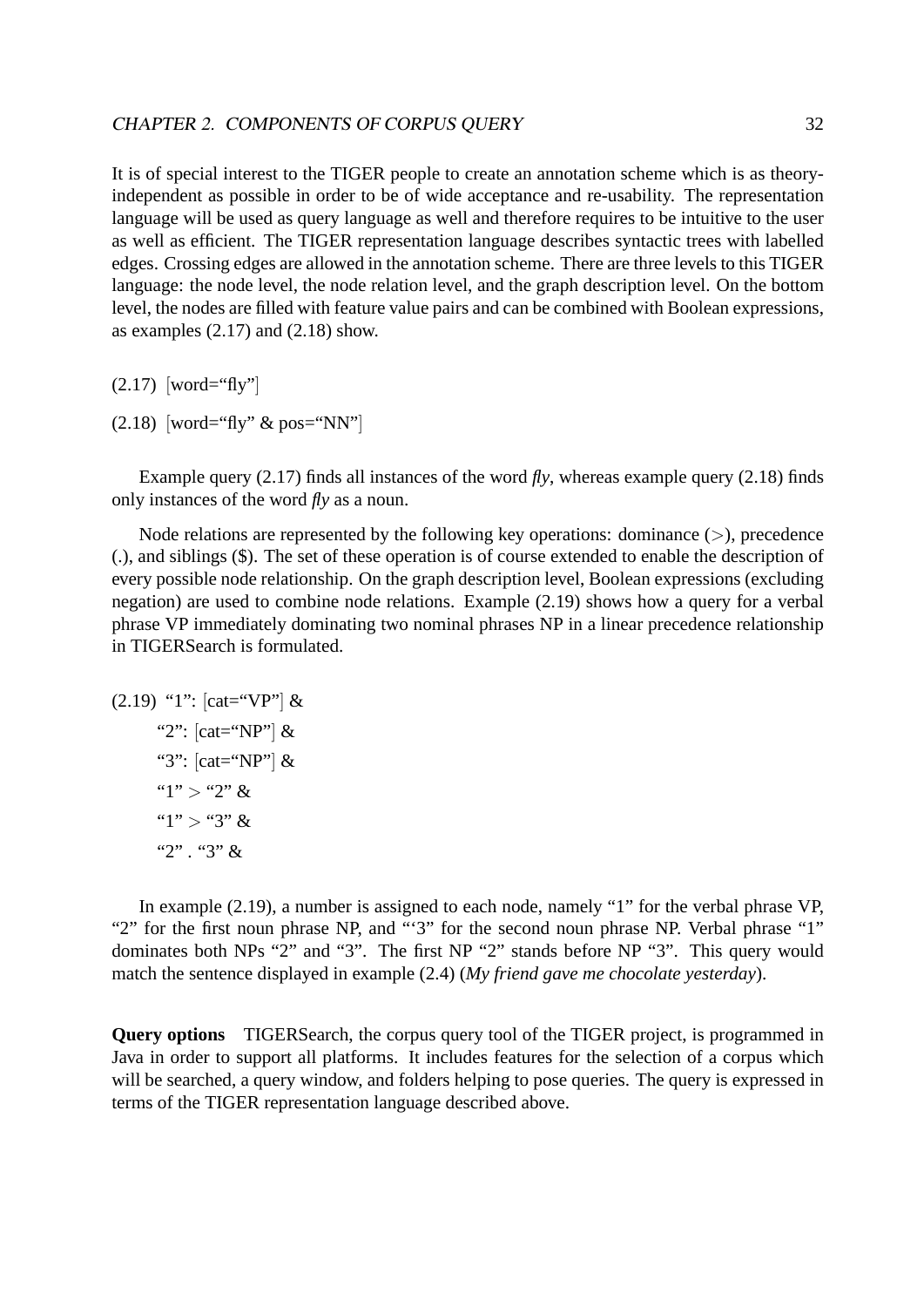**Output** The output is graphically displayed in a program called GraphViewer, where each match to the query is highlighted. The matches can also be exported. The design of the output can be seen in figure 2.4 on page 15.

**TIGERSearch Conclusion** The TIGER project is by far the most important project in German corpus linguistics. TIGERSearch offers a powerful corpus query language and graphical query output. TIGERSearch is not restricted to one corpus format because TIGERRegistry includes filters to convert the most common corpus formats to TIGER-XML. Users may also write their own filters.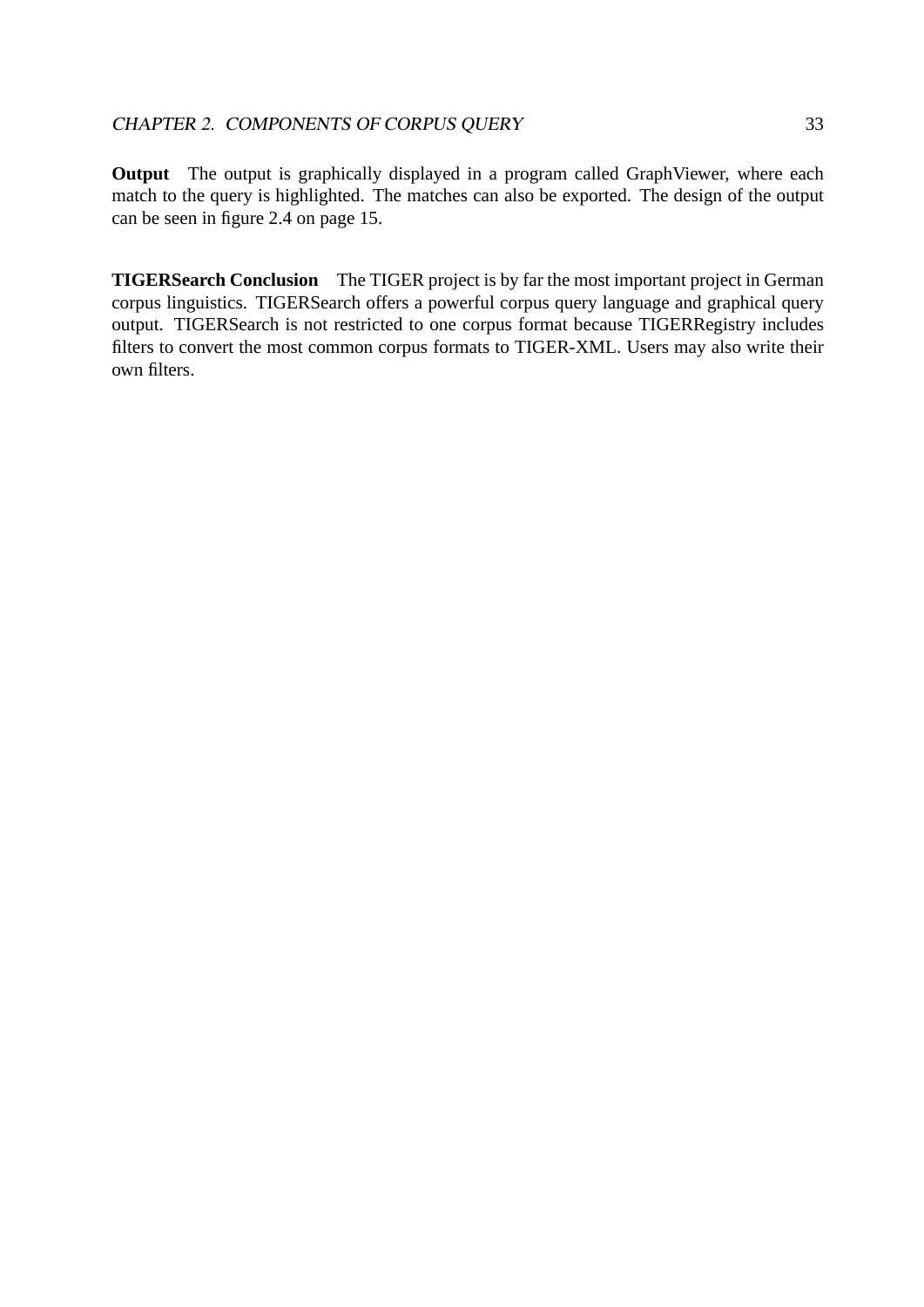#### CHAPTER 2. COMPONENTS OF CORPUS QUERY 34

#### **Gsearch**

The four system presented before are corpus query tools for annotated corpora. The Gsearch system, however, includes an annotation and a query tool for unparsed corpora in which users can define their own grammar or annotation scheme. GSearch is therefore not only a corpus query system but also a corpus annotation tool.<sup>18</sup>

The aim of Gsearch is to provide access to large amounts of text for the investigation of lexical and syntactical phenomena. Corley et al. ([Corley et al. 2001]) argue that the interest in large syntactically annotated corpora increases with the availability of digitalized texts in the world wide web so that a tool which adds syntactic structures to large numbers of texts is indispensable. It is not the intent of GSearch, however, to return perfect syntactical analyses but rather to process large amounts of data. For this reason, GSearch works highly overgenerating, often supplying more than one analysis per sentence.

**Architecture** GSearch is a platform-dependent program running only on Unix machines. It is designed as a modular system consisting of a corpus in a uniform input format, a bottom up chart parser, and a uniform output format. This allows users to define their own filters in order to process any corpus in the way which they desire. GSearch additionally provides filters for the most commonly used annotated corpora, namely for the British National Corpus, the Brown Corpus, the SUSANNE Corpus, the Wall Street Journal Corpus, the Frankfurter Rundschau Corpus, and the NeGra corpus, so that queries on these corpora can also be conducted.

**Query Options** Queries on any corpus in the GSearch format are posed in the form of a Unixcommand. The general command is of the form displayed in example (2.20) (italicized expressions indicate the position of a parameter; square brackets indicate an optional parameter).

## (2.20) gsearch [*options*] *corpus grammar goal*

The argument *corpus* determines the corpus in which the query is executed. The argument *grammar* specifies a context-free grammar file according to which the corpus will be parsed. The argument *goal* is the query statement consisting of a sequence of terminal and non-terminal symbols corresponding to the grammar which was chosen. Corley et al. ([Corley et al. 2001]) provides the following example query.

#### (2.21) gsearch bnc GrammarBNC np pp pp

The query in example (2.21) retrieves all sentences which contain a nominal phrase followed by two prepositional phrases in the GSearch sampler corpus from the British National Corpus.

<sup>18</sup>The project's homepage can be found at hhtp://www.hcrc.ed.ac.uk/gsearch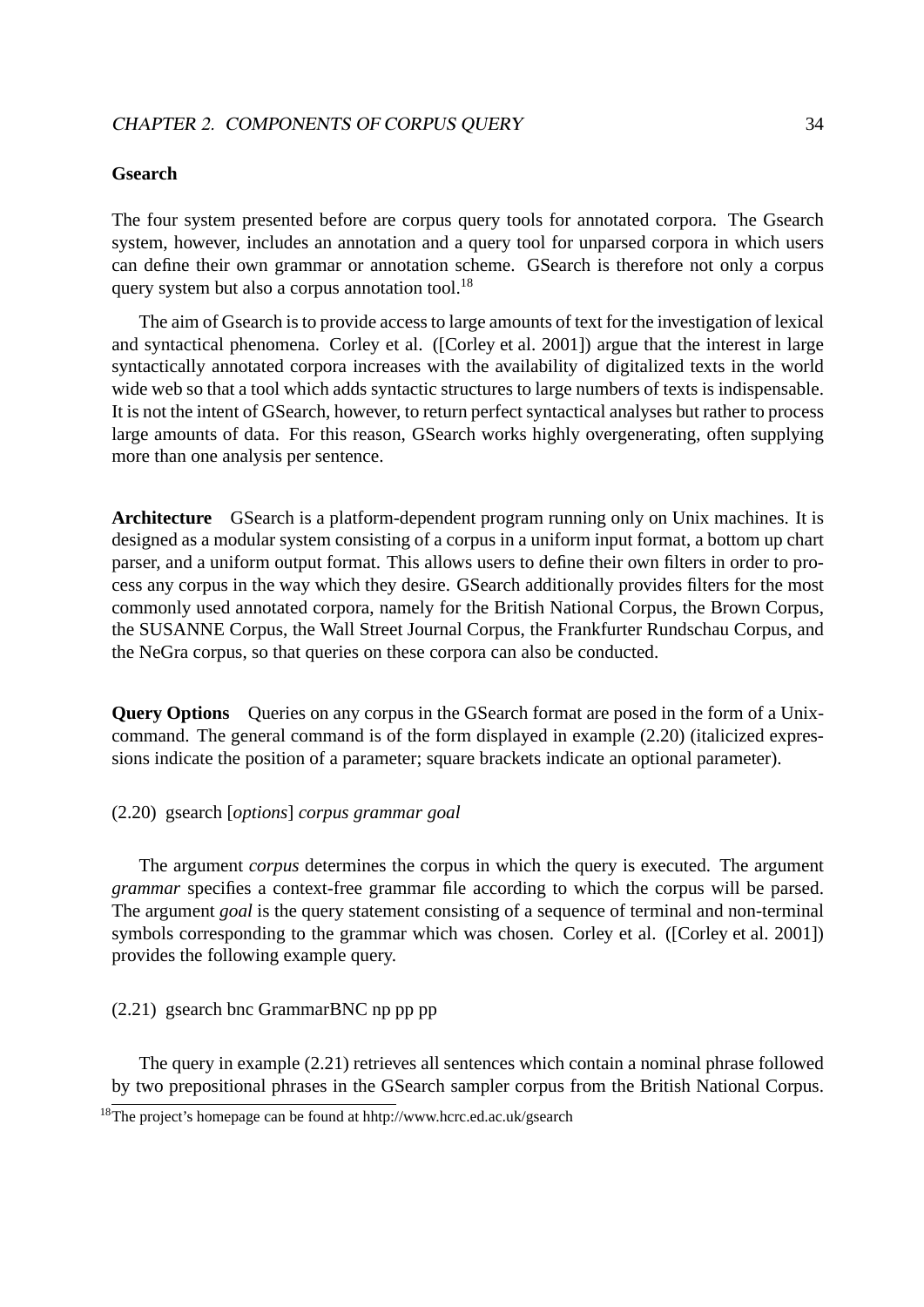#### CHAPTER 2. COMPONENTS OF CORPUS QUERY 35

In its original, the BNC is only part-of-speech tagged. With the help of a context-free grammar stored in file *GrammarBNC* GSearch performed a syntactical analysis. Other query options for complex queries are available, including regular expressions, conjunctions, and negation. GSearch provides no operators concerning dominance relations of nodes.

The *options*-parameter in the query statement defines the output of the results. A user may specify which fields of the sentence are to be displayed. The options-statement also includes variables which affect parser and context output.

**Output** GSearch's default output is a full sentence marked up with SGML-tags. This textual output may be visualized by one of two graphical programs called Viewtree and Thistle which are included in GSearch.

**GSearch Conclusion** The intention of GSearch is different from the corpus query tools which allow queries on annotated corpora. Whether the results of the automatic annotation of raw text conducted by GSearch are useful depends on the grammar specified and the demands of the user. GSearch is, however, not suitable for corpus linguists without knowledge of the Unix operating system because the parameters have to be configured individually in order to run GSearch. Additionally, the user needs to have a clear-cut idea as to how the corpus is to be annotated, i.e. which grammar is to be used. This requires a strong background in syntactical theories. The advantage, however, is that one may specify one's own grammars and is not forced to use a pre-set annotation scheme. GSearch therefore remains a tool for experienced computational linguists who rely on large amounts of automatically annotated data.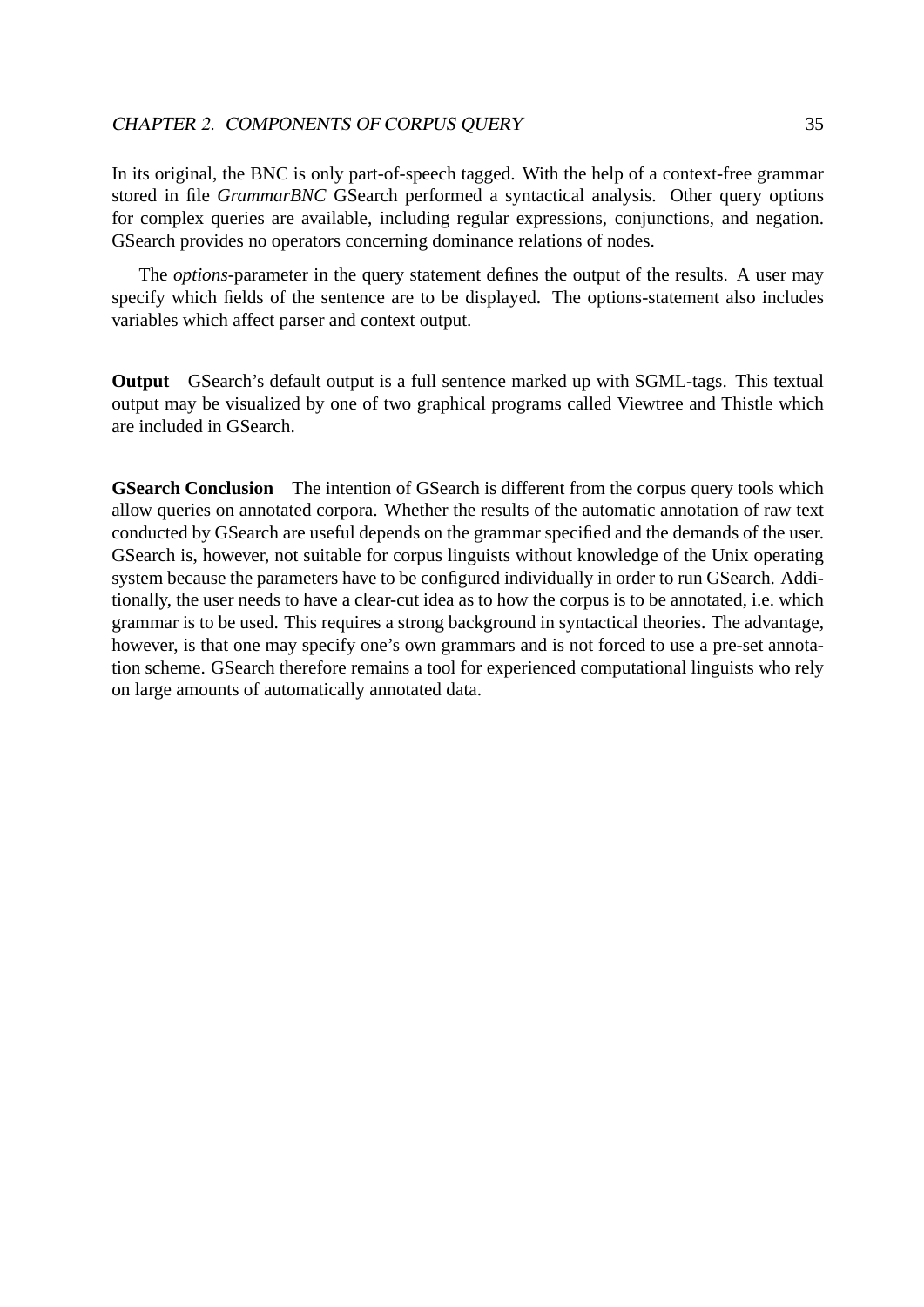# **Chapter 3**

# **Database Systems**

# **3.1 Introduction to Database Systems**

Database systems are software systems which store large amounts of data. Elamsri and Navathe ([Elmasri and Navathe 2000]:4) define a database as "a collection of related data. By data, we mean known facts that can be recorded and that have an implicit meaning." Traditionally designed for industrial purposes, it seems that database concepts may be used to store linguistic data as well.

Databases are administered by DATABASE MANAGEMENT SYSTEMS (DBMS). DBMS allow a user to define, construct, and manipulate a database for various purposes. Some DBMS are commercially available (e.g. Oracle, IBM DB2, Microsoft Access, etc.), others are freeware (e.g. MySQL, SAP DB<sup>1</sup>). DBMS constructed for heavy-use applications are usually a costly venture. Database and DBMS combined are called DATABASE SYSTEM.

## **3.1.1 Characteristics and Advantages of the Database Approach**

A database approach is characterized by a list of features which I will cover briefly. First of all, data stored in a database is combined with a set of meta-data which describes its definition, structure, and constraints. The encoding of the data will therefore always be reconstructible. Otherwise, data stored in a database is independent of application programs. This independence is accomplished by data abstraction. A conceptual model serves to abstract data by allowing a user to communicate with the data without explicitly accessing physical data storage. Additionally, database systems allow multiple views of the data and multiuser transaction processing.

There are several advantages which arise from these characteristics. First and most importantly, a database system helps to control redundancy. Since all data is modelled according to a

<sup>&</sup>lt;sup>1</sup>cf. http://www.sapdb.org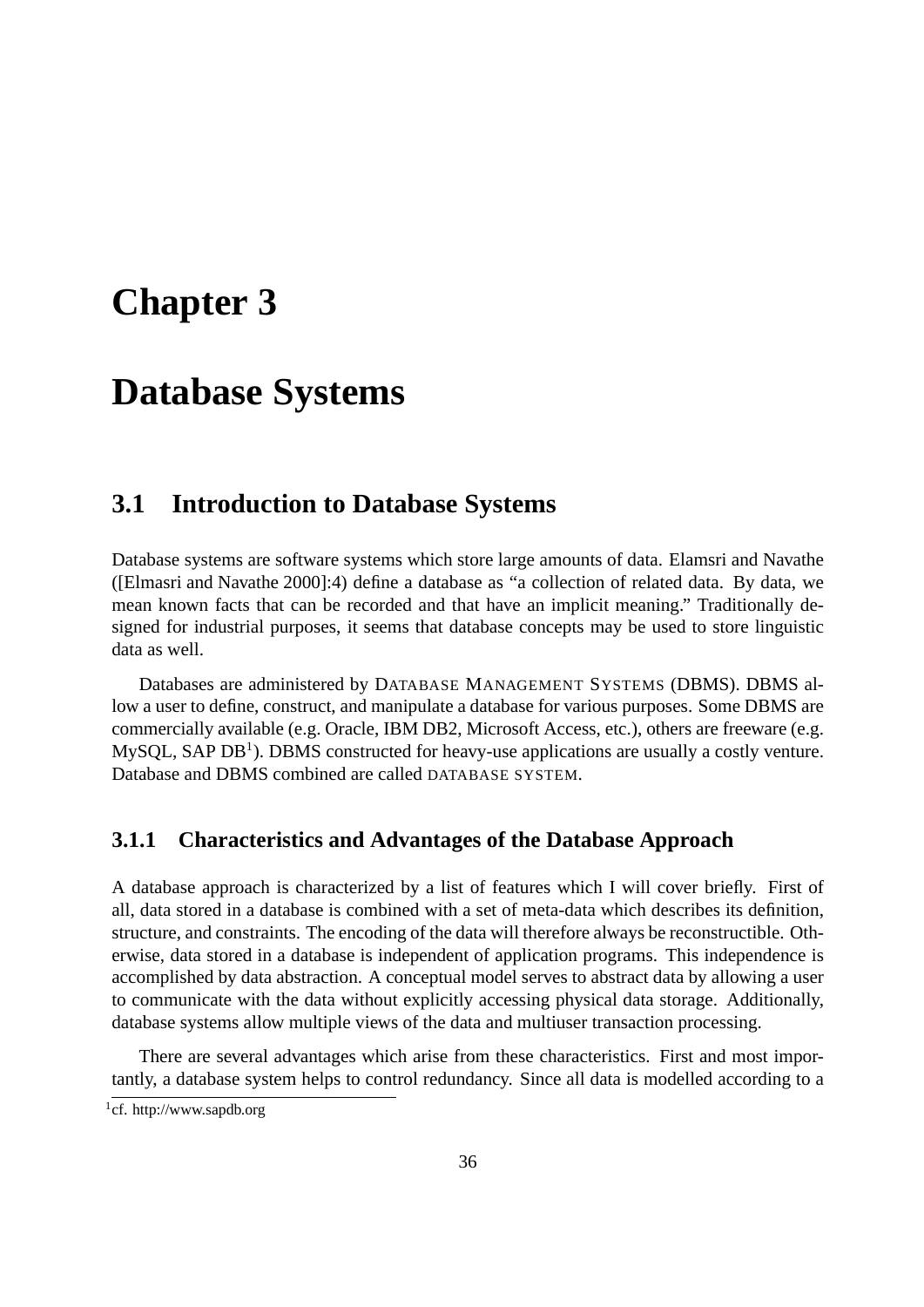scheme, redundancy can be avoided or deliberately employed to improve performance. Since access to the database can be controlled and data is independent of application programs, multiple uses may be pursued, each being controlled according to the different needs of the application. Moreover, a database systems enforces integrity constraints of the data and provides backup and recovery features for worst-case scenarios.

# **3.1.2 The Relational Data Model**

Before storing data in a database, data has to be modelled according to a scheme. Several data models have been proposed, among them the network data model, the hierarchical data model, the object-based data model, and the relational data model. The relational data model is currently the most widely used. This is due to its relatively simple mathematical foundation and its implementation by the most important database system producers.

The relational data model is based on mathematical relations. A relation resembles a table but – since relations represent mathematical sets – its fields are not in a fixed order. Operations on relations are similar to operations in set theory. The two main categories of operations carried out on relations are retrievals and updates, whereas updates include inserts, deletions, and modifications of the database and retrievals specify selection, projections, renames, and joins.

Each relation consists of a set of columns called attributes and a set of rows called tuples. A minimal subset of attributes must be chosen to form an unambiguous identification of each tuple. This subset is called a primary key. To combine two relations, the primary key of one table must be identical to a subset of attributes in another relation. This subset is called a foreign key.

Probably the most important advantage of relational database systems is a standardized query language for the relational data model called SQL (Structured Query Language). SQL is based on relational algebra but is easier to use than complex mathematical operations. It is a descriptive, set-oriented language which can be used independently as well as embedded in other host languages (e.g. COBOL, PASCAL, C, PHP, etc.). SQL defines statements for data definition and data manipulation. A basic database query in SQL looks as displayed in example (3.1).

 $(3.1)$  SELECT  $\langle$  list of attributes $\rangle$  $FROM <$ relations $>$ WHERE <conditions>

Having these means of data storage and retrieval at disposal, we will now see how database systems have been used in corpus linguistics.

# **3.2 Database Systems in Corpus Linguistics**

It seems that relational database systems are seldom used in corpus linguistics. This may be due to the increasing popularity of the encoding in XML which has become standardized for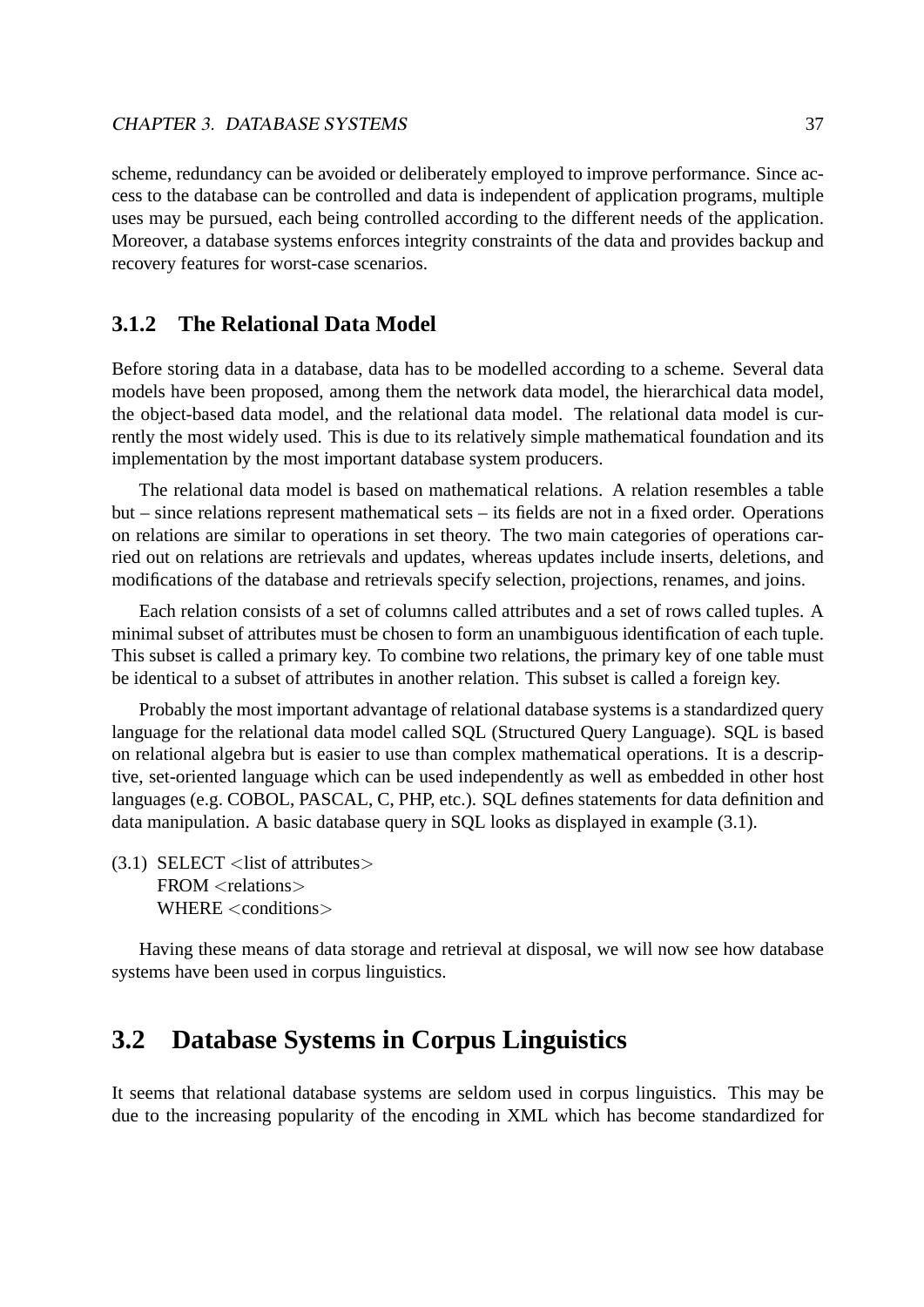#### CHAPTER 3. DATABASE SYSTEMS 38

corpora and allows efficient data processing for corpus query (cf. section 2.1.2). But why should a concept designed to store large amounts of data not be used and succeed in linguistics as well? Within German corpus linguistics, I am aware of three projects exploring the use of database systems.

# **3.2.1 Corsica**

In his Magister thesis, Marco Zierl ([Zierl 1998]) is pursuing the goal of designing and implementing a database system to store and process corpora. In a first step, he transforms any textual corpus into a TEI-conform SGML-format, going through the preprocessing steps of tokenization and sentence boundary recognition as described in section 2.1.2. Each document is supplied with a TEI-header in which information about the text is encoded.

Zierl, however, does not make use of a commercially available database system but constructs his own. He assigns a number to each word of the text, whereas identical word forms are mapped to the same number. Each token is therefore accessible by an integer of the same size. These integers are indexed to allow faster access. Zierl makes use of binary trees and special search algorithms to retrieve data from the corpus. One of his goals is to ensure that linguistic attributes can be added as well as removed from the corpus, thus allowing the user to chose between any kind of annotation. In the database, information from the TEI-header is stored independently from the text. $2$ 

The query language used to retrieve data is based on the query language used for the IMS Corpus Workbench. This language is a precursor of the TIGER query and description language and thus shares certain features with it. It specifies nodes and operators and also allows regular expressions to match a query.<sup>3</sup> Corsica is programmed in  $C_{++}$ .

# **3.2.2 San Remo**

In his Magister thesis, Thomas Künneth ([Künneth 1998]) poses the question of whether commercial database systems are suitable for use in corpus linguistics. Instead of programming a complete corpus query system, he tests the use and efficiency of a relational database system for corpus import and export, corpus storage, and corpus query. He argues that relational database systems are due to their availability, portability, and proven stability preferable to proprietary systems, and that SQL is a suitable query language for corpora.

There are, however, a few restrictions to using SQL in corpus query systems: Since learning SQL is for most corpus-users not an option, a query language needs to be constructed which

<sup>&</sup>lt;sup>2</sup>Since the TEI-header information is very complex, only a part of it is processed in this project.

<sup>&</sup>lt;sup>3</sup>For more information about the IMS Corpus Workbench consult Oliver Christ "A Modular and Flexible Architecture for an Integrated Corpus Query System" in Proceedings of COMPLEX-94, pp.23-32.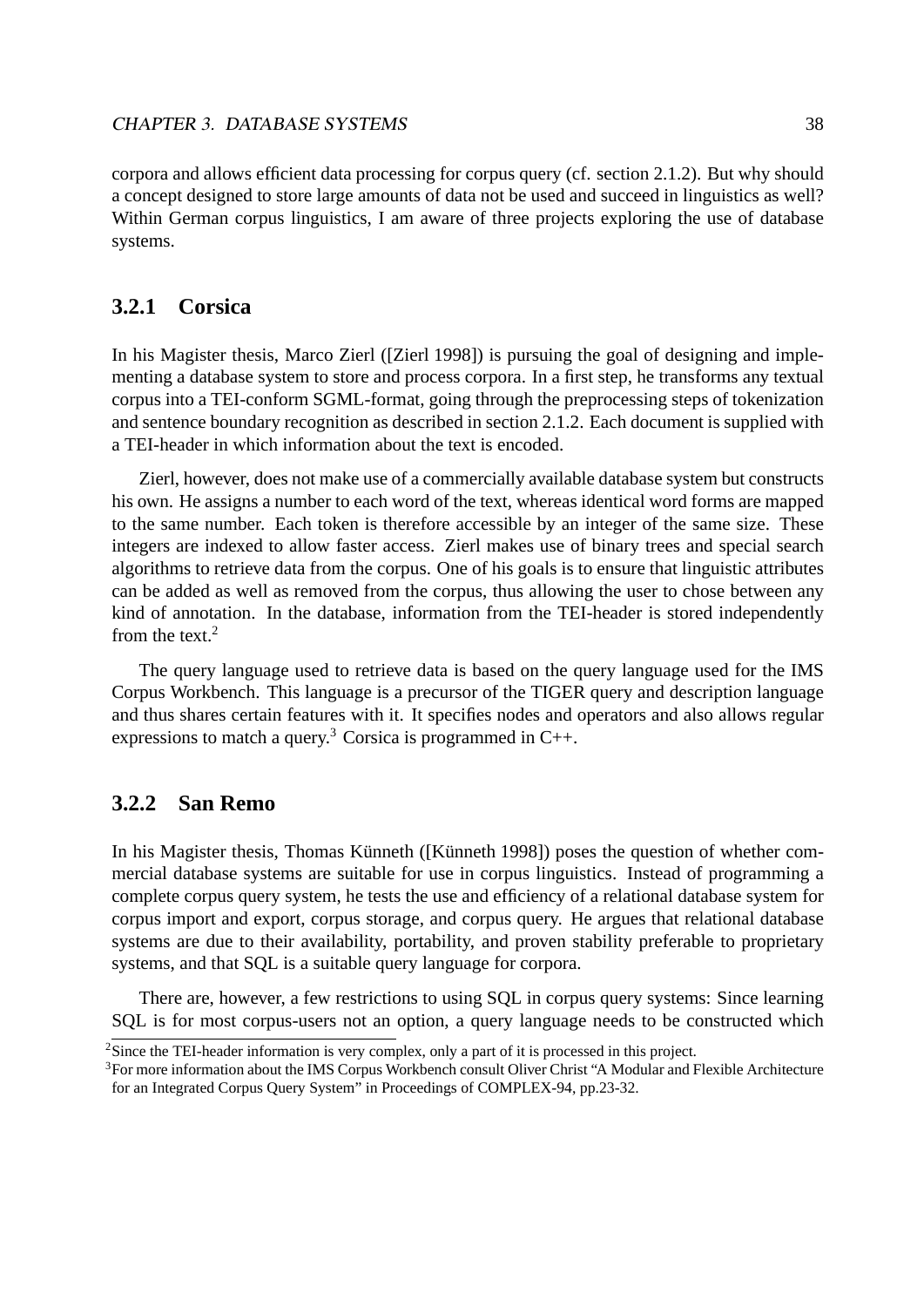#### CHAPTER 3. DATABASE SYSTEMS 39

maps user commands to SQL query statements. After retrieval, SLQ-output needs to be displayed in a KWIC-table. Also, additional tools for the import and export of corpora need to be programmed. Künneth therefore proposes a three-layer model for corpus database systems based on relational database management systems: The top-most level consists of communication programs between the user and SQL, including a query language, result output, and import and export filters. The second level manages the exchange of information between the database and the user by translating user commands from the top level into SQL-statements. The bottom level is the relational database itself.

According to Künneth's results, the data scheme underlying the relational database is crucial for the system's performance. His basic idea is to map corpus positions (e.g. words) onto attributes. Since he tests his systems with the British National Corpus, the only attribute available is the word's part-of-speech tag. It is possible, however, to add more attributes, although Künneth does not explore the connection between the number of attributes and performance. With this basic proceeding, a word occurring more than once will be stored several times, thus causing redundancy.

A next step is to keep a running index but map repeatedly occurring word forms onto the same position. A word is therefore characterized by a unique index plus a storage position. Although this approach avoids redundancy, Künneth notes that it causes slow retrieval times with large corpora. If the corpus is small, however, retrieval times are improved compared to the first experiment.

To be able to save textual information such as text boundaries, author, or text genre, additional tables are necessary. Künneth describes the use of the n-table structure in which an additional table is created for each text saving the words which belong to it.

Künneth dedicates a subsection of his Magister thesis to the optimization of corpus queries. The most obvious optimization, generating an index, is costly to maintain with the n-table structure. Künneth therefore omits creating an index file besides the indices which are internally generated by the DBMS. He adds, however, a list in which he saves the number of occurrences of each word and the section of the corpus in which it occurs. This strategy especially improves retrieval times for low-frequency words and still guarantees easy import of additional corpora.

Künneth chose to work with IBM DB2 and Perl. To test San Remo, he programmed an import filter for the SGML-based British National Corpus and tested his system on it. He judged the retrieval times – which depended strongly on the database scheme – as acceptable. The use of relational database system in corpus linguistics is therefore possible.

## **3.2.3 ANNOTATE Database Format**

ANNOTATE is a program to support manual or semi-automatic annotation of corpora with syntactical information.<sup>4</sup> It is part of the NEGRA project whose goal is to build a large treebank

<sup>4</sup>Find more information about the ANNOTATE project at http://www.coli.uni-sb.de/sfb378/negracorpus/annotate.html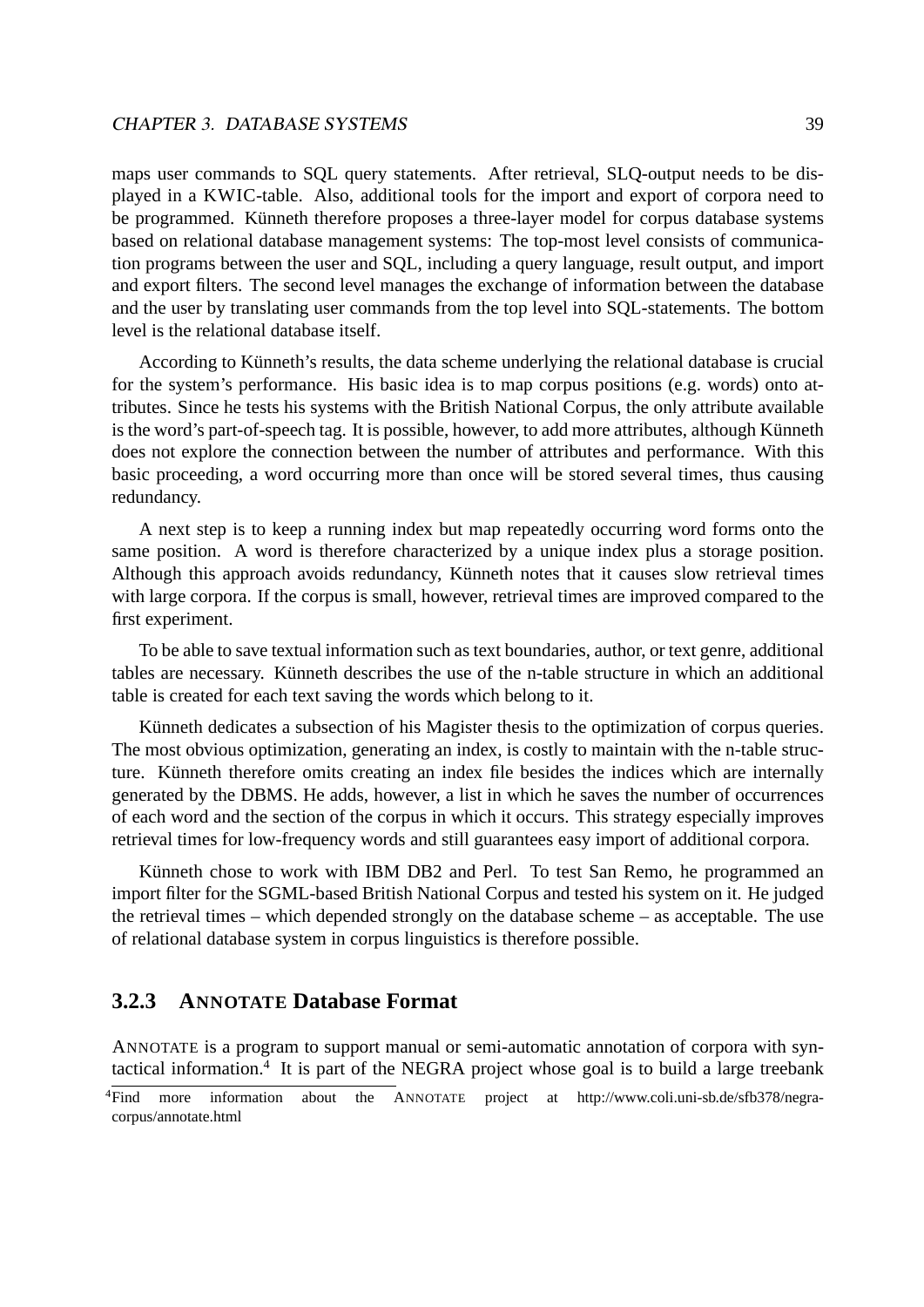## CHAPTER 3. DATABASE SYSTEMS 40

for German. Plaehn ([Plaehn 1998]) discusses the pros and cons of the use of text files versus relational database systems for data storage. Since the NEGRA annotation format allows crossing edges as well as secondary edges, he decided in favor of a relational database system. The relational database management system he chose is Mini SQL.

The emphasis of Plaehn's paper lies on the description of the database scheme. It is designed to support morphological and syntactical information as well as part-of-speech tags. A designated corpus consists of a few thousand to ten thousand sentences. Since the ANNOTATE database scheme has served as basis for my own database scheme, I will describe it in more detail in section 4.2.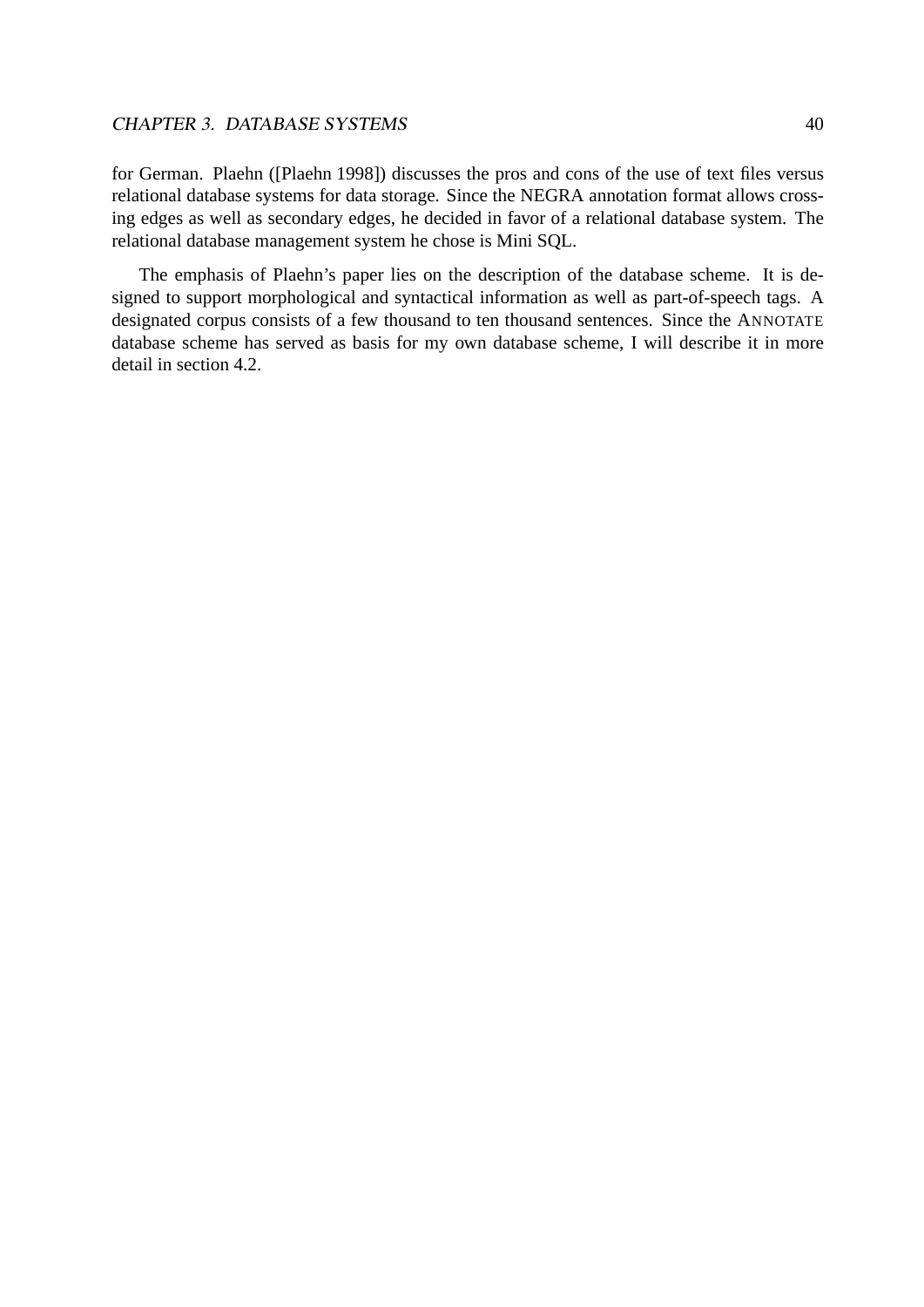# **Chapter 4**

# **My Own Corpus Query Tool**

# **4.1 Aim, Scope, and Technical Resources**

The goal of the project described in this paper is to develop a corpus query tool which enables a user to query partially as well as fully syntactically annotated corpora and presents the query's results. The demands on this corpus query tool are, on the one hand, that its observes all prerequisites listed in section 2.2, namely completeness of query result retrieval, efficiency in retrieving the data, result reproduction, and reconstructablity of the results' origins. On the other hand, the corpus query tool is in a final version required to store large, automatically annotated corpora. For this project, however, the aim is set on a prototype version running on syntactically annotated corpora of at the most 20'000 sentences. It will be the task of another project to optimize and improve my corpus query tool to access corpora exceeding 100'000 sentences.

The designated user of this corpus query tool is a beginner in corpus linguistics. This is, on one side, due to a project of the German Department at the University of Zurich in which a tutorial CD-ROM is developed which might include a glimpse on corpus linguistics. Students would be able to answer simple research questions with an easy-to-handle corpus query tool. On the other side, the corpus query tool will make use of a relational database. Instead of requiring a user to learn SQL (which is the standard query language of relational database systems), the corpus query tool includes an interface with different pre-set query types. Each query type is designed as a sequence of commented input fields which constitutes a different query. Other query types than the one proposed in the current version are available by updating the query interface. For the query interface, the emphasis is set on intuitive operation and user-friendliness.

As mentioned before, the corpora will be stored in a relational database. The choice of database management system is MySQL because it is fast and available for free as well as on a server at the Department of Computer Science at the University of Zurich. MySQL supports most features of ANSI SQL.<sup>1</sup> Some SQL features, however, were deliberately omitted to improve

<sup>1</sup>SQL was standardized by a joint effort of the American National Standards Institute (ANSI) and the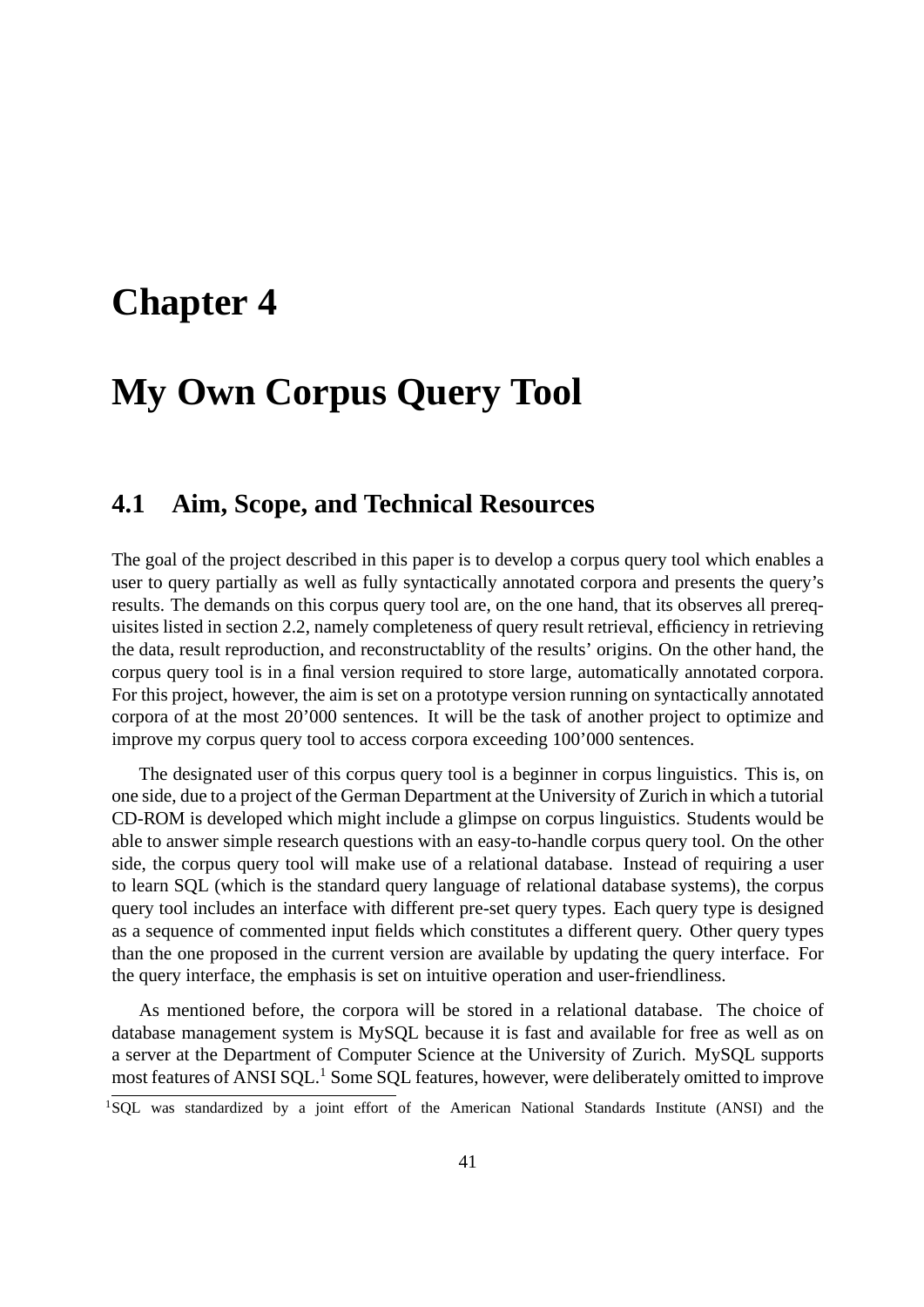

Figure 4.1: Overview of System Components

speed. MySQL is very fast in comparison with other relational database management systems because it stores its data in a B-tree-indexing structure.<sup>2</sup>

The implementation was done in HTML and PHP. PHP is a scripting language designed retrieve data from MySQL database systems and display embedded HTML on a web page. PHP's syntax is oriented towards the programming language C but is also influenced by elements of Java (object oriented programming) and Perl (string processing and regular expressions). The acronym PHP alternatively stands for **P**ersonal **H**ome**p**age Tools or **P**HP **H**ypertext **P**reprocessor.

International Standards Organization (ISO). ANSI SQL refers to the SQL standard defined in 1992 ([Elmasri and Navathe 2000]:244 and [Reese et al. 2002]:7).

<sup>&</sup>lt;sup>2</sup>A B-tree is a balanced tree structure designed for fast queries in a dynamic situation. The balancedness of a B-tree is kept by retaining a number of spare tree nodes which take up nodes after insertion. Searching or inserting a node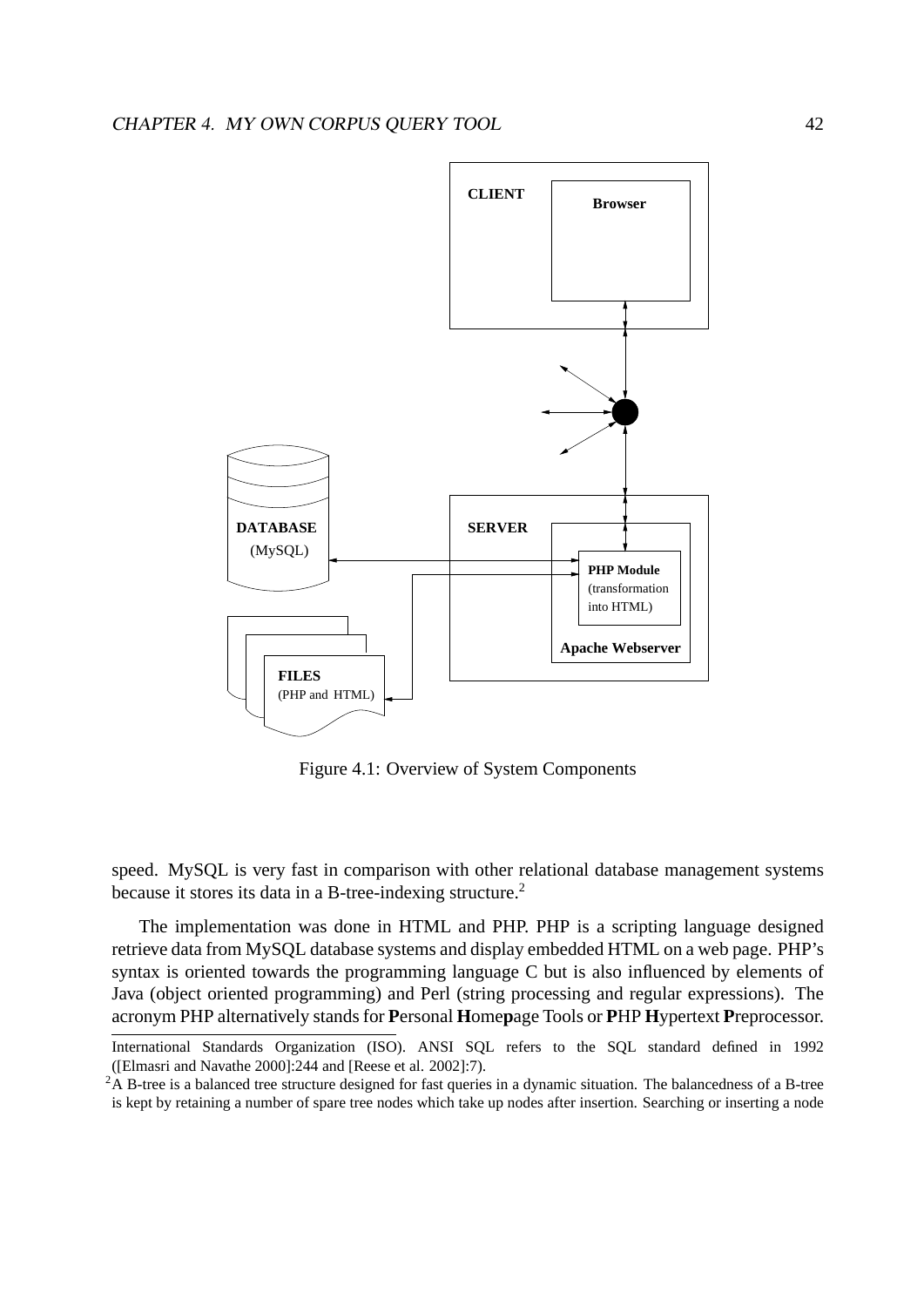Figure 4.1 shows a schematic overview of the architecture of my corpus query tool. It is based on a client/server structure in which the client accesses the server through a regular internet browser and the world wide web. The server is equipped with an Apache web server which includes a module to interpret PHP-scripts.<sup>3</sup> The PHP-scripts may contain SQL-statements to manipulate the MySQL database. In the corpus query system, a user triggers the respective SQL query statements to retrieve information from the database by submitting elements in a HTML-form to the server. The results of a query are processed in PHP. Instead of displaying the PHP-source code, the result of this conversion is displayed in a HTML-page which is then submitted to the client.

In the subsequent sections of this chapter, each component of my corpus query tool is treated separately and in more detail. The core component of the corpus query tool is its database format. For testing purposes, this database is filled with three different corpora whose characteristics are described in another section. This is followed by a description of query proceedings and interface functions. As a last component, the result output is presented.

# **4.2 Database Format**

In the following section, I will present two different database formats for my corpus query system. The first approach follows the textbook model to produce a relational database by means of the entity-relationship model; the second is an adaption and extension of Oliver Plaehn's database model designed for corpus storage as described in [Plaehn 1998] which I will call N-table approach.

# **4.2.1 Entity-Relationship Model Approach**

When designing a database, a database administrator will follow a sequence of four steps which result in the implementation of a database. The four steps are *requirements analysis*, *conceptual design*, *logical design*, and *physical design*. The following subsection comments on these steps and shows the resulting data models based on the database format of my own corpus query tool.

**Requirements Analysis** As a first step of database modelling, a database designer has to analyze the purpose and requirements of the database application. The goal of this step is to gather information and to clear misunderstandings so that the designer has a set of correct facts to work with.

in a B-tree constituted of N nodes takes a time of the order of  $log<sub>N</sub>$ . It is one of the most efficient data structures for large amounts of data.

<sup>3</sup>For more information about Apache web servers see http://www.apache.org.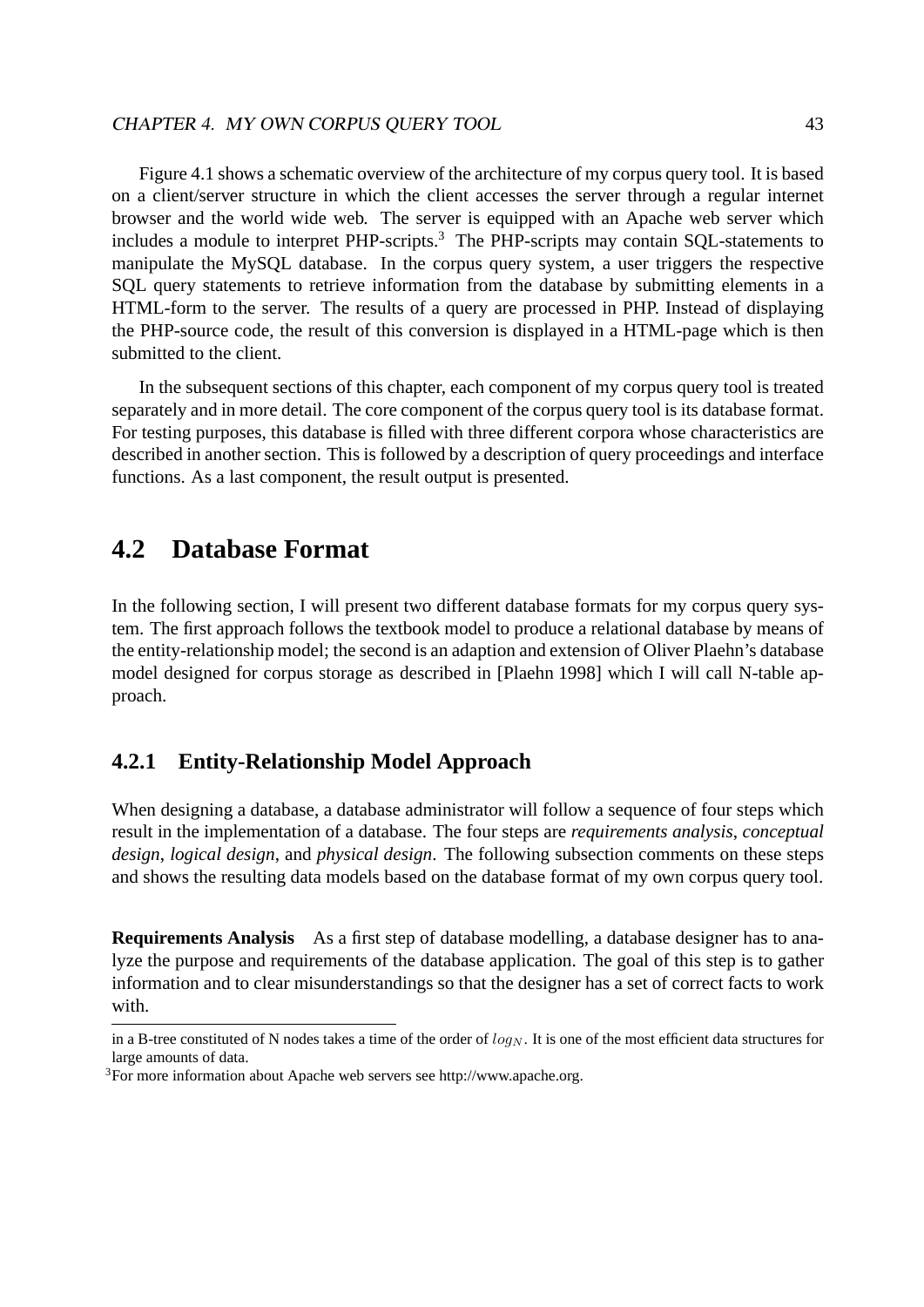The task of my corpus query tool is to retrieve linguistic data from a relational database. The information which is to be stored in the database is defined by the annotated corpus files. Retrieval times should be of reasonable speed; database updates while the system is running are of no concern because once a corpus is transferred to the database system no more changes will be made. The only update operation performed is to remove or upload a whole corpus, and this occurs very seldom.

The persons involved with the usage of my corpus query system are one system administrator and a number of users. The system administrator is granted all permissions to update or delete from the database. The users are only allowed to read from the database and perform no other operations. Their access to the database is restricted to the queries which can be submitted from the web-based query interface. The number of users is not limited because a relational database system is designed to allow multiple users.

A natural language description of the information in the corpus database might look as follows: A corpus consists of words, and several words together form sentences. Each word is associated with a part-of-speech tag. Additionally, a word may be annotated with a morphological tag and semantic information. The semantic information is composed of semantic name tags or semantic type tags. There may also be a partial or complete syntactic structure for each sentence. The graph of the syntactic structure is a tree consisting of a root node, edges, nodes, and leaves. The leaves of the syntactic tree are the words of the sentence. The nodes represent syntactic constituents which are annotated with parentlabels; the edges are annotated with their syntactic functions called edgelabel. With the exception of the root node, every node has exactly one parent node. If a sentence is fully syntactically annotated, there is exactly one syntax tree; if the syntactic structure is only partially annotated, more than one syntax tree or partial tree exist.

**Conceptual Design** The conceptual design of a database includes all data requirements and constraints but is independent of any implementation or DBMS. The most widely used conceptual data model for relational database applications is the entity-relationship model. It specifies entity types and their relationships to one another. Such an entity type most closely resembles an independent "thing" in the real word. It can be described by a set of attributes. Relationships may also have attributes but are moreover specified by their degree, i.e. the number of participating entity types.

Based on the above text about the corpus database, three entity types can be made out, namely word, sentence, and parent. Each one of them is a separate linguistic entity. Entity word is described by the attributes part-of-speech tag, morphological tag, and semantic tag. A semantic tag can either be a named entity or a semantic type tag and is therefore in an entity-relationship model represented as compound attribute. Entity sentence has no attributes, and entity parent is described by a parentlabel.

The relationship between word and sentence is that each word belongs to exactly one sentence and each sentence contains one or more words, whereas word is used in the meaning of *token*, i.e. the same word form may appear more than once in the same sentence. The same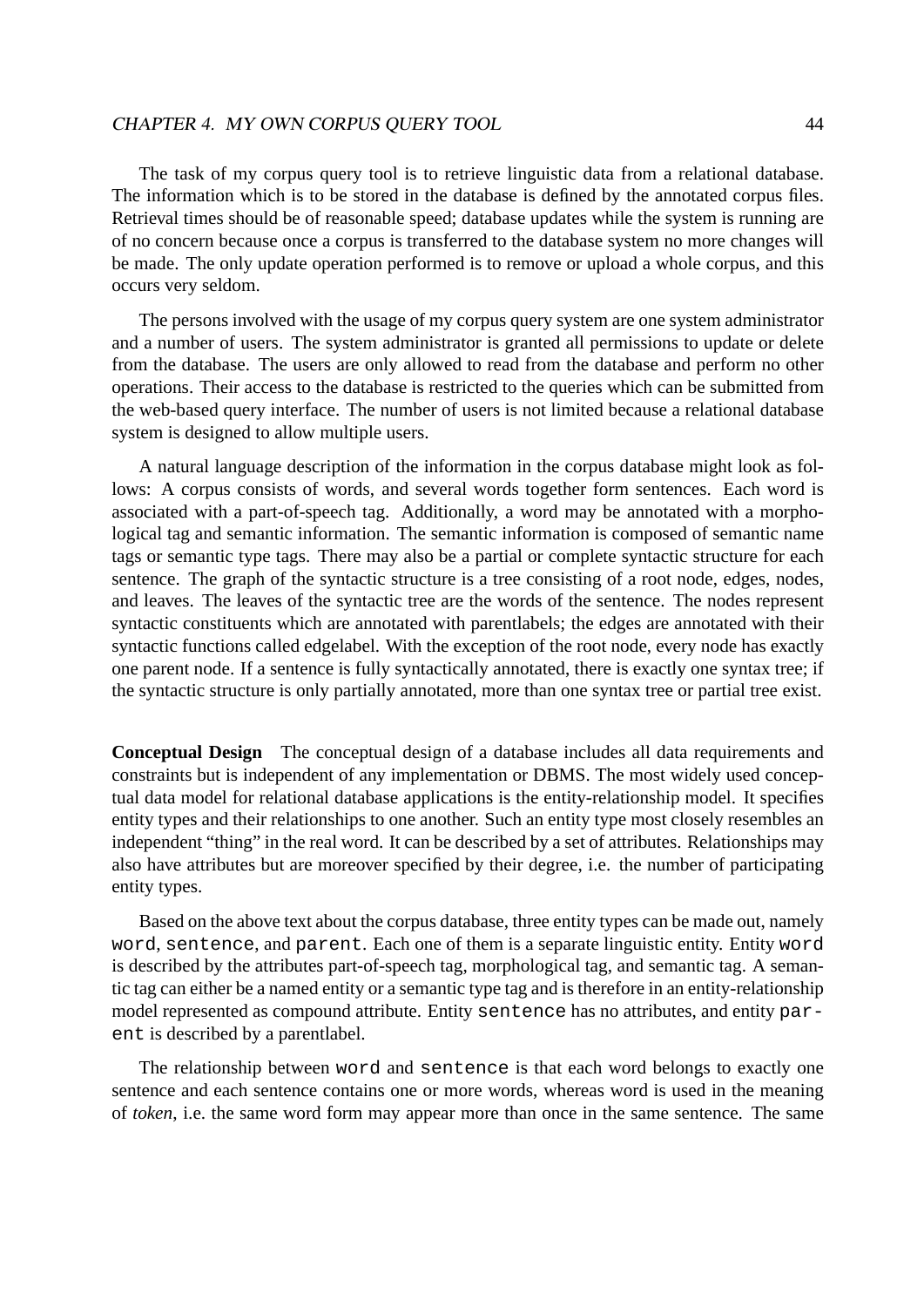applies to the relationship between parent and sentence. Each parent belongs to exactly one sentence, and each sentence contains zero or more parents, depending on the completeness of the syntactic annotation. The relationship between word and parent also depends on the annotation. If the sentence is annotated with a complete syntactic structure, each word has exactly one parent node and the tree ends in exactly one root node. In partially annotated sentences, the syntactic structure is rather a set of nodes and partial trees, meaning that each word does not necessarily have a parent. The attribute edgelabel describes the relationship between word and parent. Additionally, there is a recursive relationship between parent and parent. In completely annotated sentences, each parent except the root node has a parent node; in partially annotated sentences, a parent may or may not have a parent, thus forming a set of subtrees.

In an entity-relationship schema diagram, entities are represented by rectangles and relationships by diamond-shaped rhombi. Attributes are displayed as ovals which are connected to the entity or relationship which is described by them. Primary key attributes (or identifying attributes) are in bold-face print.

Entities and relationships are connected with lines which may be labelled with their cardinality. The cardinality of a relationship describes the number of associated entity instances in the relationship. The basic types of cardinality are one-to-one, one-to-many, and many-to-many. In diagram 4.2, the cardinality is split up in two parts so that each part can be displayed as a bracketed expression between the participating entity and the relationship diamond next to the relationship. The first number within the brackets specifies the minimal, the second the maximal number of participants.

Figure 4.2 shows how my corpus database may be modelled according to the entity-relationship model.

**Logical Design** The next step in designing a database is to transform the conceptual data model into a logical model. The logical model of a database depends on the choice of a DBMS because it makes use of the DBMS's particular constructs. There are rules which allow a precise transformation of an entity-relationship model to a logical model called relational model for relational DBMS.

Instead of listing every rule which is needed to achieve the transformation from an entityrelationship model to a relational model<sup>4</sup>, I will comment on a selection of the most important correspondences. An entity type is transformed into a relation. Graphically, a relation corresponds to a table by the name of the entity type. Attributes are added as columns. In the corpus database, this results in the three relations word, sentence, and parent with the respective attributes. Relationships between entity types are included in these relations by foreign keys referring to the corresponding attributes in the other relations. The degree of the relationships may be included.

<sup>&</sup>lt;sup>4</sup>For a complete listing of the rules for entity-relationship to relational model mapping see [Elmasri and Navathe 2000]:290-294.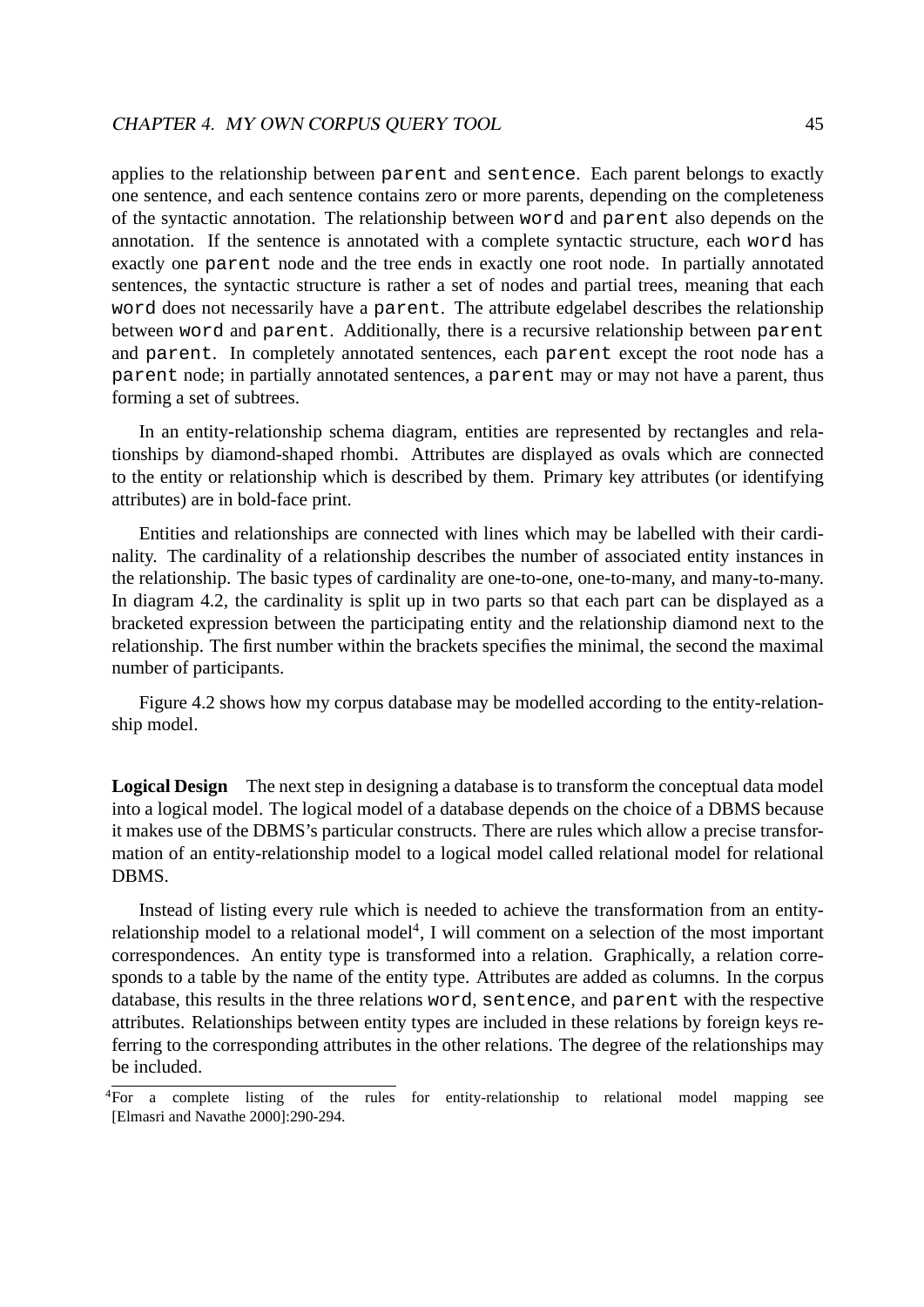

Figure 4.2: Entity-relationship model of the corpus database

A transformation of 4.2 based on these rules results in the three relations displayed in figure 4.3. The name of a relation is in bold-face print. Primary keys are underlined; foreign keys are italicized and are connected to the respective attribute in another relation by an arrow. The relations infigure 4.3 can directly be implemented in a relational DBMS. They constitute the first version fo the database format of my corpus query tool.

**Physical Design** The last step of database modelling named physical design refers to the task of organizing data storage on a computer hard disk. Internal storage structures, access paths, and file organizations are specified and database queries optimized. Although most commercially available DBMS take care of this matter, some optimizations may be achieved manually. In case of MySQL, frequently accessed attributes are indexed in order to accelerate response time.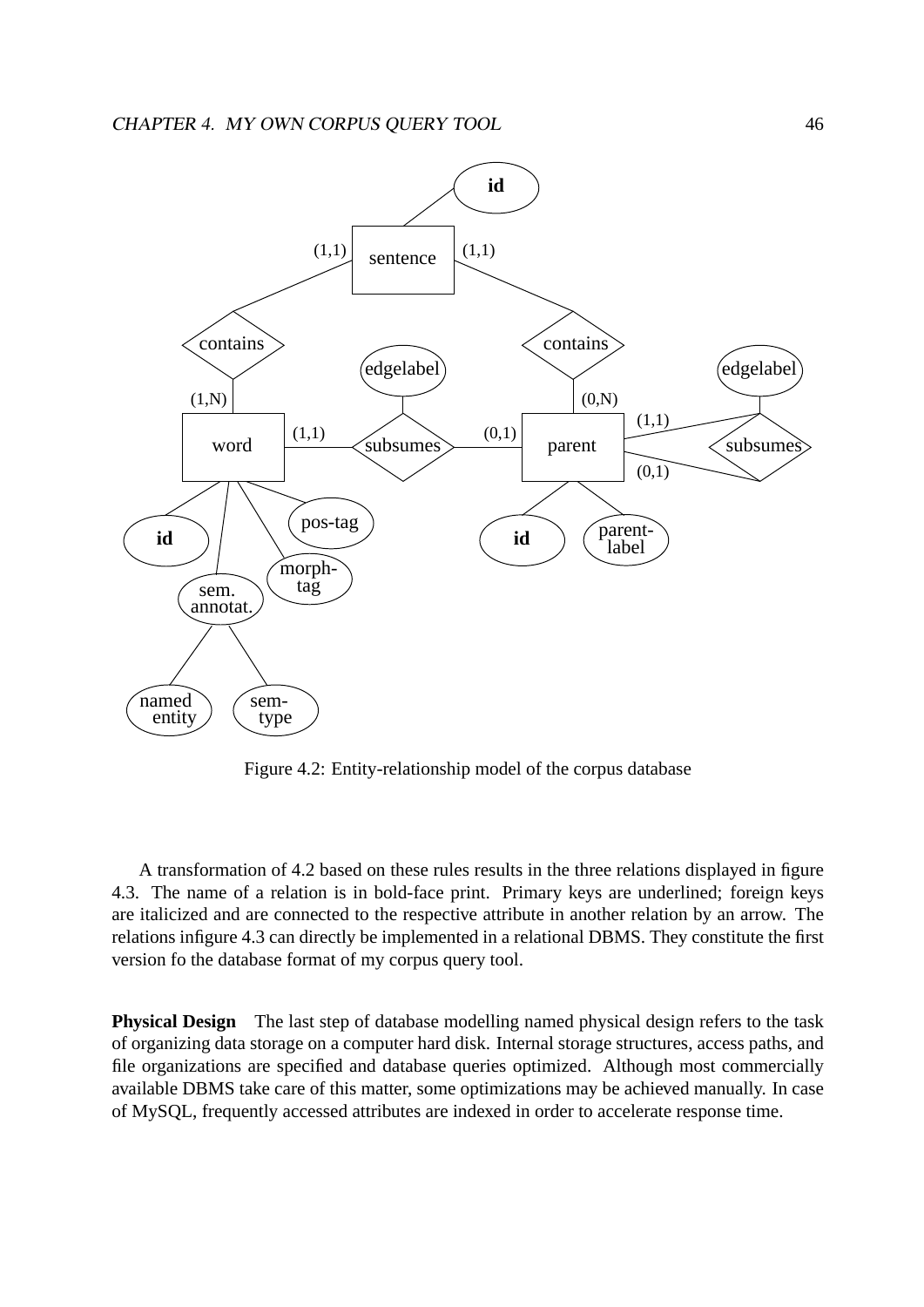

Figure 4.3: Database format (version 1) of the corpus database

# **4.2.2 N-table Approach**

When observing the data which will be stored in the relations word, sentence, and parent, one will notice that many attribute values are redundant. Each finite full verb, for example, is annotated with the five-letter part-of-speech tag VVFIN. This redundancy can be avoided if each part-of-speech tag is associated with a unique number. The correspondences between numbers and part-of-speech tags can be stored in a separate table or even in a PHP-script. Since there are only fifty-four distinct part-of-speech tags, the number will in the worst case take up storage space of two digits and can be represented in one byte.

In the N-table approach, an additional table is created for each attribute and the attribute value replaced with an identifying number. Oliver Plaehn's ANNOTATE database format is based on this system ([Plaehn 1998]). He distinguishes thirteen different tables including word, sentence, parent, part-of-speech tag, and other replacement tables. I decided to adapt this database format and adjust it to the requirements of my corpus query tool.

Figure 4.4 on page 48 shows the database format of my corpus query tool. All attributes of table Word have been sourced out to additional tables.

The database scheme in figure 4.4 relies heavily on Plaehn's documentation of the ANNO-TATE database. There are, however, a number of changes which have been made in order to specifically suit my project.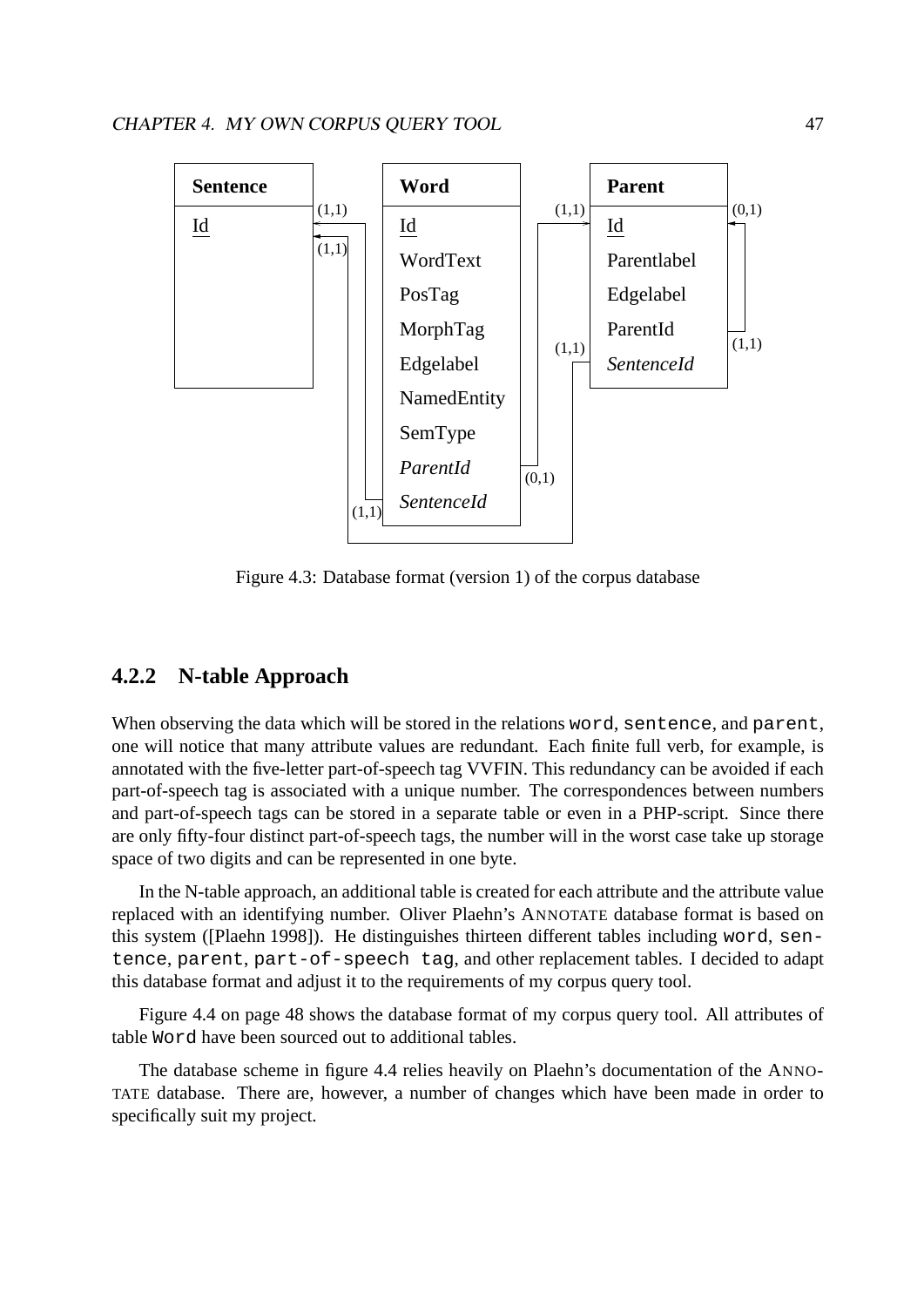

Figure 4.4: Database format (version 2) of the corpus database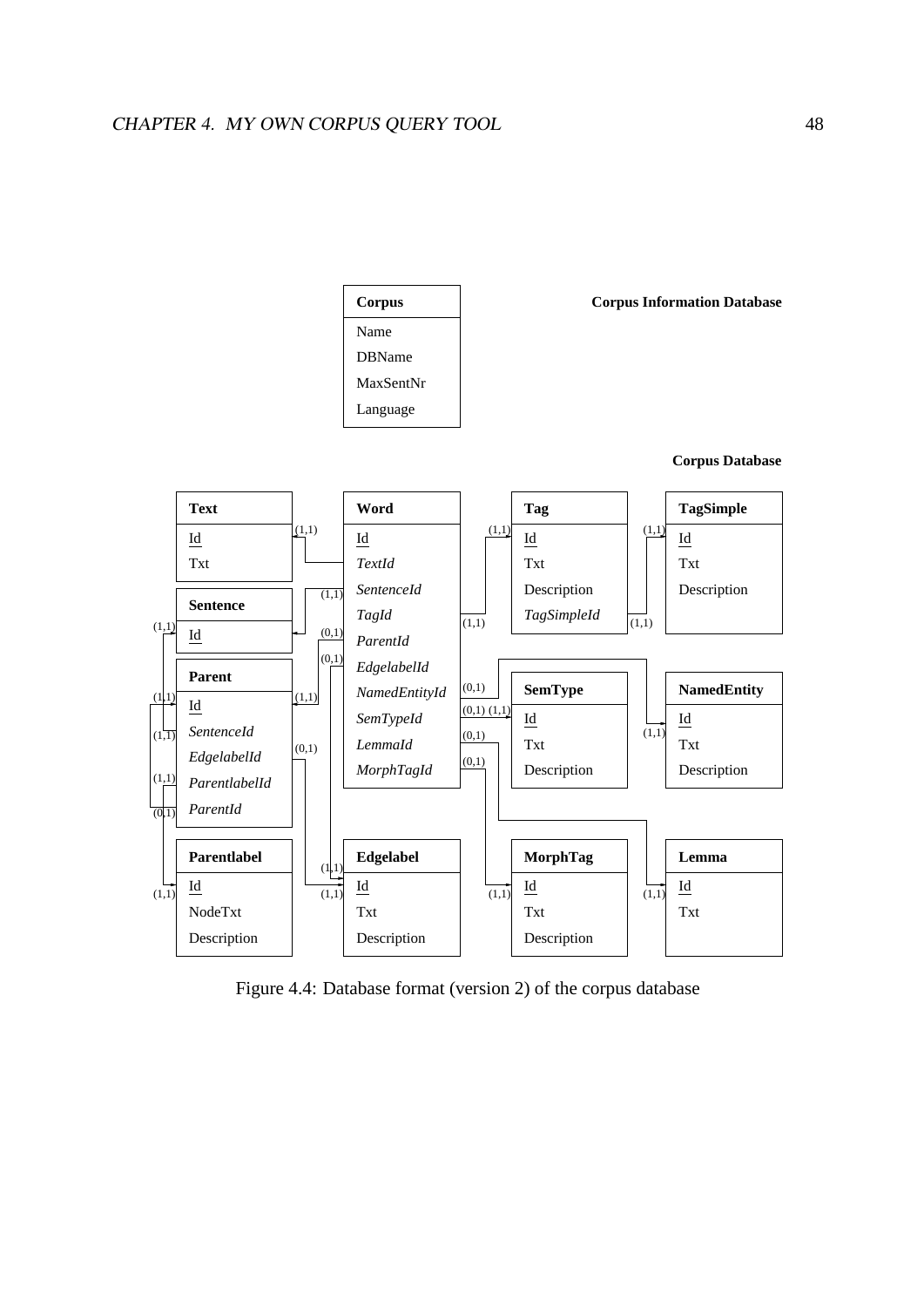- Some tables of the ANNOTATE database scheme are not included in my scheme because they contain information specific to the use of the ANNOTATE tool. The omitted tables are Origin, Status, SentComment, WordComment, SecDependencies, and SecEdgelabel.
- Many attributes in the tables of the ANNOTATEdatabase scheme are not necessary for the ComputerZeitung and the Tages-Anzeiger Corpora or refer to tables which are omitted as mentioned in the entry above. The following list shows the omissions in detail by specifying a table followed by colon and the omitted items.
	- **–** Sentence: OriginId, EditorId, LastEdited, DepStatusId, TagStatusId, SentComment
	- **–** Word: WordComment
	- **–** Tag: ToBeBound
	- **–** Tag, Morph, Edgelabel, Parentlabel: Shortcut
	- **–** Parent: MorphId
- Two new tables NamedEntity and SemType for the semantic annotation and the corresponding links are introduced. The distinction between two different types of semantic annotation is made so that each type can be retrieved separately .
- Each table is supplied with an identification number which serves as primary key. In the ANNOTATE database, identification numbers of words and parent nodes are calculated by a special formula which includes the sentence identification number in order to identify the sentence number of each word and parent node. Plaehn ([Plaehn 1998]) adds, however, that a more elegant database format would abandon the calculations and instead introduce an additional foreign key in tables word and parent which relates each word to a specific sentence. Although the storage space of the keys in the respective tables is doubled and SQL queries complicated, the time for calculations is reduced. In my corpus database, an additional foreign key SentenceId is introduced in tables word and parent.
- Since my corpus query tool is designed for beginners in corpus linguistics, an additional table  $TagSimple$  containing a simplified version of the Stuttgart-Tübingen tagset is introduced. This simplified version contains a reduced number of tags which cover broader structural categories. Each STTS-tag is supplied with an identifying number of one of these simplified tags. A list showing which STTS-tags are mapped onto which simplified tags can be found in Appendix C.

Plaehn distinguishes between a program-specific database and a corpus database. The corpus database includes the information discussed up to this point; the program-specific database contains information about the corpus itself. It lists its name, editor(s), number of sentences, language, and the date of its last revision. Since this obviously adds a great deal of information, I will organize my database in the same way.

A detailed list of all the tables used in my corpus query tool can be found in Appendix B.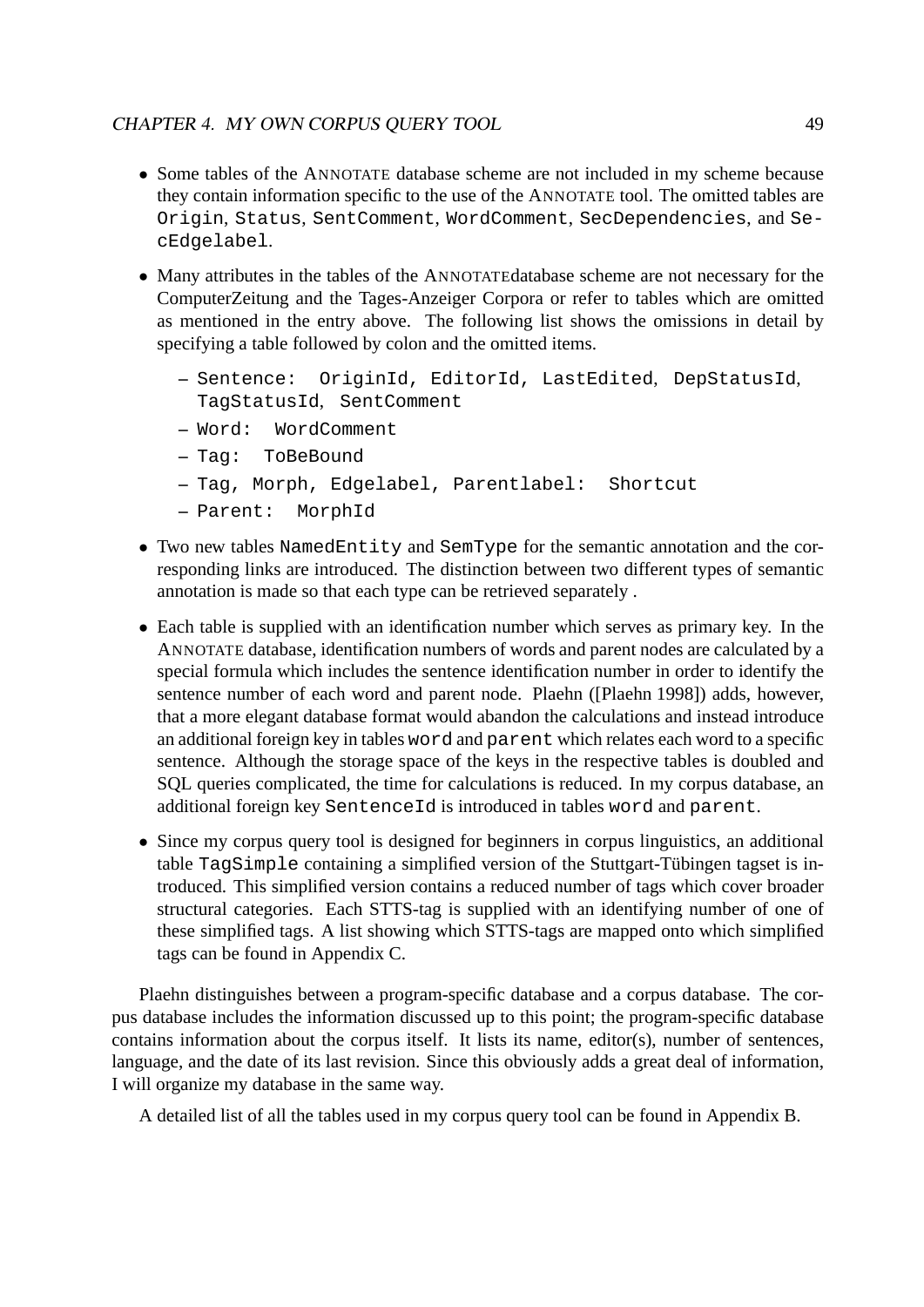**Database Format: Conclusion** Kuenneth noted that the design of the database greatly influences the performance of a corpus query tool ([Künneth 1998]). In this section, I have presented two different designs of database formats which can be used for the corpus database, namely the database format based on the entity-relationship model as shown in figure 4.3 and the database format based on Plaehn's N-table approach as shown in figure 4.4. Instead of making assumptions about their performance, I will in the subsequent sections show how I implemented the second database format. It has for a long time been the sole basis of my corpus query tool. A comparison of the performance of the two models will follow in chapter 5.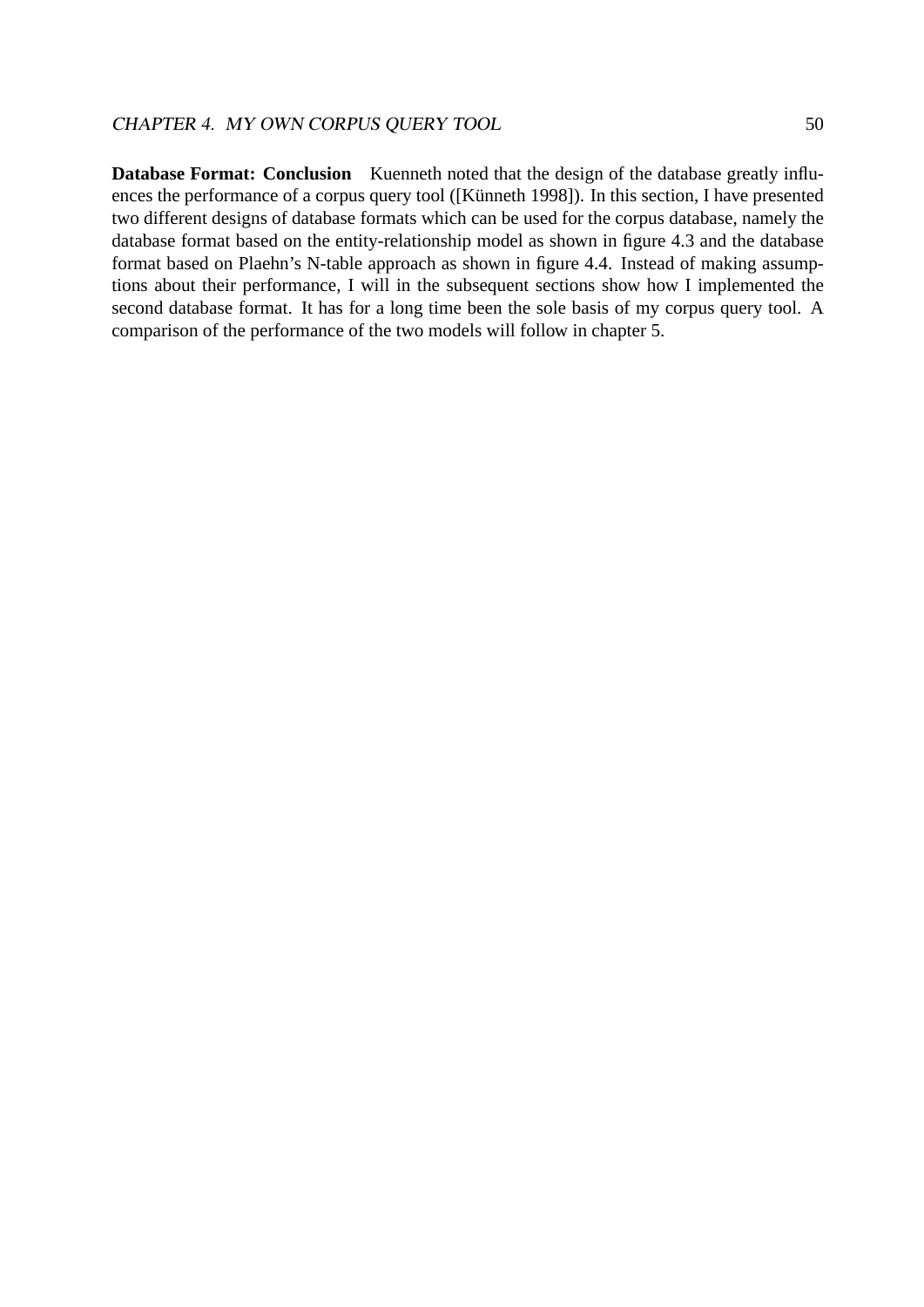# **4.3 Corpora**

# **4.3.1 Resources: ComputerZeitung and Tages-Anzeiger**

The following list of corpora shows three syntactically annotated corpora which were used to test my corpus query tool. Further descriptions of their characteristics will be supplied in the subsequent paragraphs.

- 3000 sentences from the ComputerZeitung 1997 automatically annotated corpus;
- 3000 sentences from the ComputerZeitung 1996 manually annotated corpus;
- 20'000 sentences from the Tages-Anzeiger 2000 automatically annotated corpus.

**ComputerZeitung 1997 automatically annotated** ComputerZeitung is a weekly published computer magazine. Its articles are of similar length as articles of daily newspapers. The focus of the ComputerZeitung, however, is set on topics from information technology. Linguistically, these semi-technical articles are characterized by an increased use of abbreviations and company and product names. It is not a scientific publication but addresses computer professionals. The ComputerZeitung automatically annotated corpus contains 3000 sentences from the year 1997.

The ComputerZeitung corpus was automatically annotated to serve Martin Volk's project of resolving prepositional phrase attachment ambiguities based on unsupervised learning methods. All annotation steps described in the subsequent paragraphs were planned and conducted by him. More information about the procedures can be found in [Volk 2001]:53-88.

For the automatic annotation of the ComputerZeitung corpus, the texts were preprocessed as described in section 2.1.2. Sentence boundaries were recognized and marked with separate lines containing BOS- (beginning of sentence) and EOS-tags (end of sentence). In order to preserve the newspaper formatting, SGML-tags were added to the plain text. The complete list of the inserted tags can be found in Appendix A. A sentence from the ComputerZeitung automatically annotated corpus at this stage looks as displayed in figure 4.5. The sentence is repeated from section 2.1.2.

In a next step, named entities were recognized and classified. This step was completed before part-of-speech tagging because it reveals important information about the category of the words which helps to improve part-of-speech tagging. In the automatically annotated ComputerZeitung corpus, person names, geographical names, and company names were distinguished and marked with an SGML tag. Since most named entities are compounds, a number ascending with each component is added to the tags. The table 4.1 shows which tags for named entities were applied.

Subsequently, the ComputerZeitung corpus was part-of-speech tagged and lemmatized. As mentioned in section 2.1.3, the part-of-speech tagging was conducted with the Tree-Tagger by Helmut Schmid ([Schmid and Kempe 1996]), making use of the Stuttgart-Tübingen tagset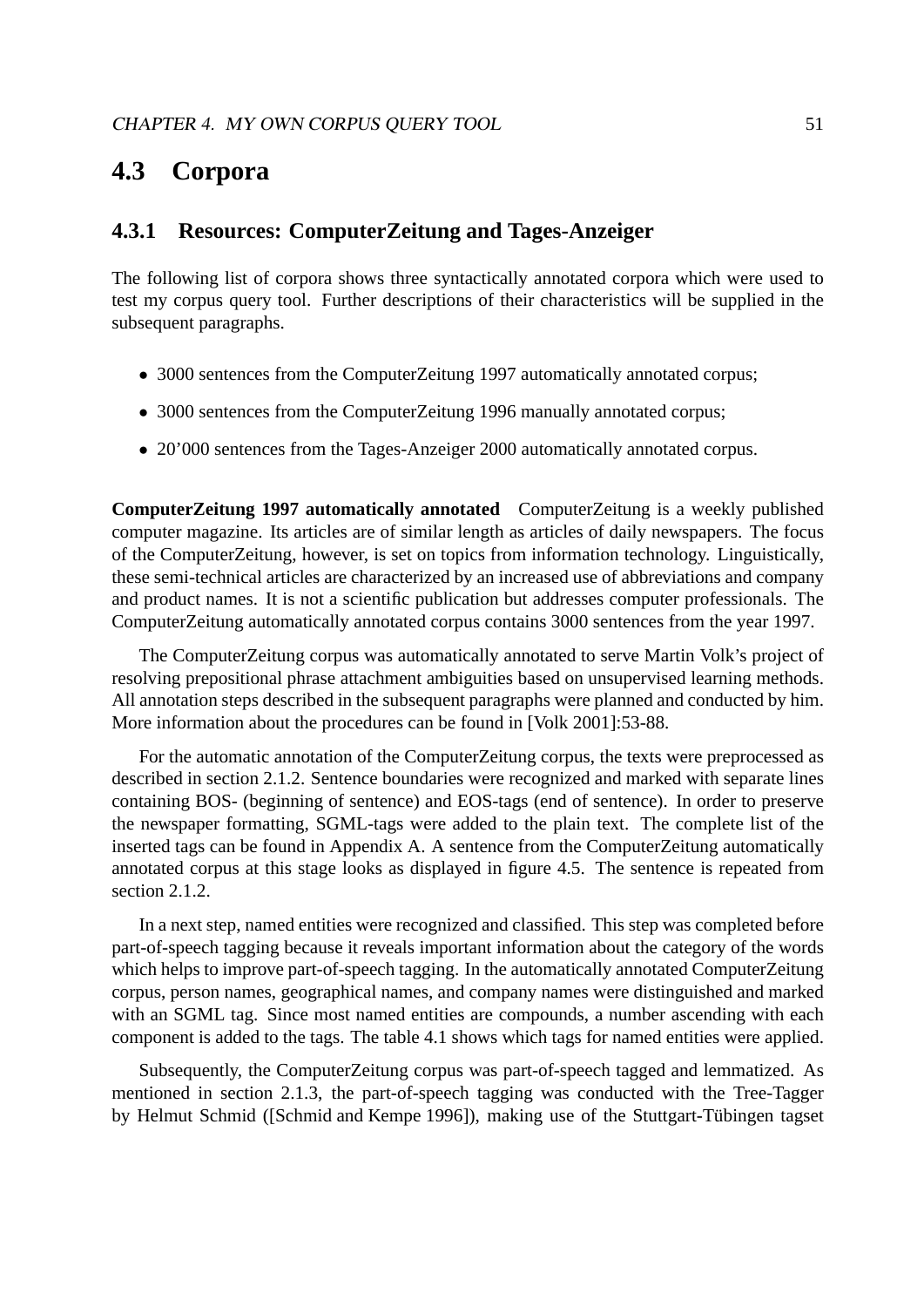| corpus with points tags and sentence countantes |
|-------------------------------------------------|
| #BOS 6                                          |
| Beim                                            |
| ersten                                          |
| Internet-Chat-in                                |
| von                                             |
| EU-Kulturkommissar                              |
| Marcelino                                       |
| Oreja                                           |
| mußten                                          |
| die                                             |
| Griechen                                        |
| $\,6\,6\,$                                      |
| leider                                          |
| draußen                                         |
| bleiben                                         |
| ,,                                              |
|                                                 |
| < P >                                           |
| #EOS 6                                          |
|                                                 |

Figure 4.5: Verticalized sentence of the ComputerZeitung automatically annotated corpus with SGML-tags and sentence boundaries

Table 4.1: Tags for named entities in the ComputerZeitung automatically annotated corpus

| person name       | $<$ PERS $>$   |
|-------------------|----------------|
| geographical name | $\langle$ GEO> |
| company name      | $<$ FA $>$     |

([Schiller et al. 1999]). Likewise, the corpus was lemmatized by using GERTWOL.<sup>5</sup> Although morphological information was available, it was not included in the final version of the automatically annotated ComputerZeitung corpus because it did not contribute to the analysis of prepositional phrase attachment ambiguities.

Figure 4.6 shows the previous sentence after corpus preparation, named entity recognition, tagging and lemmatization. A person name *Marcelino Oreja* has been recognized and the tags <PERS1> and <PERS2> added to its components. As already noted in section 2.1.4, the noun *Internet-Chat-in* has been tagged incorrectly because it is unknown to the tagger.

Since a complete syntactical analysis of a corpus is always a time-consuming and error-prone matter, Volk decided to conduct a chunk parsing for noun and prepositional phrases. He made use of a pattern matcher which recognizes most common forms of noun and prepositional phrases up to the depth of two levels. The patterns include adjective and conjoined noun phrases.

<sup>5</sup>For more information about GERTWOL see http://www.lingsoft.fi/cgi-bin/gertwol.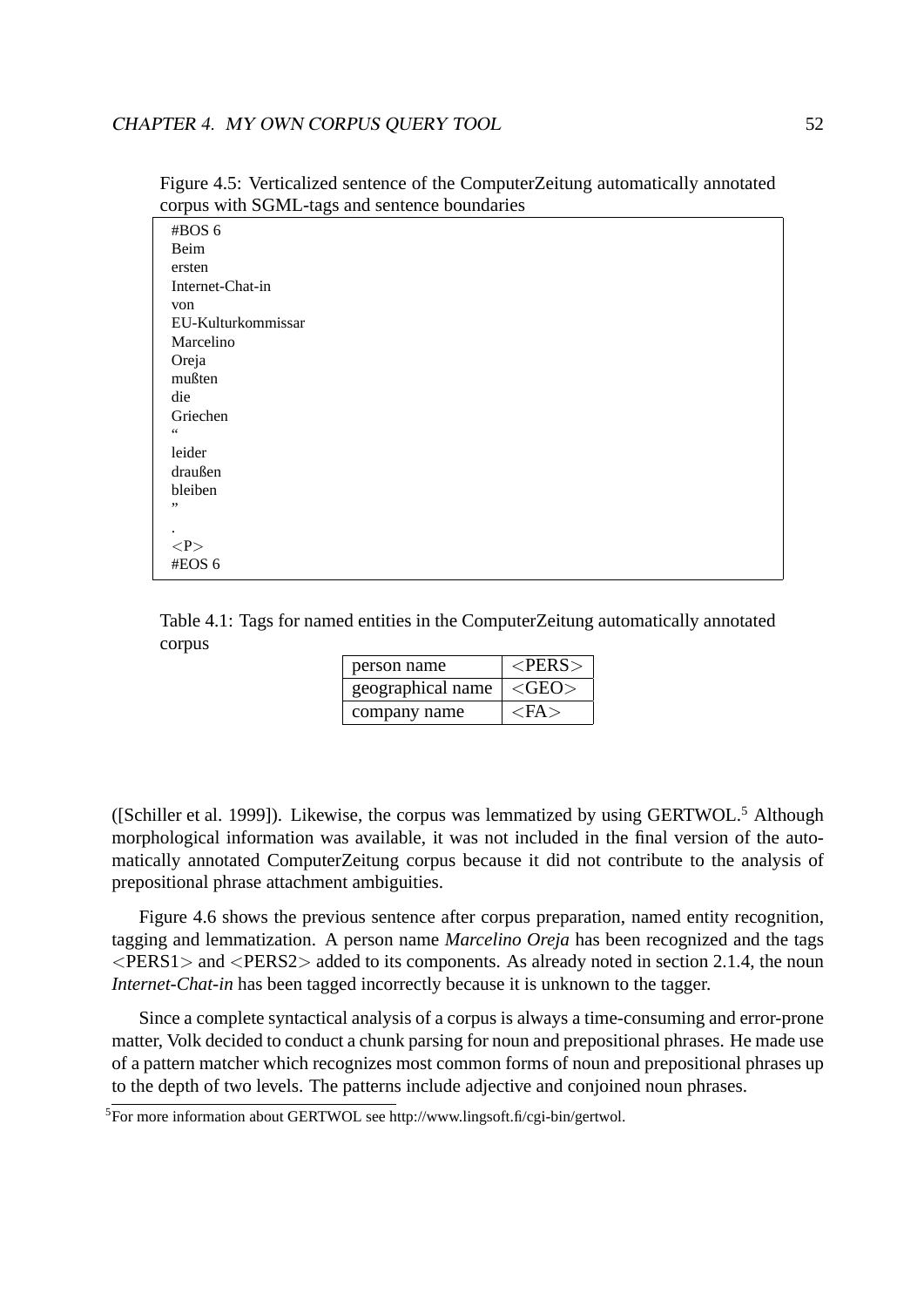| $\#BOS$ 6          |               |                         |               |
|--------------------|---------------|-------------------------|---------------|
| Beim               | APPRART       | bei                     |               |
| ersten             | <b>ADJA</b>   | erst                    |               |
| Internet-Chat-in   | <b>ADJD</b>   | Internet-Chat-in $(1+)$ |               |
| von                | <b>APPR</b>   | von                     |               |
| EU-Kulturkommissar | <b>NN</b>     | EU-Kultur#kommissar     |               |
| Marcelino          | <b>NE</b>     | Marcelino (?)           | $<$ PERS1 $>$ |
| Oreja              | <b>NE</b>     | Oreja (?)               | $<$ PERS2 $>$ |
| mußten             | <b>VMFIN</b>  | $m$ üss $\sim$ en       |               |
| die                | <b>ART</b>    |                         |               |
| Griechen           | <b>NN</b>     | Griech $\sim$ e         |               |
| $\zeta$ $\zeta$    | $\frac{1}{2}$ |                         |               |
| leider             | <b>ADV</b>    |                         |               |
| draußen            | <b>ADV</b>    |                         |               |
| bleiben            | <b>VVINF</b>  | $bleib \sim en$         |               |
| ,,                 | \$(           |                         |               |
|                    | \$.           |                         |               |
| < P >              |               |                         |               |
| #EOS 6             |               |                         |               |

Figure 4.6: Verticalized sentence of the ComputerZeitung automatically annotated corpus with SGML-tags, sentence boundaries, named entities, part-of-speech tags, and lemmas

In a next annotation step of the ComputerZeitung automatically annotated corpus, prepositional phrases were semantically classified. The semantic categories investigated were local and temporal prepositional phrases. Local prepositional phrases describe a direction or position in space (e.g. *far from home*); temporal prepositional phrases describe a point or duration in time (e.g. *during their vacation*). Their recognition was carried out with the help of a list of prepositions, adverbs, and nouns which are always or often part of a prepositional phrase of this semantic type. Table 4.2 shows which tags for semantic prepositional phrase types were applied in the ComputerZeitung automatically annotated corpus.

Table 4.2: Tags for semantic prepositional phrase types in the ComputerZeitung automatically annotated corpus

| temporal PP | $<$ temp $>$ |
|-------------|--------------|
| local PP    | $<$ loc $>$  |

As a last annotation step, clause boundaries were inserted. Volk ([Volk 2001]:75) defines a clause as "a unit consisting of a full verb together with its (non-clausal) complements and adjuncts." A clause therefore contains exactly one full verb which need not be finite. It is important to note that there is a distinction between clause boundary recognition and clause recognition. Clause recognition determines the full extent of a clause including its discontinuous elements.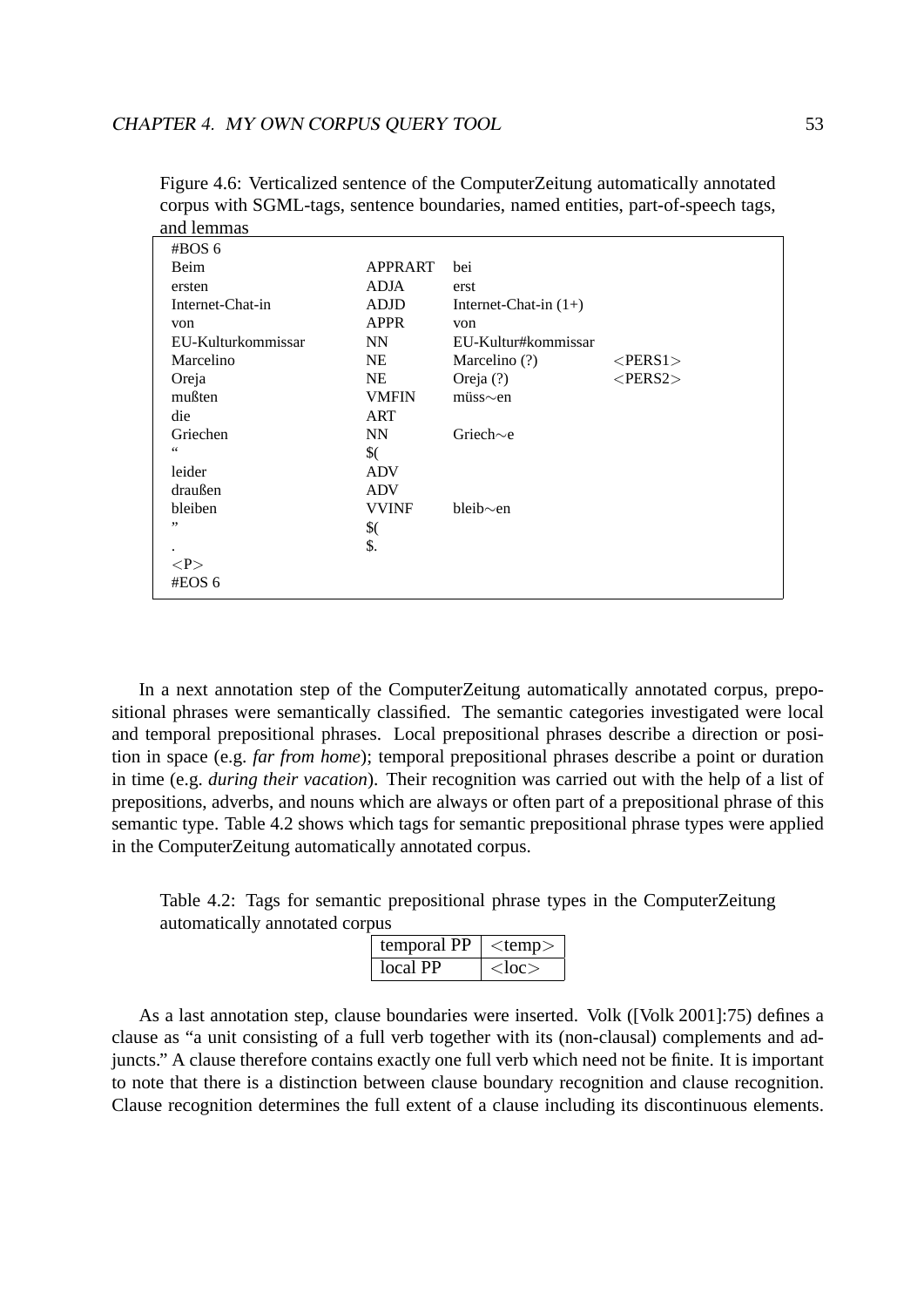| #BOS 6             |                |               |            |                  |                                 |
|--------------------|----------------|---------------|------------|------------------|---------------------------------|
| Beim               | <b>APPRART</b> |               |            | $\Omega$         | %%bei                           |
| ersten             | <b>ADJA</b>    |               |            | $\theta$         | $%$ %erst                       |
| Internet-Chat-in   | <b>ADJD</b>    |               |            | $\mathbf{0}$     | % % Internet-Chat-in $(1+)$     |
| von                | <b>APPR</b>    | $\sim$ $\sim$ | AC         | 501              | $%$ % von                       |
| EU-Kulturkommissar | <b>NN</b>      |               | NK         | 501              | %%EU-Kultur#kommissar           |
| Marcelino          | NE             |               | <b>PNC</b> | 500              | %%Marcelino (?) <pers1></pers1> |
| Oreja              | <b>NE</b>      |               | <b>PNC</b> | 500              | %%Oreja (?) <pers2></pers2>     |
| mußten             | <b>VMFIN</b>   |               |            | $\Omega$         | %%müss∼en                       |
| die                | <b>ART</b>     |               | NK         | 502              |                                 |
| Griechen           | <b>NN</b>      |               | NK         | 502              | %%Griech∼e                      |
| 66                 | $\frac{1}{2}$  |               |            | $\theta$         |                                 |
| leider             | <b>ADV</b>     |               |            | $\theta$         |                                 |
| draußen            | <b>ADV</b>     |               |            | $\mathbf{0}$     |                                 |
| bleiben            | <b>VVINF</b>   |               |            | $\theta$         | %%bleib $\sim$ en               |
| ,,                 | $\frac{1}{2}$  |               |            | $\overline{0}$   |                                 |
|                    | \$.            |               |            | $\theta$         |                                 |
| P                  |                |               |            |                  |                                 |
| $<$ CB $>$         |                |               |            | $\boldsymbol{0}$ |                                 |
| #500               | <b>MPN</b>     |               |            | $\theta$         |                                 |
| #501               | PP             |               |            | $\theta$         |                                 |
| #502               | NP             |               |            | $\theta$         |                                 |
| #EOS 6             |                |               |            |                  |                                 |
|                    |                |               |            |                  |                                 |

Figure 4.7: Sentence 6 of the ComputerZeitung automatically annotated corpus in the NeGra Export format with SGML-tags, sentence boundaries, named entities, part-of-speech tags, lemmas, NP and PP chunks, and clause boundaries

Clause boundary recognition only detects boundaries between clauses but does not identify discontinuous or nested elements. It seems obvious that clause recognition is a much more difficult task and therefore destined for more incorrectness. In the ComputerZeitung corpus, clause boundaries are marked by the SGML-tag <CB>.

The final representation of the ComputerZeitung corpus is based on the NeGra Export format for annotated corpora as described in [Brants 1997]. Figure 4.7 shows the above sentence in its final stage in the NeGra Export format.

The NeGra Export format displayed in figure 4.7 stores one word per line and adds the information of each annotation category in a new column. The order of columns is defined as a word followed by its part-of-speech tag, its morphological tag, and if syntactically annotated its edge label and the number of the parent node dominating it. The last column stores a comment field marked by two percent signs (%%). Since there is no separate column for lemmas or semantic information in the NeGra export format, these annotation categories are stored in the comment section following the two percent signs. Morphological tags and product names are omitted in the final annotation of the ComputerZeitung corpus. Clause boundaries and #BOS-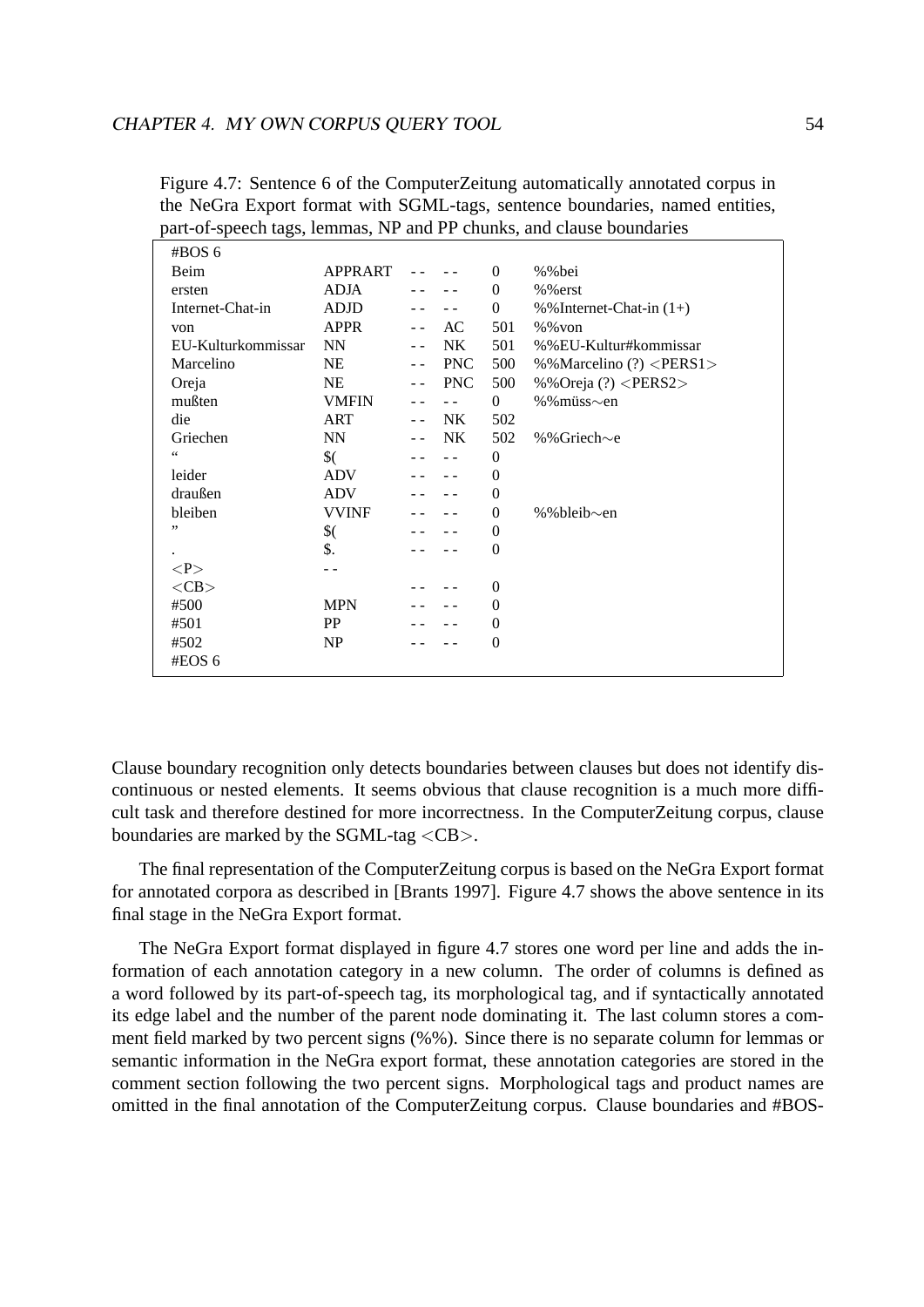and #EOS-markers take up separate lines.

The word lines of a sentence are followed by a list of phrase nodes. Each node occupies one line and is is identified by its number. The numbers of the phrase node start at 500 in each sententce in order to be distinguished from the numbering of the words which starts at 1. The columns following phrase nodes are of the same order as the word lines. The number of a phrase node is thus followed by its tag (i.e. the parentlabel), its morphological tag, and if further part of syntactical annotation its edge label and the number of the parent node dominating it. Nested syntax structures can thus be stored and identified.

Each sentence in the NeGra export format is surrounded by a line marking the beginning of sentence (#BOS) and a line marking the end of the sentence (#EOS). If a position is not known, the field is filled with two minus signs (- -).

In Volk's project, the NeGra Export format has been used for historical reasons. A more transparent and portable annotation format using XML has been proposed in the TIGER project. Transformed into TIGER-SML, the sentence in figure 4.7 in TIGER-XML looks as displayed in figure 4.8 on 56.

**ComputerZeitung 1996 manually annotated** The ComputerZeitung manually annotated corpus contains 3000 sentences from the year 1996 which include at least one full verb and one sequence of a noun followed by a preposition. The reason for these selection criteria lies in the fact that Volk needed sentences which contain an ambiguously positioned prepositional phrase so that its attachment to either verb or noun phrase could be determined.

The characteristics of the texts are the same as described for the ComputerZeitung automatically annotated corpus. The difference between the two corpora is that the manually annotated corpus is supplied with a complete syntactic structure which is hand-checked.

The annotation was conducted in a semi-automatical manner. In a first phase, the corpus was automatically preprocessed, part-of-speech tagged, and chunked for nominal and prepositional phrases. This annotation was subsequently manually checked, if necessary corrected and finally completed to a full syntactic sentence structure. Lemmas, morphological tags, clause boundaries and semantical information were not included in the ComputerZeitung manually annotated corpus.

Figure 4.9 on page 57 shows a sentence from the ComputerZeitung manually annotated corpus in the NeGra export format. A tree display of the same sentence can be seen in figure 4.10 on page 58.

**Tages-Anzeiger 2000** The Tages-Anzeiger is a daily newspaper based in Zurich covering all regions in Switzerland. It runs approximately 750'000 copies. The texts cover topics from international and national news, local news, weather, culture, sports, and life-style. A daily television program guide and tips for leisure-time activities are also included.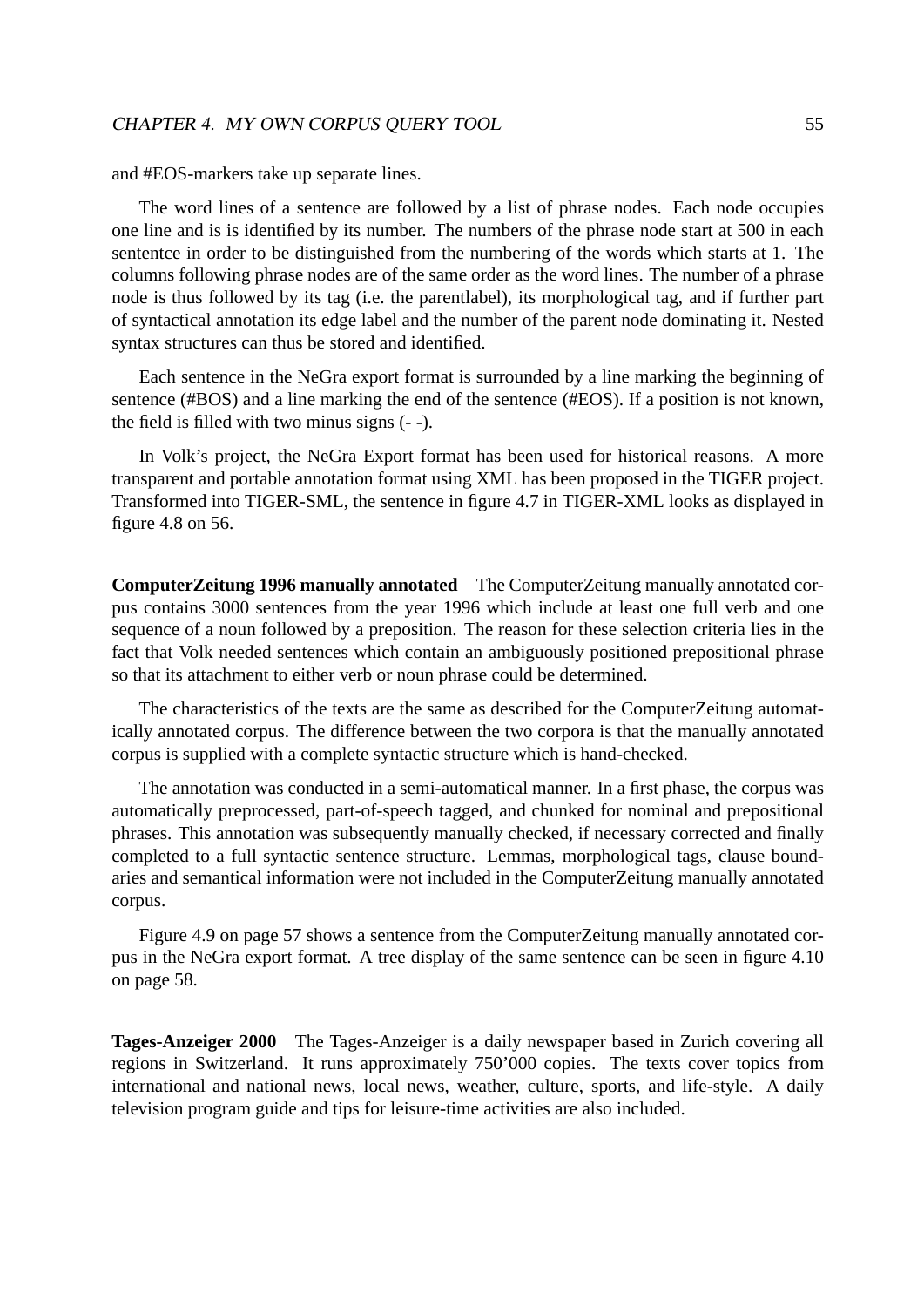Figure 4.8: Sentence 6 of the ComputerZeitung automatically annotated corpus in TIGER-XML format

```
\langles id="s6">
<terminals>
<t id="s6 1" word="Beim" lemma="bei-der" pos="APPRART"/>
<t id="s6 2" word="ersten" lemma="erst" pos="ADJA"/>
<t id="s6 3" word="Internet-Chat-in" lemma="Internet-Chat-in (1+)" pos="ADJD"/>
\lt t id="s6_4" word="von" lemma="von" pos="APPR" />
<t id="s6 5" word="EU-Kulturkommissar" lemma="EU-Kultur#kommisar" pos="NN"/>
<t id="s6 6" word="Marcelino" lemma="Marcelino (?)" pos="NE"/>
\ltt id="s6_7" word="Oreja" lemma="Oreja (?)" pos="NE"/>
<t id="s6 8" word="mußten" lemma="muss ¨ ∼en" pos="VMFIN"/>
\lt t id="s6_9" word="die" lemma="die" pos="ART"/>
<t id="s6 10" word="Griechen" lemma="Griech∼en" pos="NN"/>
\ltt id="s6_11" word=""" lemma="- -" pos="$("/>
\ltt id="s6_12" word="leider" lemma="- -" pos="ADV"/>
\ltt id="s6_13" word="draußen" lemma="- -" pos="ADV"/>
<t id="s6 14" word"=bleiben" lemma="bleib∼en" pos="VVINF"/>
\ltt id="s6_15" word=""" lemma="- -" pos="$("/>
\lt t id="s6_16" word="." lemma="- -" pos="$."/>
\lt t id="s6_17" word="\lt/P>" lemma="- -" pos="- -"/>
\langle/terminals><nonterminals>\langlent id="s6_500" cat="MPN">
\langleedge label="PNC" idref="s6_6" />
<edge label="PNC" idref="s6_7" />
\langle n|<nt id="s6_501" cat="PP">
\langleedge label="AC" idref="s6.4" />
<edge label="NK" idref="s6_5" />
\langle edge label="NK" idref="s6_500" />
\langle n t \rangle\langlent id="s6_502" cat="NP">
<edge label="NK" idref="s6_9" />
\langle edge label="NK" idref="s6_10" />
\langle n t \rangle</nonterminals>
```

```
\langle/s>
```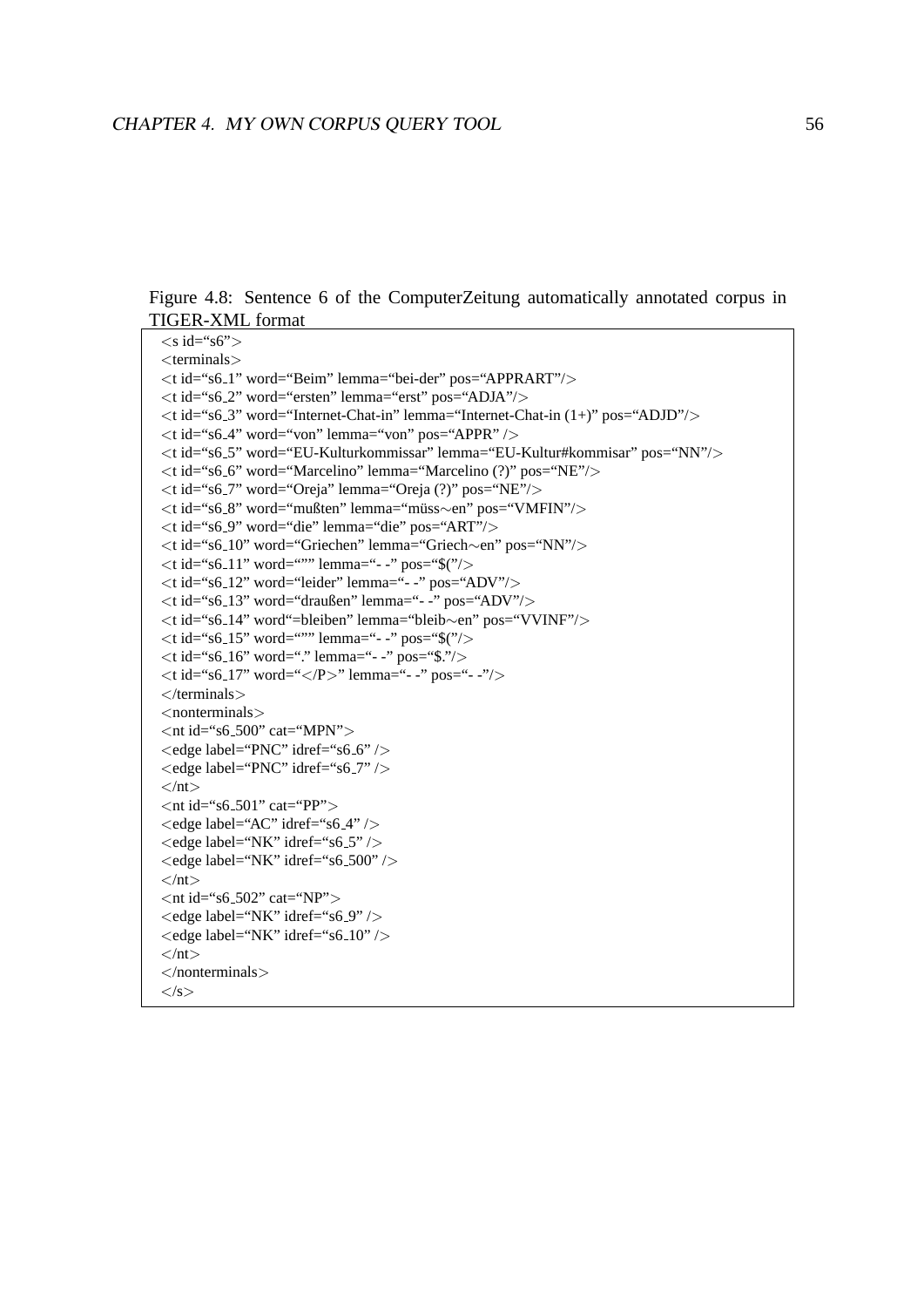| #BOS 13         |                                   |     |                  |                  |
|-----------------|-----------------------------------|-----|------------------|------------------|
| Nach            | <b>APPR</b>                       |     | AC               | 510              |
| einer           | <b>ART</b>                        |     | ${\rm N}{\rm K}$ | 510              |
| Befragung       | $\ensuremath{\text{NN}}$          |     | NK               | 510              |
| unter           | <b>APPR</b>                       |     | $\mathbf{AC}$    | 509              |
| den             | <b>ART</b>                        |     | NK               | 507              |
| 100             | <b>CARD</b>                       |     | MO               | 500              |
| größten         | <b>ADJA</b>                       |     | HD               | 500              |
| werbetreibenden | <b>ADJA</b>                       |     | CJ               | 505              |
|                 |                                   |     | NK               | 507              |
| Unternehmen     | $\ensuremath{\text{NN}}$          |     |                  |                  |
|                 | \$,                               |     | $\frac{1}{2}$    | $\boldsymbol{0}$ |
| Agenturen       | $\mathbf{N} \mathbf{N}$           |     | CJ               | 508              |
| sowie           | <b>KON</b>                        |     | CD               | 508              |
| Zeitschriften   | $\ensuremath{\text{NN}}$          |     | CJ               | 501              |
| und             | <b>KON</b>                        |     | CD               | 501              |
| Sendeanstalten  | $\ensuremath{\text{NN}}$          |     | CJ               | 501              |
| wird            | <b>VAFIN</b>                      |     | HD               | 512              |
| dem             | <b>ART</b>                        |     | NK               | 506              |
| Thema           | ${\rm NN}$                        |     | NK               | 506              |
| $\epsilon$      | $\frac{1}{2}$                     |     | $\equiv$ $\pm$   | $\boldsymbol{0}$ |
| neue            | <b>ADJA</b>                       |     | NK               | 502              |
| Medien          | ${\rm NN}$                        |     | NK               | 502              |
| $\zeta$ $\zeta$ | $\frac{1}{2}$                     |     | $\overline{a}$   | $\boldsymbol{0}$ |
| auch            | <b>ADV</b>                        |     | <b>MO</b>        | 503              |
| in              | <b>APPR</b>                       |     | AC               | 503              |
| Zukunft         | ${\rm NN}$                        |     | NK               | 503              |
| ein             | <b>ART</b>                        |     | NK               | 504              |
| großer          | <b>ADJA</b>                       |     | NK               | 504              |
| Stellenwert     | $\ensuremath{\text{NN}}$          |     | NK               | 504              |
| eingeräumt      | <b>VVPP</b>                       |     | NK               | 511              |
|                 | \$.                               |     | $\overline{a}$   | $\boldsymbol{0}$ |
| #500            | AP                                |     | CJ               | 505              |
| #501            | <b>CNP</b>                        |     | CJ               | 508              |
| #502            | NP                                |     | <b>APP</b>       | 506              |
| #503            | ${\bf PP}$                        |     | MO               | 511              |
| #504            | NP                                |     | SB               | 512              |
| #505            | CAP                               |     | NK               | 507              |
| #506            |                                   | - - |                  |                  |
|                 | $\ensuremath{\mathbf{NP}}\xspace$ |     | DA               | 511              |
| #507            | NP                                |     | CJ               | 508              |
| #508            | <b>CNP</b>                        |     | NK               | 509              |
| #509            | PP                                |     | <b>MNR</b>       | 510              |
| #510            | PP                                |     | <b>MO</b>        | 511              |
| #512            | <b>VP</b>                         |     | <b>OC</b>        | 512              |
| #512            | ${\bf S}$                         |     | - -              | $\boldsymbol{0}$ |
| #EOS 13         |                                   |     |                  |                  |
|                 |                                   |     |                  |                  |

Figure 4.9: Sentence 13 of the ComputerZeitung manually annotated corpus in the NeGra Export format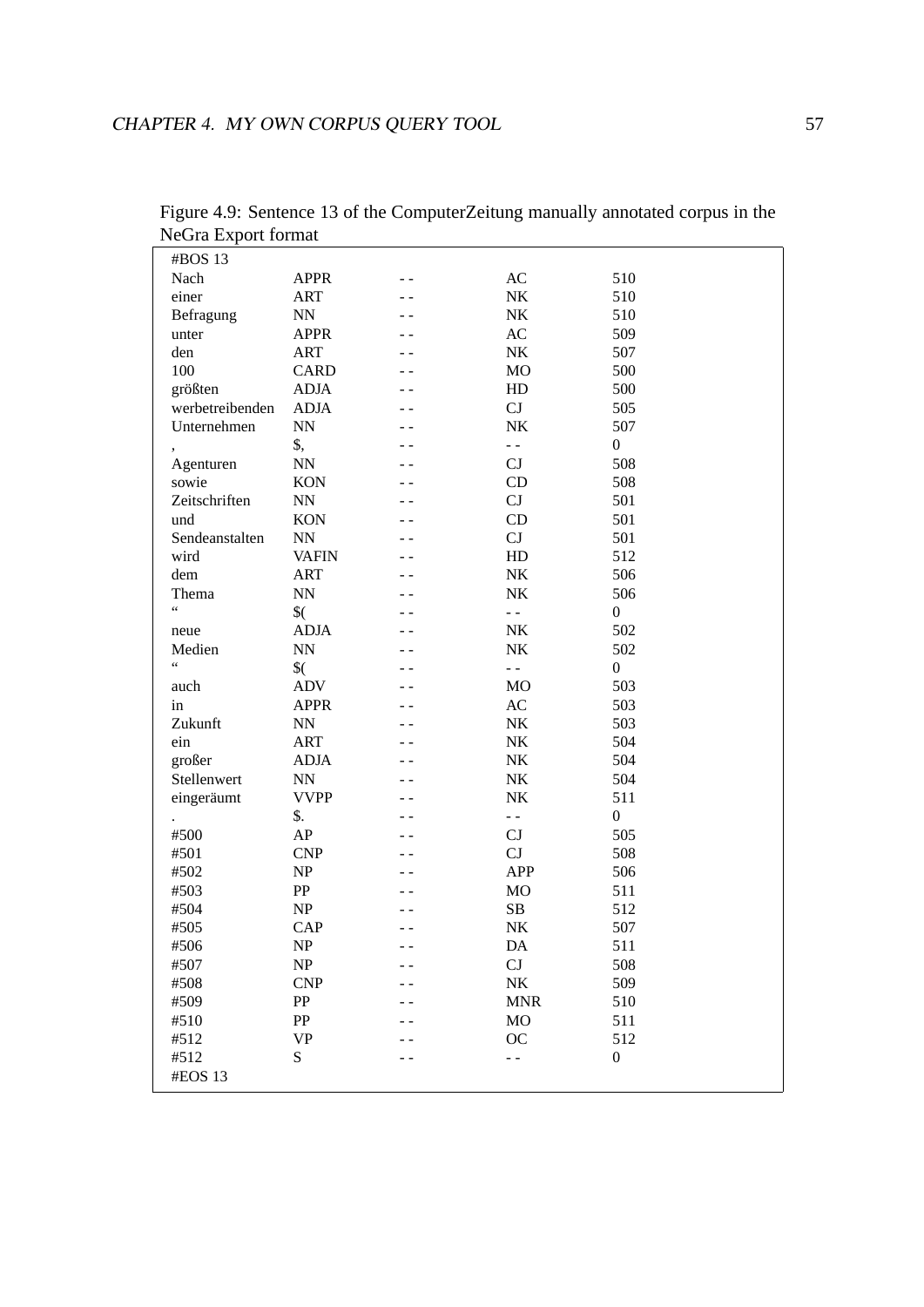

Figure 4.10: Sentence 13 of the ComputerZeitung manually annotated corpus displayed as tree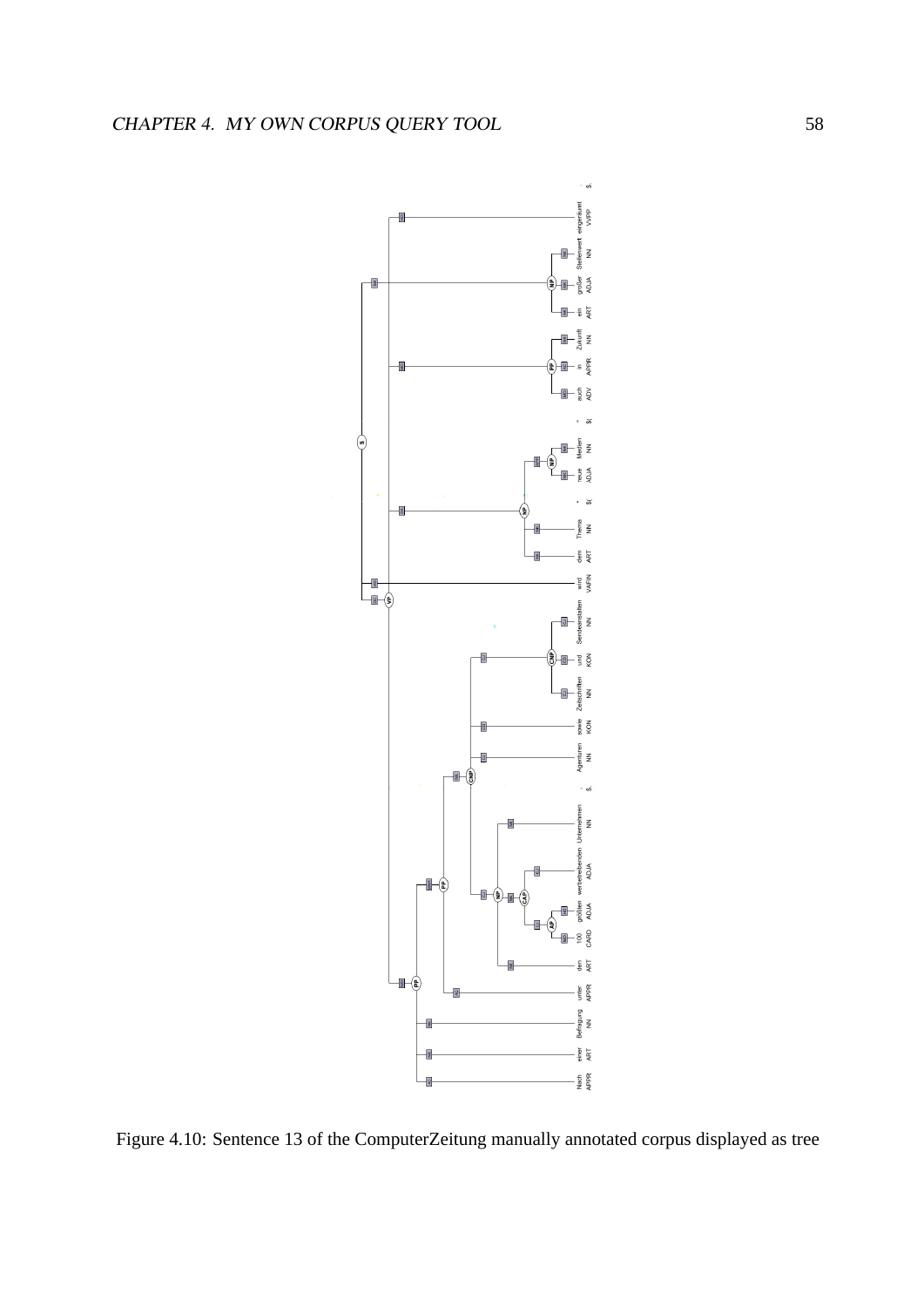The annotation of the Tages-Anzeiger was done along the lines of the automatically annotated ComputerZeitung corpus. The only deviation from this procedure was that the format of the Tages-Anzeiger was already marked up with SGML-tags. A complete list of these tags and their meanings can be found in Appendix A.

# **4.3.2 Corpus Transfer to Database**

In order to establish a MySQL-database in the format described in section 4.2, a database has to be created on a MySQL-server and a corpus file has to be parsed and filled into this database. The following programs accomplish this task:

**create db.php** creates a MySQL-database on a server;

**fill db.php and fill db manually annotated.php** take a corpus in the NeGra export format and fill it into an existing MySQL-database.

The program to create a database establishes a connection to a MySQL server through the PHP-function mysql connect(). This function returns an integer which functions as connection handler and is taken up by the PHP-function mysql\_create\_db(\$mysql\_db, \$db\_handler) which creates a database with the name of the PHP-variable \$mysql db. If an error occurs, the process is interrupted and the PHP-function mysql error() returns the respective error message, thus allowing the user to find a mistake in this subtle matter promptly.

The same procedure is chosen for any data which is transferred to the database by means to the function send sql(\$mysql db, \$sql). This function first of all transfers an SQL-query \$sql to a database \$mysql db by means of the PHP-function mysql db query(\$mysql db, \$sql). It additionally includes the above-mentioned PHP-function mysql error() in order to facilitate the search for mistakes.

The data transfer to this database occurs in three steps, whereas the first of them is found in the program create db.php and the two ones in fill db.php. The three steps are the following:

- 1. create MySQL-table structure;
- 2. fill in annotation scheme (e.g. tags, tag simple, etc.);
- 3. fill in data from a corpus in the NeGra export format.

**1. create MySQL-table structure** Each of the thirteen MySQL-table structures which can be seen in figure 4.4 on page 48 is created by a call of the function send\_sql(\$mysql\_db, \$sql) with a different SQL command. All SQL commands of this step are of the format displayed in example  $(4.1)$ .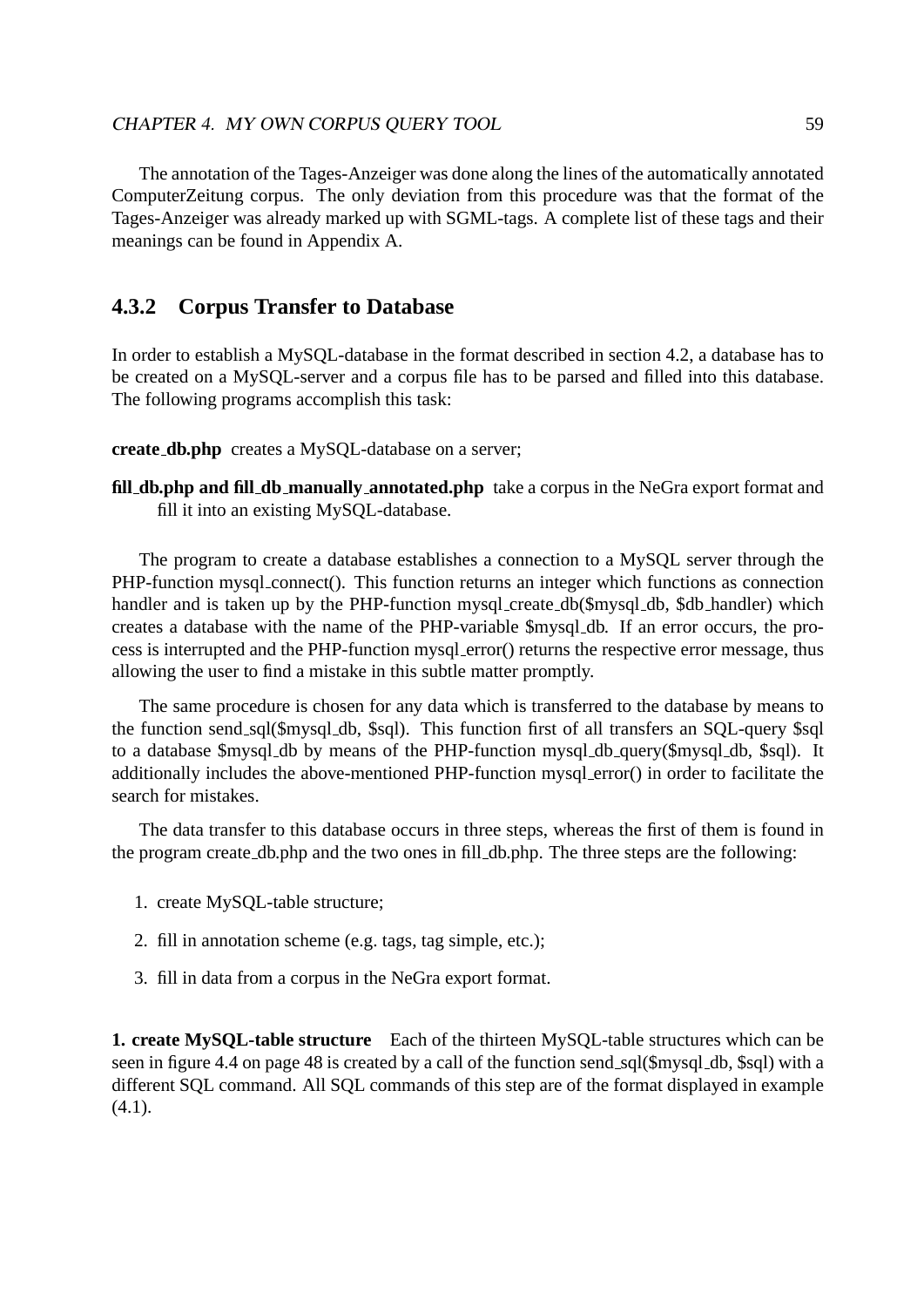(4.1) CREATE TABLE Edgelabel ( Id int(2) NOT NULL, Txt varchar(4) NOT NULL, Description varchar(60) NOT NULL, PRIMARY KEY (Id), UNIQUE Txt (Txt))

The SQL command in example (4.1) creates a table named Edgelabel with three columns, Id, Txt, and Description respectively. The column named Id must consist of an integer value with an maximum length of 2; columns Txt and Description consist of varied characters, mainly text. According to the SQL-command NOT NULL, all fields must be filled with a value. Column Id is indexed as primary key of this table, and column Txt may only contain unique values in order to prevent double entries. SQL keywords are capitalized to be distinguished from user-defined names.

If the thirteen MySQL-tables specified in the database scheme as displayed in figure 4.4 are established, step one is completed.

**2. fill in annotation scheme** The data transfer of the second step is similar to the first one. Instead of creating tables, however, step two reads information from additional text files which contain lists with the data of the annotation scheme. If a corpus is annotated in a different format, only a simple update of these text files is required to adapt the changes. An excerpt from the text file which lists the edgelabels and their identification numbers and abbreviations used in this project is displayed in example (4.2). It could be filled into table Edgelabel created with the SQL-command presented in example (4.1).

(4.2) 1,AG,Genitivattribut 2,APP,Apposition 3,CM,Vergleichskonjunktion 4,MNR,postnominaler Modifikator 5,MO,Modifikator

Each line in this text file represents a row in a table, whereas the column boundaries are recognized by a column separator, in this case a comma. Table Edgelabel, to which this excerpt belongs, will therefore be completed with a continuous identification number in the first column, an abbreviation of the edgelabel in the second column, and a description in the third column. Text files of this sort exist for tables Edgelabel, Parentlabel, Semname, Semtype, Tag, and TagSimple. The SQL command used to fill data from input files into MySQL tables is shown in example (4.3).

(4.3) LOAD DATA INFILE '\$file loc/edgelabel.txt' INTO TABLE Edgelabel FIELDS TERMINATED BY ','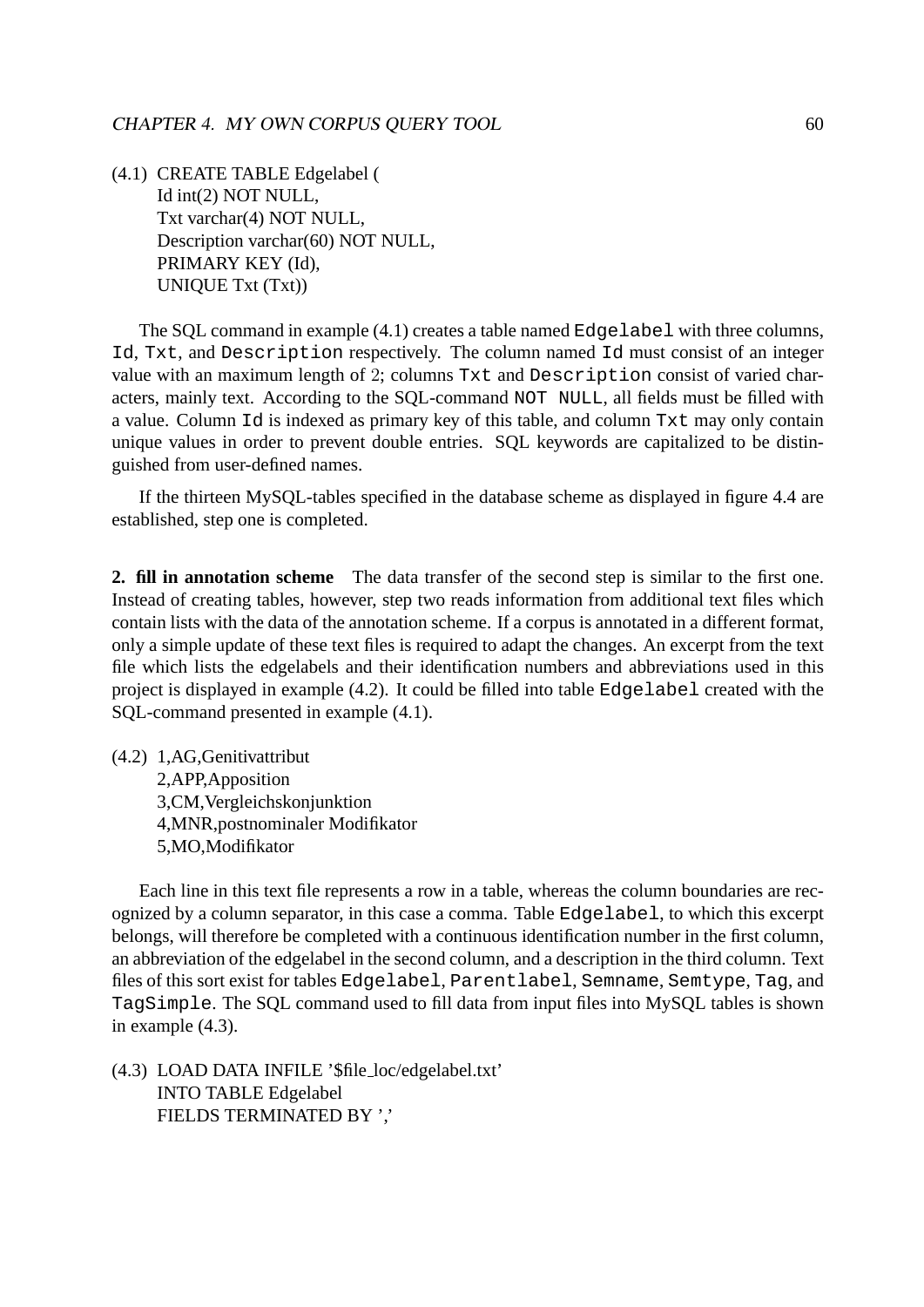The SQL-command in example (4.3) reads a file from a location specified in the PHP-variable \$file loc into a table. A column separator terminating fields is also indicated; here it is a comma. The values of general variables such as \$file loc are stored in a separate file called my data.php to guarantee a faster adaption to a different computer. The excerpt of table Edgelabel at the end looks as displayed in table 4.3.

| Edgelabel | Id | Txt        | Description               |
|-----------|----|------------|---------------------------|
|           |    | AG         | Genitivattribut           |
|           |    | APP        | Apposition                |
|           |    | CМ         | Vergleichskonjunktion     |
|           |    | <b>MNR</b> | postnominaler Modifikator |
|           |    | MO         | Modifikator               |

Table 4.3: Table Edgelabel

If all data from the text files is transferred to tables Edgelabel, Parentlabel, Semname, Semtype, Tag, and TagSimple, step two is completed.

**3. fill in data from a corpus in the NeGra export format** By far the most complicated step is number three. Information from a corpus in the NeGra export format has to be extracted and filled into the database, whereas the difficulty lies in the fact that the information needs to be extracted from the file and additionally transformed into the form required by the database.

PHP-function fopen(\$file, \$modus) opens a specified text file – in this case a corpus in the NeGra export format – and returns a file handler \$fp. PHP-variable \$modus is set to "r" to grant read-only access of the file. At the end of the procedure, PHP-function fclose(\$fp) closes the file. As always, each step is framed by functions whose sole purpose is to output a corresponding message in case of an error.

A loop with the PHP-function fgets(\$fp, \$maxlength) reads line per line from the file. There are five different types of lines which are distinguished:

- 1. If the line begins with #BOS, a new sentence begins. Extract the sentence number.
- 2. If the line begins with #EOS, the end of a sentence is reached. The line is ignored.
- 3. If the line begins with <CB>, it is a clause boundary marker. A clause boundary is treated like a word and inserted into the respective SQL-table.
- 4. If the line begins with # and a number (e.g. #500), it is a node information line which needs special treatment. After removing the character #, PHP-function explode(\$separator, \$string) transforms the line string into an array, using the tabulator as separator between the fields.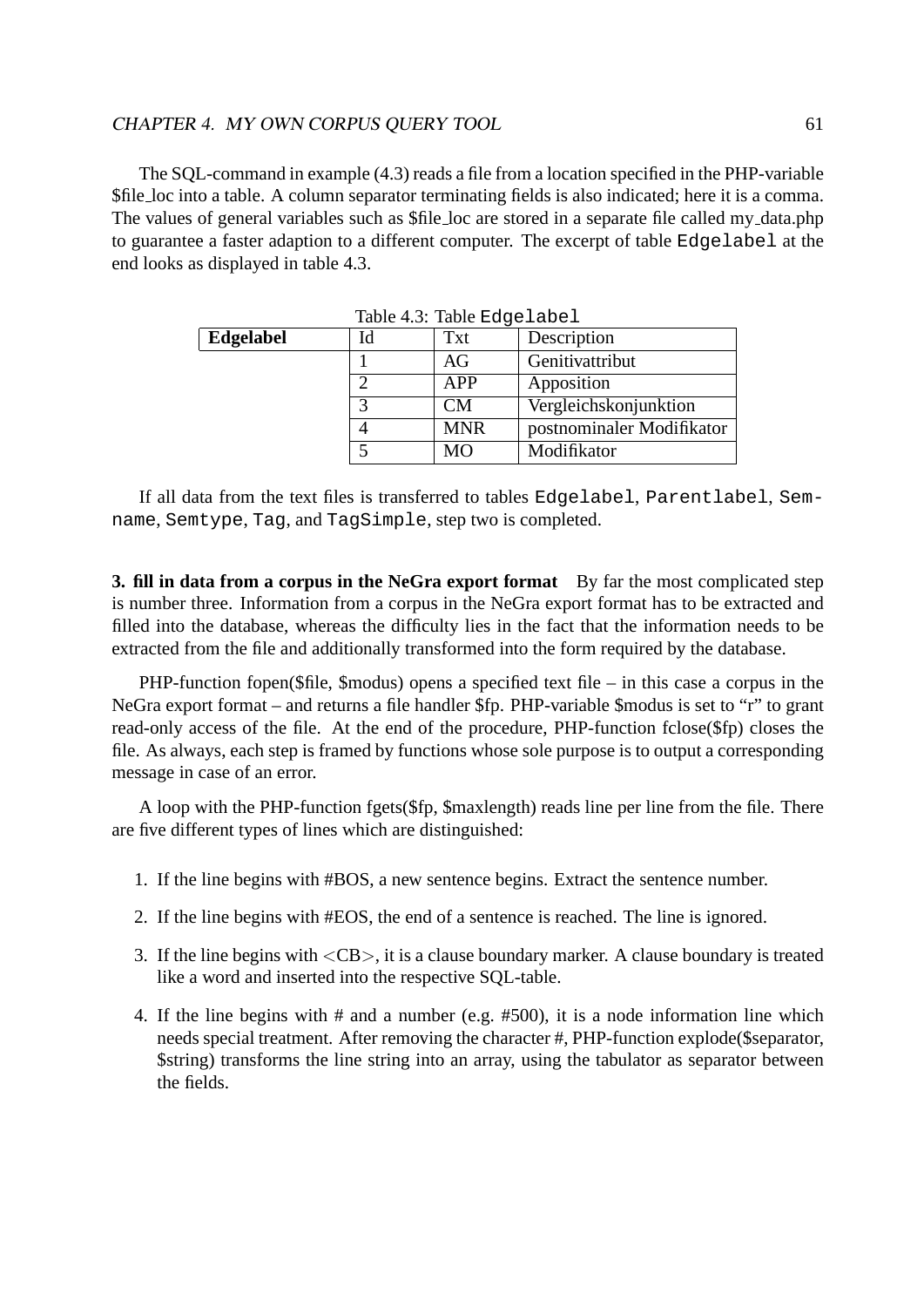5. All other cases are word information lines. The major part of the information of the corpus is found in these lines. PHP-function explode(\$separator, \$string) transforms the line string into an array, using the tabulator as separator between the fields.

Out of these five cases, two have to be observed more thoroughly, namely node information and word information lines.

**node information lines** Table 4.4 recalls the node information lines in the NeGra Export format as shown in figure 4.9 on page 57.

 $T$  and  $T$  information lines from the ComputerZeitung  $C$ 

| Table 4.4: node information lines from the ComputerZeitung Corpus |            |  |                |     |  |  |  |
|-------------------------------------------------------------------|------------|--|----------------|-----|--|--|--|
| #500                                                              | AP         |  | CJ             | 505 |  |  |  |
| #501                                                              | <b>CNP</b> |  | CJ             | 508 |  |  |  |
| #502                                                              | <b>NP</b>  |  | <b>APP</b>     | 506 |  |  |  |
| #503                                                              | PP         |  | M <sub>O</sub> | 511 |  |  |  |
| #504                                                              | NP         |  | <b>SB</b>      | 512 |  |  |  |
| #505                                                              | CAP        |  | NK             | 507 |  |  |  |
| #506                                                              | <b>NP</b>  |  | DA             | 511 |  |  |  |
| #507                                                              | NP         |  | CJ             | 508 |  |  |  |
| #508                                                              | <b>CNP</b> |  | <b>NK</b>      | 509 |  |  |  |
| #509                                                              | PP         |  | <b>MNR</b>     | 510 |  |  |  |
| #510                                                              | PP         |  | <b>MO</b>      | 511 |  |  |  |
| #511                                                              | VP         |  | OC             | 512 |  |  |  |
| #512                                                              | S          |  |                |     |  |  |  |

The number in the first column represents the identification number of the node, the second is the label of this node, the third contains morphological information (which was not included in the corpora used in this project), the fourth represents the label of the edge going forth from this node, and the fifth gives the identification number of the parent node.

This line is converted into an array in which each field corresponds to one piece of information in the order described above. The first piece of information, the number of the parent node, is therefore easily extracted. The second, however, poses more problems insofar as the label will not be stored in the form of its abbreviated letter but rather with the corresponding digits. This is displayed in table 4.5 which shows five rows from table Parent in which the data from the node information lines shown in table 4.4 is inserted.

Regardless of the identification numbers for node and parent which can directly be extracted from the node information line, an identification number is assigned to each parentlabel and edgelabel tag. In the case of my corpus query tool, this number is extracted from the MySQL database. This is done by an SQL SELECT statement as displayed in example (4.4).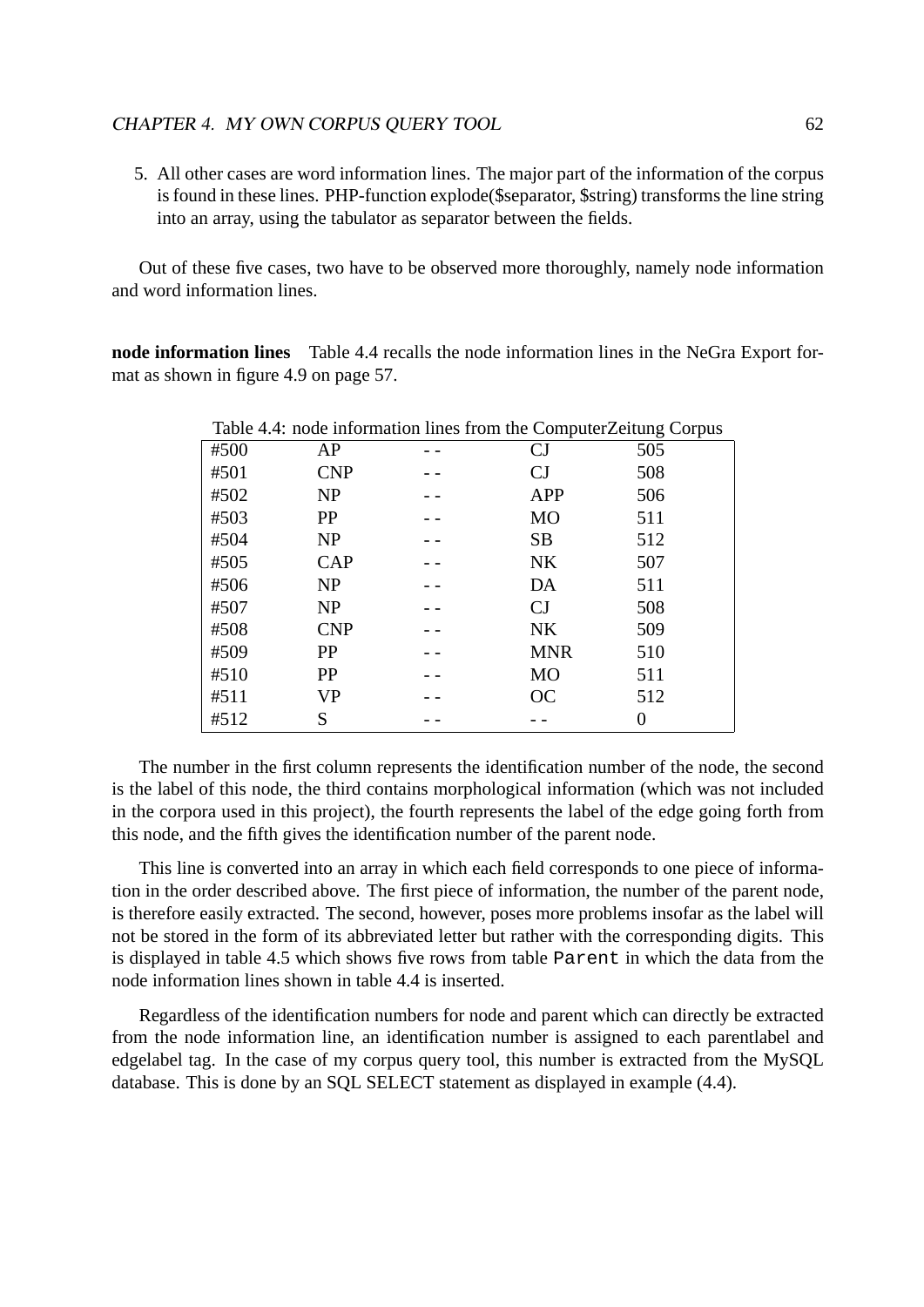| Parent | Id  | SentenceId | EdgelabelId    | ParentlabelId | ParentId |
|--------|-----|------------|----------------|---------------|----------|
|        | 500 | 13         | 36             | 2             | 505      |
|        | 501 | 13         | 36             | 9             | 508      |
|        | 502 | 13         | $\overline{2}$ | 20            | 506      |
|        | 503 | 13         | 5              | 21            | 511      |
|        | 504 | 13         | 27             | 20            | 512      |
|        | 505 | 13         | 6              | 5             | 507      |
|        | 506 | 13         | 14             | 20            | 511      |
|        | 507 | 13         | 36             | 20            | 508      |
|        | 508 | 13         | 6              | 9             | 509      |
|        | 509 | 13         | 4              | 21            | 510      |
|        | 510 | 13         | 5              | 21            | 511      |
|        | 511 | 13         | 7              | 24            | 512      |
|        | 512 | 13         | 0              | 23            |          |

Table 4.5: the corresponding lines from table parent

## (4.4) SELECT Parentlabel.Id FROM Parentlabel WHERE Parentlabel.NodeTxt='\$parentlabel'

PHP-variable \$parentlabel takes the value of the abbreviated parentlabel from the corpus file. The identification number in table Parentlabel ("Parentlabel.Id") of the line which contains the same letters as in variable \$parentlabel is extracted and stored in the current place in table Parent. In SQL, a column of table is referred to as the name of the table followed by a full stop and the name of the column.

With this procedure all information from the node information lines is gathered and inserted into table parent. Example (4.4) stands on behalf of all other numbers which have to be extracted in this way.

**word information lines** The word information lines basically pose the same problem as the node information lines, although with a slight twist in the extraction of the comment section in the last column. This comment section contains the word's lemma and semantic information and is preceded by two percent signs. A word information line looks as in table 4.6.

The word information lines, first of all, have been transformed into a PHP-array. The information from each column is stored in one array field. The problem with the comment section can be seen in table 4.6 with the example of the named entity *Marcelino Oreja*. This field contains the word's lemma as well as the named entity tag. The field containing both information is therefore split into two parts by separating the string delimited by the character  $\lt$ . This is accomplished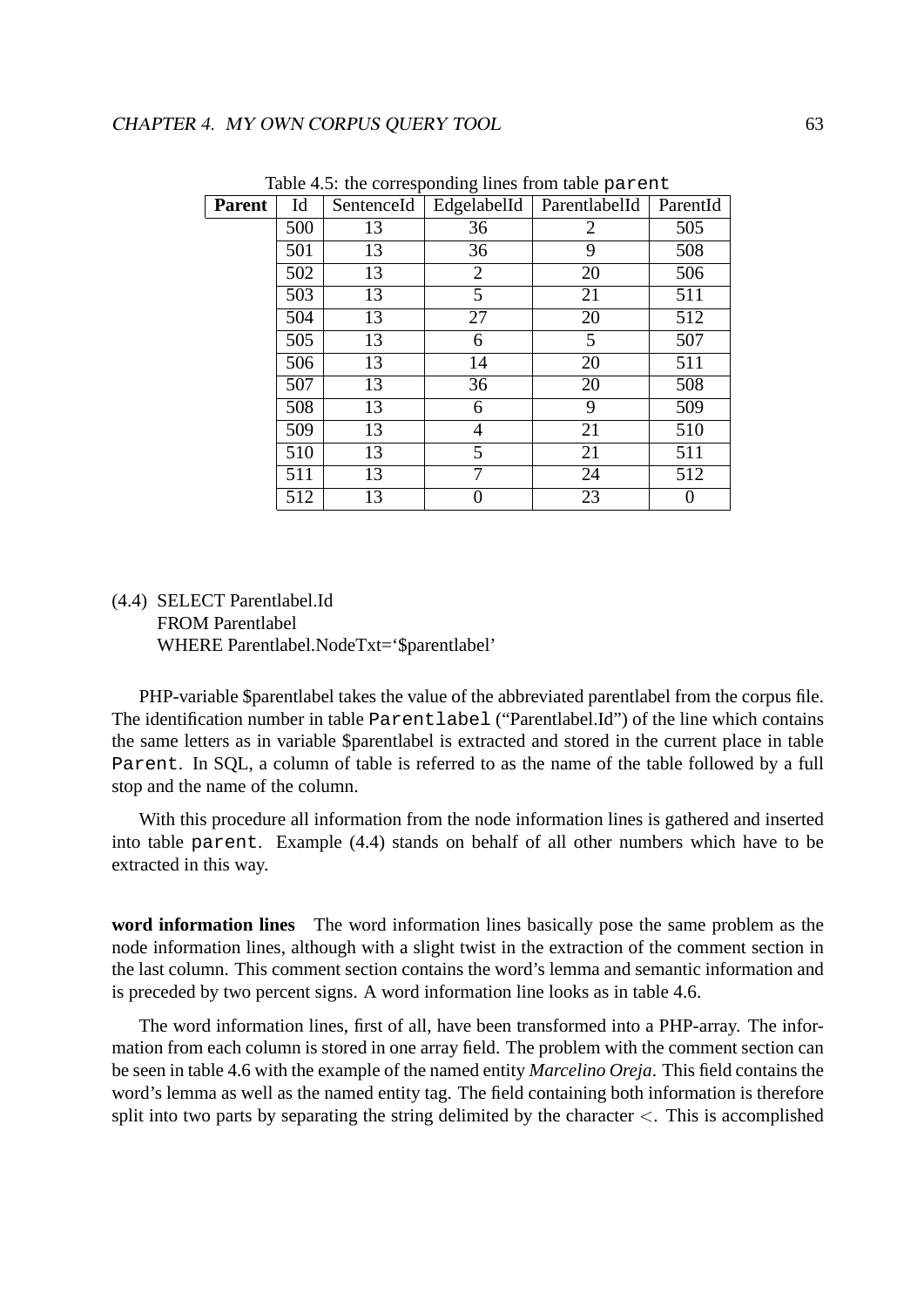| Table 4.0. WORE IMPOINTANTLY THING HOME IN COMPUTE LONGING COPPUS |                 |                                                             |                                                                                                                                                      |          |                                             |  |  |
|-------------------------------------------------------------------|-----------------|-------------------------------------------------------------|------------------------------------------------------------------------------------------------------------------------------------------------------|----------|---------------------------------------------|--|--|
| Beim                                                              | $APPRART - - -$ |                                                             |                                                                                                                                                      |          | $%$ %bei                                    |  |  |
| ersten                                                            | <b>ADJA</b>     | $\mathcal{L}(\mathcal{L})$ , and $\mathcal{L}(\mathcal{L})$ |                                                                                                                                                      | $\theta$ | $%$ %erst                                   |  |  |
| Internet-Chat-in                                                  | <b>ADJD</b>     |                                                             | $\frac{1}{2} \left( \frac{1}{2} \right) \left( \frac{1}{2} \right) \left( \frac{1}{2} \right) \left( \frac{1}{2} \right) \left( \frac{1}{2} \right)$ | 0        | %%Internet-Chat-in $(1+)$                   |  |  |
| von                                                               | <b>APPR</b>     |                                                             | $- - AC$                                                                                                                                             | 501      | %% von                                      |  |  |
| EU-Kulturkommissar                                                | - NN            |                                                             |                                                                                                                                                      |          | -- NK 501 %%EU-Kultur#kommissar             |  |  |
| <b>Marcelino</b>                                                  | NE.             |                                                             |                                                                                                                                                      |          | -- PNC 500 %%Marcelino (?) $\langle$ PERS1> |  |  |
| Oreja                                                             | NE.             |                                                             |                                                                                                                                                      |          | -- PNC 500 %%Oreja $(?) <$ PERS2>           |  |  |

Table 4.6: Word information lines from the ComputerZeitung Corpus

by a number of PHP-functions which extract a substring matching the pattern from the comment string.

The identification numbers of word-texts, tags, edgelabels, semantic name tags, and semantic type tags are extracted with an SQL command similar to the one shown in example (4.4). Identification numbers of words and lemmas, however, have to be created first. Each word is stored in a PHP-variable and compared to the word-texts already stored in MySQL-table Text. If the word can be found in the table, its identification number is extracted. If the word is not yet known, a new entry is added to table Text. The same procedure is chosen for lemmas which are stored in and extracted from table Lemma.

The information thus gathered is inserted into table Word which looks as displayed in table 4.7.

| Word | Id | Sen-   | TextId | TagId          | Parent-  | Edge-    | Sem-     | Sem-     | Lem- |
|------|----|--------|--------|----------------|----------|----------|----------|----------|------|
|      |    | tence- |        |                | Id       | labelId  | Name-    | TypeId   | maId |
|      |    | Id     |        |                |          |          | Id       |          |      |
|      | 42 | 6      | 42     | 5              | $\Omega$ | $\theta$ | $\Omega$ |          | 19   |
|      | 43 | 6      | 43     |                | $\Omega$ | $\theta$ | $\Omega$ | $\theta$ | 20   |
|      | 44 | 6      | 44     | $\overline{2}$ | $\Omega$ | $\theta$ | $\theta$ |          | 21   |
|      | 45 | 6      | 11     | $\overline{4}$ | 501      | 10       | $\Omega$ |          | 11   |
|      | 46 | 6      | 45     | 17             | 501      | 6        | $\Omega$ |          | 22   |
|      | 47 | 6      | 46     | 18             | 500      | 41       |          | $\theta$ | 23   |
|      | 48 | 6      | 47     | 18             | 500      | 41       | 2        |          | 24   |

Table 4.7: The lines corresponding to figure 4.4 in table Word

As can be seen in table 4.7, sentence number 6 begins with the  $42<sup>th</sup>$  word of the ComputerZeitung automatically annotated corpus. This word has been replaced by a number whose corresponding text can be found in table Text. The only word form which occurred before is *von* with the identification number 11.

Since the manually annotated corpus does not contain a comment section and therefore no lemmas or semantic information, a special program called fill db manually annotated.php is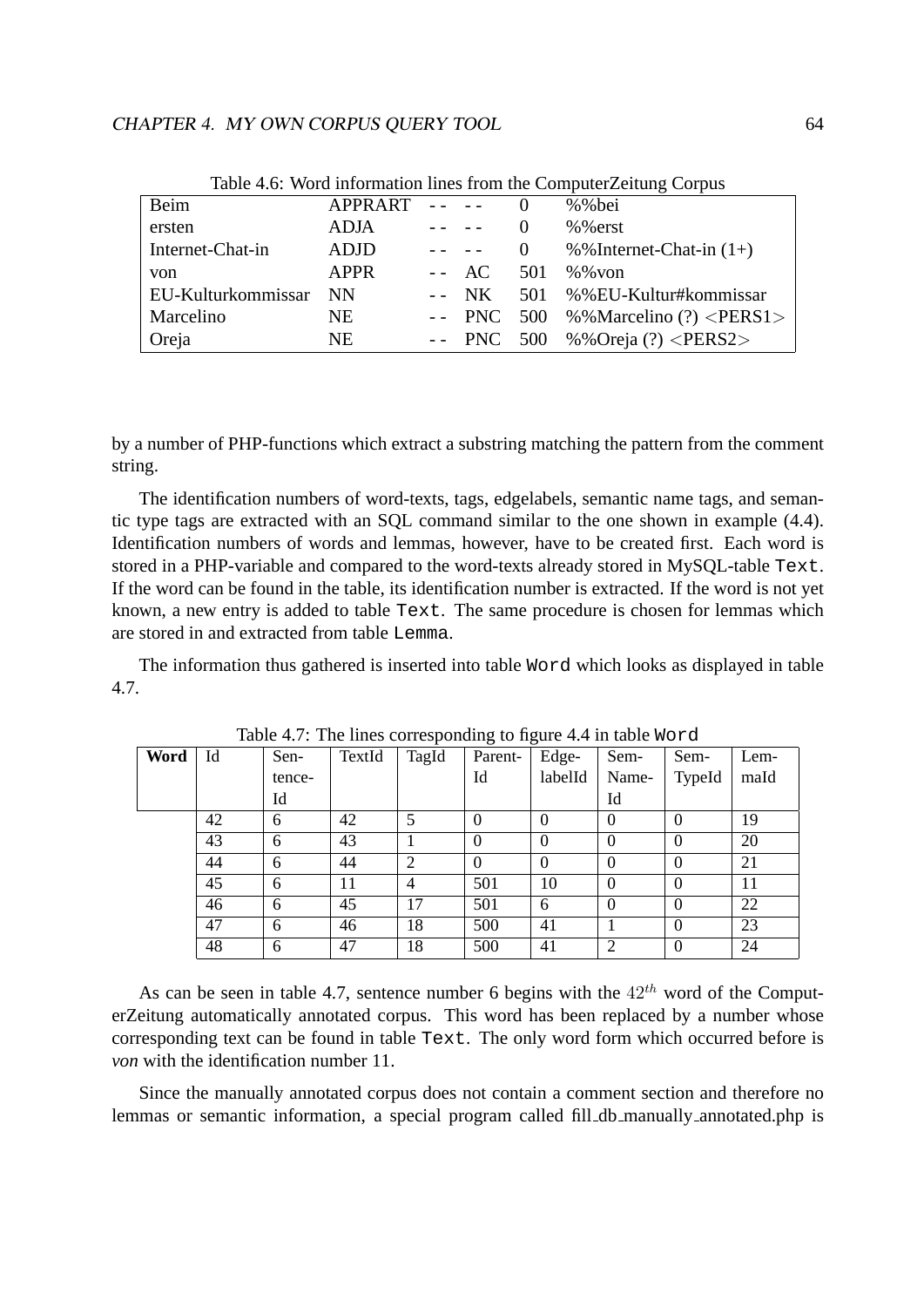available. The only difference between this program and fill db.php is that the first leaves out the comment section. If a user of the corpus query tool would like to input another corpus in a line-based corpus format, an additional program similar to fill db.php has to be written.

# **4.4 Query**

A query statement extracts all sentences which contain a specified element from the requested corpus database. In my corpus query tool, the query input origins from a web-based query interface which is described in section 4.5. The requests from the interface are transformed into an SQL query statement and applied to the MySQL database. The results are edited and displayed in various output functions which are described in section 4.6. In this section, I will comment on the various query possibilities of my corpus query tool (namely simple and complex query), the formulation of SQL query statements, and query improvement strategies.

Since my corpus query tool does not rely on a flexible corpus query language but instead makes use of HTML-based forms to formulate queries, only a selected range of queries is possible. Each type of query is fixed as a series of HTML form input fields. By pressing the "query"-button, the information from these fields is sent to a PHP-program which transforms it into an SQL query statement. Broadly speaking, the information received from the query interface consists of the choice of corpus, the range of sentences which are to be searched, the maximal number of hits, and the searched element(s). If there is more than one searched element, the order of the items is also specified. In some cases the distance between two elements can be specified. It is either a fixed number of words which stand between two elements or a minimal or maximal number of words which may come in between.

## **4.4.1 Simple Query**

As a first step, an SQL SELECT statement retrieves the relevant sentence numbers from the database. In the case of a query for one word, the basic SQL query statement looks as displayed in example (4.5). It includes a JOIN between tables Word and Text to extract the word form matching the number stored as *TextId* in table Word.

(4.5) SELECT DISTINCT Word.SentenceId FROM Word, Text WHERE Text.Txt='\$word' AND Word.TextId=Text.Id

The SQL keyword DISTINCT removes all duplicate rows for every group of rows which are identical. If the query were formulated without the keyword DISTINCT, sentences which contain more than one match would be represented more than once in the final representation.<sup>6</sup> Variable

<sup>6</sup>For the calculation of the number of hits, however, keyword DISTINCT is omitted to count all matches. See section 4.6 for more information about statistics.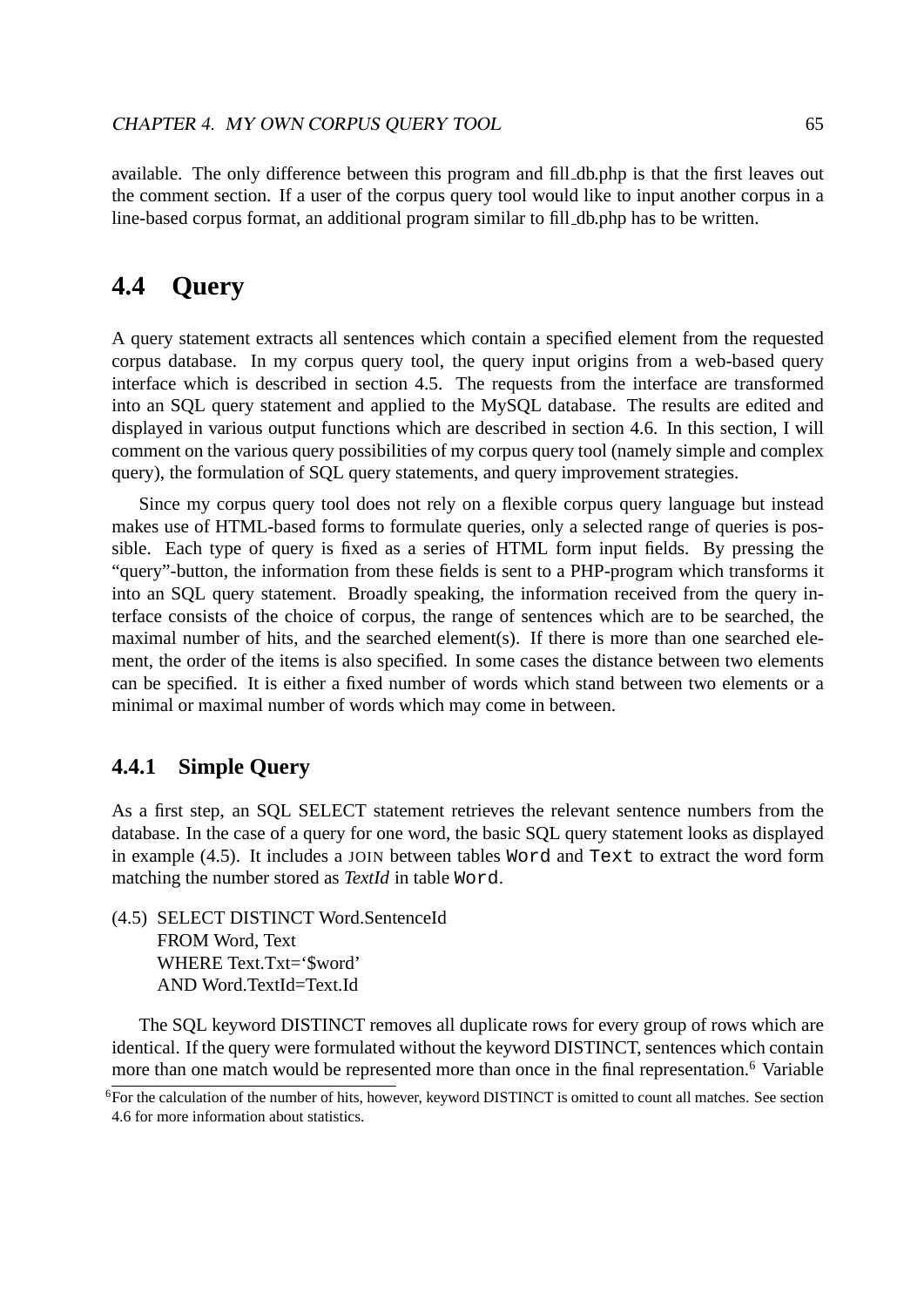\$word contains the letters of the word which is searched. A natural language description of the SQL SELECT statement in example (4.5) might therefore look as follows: Retrieve all sentence identification numbers from table Word where the letters of the word match the letters of variable \$word, and delete all duplicates.

The basic query statement can be extended to suit every query type. One query option, for example, allows a user to restrict the scope of sentences queried by specifying a beginning and an ending number. For this query type, the following lines of SQL code are added to the query statement.

 $(4.6)$  AND SentenceId  $>=$  \$firstsent AND SentenceId  $\leq$  \$lastsent

PHP-variable \$firstsent epitomizes the first sentence, \$lastsent the last sentence of the search space. The result will therefore only contain sentence identification numbers which are either greater than \$firstsent or smaller than \$lastsent.

The next step of a query consists of retrieving all words and their annotation which belong to the marked sentence numbers. The extent of the extraction of annotation depends on the output format desired. In my corpus query tool, the output can be simple or complex. A complex output displays the syntactic structure of the sentence as well as the word's part-of-speech tag, the lemma, and its semantic annotation, whereas a simple output only requires the word's STTS and simplified part-of-speech tags.

Whereas up to this point the procedure was absolutely identical for both corpus database formats presented in section 4.2, a clear difference can now be seen. If no syntactic information is requested, all data is readily available in table Word of the first database format. In the second version, table Word has to be joined with tables Text and Tag in order to find the word's text and part-of-speech tag. For the simple output format, four JOINS are necessary. Assuming that the marked sentence numbers are stored in a temporary table called  $Tmp<sup>7</sup>$ , an SQL SELECT statement which retrieves the information for a simple query output looks as in example (4.7).

(4.7) SELECT Tmp.SentenceId, Text.Txt, Tag.Txt, TagSimple.Txt FROM Tmp, Word, Text, Tag, TagSimple WHERE Tmp.SentenceId = Word.SentenceId  $AND Word.TextId = TextId$ AND Word.TagId  $=$  Tag.Id AND Tag.TagSimple = TagSimple.Id

<sup>&</sup>lt;sup>7</sup>An experienced user of SQL might wonder why I am working with temporary tables instead of views or nested SELECT statements. Unfortunately, MySQL does not support either of these two ANSI SQL standards so that other solutions such as temporary tables have to be used (see [Stoll and Leierer 2000]:258 about differences between ANSI SQL and MySQL).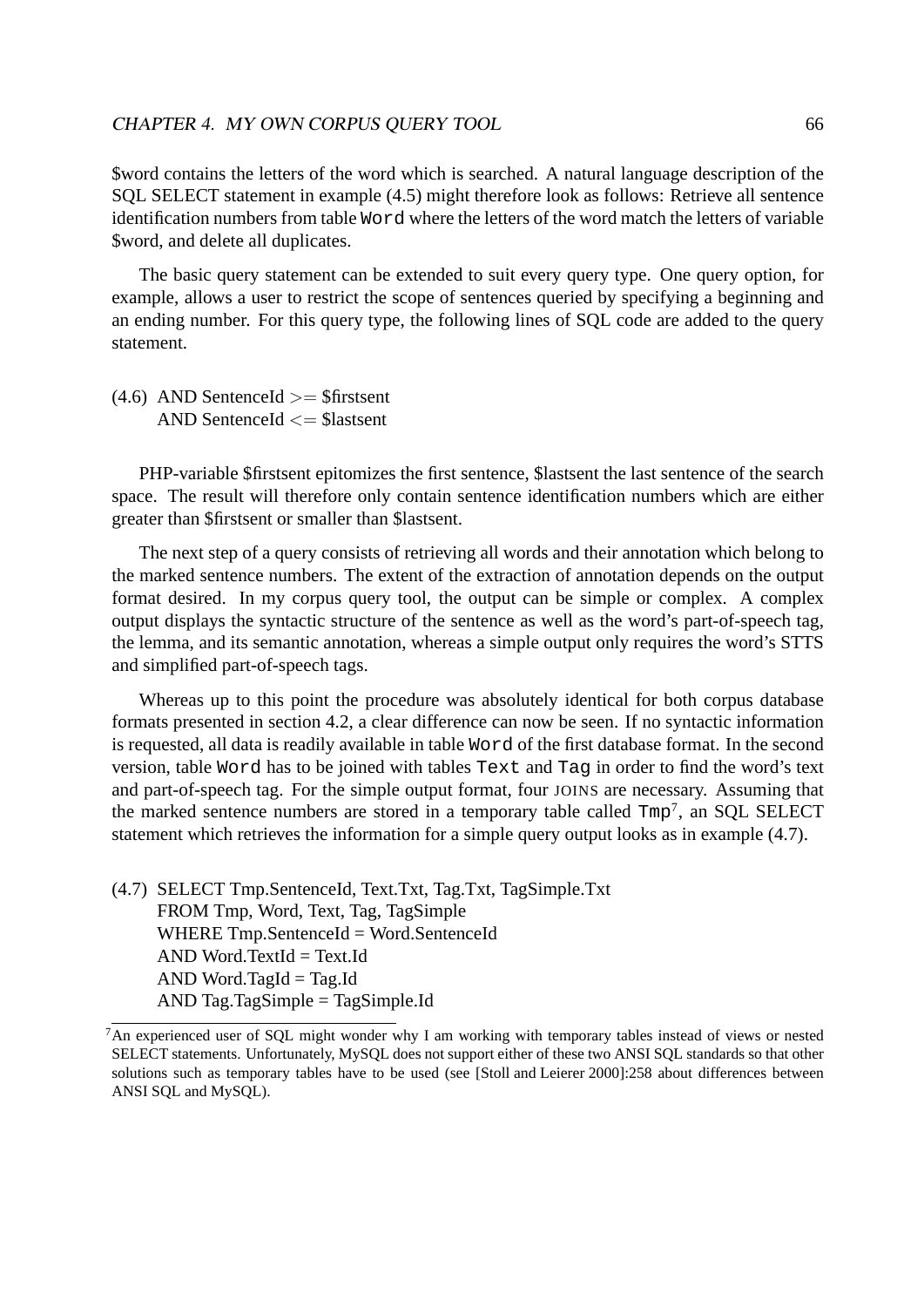

Figure 4.11: joined tables for syntactical structure

The five tables Tmp, Word, Tag, and Tag Simple are joined by means of their foreign keys to result in a table which contains all information needed for the simple output format. A natural language description of the above SQL SELECT statement would look as follows: retrieve the sentence identification number, the word's text, its part-of-speech tag, and its simplified part-ofspeech tag from a joined table of Tmp, Word, Text, Tag, and Tag Simple of all sentence numbers which contain a hit to the query.

Instead of retrieving all data from the MySQL-database, it is possible to store the information to match the indentification numbers in hash tables. The advantage of working with hash tables is that the number of time-consuming database access operation can be reduced. On the other hand, if data is permanently stored in programming files, the usage of the database as declarative source of information is flawed. In my corpus query tool, I have not explored the solution with hash tables or other information sources. It is, however, thinkable that this way of data retrieval is faster than perfoming operations in the database and needs to be explored further.

# **4.4.2 Complex Query**

A complex query is in every case an even more costly matter than a simple query because the output requires additionally to the word's part-of-speech tag its lemma, syntactic structure, and semantic information. Due to the recursive manner of the syntactic structure, a different procedure to extract the syntactic tree structure has to be found. SQL does not provide recursive programming structures, so other means have to be explored. The solution to this problem is that tables can be joined with themselves. Figure 4.11 shows a visualization of this idea.

In figure 4.11, table Word is joined to table Parent by means of their shared keys SentenceId and ParentId. Table Word already contains the information about the word's parent identification number and the edgelabel connecting the word and the parent node. Through the JOIN, additional information about the label of the parent node, the edgelabel connecting the parent node to another parent that is one syntax level above, and the identification number of this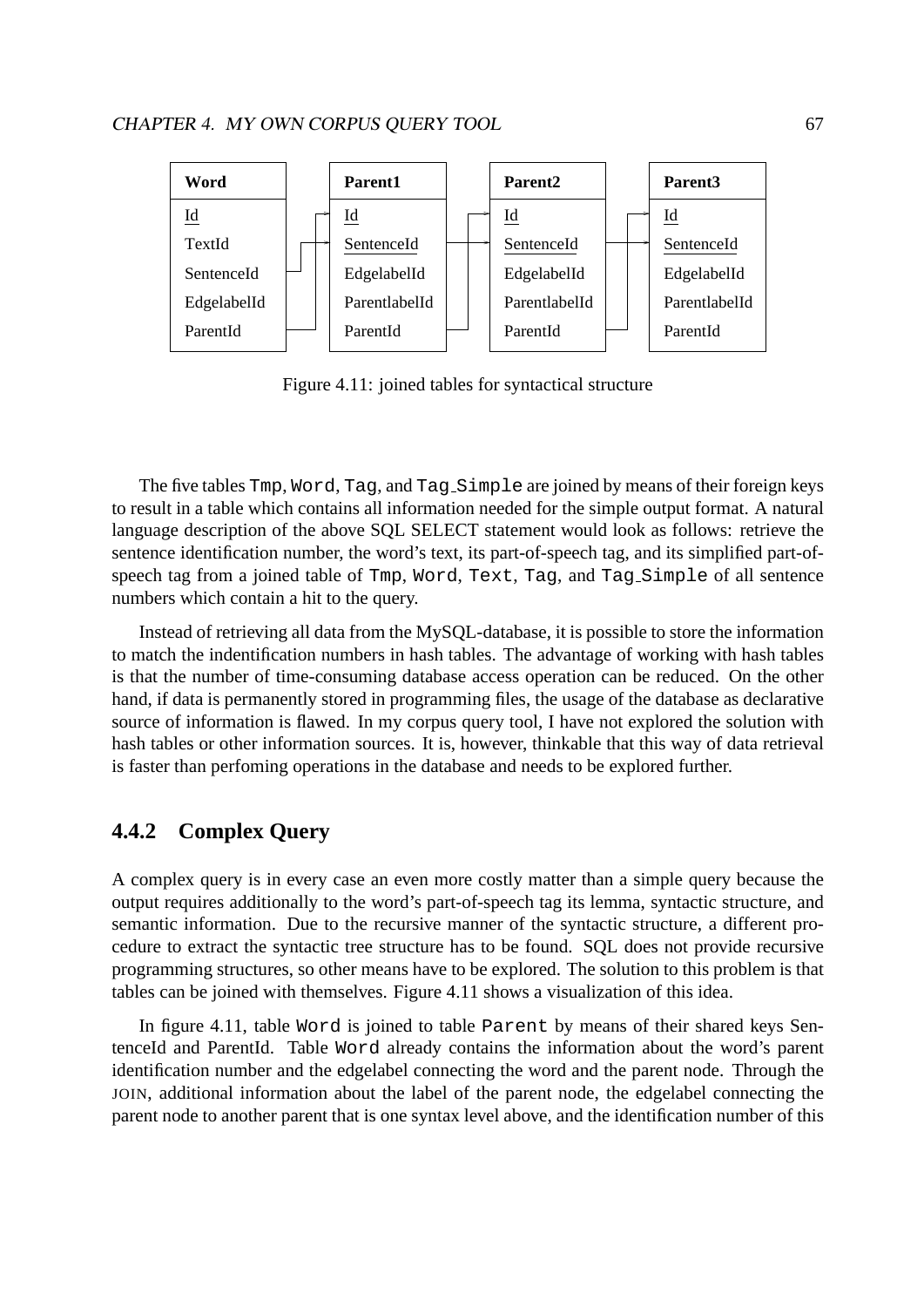upper parent node are known. One join therefore adds one level of syntax. In order to keep all records of table Word, LEFT OUTER JOINS<sup>8</sup> are used.

The resulting table called Syntax is added to the corpus database. An excerpt of it is displayed in table 4.8. It shows the syntactic structure of the first part of sentence number 13 from the manually annotated ComputerZeitung corpus which was displayed in figure 4.9 on page 57 (Nach einer Befragung unter den 100 größten werbetreibenden Unternehmen).

| <b>Syntax</b> | Word- | Sen-   | Parent-        | Node-      | Parent- | Node-      | Parent-         | Node-      | Parent- | Node-      |
|---------------|-------|--------|----------------|------------|---------|------------|-----------------|------------|---------|------------|
|               | Id    | tence- | Id1            | Txt1       | Id2     | Txt2       | Id <sub>3</sub> | Txt3       | Id4     | Txt4       |
|               |       | Id     |                |            |         |            |                 |            |         |            |
|               | 298   | 13     | 510            | PP         | 511     | <b>VP</b>  |                 |            |         |            |
|               | 289   | 13     | 510            | <b>PP</b>  | 511     | <b>VP</b>  |                 |            |         |            |
|               | 300   | 13     | 510            | PP         | 511     | <b>VP</b>  |                 |            |         |            |
|               | 301   | 13     | 509            | PP         | 510     | <b>PP</b>  | 511             | <b>VP</b>  |         |            |
|               | 302   | 13     | 507            | NP         | 508     | <b>CNP</b> | 509             | <b>PP</b>  | 510     | PP         |
|               | 303   | 13     | 500            | AP         | 505     | <b>CAP</b> | 507             | NP         | 508     | <b>CNP</b> |
|               | 304   | 13     | 500            | AP         | 505     | <b>CAP</b> | 507             | NP         | 508     | <b>CNP</b> |
|               | 305   | 13     | 505            | <b>CAP</b> | 507     | NP         | 508             | <b>CNP</b> | 509     | <b>PP</b>  |
|               | 306   | 13     | 507            | NP         | 508     | <b>CNP</b> | 509             | <b>PP</b>  | 510     | PP         |
|               | 307   | 13     | $\overline{0}$ |            |         |            |                 |            |         |            |

| Table 4.8: Table Syntax |  |  |
|-------------------------|--|--|
|-------------------------|--|--|

Edgelabels are omitted in table 4.8 because they are not required in the output format. In order to further simplify a query statement, identification numbers of parentlabels have been replaced by the letters called NodeTxt from table Parentlabel. This required four more joins which can be saved in the query statement.

The four columns contain on their left-hand side the parent identification number and the label of this parent. In the corpus database, four more columns is added to table Syntax so that eight levels of syntax are discernible. This level is exploited by manually annotated sentences only. Although the syntactical structure of this sentence is correctly reproduced, a graphical output poses problems because elements of syntactic phrases are not necessary positioned in the same column. The constituents of prepositional phrase number 510, for example, are found in the first, second and again in the fourth column. The aligning of these constituent requires complex algorithms which are described in section 4.6.

Besides syntactical information, the complex output of a sentence structure also requires the word texts from table Text, the lemmas from table Lemma, the part-of-speech tags from table Tag, the semantic annotation from tables NamedEntity and SemType, and finally the relevant sentence numbers from table Tmp. A total of seven joins is altogether necessary for the complex query output. It seems obvious that such complicated retrieval actions cannot be fast and possibly need to be optimized.

<sup>&</sup>lt;sup>8</sup>A LEFT OUTER JOIN keeps all records of a table on the left regardless of empty records in the table on the right.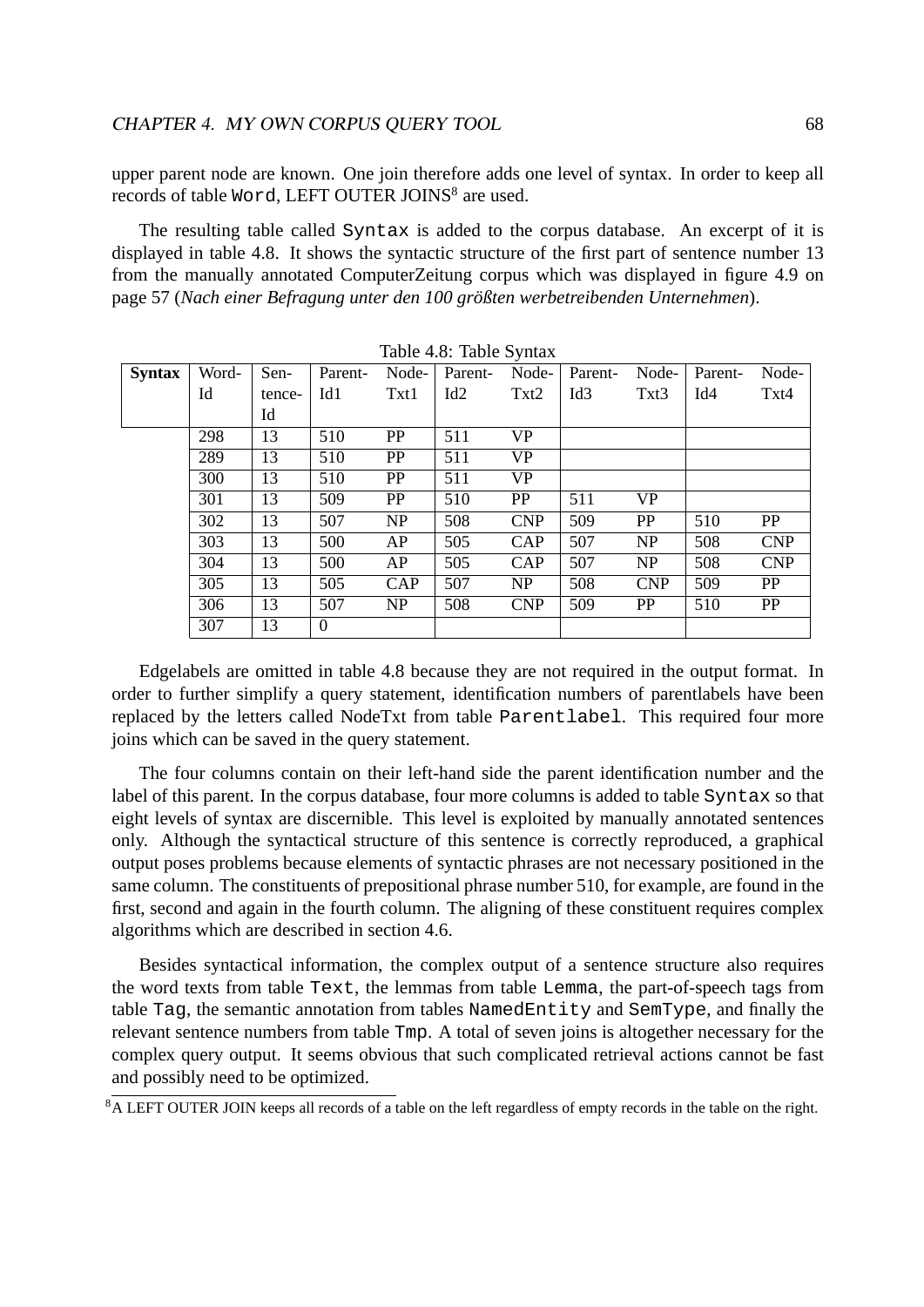## **4.4.3 Query Optimization Strategies**

Reese et al. ([Reese et al. 2002]:84-93) include a subsection about MySQL query tuning. The main goal of MySQL query tuning is to minimize the number of input and output operations. They list two approaches: indexing and EXPLAIN SELECT, although the second one is rather a tracing device than an optimization strategy.

An index organizes an attribute of a table into a tree structure so that the matching record can be found without having to check every field of the table. It is crucial that all columns of the tables in the corpus database referenced to in a WHERE-clause of a SELECT statement are indexed. Additionally, Reese et al. ([Reese et al. 2002]) suggest to use unique indexes wherever possible because MySQL conducts even more optimization assumptions based on this knowledge. In my corpus database, all relevant columns are indexed. The only disadvantage of indexing is that they are costly to maintain when a table is altered. Since the corpus database – once it is created – is updated infrequently, this is of no concern here.

The other query tuning strategy is a MySQL utility called EXPLAIN SELECT which verifies if a query is executed as expected. It does not improve a query on its own but exposes efficiency flaws in SQL-queries. The main issues which are looked at are the use of indexes and the order of joins. The EXPLAIN SELECT utility does not execute a query but lists in a table – besides other information – which keys are used and how many rows have to be examined. The difference between the execution of a query with or without indexing the relevant columns is immense. It seems that with the use of an index structure MySQL optimizes the corpus queries by itself.

In the programming of my corpus query tool, I have explored one other strategy to accelerate the execution of a query, namely delimiting the number of results which are retrieved. So far a query retrieves and displays all instances of the corpus database which match a query. It is, however, not desirable to display more than ten results per HTML page because the page – depending on the number of hits – becomes very large and takes up too much time for loading. For some complex queries matching a large number of instances it is not even possible to be displayed because the browsers are set on a time limit which is by far exceeded.

SQL offers a command to limit the scope of queries. The line in example (4.8) is added to the end of a SELECT statement.

#### (4.8) LIMIT start, rows

Parameter *start* determines the record number at which the query is started; Parameter *rows* states the number of results which are to be retrieved. The LIMIT statement therefore allows the presentation of any ten query results from the pool of hits. The managing of the parameters in my corpus query tool is done in PHP.

The limiting of the number of query results per page does not optimize the query itself but improves loading times immensely. The larger the starting parameter grows, the slower becomes the retrieval because all results up to this point have to be calculated. This is, however, of no noticeable importance and duty of the DBMS to perform in a reasonable manner.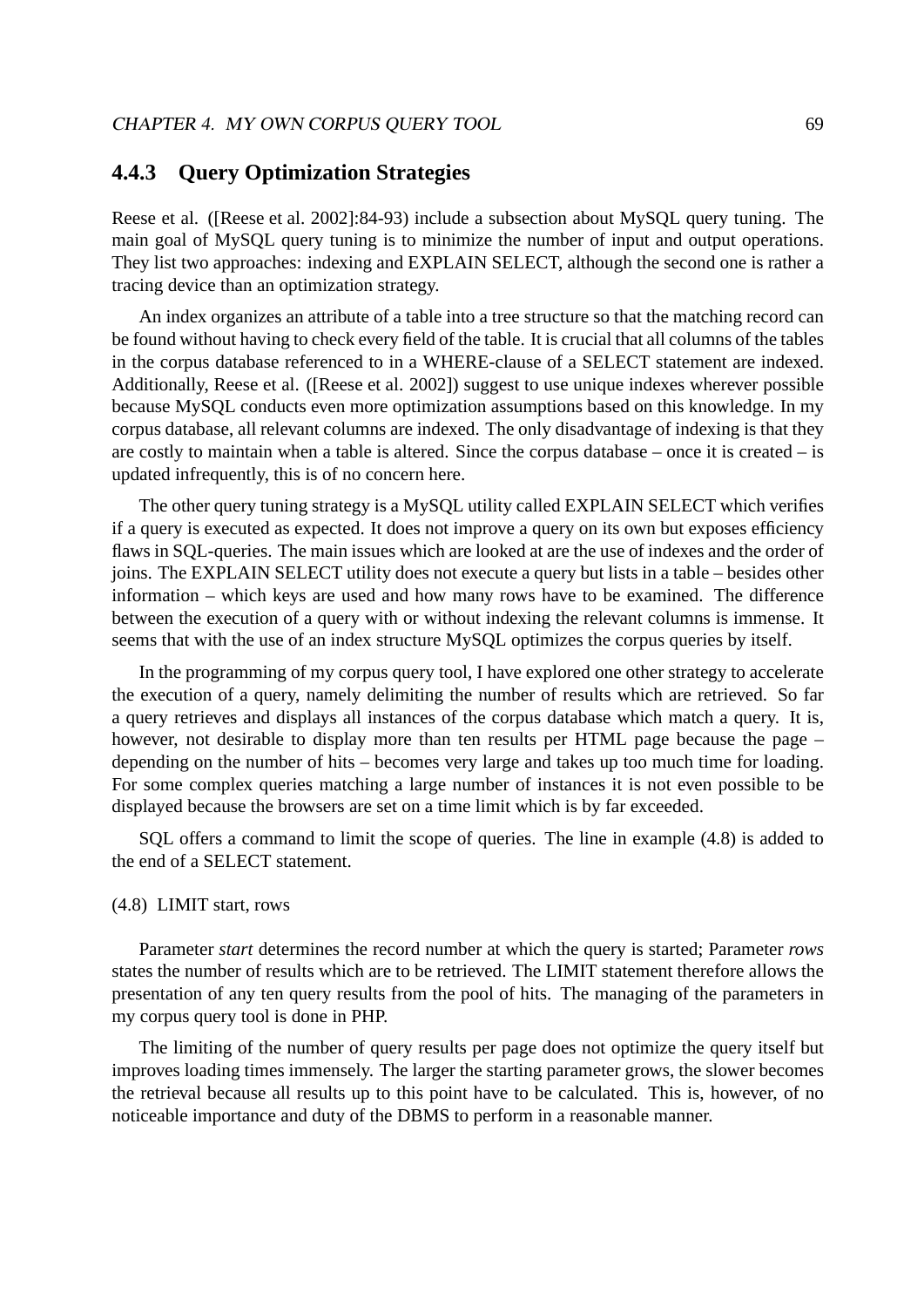| Korpus-Auswahl                                | 3000 Sätze ComputerZeitung (Jahr 1997) manuell annotiert |             | $\blacksquare$       |   |                         |
|-----------------------------------------------|----------------------------------------------------------|-------------|----------------------|---|-------------------------|
| Abfrage-Optionen Suche in Sätzen 1            |                                                          | 3000<br>bis |                      |   |                         |
|                                               | Max. Anzahl Suchresultate 10                             |             |                      |   |                         |
| <b>Einfache Suche</b>                         |                                                          |             |                      |   |                         |
| Suche nach Wort                               |                                                          |             |                      |   | Suche                   |
| Suche nach zwei Wörtern in bestimmtem Abstand |                                                          |             |                      |   |                         |
| Suche nach Wort                               | gefolgt von Wort                                         |             | im Abstand von genau | 圖 | $\blacksquare$<br>Suche |

Figure 4.12: Screen Shot Wortsuche

## **4.5 Interface Functions**

The elements of my corpus query tool described so far are not discernible to the user. The only part with which a user is confronted is the query interface and the presentation of the output. Figure 4.12 shows a screen shot of the design of the query interface.

Instead of using one large input field for all query types, the corpus query interface consist of a fixed succession of form input fields. If a new query type is desired, it has first to be implemented. The momentary interface is divided into four linguistic query categories and one browsing function. Each linguistic category comprises one or more specific query types belonging to this field. An extension of these categories as well as query types is possible as long as the query statement can be formulated in SQL.

The selection of query types in the version of my corpus query tool includes only the most basic queries. Besides formulating a number of SQL-query statements for one linguistic element of different categories, I have also explored the query for two elements in variable distance. This of course complicates the SQL-query statements immensely especially if distance operators such as *at the most*, *at least*, and *exactly* are included. I have been able to show, however, that these request can be translated into SQL.

The following list shows an overview of the query categories and the respective query types implemented in the current version of my corpus query tool.

- Query for word:
	- **–** Query for one word (simple query);
	- **–** Query for word followed by word in variable distance up to ten;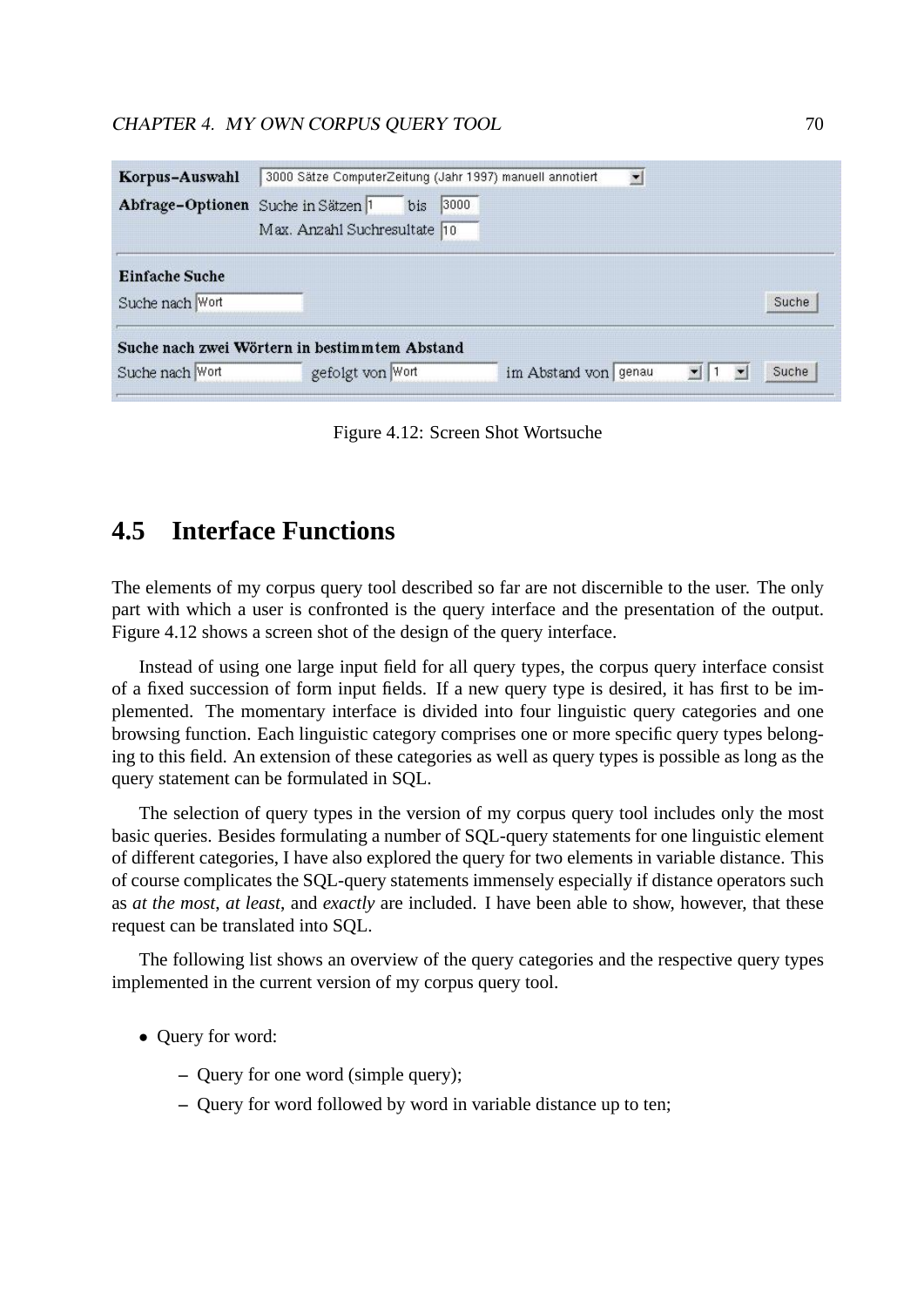- Query for part-of-speech tag:
	- **–** Query for simplified part-of-speech tag;<sup>9</sup>
	- **–** Query for word with a simplified part-of-speech tag;
	- **–** Query for a STTS part-of-speech tag followed by a STTS part-of-speech tag in variable distance up to ten;<sup>10</sup>
- Query for syntactical constituents:
	- **–** Query for syntactical constituent
- Query for lemma:
	- **–** Query for lemma
- Corpus-browsing:
	- **–** Query for sentence number

In order to facilitate queries which involve a set of expressions such as part-of-speech tags or syntactical constituents, the input terms do not have to be typed in but can be chosen from a list. The list is generated by reading the parameters from the corresponding tables in the MySQL database and embedding them into a HTML select list. Changes in the tagset or annotation scheme can therefore be carried out without having to make changes in the query interface; an update of the respective MySQL table is all it takes.

At the top of the query interface shown in figure 4.12, a number of query parameters can be specified. First, a corpus must be chosen. This is done by choosing a title from a select list. The connection to the database will automatically be set to this corpus database. If a user desires to have more information about a corpus, an information file is accessible through a link at the bottom of the left-hand frame.

The remaining query options concern the part of the corpus which is to be searched. A query can be restricted to a section limited by a beginning and an ending sentence number. Additionally, the number of maximal hits can be specified.

For any problems with the corpus query, an extensive help file is available through a link on the bottom of the left-hand frame. It lists query strategies, descriptions of the different query types, and a list with descriptions to the simplified tagset, the STTS-tagset, and the syntactical categories.

To support students who are beginners in corpus linguistics, the interface includes several functions to reject erroneous inputs. If, for examle, a user requests to search more sentences than

 $9\overline{For}$  a list of the simplified part-of-speech tags see Appendix C

 $10$ For a list of the Stuttgart-Tübingen tagset see [Schiller et al. 1999].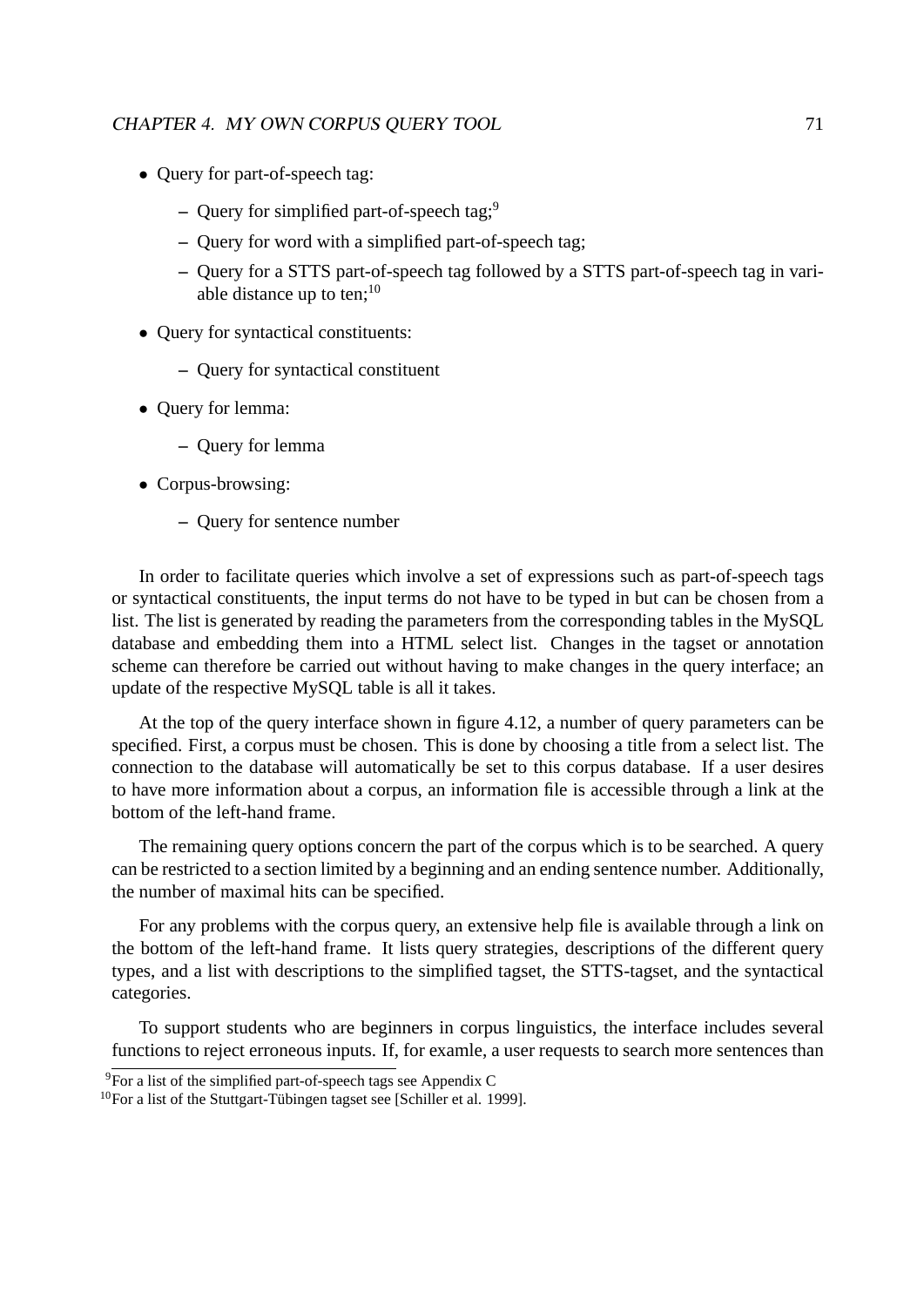|      | Darstellung mit<br>Suche modifizieren<br>Neue Suche<br>Tags                                                                                                                                                                        |         |                                                   |
|------|------------------------------------------------------------------------------------------------------------------------------------------------------------------------------------------------------------------------------------|---------|---------------------------------------------------|
|      | Die Suchanfrage nach Wort Griechen im Korpus CZ97 automatisch ergab 4 Treffer<br>(85 Treffer pro 1 Mio. Wörter).<br>Die Suchanfrage wurde auf 3 Treffer in Sätzen 1 bis 3000 beschränkt;<br>diese Seite zeigt Treffer Nr. 1 bis 3. |         |                                                   |
|      |                                                                                                                                                                                                                                    |         |                                                   |
| Satz | Kontext                                                                                                                                                                                                                            | Keyword | Kontext                                           |
| 4    | $\langle$ H2>                                                                                                                                                                                                                      |         | Griechen Ihaben Pech <cb></cb>                    |
| 6    | Beim ersten Internet-Chat- in von EU-Kulturkommissar<br>Marcelino Oreja mußten die                                                                                                                                                 |         | Griechen   " leider draußen bleiben " . <cb></cb> |

Figure 4.13: Screen shot of the KWIC output

the number of sentences available in the chosen corpus, a statement points to this divergence and the number of sentences is automatically set to the number of sentences in this corpus. The input in the field of the searched element is also controlled and if not matching certain restrictions – such as being a number if a sentence number is searched – rejected with a adequate comment.

# **4.6 Output Presentation**

As mentioned in section 4.4, there are two different kinds of result output presentation, namely simple and complex output. The type of output is determined by the characteristics of the query type. The output of queries involving more than one constituent or syntactic structures is displayed in a table with syntactic and semantic structure; the output of queries for one element or part-of-speech tags are displayed in the KWIC output which can be used interchangeably with the tag-display.

## **4.6.1 Simple Query Output: KWIC and Tag-Display**

The output of a simple query includes two different graphical representations: the sentence is either displayed in a KWIC table or in a line-based format with the word's simplified part-ofspeech tag underneath it. A button allows a user to switch from one output format to the other. This is possible because the information required for both representations is retrieved with the same query statement. Figures 4.13 and 4.14 show screen shots of the simple query outputs.

The three buttons at the top of the result display page are for the navigation within the corpus query tool. The first button named "Neue Suche" (*new search*) reloads the query interface so that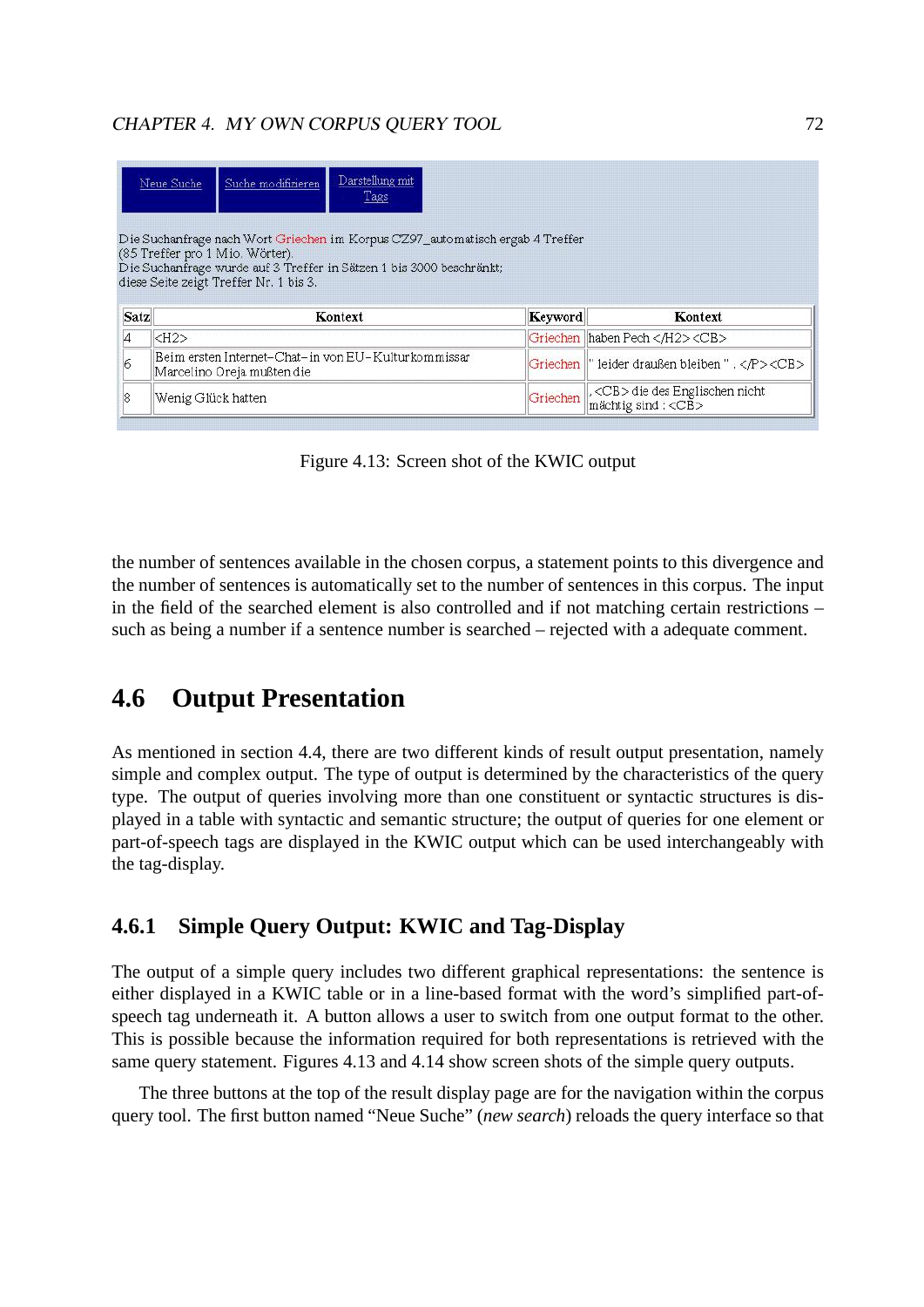

Figure 4.14: Screen shot display with pos-tags

a new query can be posed. The second button named "Suche modifizieren" (*modify search*) also reloads the query interface but displays query parameters which have already been specified so that a query does not have to be started from scratch again. The third button named "Darstellung mit Tags" (*display with tags*) or "Darstellung im KWIC-Format" (*display in the KWIC-format*) depending on the current output type changes from one output format to the other.

The maximum number of sentences displayed on one page is ten. If the number of results exceeds ten sentences, buttons for result scrolling are displayed at the end of the page. The number of maximum sentences is arbitrary and can easily be changed by assigning a different value to the PHP variable \$limit.

Below the navigation buttons, an information sentence can be found. It displays information about the query, the scope of the query, the number of results, and the numbers of the hits displayed on this page. The information sentence enables a user to check the submitted query and keep track of the result navigation. If the output includes part-of-speech tags, a link to the help-file in which the tags and their linguistic functions is included.

The only statistical information which my corpus query tool provides is the frequency of the queried feature per one million words. In order to calculate the frequency per one million words, the number of hits and the number of words which were queried has to be known. This is accomplished with the help of two different PHP-functions. The first function counts all sentence numbers in the corpus which contain an instance which matches a query. If there are two or more hits in the same sentence, the sentence number is counted repeatedly. It would be wrong to estimate the frequency of the number of hits based on the number of words in the corpus because the corpus may be delimited by several scope delimiters. A second PHP-function therefore counts all words over which the query was conducted. The frequency per one million words is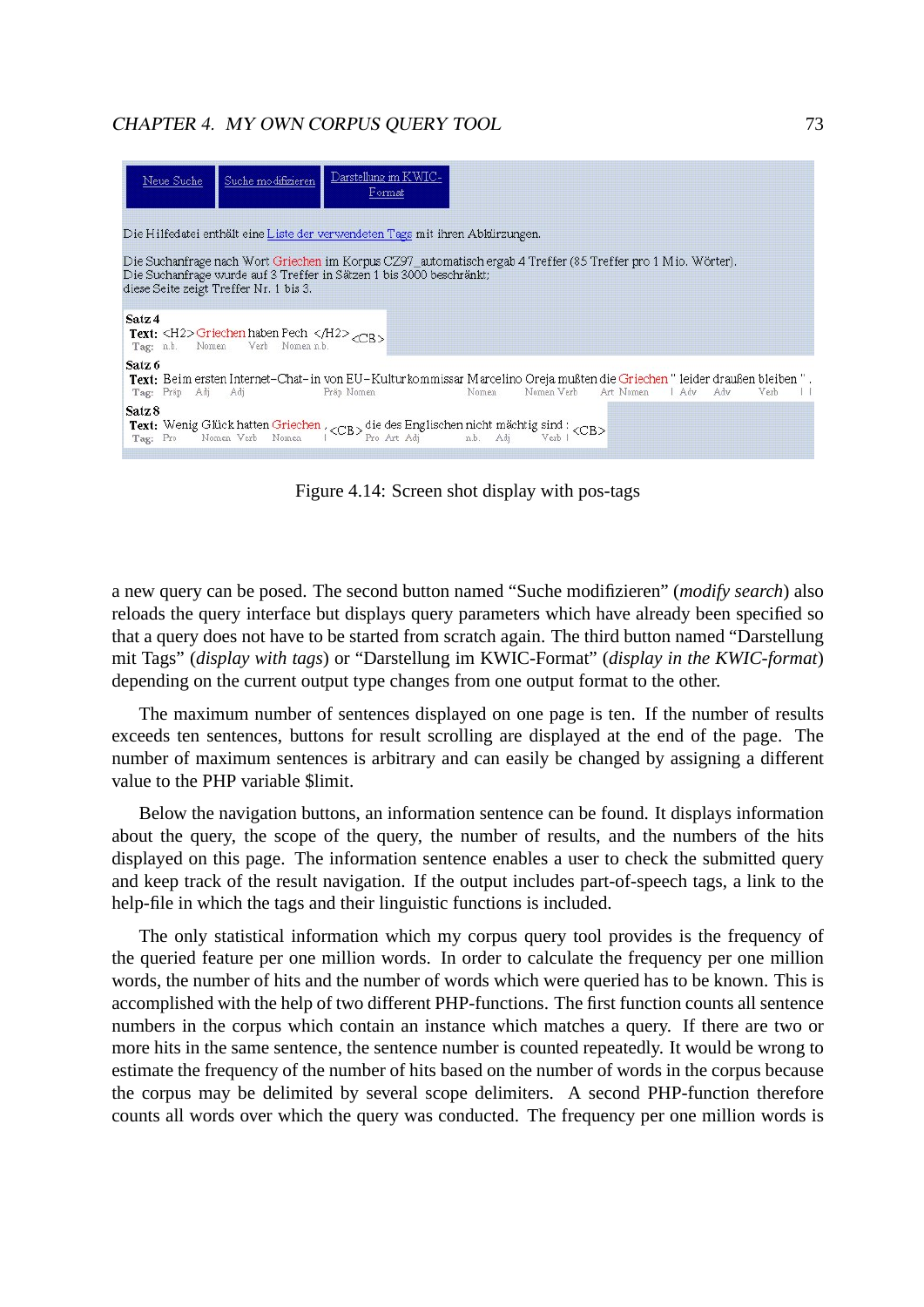calculated based on the formula of one million divided by the number of words times the number of hits. The resulting number is rounded to the next integer.

The HTML page displaying the results is supplied with a number of hidden input fields which contain the values of the queried element and the query options. Triggered by the pressing of a button, the information from the hidden input fields is transferred to another HTML page. There it can be processed to display the next ten sentences or the same sentences in a different output format. The statistical information mentioned in the above paragraph is also submitted in the same manner. Each time when a user reaches a new output page, a PHP-functions checks if the frequency per million words is already available. A large corpus is therefore only scanned once for the number of all results so that subsequent result display pages take less time for loading because the information is already known.

In the representation of the sentence the queried element is highlighted by a red-colored font. The highlighting is performed by a pattern-matching algorithm which compares the queried item to every word and in case of a match changes the font color to red. If the queried object is a word, it is often the case that the letters of the query term do not exactly match all instances retrieved because the pattern-matchers operates case-sensitively. This occurs most commonly if the word is capitalized because it occurs at the beginning of a sentence. The queried word is therefore transformed into three different typeface forms, namely first letter uppercase, all letters upper case, and all letters lower case form. This makes the recognition and highlighting of all queried elements possible.

The disadvantage of the pattern-matching strategy to highlight queried elements is that it is highly over-generating. If, for example, the query asks for a certain word directly followed by another one, and the word occurs twice in the same sentence but only once followed by the second word, the pattern matcher regardlessly marks the word twice. A more complex marking algorithm would improve this flaw.

## **4.6.2 Complex Query Output: Table with Syntactic and Semantic Structure**

For queries which involve several elements or syntactic structures, the output is displayed as a table which contains a verticalized sentence and its lemmas, part-of-speech tags, syntactic annotation, and semantic information. This table looks as displayed in figure 4.15.<sup>11</sup>

The format of the table displayed in figure 4.15 resembles the NeGra Export format but is due to the use of table frames and colors easier to read. In the first column, each word of a sentence is displayed on a new line. The second column shows the part-of-speech tag for each word. If the corpus has been annotated with lemmas, a third column with lemmas is added; else this column is omitted.

<sup>&</sup>lt;sup>11</sup>The format of this table was originally designed by Simon Clematide for the presentation of annotated sentences in the NeGra Export format.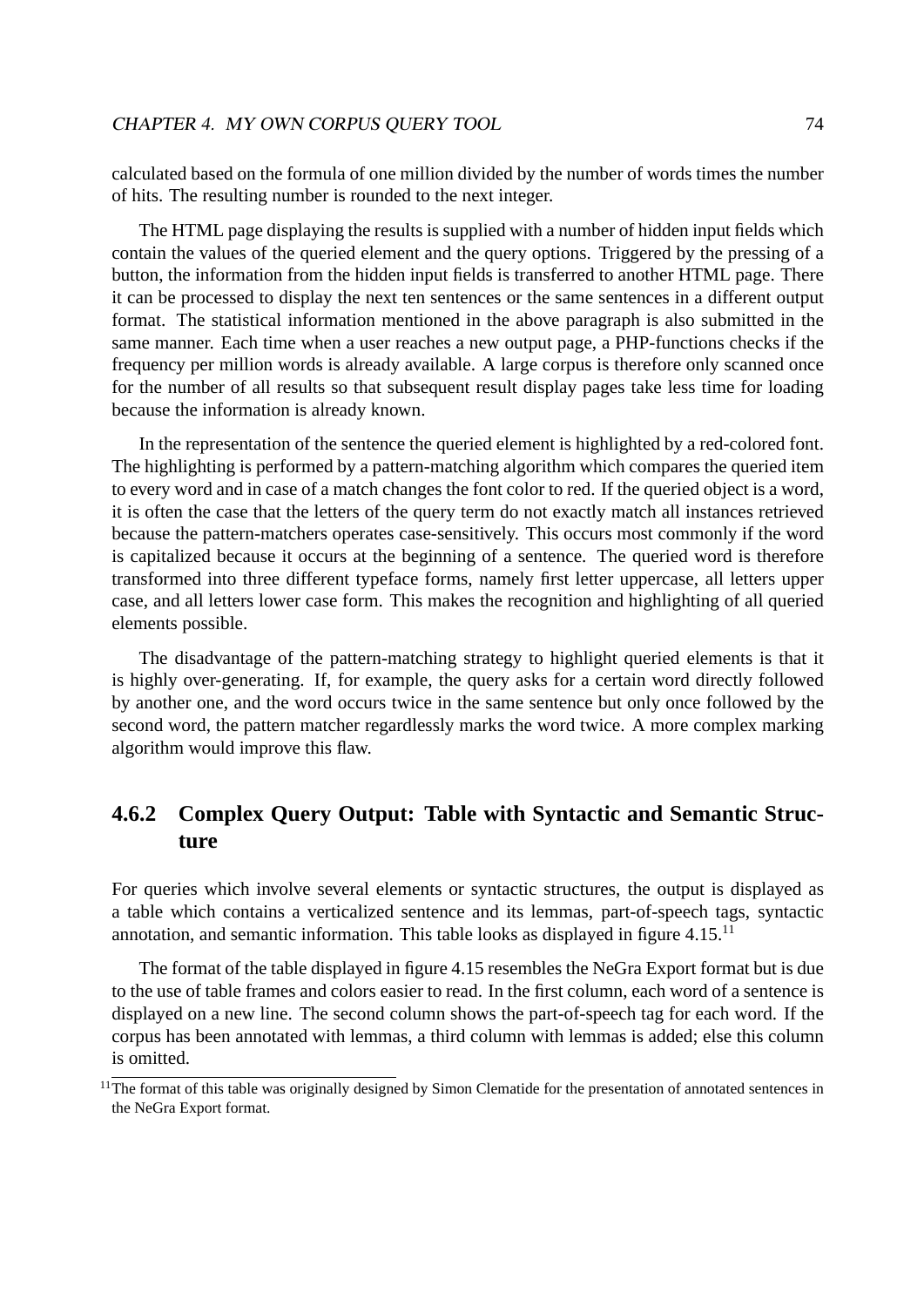| Wortform             | $STTS-Tag$   | Syntax     |   |
|----------------------|--------------|------------|---|
| Nach                 | <b>APPR</b>  |            |   |
| einer                | <b>ART</b>   |            |   |
| Befragung            | NΝ           |            |   |
| unter                | <b>APPR</b>  |            |   |
| den                  | <b>ART</b>   |            |   |
| 100                  | CARD         | AP         |   |
| größten              | ADJA         | CAP NP     |   |
| werbetreibenden ADJA |              | PP VP      |   |
| Unternehmen          | NN           | PP         |   |
|                      | \$,          | CNP        |   |
| Agenturen            | NΝ           |            |   |
| sowie                | KON          |            |   |
| Zeitschriften        | NN           |            |   |
| und                  | KON          | <b>CNP</b> |   |
| Sendeanstalten       | NΝ           |            | S |
| wird                 | <b>VAFIN</b> |            |   |
| dem                  | <b>ART</b>   |            |   |
| Thema                | NΝ           |            |   |
|                      | \$(          | NP         |   |
| neue                 | ADJA         | NP         |   |
| Medien               | NN           | VP         |   |
| п                    | \$(          |            |   |
| auch                 | ADV          |            |   |
| in                   | <b>APPR</b>  | PP         |   |
| Zukunft              | NΝ           |            |   |
| ein                  | ART          |            |   |
| großer               | <b>ADJA</b>  | NP         |   |
| Stellenwert          | NΝ           |            |   |
| eingeräumt           | <b>VVPP</b>  | VP         |   |
|                      | \$.          |            |   |

Figure 4.15: Screen shot: table with syntactic and semantic sentence structure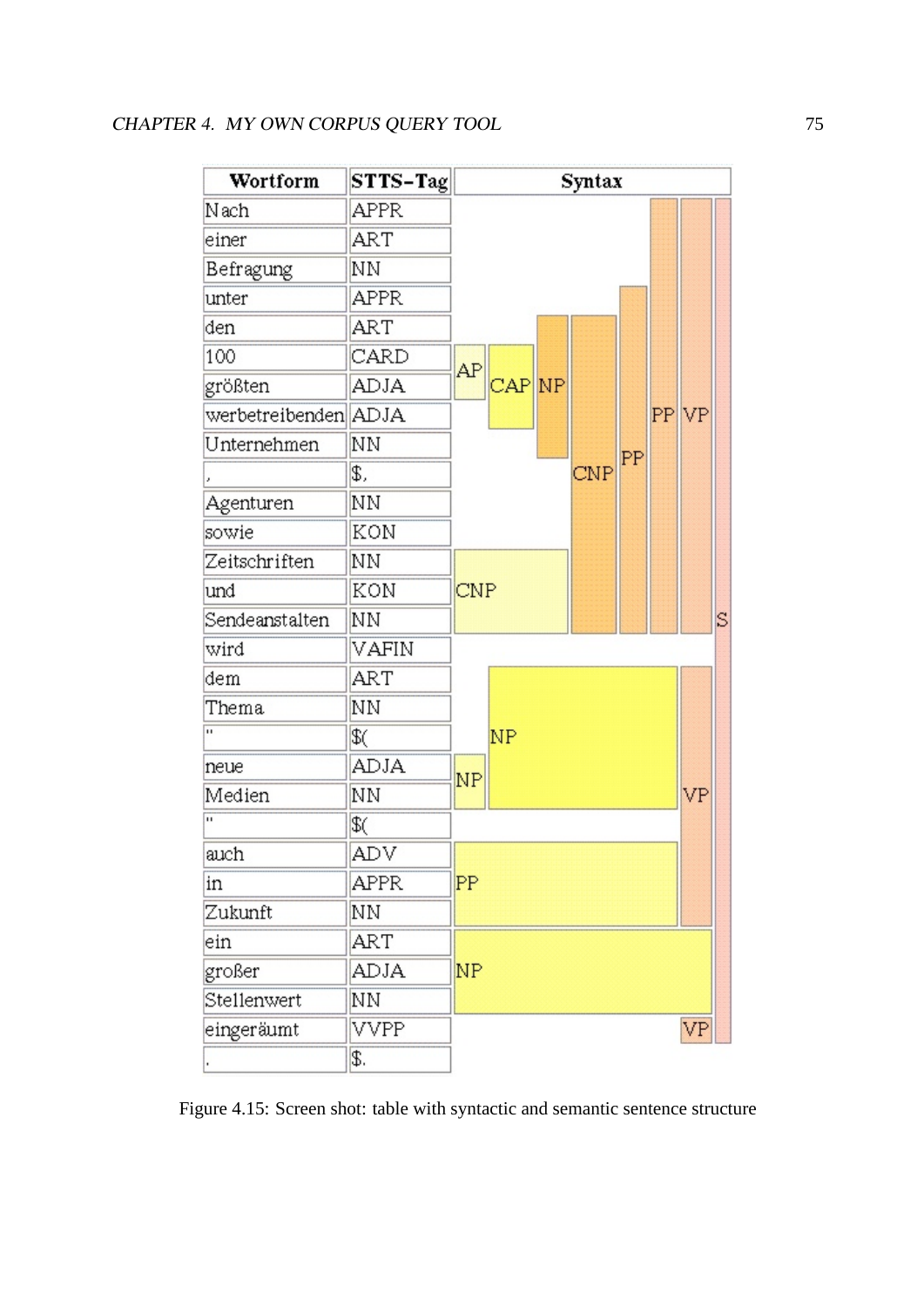The next block of columns varies in its breadth depending on the levels of syntax displayed. Syntactic constituents are represented as vertical bars labelled with their function name. The scope of a constituent can be seen in its vertical length. The leaves of the syntactic tree structure are the words on its left hand side; the root node is the constituent bar on the right hand side of this table. Parent nodes can be found if the table is read horizontally from left to right. Syntactic constituents are dominated by the constituent on the same line on their right hand side. In figure 4.15, the root node is constituent *S*.

In order to distinguish the constituents with the same labelling, each constituent is colored in a different shade. This is not only of importance if constituents with the same name occur, but also if a constituent has discontinuous elements. The different parts of a discontinuous constituent are always placed in the same column but also marked in the same color so that they can be distinguished from other constituents. In figure 4.15, constituent VP in the second column from the right has three discontinuous elements, at the end even interrupted by constituent NP. In this representation, a user can easily see which parts belong together.

Recalling figure 4.8 on page 68, we note that the syntactic constituents were not vertically aligned in columns but distributed in their horizontal order per line. The length of a line in relation Syntax therefore varies according to the number of constituents dominating this word. In figure 4.15, syntactic constituents vary in their horizontal depth so that they can be displayed column-wise. The following list shows the four steps taken to transform relation Syntax into the HTML-table with aligned syntactic constituents. Detailed descriptions of these steps and figures illustrating them will be supplied in the subsequent paragraphs.

- 1. create PHP-array with syntactical constituents;
- 2. calculate column number for each constituent and insert it into array;
- 3. calculate horizontal width for each constituent and insert it into array;
- 4. transform the PHP-array into HTML-code, observing empty and occupied table fields.

In a first step, an associative PHP-array<sup>12</sup> of the following format is created:

 $\langle$  sentence number $\rangle$   $\langle$  constituent number $\rangle$   $\{$  name of constituent, start, end, column, width $\rangle$ 

The entry indexed with the sentence number refers to associative arrays indexed with their constituent number. The constituent number is the same number as in the NeGra Output format starting at 500. Each of these constituent arrays contains the information needed to position a syntactical constituent, namely its label, its starting position, its ending position, its column, and its width. In the first step, only the framework of this complex array listing all constituents under their respective sentence number is created and the starting and ending position of each element

 $12$ Note that in PHP associative arrays take up the function of what is in other programming languages called hash tables.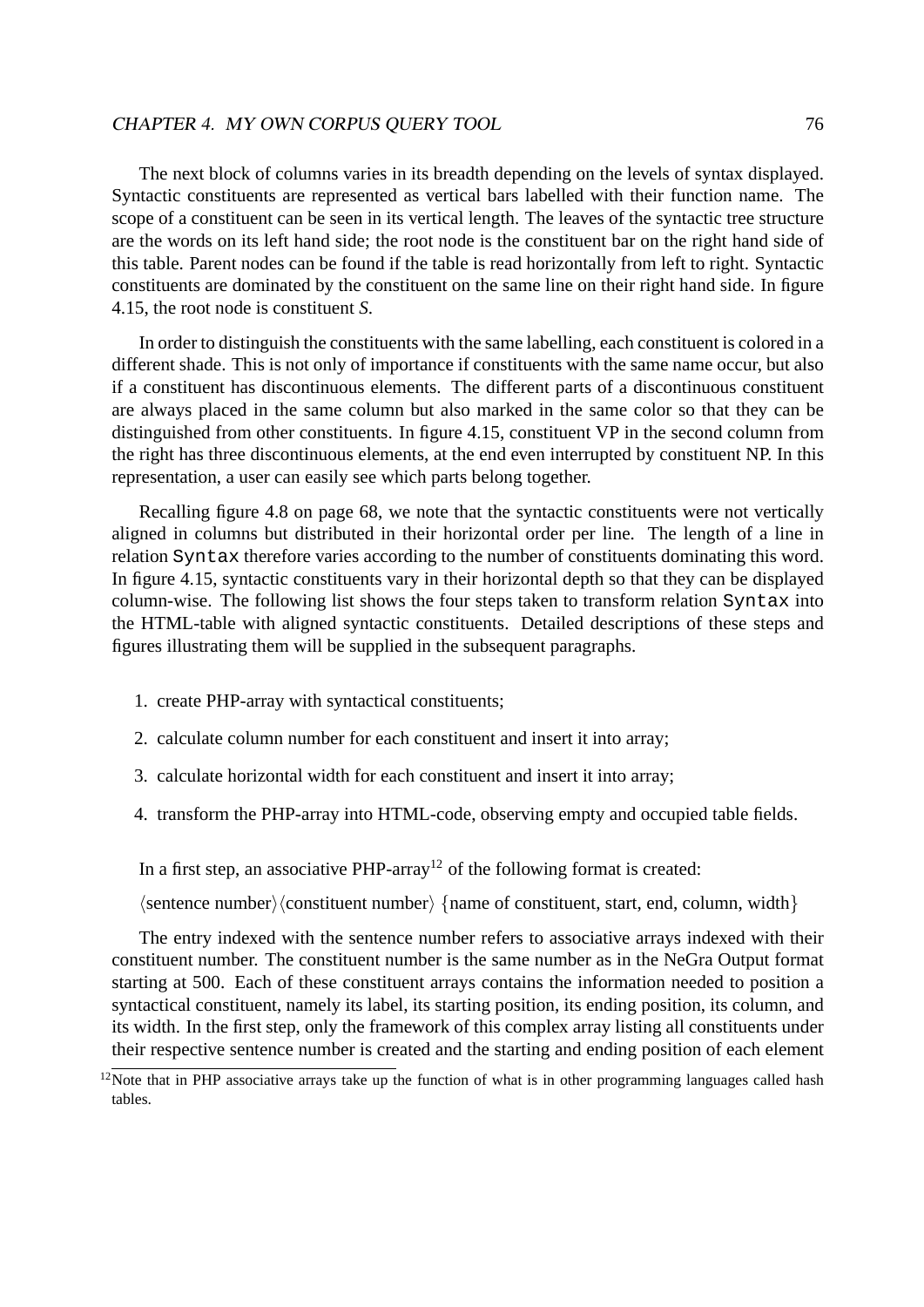|    | 500 | AP                                | 303 | 304 | $\mathbf{c}$ | W |
|----|-----|-----------------------------------|-----|-----|--------------|---|
|    | 501 | <b>CNP</b>                        | 310 | 312 | $\mathbf{c}$ | W |
|    | 502 | $\ensuremath{\mathbf{NP}}\xspace$ | 317 | 318 | $\mathbf{c}$ | W |
|    | 503 | PP                                | 320 | 322 | $\mathbf{C}$ | W |
|    | 504 | NP                                | 323 | 325 | $\mathbf c$  | W |
|    | 505 | CAP                               | 303 | 305 | $\mathbf c$  | W |
| 13 | 506 | NP                                | 314 | 318 | $\mathbf c$  | W |
|    | 507 | NP                                | 302 | 306 | $\mathbf c$  | W |
|    | 508 | <b>CNP</b>                        | 302 | 312 | $\mathbf{C}$ | W |
|    | 509 | PP                                | 301 | 312 | $\mathbf c$  | W |
| ₩  | 510 | PP                                | 298 | 312 | $\mathbf{C}$ | W |
|    | 511 | <b>VP</b>                         | 298 | 312 | $\mathbf{c}$ | W |
|    | 512 | S                                 | 298 | 326 | $\mathbf c$  | W |

Figure 4.16: Syntax array after completion of step 1

filled in. The starting and ending position are found with the help of a continuous index which numbers each word. If a syntactic constituent occurs for the first time, the index is inserted in the array position of the starting and ending number. Each time the constituent appears again, its former ending position is replaced with the current one, thus finding the end regardless of constituent length. The other entries of the array are so far left open. At the end of step one, the array is sorted so that the syntactic constituents are in numerical order for each sentence. For sentence number 13 from the ComputerZeitung manually annotated corpus the array looks as displayed in figure 4.16. An excerpt from the corresponding MySQL table Syntax has been shown in table 4.8 on page 68. Column number and horizontal width are marked with *c* and *w* respectively.

In the second step, a column number is assigned to each constituent. The left-most column is column number one. The first constituent with the lowest constituent number is placed in column one. If the starting and ending positions of the second constituent do not overlap with the first one, it is also placed in column one; otherwise, the column number is increased by one. This procedure is applied to all constituents and the final number of columns stored.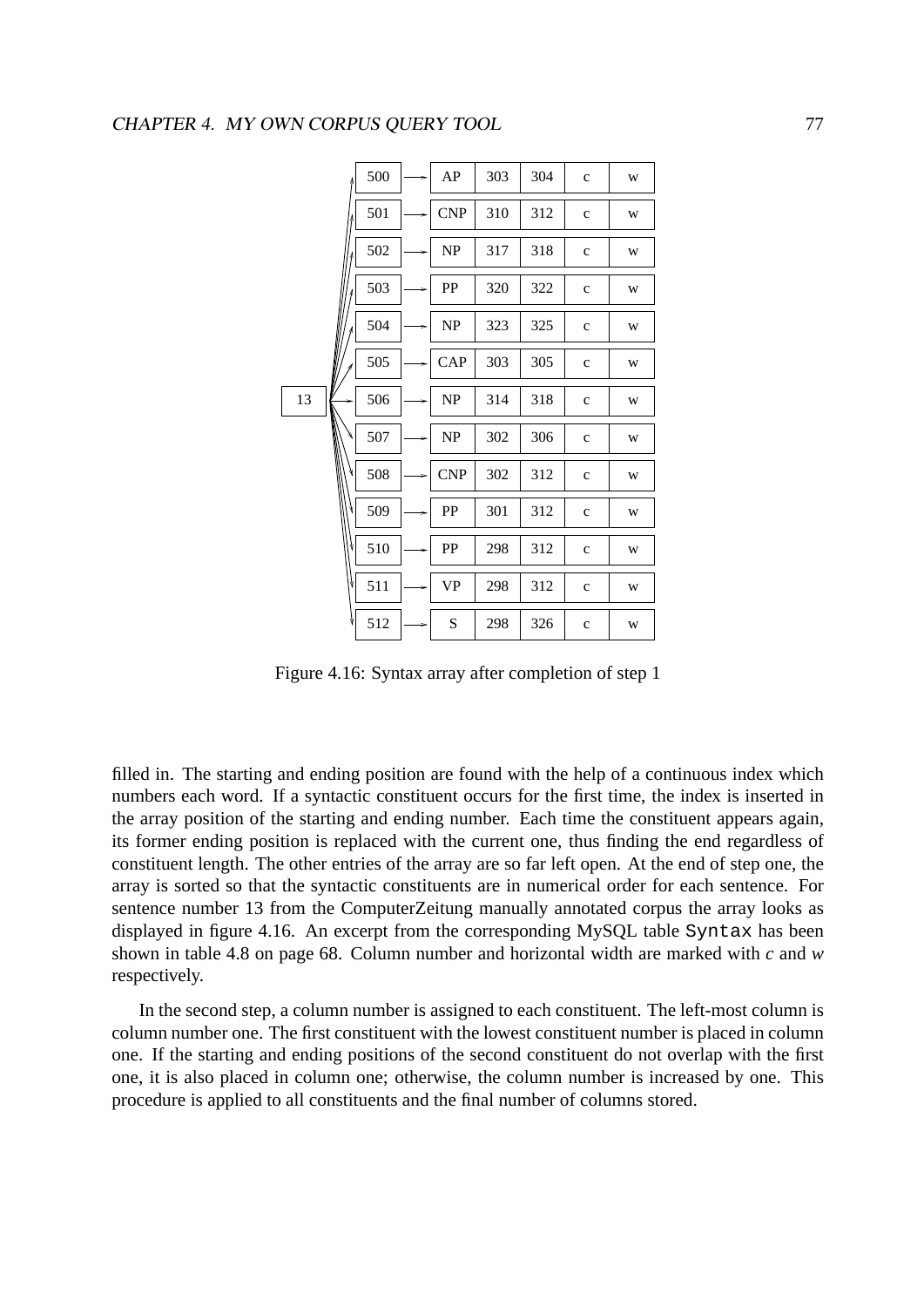In the third step, the horizontal width of each syntactic constituent is calculated. For each constituent, the column number of the constituent on the left of it is searched. This number is compared to the column number of the constituent. The horizontal width is the difference between these two numbers. The maximal width is stored in the array. After completion of steps two and three, the syntax array displayed in figure 4.16 looks as in figure 4.17. Changes are marked in bold-face print.

|    | 500 | AP                                | 303 | 304 | $\mathbf{1}$            | $\mathbf{1}$   |
|----|-----|-----------------------------------|-----|-----|-------------------------|----------------|
|    | 501 | CNP                               | 310 | 312 | 1                       | 3              |
|    | 502 | NP                                | 317 | 318 | $\mathbf{1}$            | $\mathbf{1}$   |
|    | 503 | PP                                | 320 | 322 | $\mathbf{1}$            | 6              |
|    | 504 | $\ensuremath{\mathsf{NP}}\xspace$ | 323 | 325 | $\mathbf{1}$            | $\overline{7}$ |
|    | 505 | CAP                               | 303 | 305 | $\mathbf{2}$            | $\mathbf{1}$   |
| 13 | 506 | NP                                | 314 | 318 | $\mathbf{2}$            | 5              |
|    | 507 | NP                                | 302 | 306 | 3                       | $\mathbf{1}$   |
|    | 508 | <b>CNP</b>                        | 302 | 312 | $\overline{\mathbf{4}}$ | $\mathbf{1}$   |
|    | 509 | PP                                | 301 | 312 | 5                       | $\mathbf{1}$   |
|    | 510 | PP                                | 298 | 312 | 6                       | $\mathbf{1}$   |
| ۷  | 511 | VP                                | 298 | 312 | 7                       | $\mathbf{1}$   |
|    | 512 | S                                 | 298 | 326 | 8                       | $\mathbf{1}$   |

Figure 4.17: Syntax array after completion of steps 2 and 3

A special problem pose discontinuous constituents as for example verbal phrase VP in the seventh syntax column in figure 4.15. Since they have more than one starting and ending point, additional arrays starting with different constituent numbers are created. In order to recognize the different parts of a discontinuous constituent, numbers based on its original constituent number increased in steps of 100 are chosen. Constituent number 511 is therefore supplemented with two additional constituents numbered 611 and 711. The column number and horizontal width are taken over from the first part of the constituent. Figure 4.17 is completed with the information displayed in figure 4.18.

The fourth step is concerned with the transformation of this array into HTML-code. A constituent is triggered if its starting position corresponds to the position of the word. Its vertical length and horizontal width are directly inserted into the HTML table field commands *rowspan*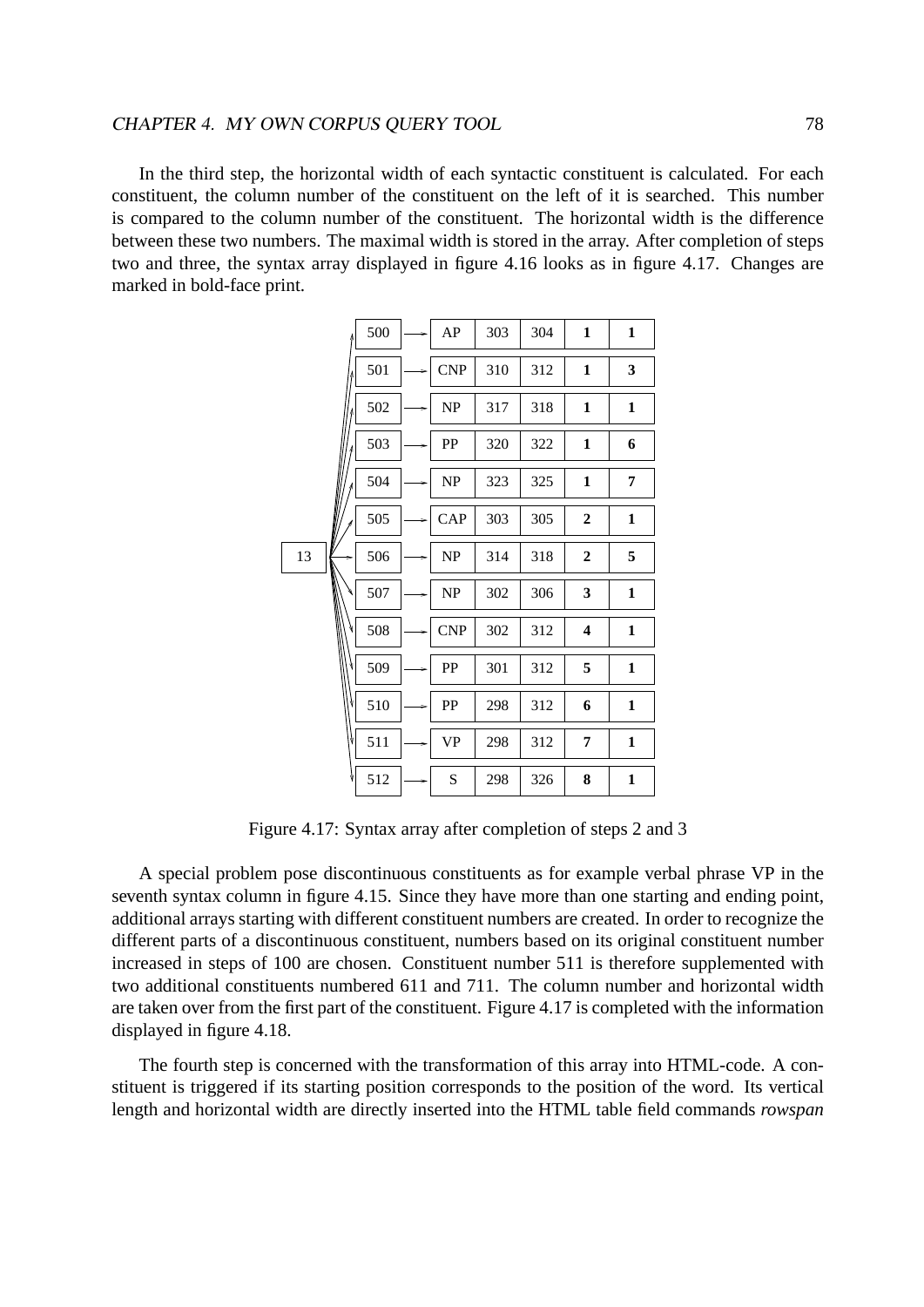

Figure 4.18: Discontinuous elements in syntax array

and *colspan*. For each row, the number of table fields which are not occupied by a constituent has to be calculated so that the rows can be filled. This is achieved by a number of conditions which are checked for all columns. Another function assigns a different background color to each constituent number. In the end, the syntactical output looks as displayed in figure 4.15.

If the corpus is semantically annotated, the semantic constituents are displayed in the last section of the table for complex outputs. The procedure to calculate the positions of semantic constituents is similar to the one described for the syntactical structure, although much less complex. Since there are two types of semantical constituents, namely *named entities* and *prepositional phrase types*, the maximal number of columns is two and the constituent width is always one. The only information needed is therefore the semantic constituent's label and its starting and ending position.

**Conclusion** In this chapter, I have presented my corpus query tool. All PHP-programs are included in Appendix D on a separate CD-ROM. The next chapter is concerned with an analysis of the system. Since I have presented two different database formats, I will evaluated both and draw a conclusion based on these results.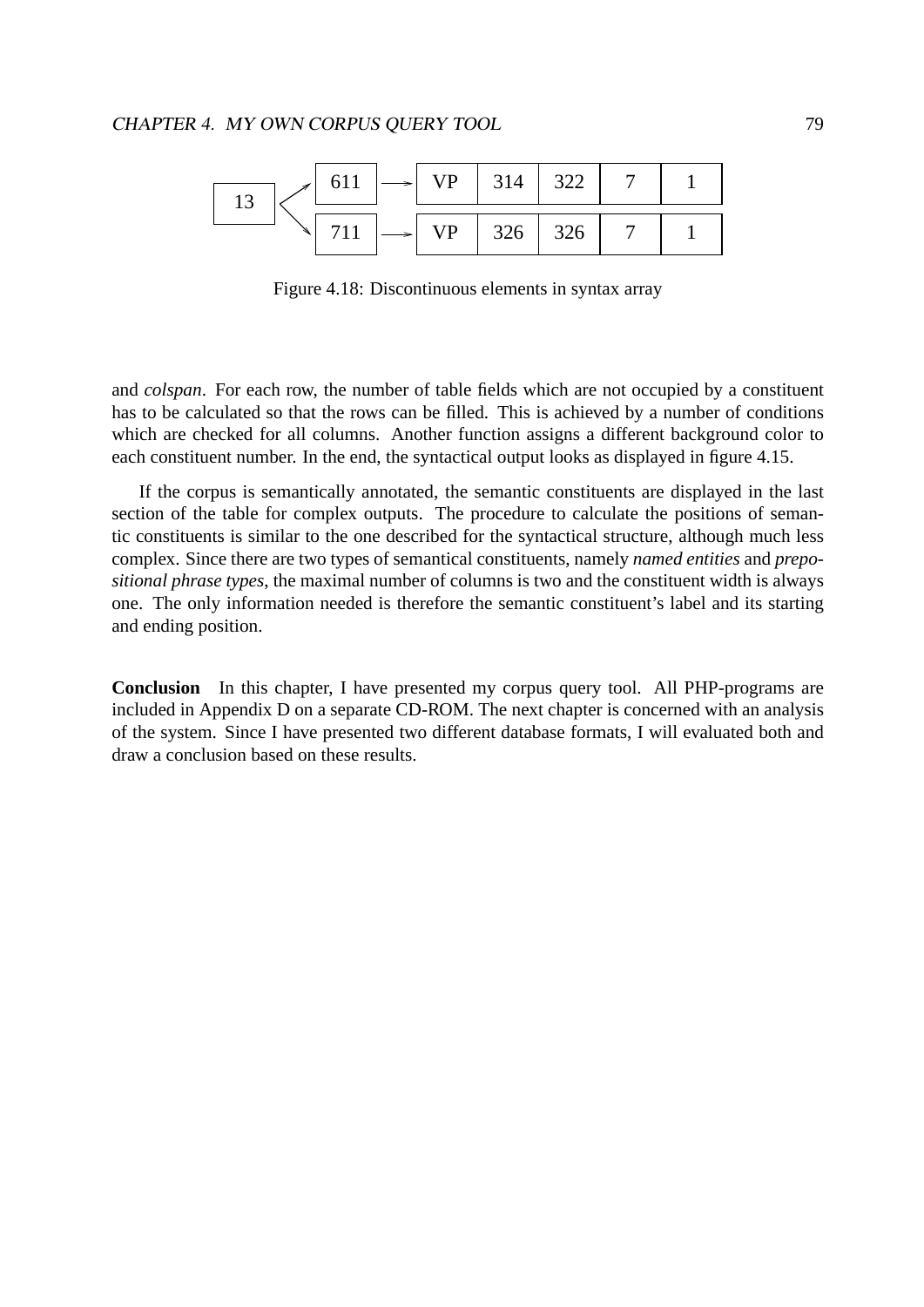# **Chapter 5**

# **Analysis and Evaluation**

A running version of the corpus query tool described in the previous chapter is available on a server at the Department of Computer Science at the University of Zurich. It is, however, important to conduct a thorough analysis to estimate the strengths and weaknesses of my corpus query tool. There are several aspects which need to be considered. Obviously, it needs to be checked whether the prerequisites for corpus query established in section 2.2 have been observed. Additionally, the influence of the database format needs to be evaluated by comparing the performance of the two versions of a database format presented in the previous chapter. If one database format yields a better performance at reasonable cost, it will be preferred in the final implementation. Another series of considerations will have to consider the influence of corpus size and estimate the possibilities and limits of my corpus query tool in this respect. The goal of the analysis of all these aspects is to evaluate the status quo of the corpus query system but also to produce suggestions for improvement which may eventually be included at a later stage if the project is continued.

## **5.1 Interface Evaluation**

When comparing the query interface of my corpus query tool with query interfaces of other corpus query tools, the prominent difference is that my corpus query tool provides a number of query types instead of an input field in which allows all sorts of queries. Only a limited set of queries can be posed, and each query needs a particular sequence of input fields which can be translated into SQL query statements. The corpus query systems presented in section 2.2.2 make use of a corpus query language or other formal constructs so that several types of queries can be posed. A possibility to directly formulate SQL query statements to retrieve linguistic data, however, is undesirable for linguists doing research with corpora.

The constrained set of query type is an advantage as well as a disadvantage of my corpus query tool. The advantage is that query types are assessable and therefore rather simple to handle.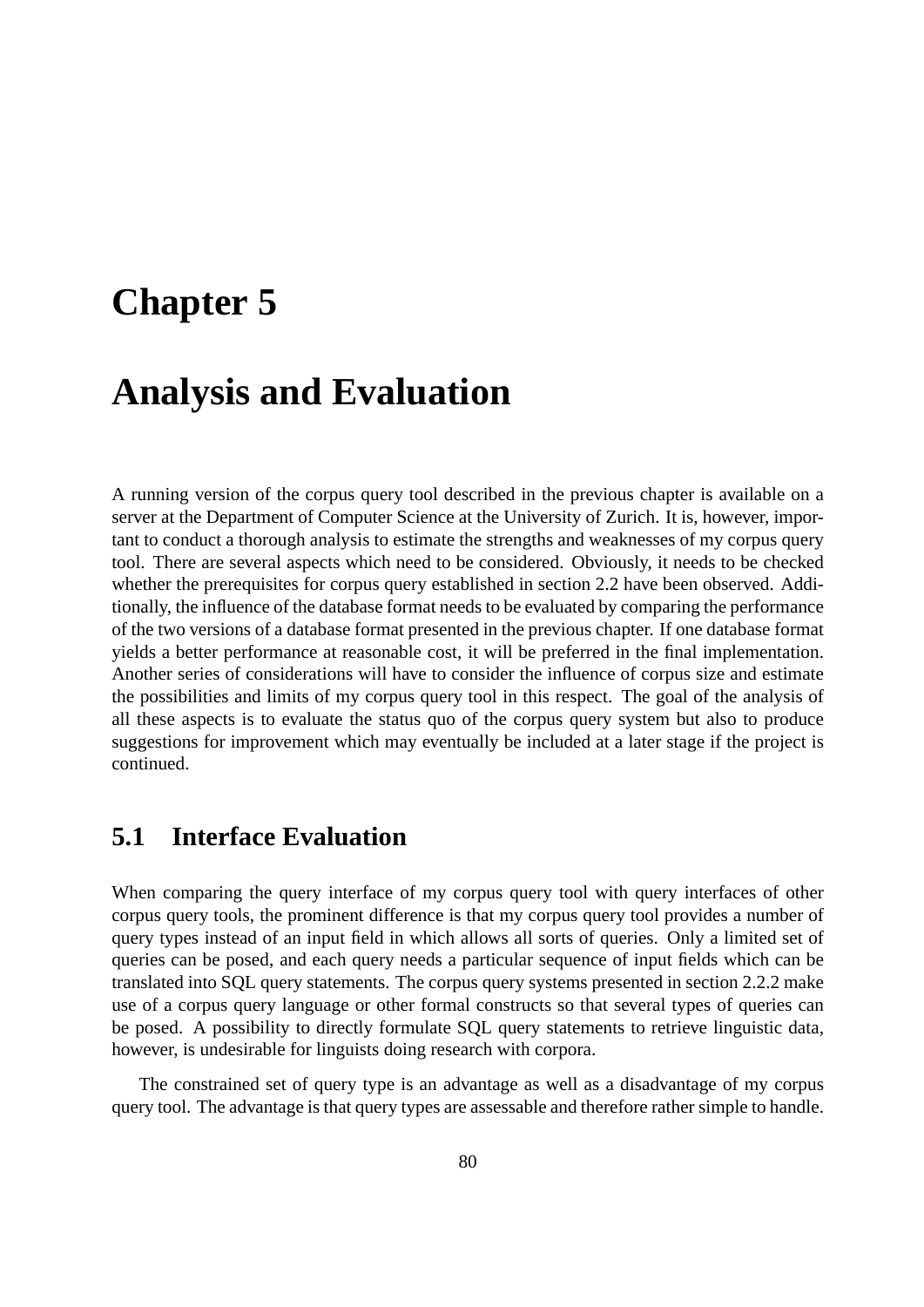Beginners of corpus linguistics are confronted only with a limited set of query types which are easy to understand because the query title already explains what can be retrieved with each query type. On the other hand, an experienced corpus user is restricted to these query types. For an advanced research project in corpus linguistics, new query types will certainly have to be added. It is, however, possible to formulate many types of linguistic queries in SQL and program the respective query interface.

It is not possible at the current stage of the project to give suggestions about the improvement of the interface without confusing the original strategy of the corpus query tool. As a far-fetched suggestion, a query language which could be translated into SQL-statements would certainly bring more flexibility. This hypothetical language would include restricted natural-language elements (e.g. *find all prepositions which are followed by a conjunction*) resembling SQL-query statements. This is, however, subject of a different area of research.

## **5.2 Output Evaluation**

Two of the prerequisites of corpus query established in section 2.2 address result display, namely *result reproduction* and *reconstructability*. *Result reproduction* refers to the necessity of displaying the query results in a meaningful way to the user and offer basic statistical information about the number of hits and the corpus size. *Reconstructability* requires that the location of the result must be clearly discernible. Location refers to the corpus name, sentence number, or other convenient information of the result's origin so that the original context can unambiguously be reconstructed. The fulfillment of these two tasks is accomplished by the output presentation of my corpus query tool.

**Result Reproduction** As I have presented in section 4.6, there are three different types of result reproduction in my corpus query tool. All of them serve a different purpose: the first output format displays the results in the KWIC format so that a broad overview of concordances can be gained quickly, the second output format lists each sentence with its part-of-speech tags glossed below it so that the sentence's part-of-speech structure can be discerned easily, and the third output format shows the complete annotation information including part-of-speech tags, lemmas, and the syntactical and semantic annotation of the sentence. The third output version suits a query type which is interested in detailed syntactic or semantic structures, its disadvantage being that it is too elaborate for a fast analysis of a large number of sentences. The type of result reproduction therefore depends on the user's interest and the query type.

For queries which ask for simplified part-of-speech tags or single items, my corpus query tool allows a choice between the KWIC output format and the output with part-of-speech tags. For queries comprising two queried items at variable distance or syntactical constituents, the output is presented in the table displaying all annotation information. This distribution of output formats based on the query type seeks to display the results in a meaningful way to the user.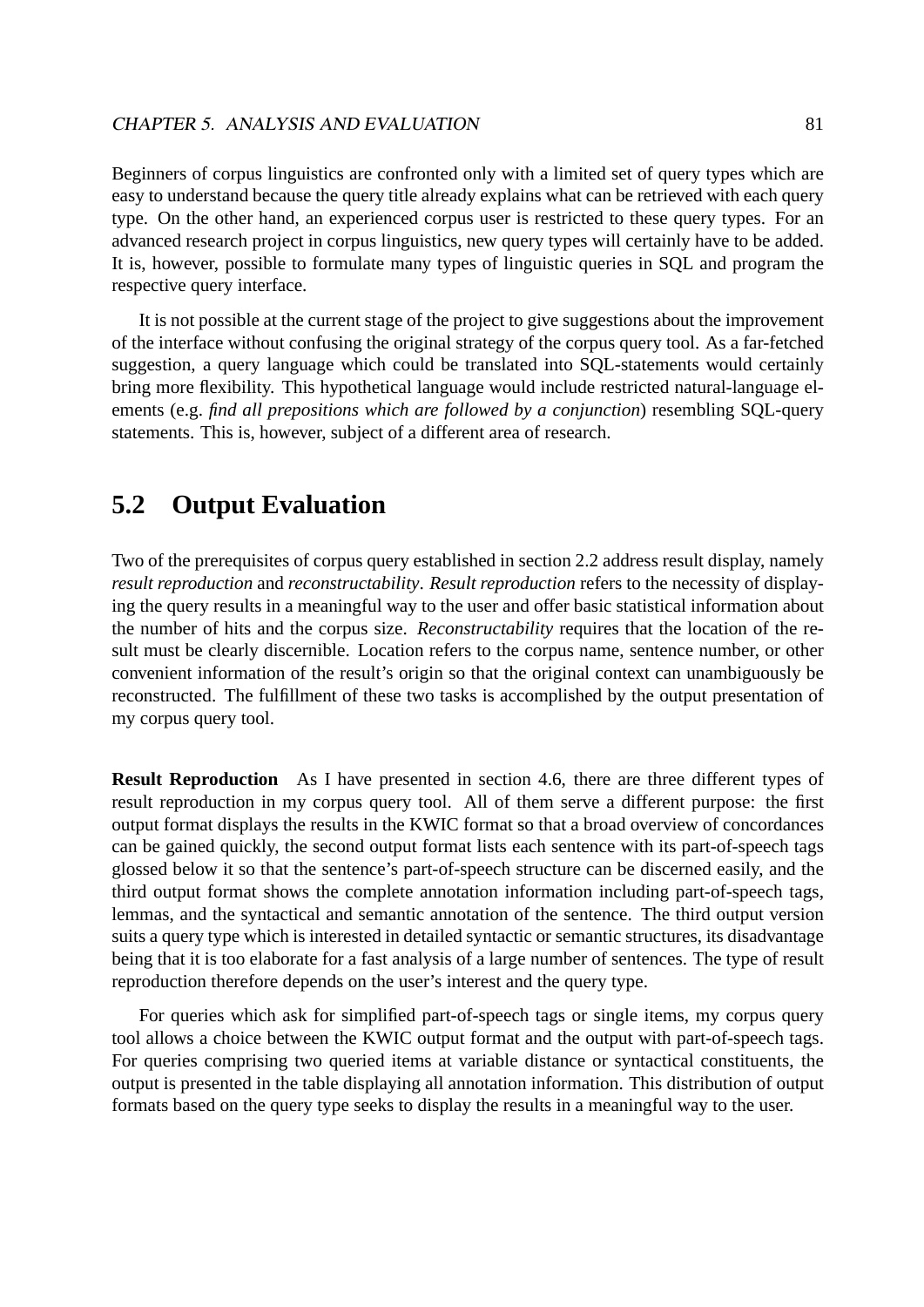Additionally, each output format is supplemented with an information sentence which tells a user about the query and the number of hits which have been retrieved. It also includes a statement about the frequency of the queried item per one million words.

The above statements about output formats and the information sentence show that the prerequisite of *result reproduction* is fulfilled in my corpus query tool. There are, however, suggestions for improvement. One improvement of my corpus query tool with regards to output reproduction is that a user should be able to chose among all three output formats, allowing the definition of "meaningful" output format to the persons using the corpus query tool themselves. Additionally, a graphical output would complete the choice of output formats. This is, however, beyond the scope of the original project.

**Reconstructability** Since the corpora are stored in database relations which include an identifying word number as well as a sentence number, *reconstructability* is of no difficulty for my corpus query tool. In the information sentence which appears at the top of each result reproduction page, the corpus from which a sentence was taken is indicated. At the beginning of each sentence, its number is displayed. The origin of the sentence is therefore unambiguously reconstructible.

## **5.3 Database Performance**

The database system is the core of my corpus query tool. Its evaluation is therefore an important matter because the efficiency of the whole tool depends on the format of the data which is stored in the database system. There are several aspects which will be analyzed in this section. In a first analysis, I will test the difference between the two versions of the corpus database format which I have presented in section 4.2. Subsequently, I will try to predict the performance of my corpus query system for the intended operation with large automatically annotated corpora. In a concluding step, I will check whether the database of my corpus query systems fulfills the prerequisites set for a corpus query system in section 2.2 concerning the retrieval of data from the corpus database.

## **5.3.1 Comparison of Database Formats**

In section 4.2 I have presented two different database formats for my corpus query tool. The first version is based on the textbook approach which observes the four steps of database modelling and results in an entity-relationship model which can be transformed into a relational database. The second version is an adaptation and extension of Oliver Plaehn's database model described in [Plaehn 1998] designed to store corpora in the NeGra export format for the ANNOTATE project. The first version of the database format stores the information from the corpus files in three tables Sentence, Word, and Parent. The second model makes use of an N-table structure which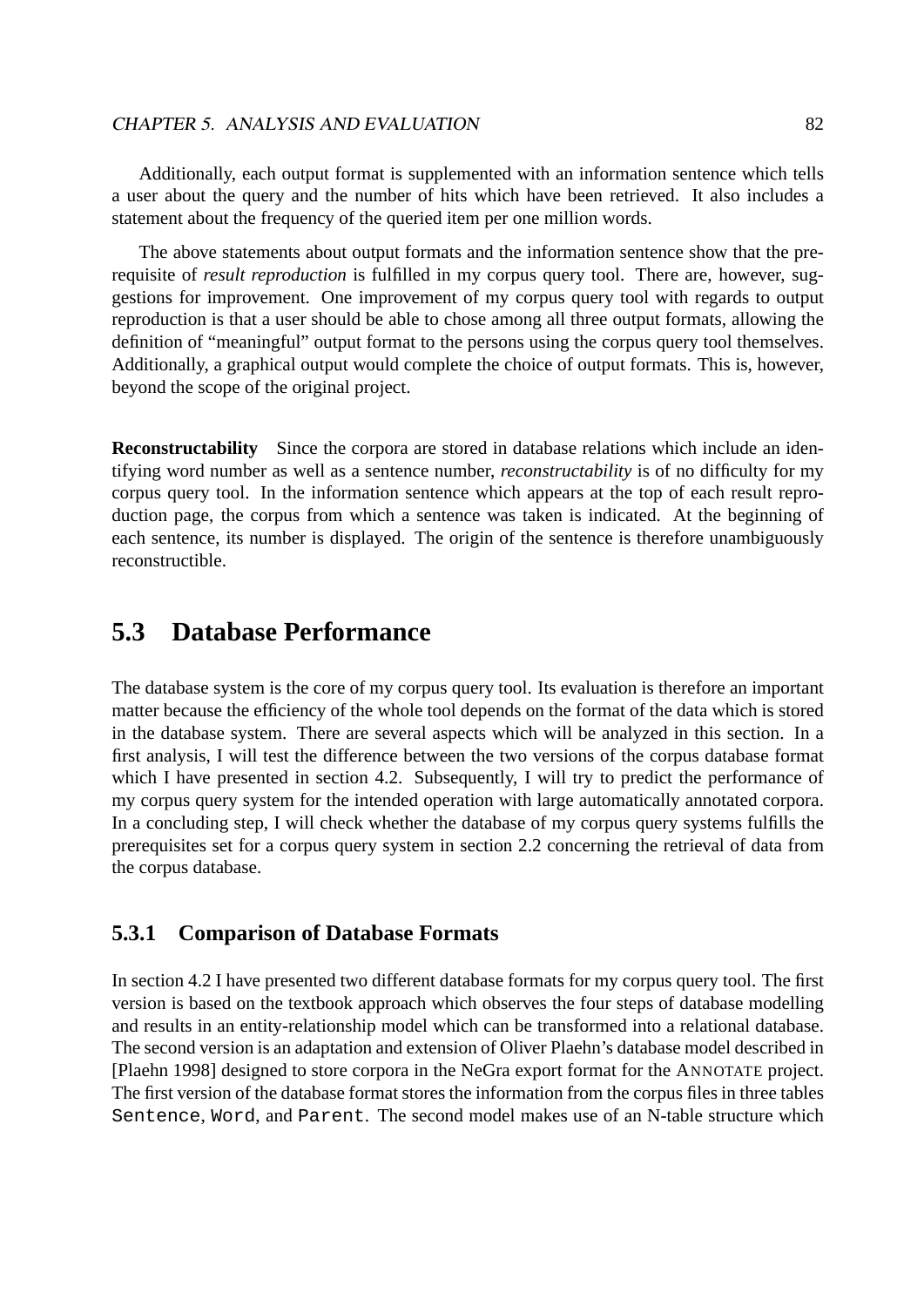reduces redundancy by assigning an identifying number to all annotation data and storing only the number in place of a text.<sup>1</sup>

Reflecting on these facts, one may assume that the first version of the database format possibly results in shorter data retrieval times because a smaller number of joins between tables has to be executed in order to gather the information required by the output formats. There is, however, a trade-off between shorter retrieval times and storage space. By which factor can the corpus query system be accelerated through the database format, and how does this improvement affect storage space? In order to answer these questions, I have conducted a series of measuring experiments with both database formats.

For the experiments measuring data retrieval times, the time which is needed to browse a corpus database and retrieve the instances matching a query is observed. The timing experiments were set up in the following way: a query was posed from the query interface and resulted - instead of displaying sentences - in outputting the time which was needed to retrieve the requested data. The SQL-query statements were supplied with a time stamp function which measured the time before beginning and after completing the correspondence with the MySQL database. The PHP-function microtime() which outputs the current time stamp in the format of seconds and microseconds accomplished this. The period of time which was needed to retrieve a result from the MySQL database was calculated by subtracting the start time from the end time. Additionally, the SQL-query statement was slightly modified. Since we are interested in knowing the retrieval time of all hits, the LIMIT-clause which constrains the number of hits was removed and the query results not passed on to the outputting function.

The time for each query was measured three times in order to prevent experimental inaccuracies or irregularities in the operation of the network system. Since the MySQL corpus database runs on a server at the Department of Computer Science which is also used for other purposes, some deviations in retrieval times could be made out. Additionally, a database management system is able to copy several data blocks from the hard disk into the cache of the main memory (Random Access Memory). If the same query is posed twice in a row, the retrieval time is much shorter for the second query. When conducting the experiments measuring data retrieval times, queries were alternated to handle the buffering of results. The final time was calculated by averaging the three results and is presented in seconds.

**Simple Query** Tables 5.1, 5.2, and 5.3 show a comparison of retrieval times of simple queries in both database format versions. The query types evaluated are *query for word* and *query for a word directly followed by another word*. For the experiments with the *query for word*, five words were chosen which occur in the corpora with different frequencies. Depending on the corpus, the first word *Mensch* occurs between 32 and 57 times per one million words<sup>2</sup>; the most frequent word, the full stop (.), occurs between 45'831 and 46'619 times per one million words.

 $<sup>1</sup>A$  complete list of the relations used in both database formats can be found in Appendix B.</sup>

<sup>2</sup>There are several reasons for the large difference in the number of occurrences of the word *Mensch* in the corpora observed: Since the corpora are relatively small, a word occurring seldom has more impact which is not levelled out as in a random distribution of large corpora. Additionally, different text genres (such as the difference between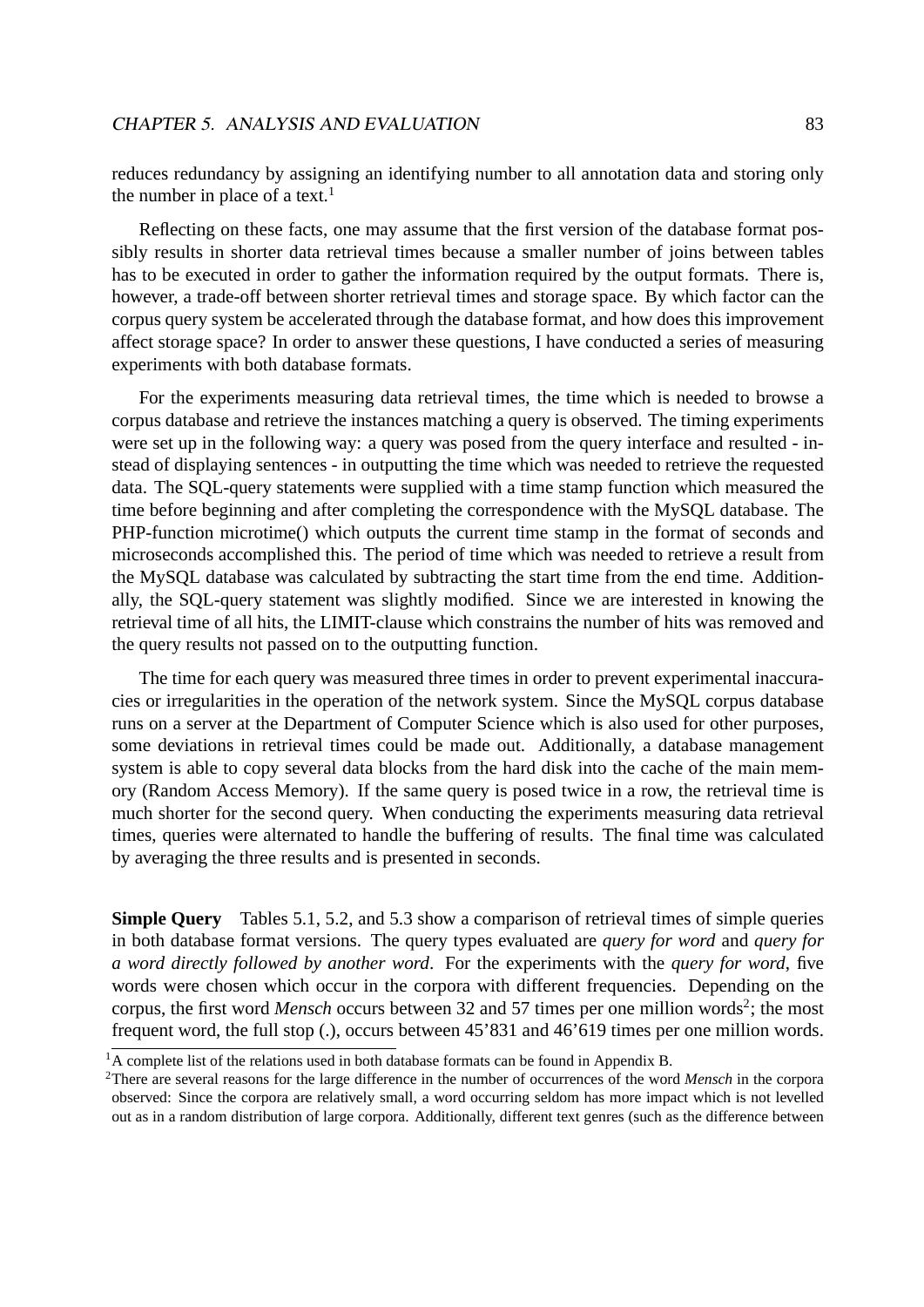| Queried       | <b>Number</b> | <b>TagesAnzeiger</b> | <b>TagesAnzeiger</b> | <b>Factor</b>  |
|---------------|---------------|----------------------|----------------------|----------------|
| word          | of hits       | (database version 1) | (database version 2) | <b>DB2:DB1</b> |
| <b>Mensch</b> | 18            | $0.14$ s             | 0.37 s               | 2.64           |
| hat           | 1091          | $1.26$ s             | 3.31 s               | 2.63           |
| von           | 2653          | 2.95 s               | $7.85$ s             | 2.66           |
| die           | 9022          | $7.74$ s             | 19.68 s              | 2.54           |
|               | 45878         | 13.66 s              | 34.79 s              | 2.55           |
| er hat        | 23            | $0.29$ s             | $0.44$ s             | 1.52           |
| , dass        | 967           | $1.61$ s             | 1.83 s               | 1.14           |
| , die         | 1253          | 1.79 s               | 1.80 s               | 1.01           |

Table 5.1: Database Format Comparison of the TagesAnzeiger Corpus: Simple Query

Table 5.2: Database Format Comparison of the ComputerZeitung Automatically Annotated Corpus: Simple Query

| <b>Queried</b> | <b>Number</b>  | <b>ComputerZeitung</b> | <b>ComputerZeitung</b> | <b>Factor</b> |
|----------------|----------------|------------------------|------------------------|---------------|
| word           | of hits        | autom. annotated       | autom. annotated       | DB2:DB1       |
|                |                | (database version 1)   | (database version 2)   |               |
| <b>Mensch</b>  | $\overline{2}$ | 0.08 s                 | 0.30 s                 | 3.75          |
| hat            | 139            | $0.21$ s               | 0.72 s                 | 3.43          |
| von            | 446            | 0.53 s                 | 1.89 s                 | 3.57          |
| die            | 1328           | 1.16s                  | 3.14 s                 | 2.71          |
|                | 2012           | $2.03$ s               | 5.21 s                 | 2.57          |
| er hat         | $\Omega$       | $0.07$ s               | $0.31$ s               | 4.43          |
| , dass         | 0              | 0.08 s                 | $0.31$ s               | 3.88          |
| , die          | 190            | 0.38 s                 | 0.49 s                 | 1.29          |

Table 5.3: Database Format Comparison of the ComputerZeitung Manually Annotated Corpus: Simple Query

| <b>Queried</b> | <b>Number</b>  | <b>ComputerZeitung</b> | <b>ComputerZeitung</b> | <b>Factor</b> |
|----------------|----------------|------------------------|------------------------|---------------|
| word           | of hits        | manually annotated     | manually annotated     | DB2:DB1       |
|                |                | (database version 1)   | (database version 2)   |               |
| <b>Mensch</b>  | $\overline{2}$ | 0.10 s                 | 0.30 s                 | 3.00          |
| hat            | 205            | 0.36 s                 | 0.96 s                 | 2.67          |
| von            | 968            | $1.12$ s               | 2.91 s                 | 2.60          |
| die            | 2210           | 1.92 s                 | 5.34 s                 | 2.78          |
|                | 2859           | 3.14 s                 | 8.54 s                 | 2.72          |
| er hat         |                | 0.09 s                 | 0.34 s                 | 3.78          |
| , dass         | $\Omega$       | $0.07$ s               | $0.31$ s               | 4.43          |
| , die          | 334            | $0.48$ s               | 0.60 s                 | 1.25          |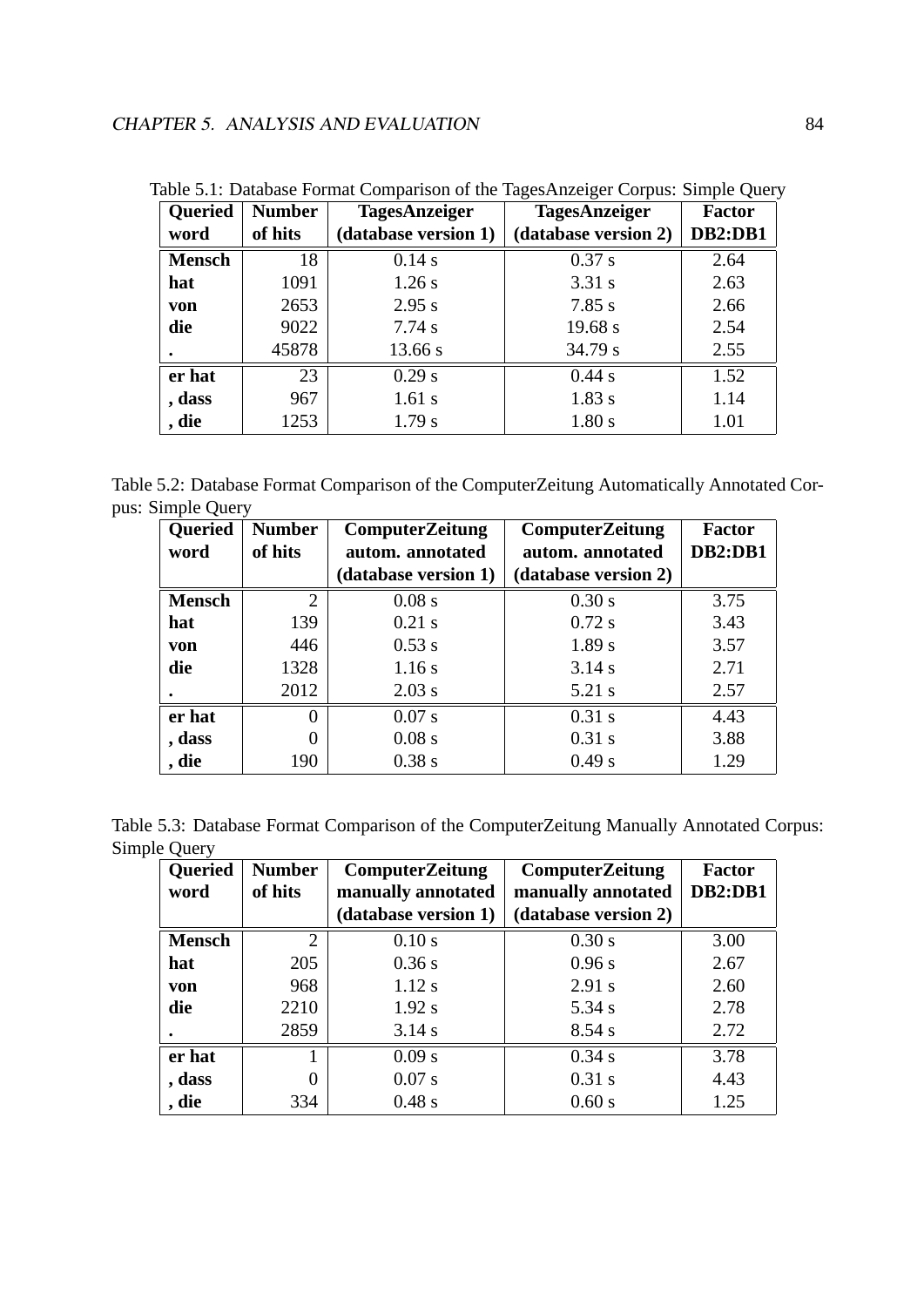The remaining three queries close the gap between these two at more or less regular intervals. The same procedure was chosen for the *query for word followed by word*. An infrequent pair of words (*er hat* which occurs 0 to 73 times per one million words) is contrasted by the most frequent combination of two words, which is a comma followed by the relative pronoun *die*. It is the most frequent because *die* is a relative pronoun following feminine nominative singular nouns as well as all plural nouns. The combination of *, die* occurs between 3990 and 5354 times per one million words.

As can be observed in tables 5.1, 5.2, and 5.3, the first version of the database format always results in shorter data retrieval times for simple queries. The last column shows the factor by which the first version works faster than the second one. The factor varies between 1.01 (which is hardly an improvement at all) and 4.43 (which occurs twice in a query which had no instances to retrieve). The vast majority of simple queries is improved by a factor between 2.5 and 2.7. These results show that the first version of the database format is definitely preferable with regards to data retrieval times.

The factor between the first and the second version of the database format differs between the two types of query compared. A *query for a word* is for the most part improved by a factor between 2.5 and 2.7 with the exception of queries which retrieve a small number of matching instances. If only a few matching instances are found, a query for a word may be improved by a factor between three and four. This differs, however, from the *query for word followed by word*. When neglecting queries which retrieve only a few matching instances, a *query for a word followed by a word* is only improved by a factor between 1.01 and 1.29. As table 5.4 shows, the reason for this divergence can possibly be found in the number of joins which have to be executed.

|                                 | Number of JOINS in   Number of JOINS in |                    |
|---------------------------------|-----------------------------------------|--------------------|
|                                 | database version 1                      | database version 2 |
| Query for word                  |                                         |                    |
| Query for word followed by word |                                         |                    |

Table 5.4: Comparison of the Number of JOINS for Simple Queries

The SQL query statement for a *query for word* requires the join between a temporary table and table Word in the first version of the database format and three joins in the second version. The joins which are added occur between tables Word and Tag and tables Tag and TagSimple. The number of joins for the *query for word* can thus be reduced by a factor of three. For the *query of a word followed by a word*, two joins are necessary in the first and four joins in the second version of the database format. The joins necessary in both database versions occur between tables Word and Word (table Word is joined with itself to allow the calculation of the distance between two different word identification numbers) and a temporary table and table Word. The additional joins in the second version of the database format occur between tables

the ComputerZeitung treating technical subjects and the TagesAnzeiger as a daily newspaper) make use of different words.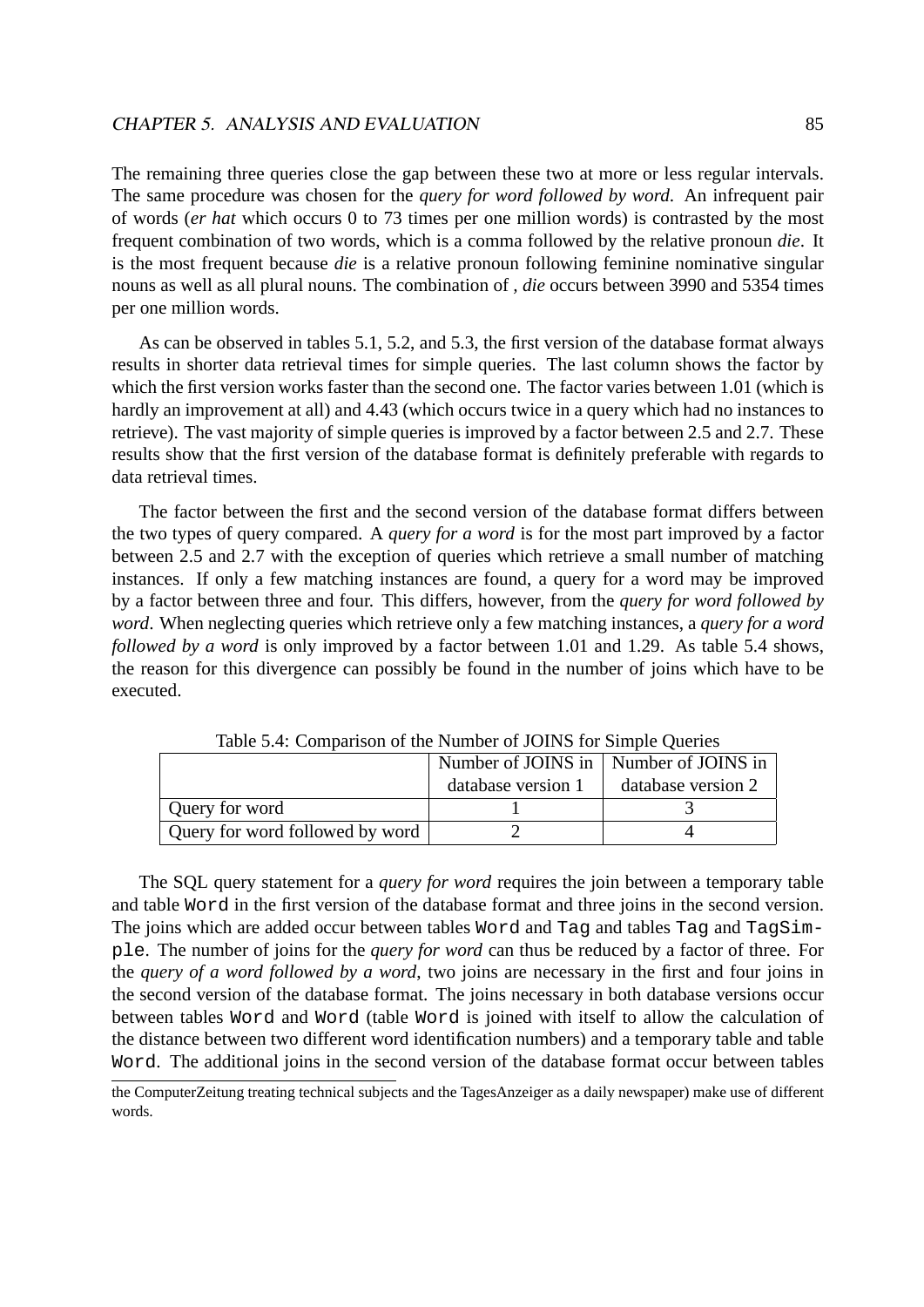Word and Tag and tables Tag and TagSimple. The number of joins can therefore only be reduced by a factor of two. A larger factor of join reduction is certainly a reason for improved data retrieval times with the first version of the database format.

| <b>Query Type</b>     | <b>Queried</b> | <b>Number</b> | Tages-      | Tages-      | <b>Factor</b>  |
|-----------------------|----------------|---------------|-------------|-------------|----------------|
|                       | <b>Item</b>    | of hits       | Anzeiger    | Anzeiger    | <b>DB2:DB1</b> |
|                       |                |               | (version 1) | (version 2) |                |
| Query for pos         | <b>AJDA</b>    | 13264         | 20.41 s     | 40.15 s     | 1.97           |
| followed by pos with  | <b>NN</b>      |               |             |             |                |
| distance exactly 1    |                |               |             |             |                |
| Query for pos         | <b>AJDA</b>    | 21950         | 27.84 s     | 49.32 s     | 1.77           |
| followed by pos with  | <b>NN</b>      |               |             |             |                |
| distance at most 5    |                |               |             |             |                |
| Query for pos         | <b>ADJA</b>    | 31085         | 27.63 s     | 46.84 s     | 1.70           |
| followed by pos with  | <b>NN</b>      |               |             |             |                |
| distance at least 1   |                |               |             |             |                |
| Query for syntactical | AP             | 2418          | 4.94 s      | 9.63 s      | 1.95           |
| constituent           |                |               |             |             |                |
| Query for syntactical | NP             | 27653         | 26.65 s     | 51.54 s     | 1.93           |
| constituent           |                |               |             |             |                |
| Query for sentence    |                |               | $0.0045$ s  | 0.0072 s    | 1.60           |
| Query for sentence    | 3000           |               | 0.0028 s    | 0.0041 s    | 1.64           |

Table 5.5: Database Format Comparison of the TagesAnzeiger Corpus: Complex Query

**Complex Query** Tables 5.5, 5.6, and 5.7 show the data retrieval times for complex queries. A complex query is distinguished from a simple query by the output format. A complex query is displayed in a table which contains the verticalized sentence including its syntactic as well as semantic annotation. To make these linguistic information available, the information has to be retrieved from the respective tables. The complex queries chosen for timing experiments are *query for part-of-speech tag followed by part-of-speech tag in variable distance*, *query for syntactical constituent*, and *query for sentence number*. A *query of a word followed by a word* has already been evaluated in the simple query experiments, so the influence of the distance operator between part-of-speech tags (*exactly, at most, at least*) will be noteworthy. The *query for a syntactical constituent* is insofar important as the queried item is for once not searched in table Word but in table Parent. The query for one particular sentence (also called "corpusbrowsing") intuitively stands out with extremely fast result presentation, so it is interesting to see if the database format affects and improves such a well-running query type as well.

For the evaluation of the *query for a part-of-speech tag followed by another part-of-speech tag*, the combination of part-of-speech tags chosen was always the same, namely an attributive adjective (ADJA) followed by a regular noun (NN). Since both of these part-of-speech tags occur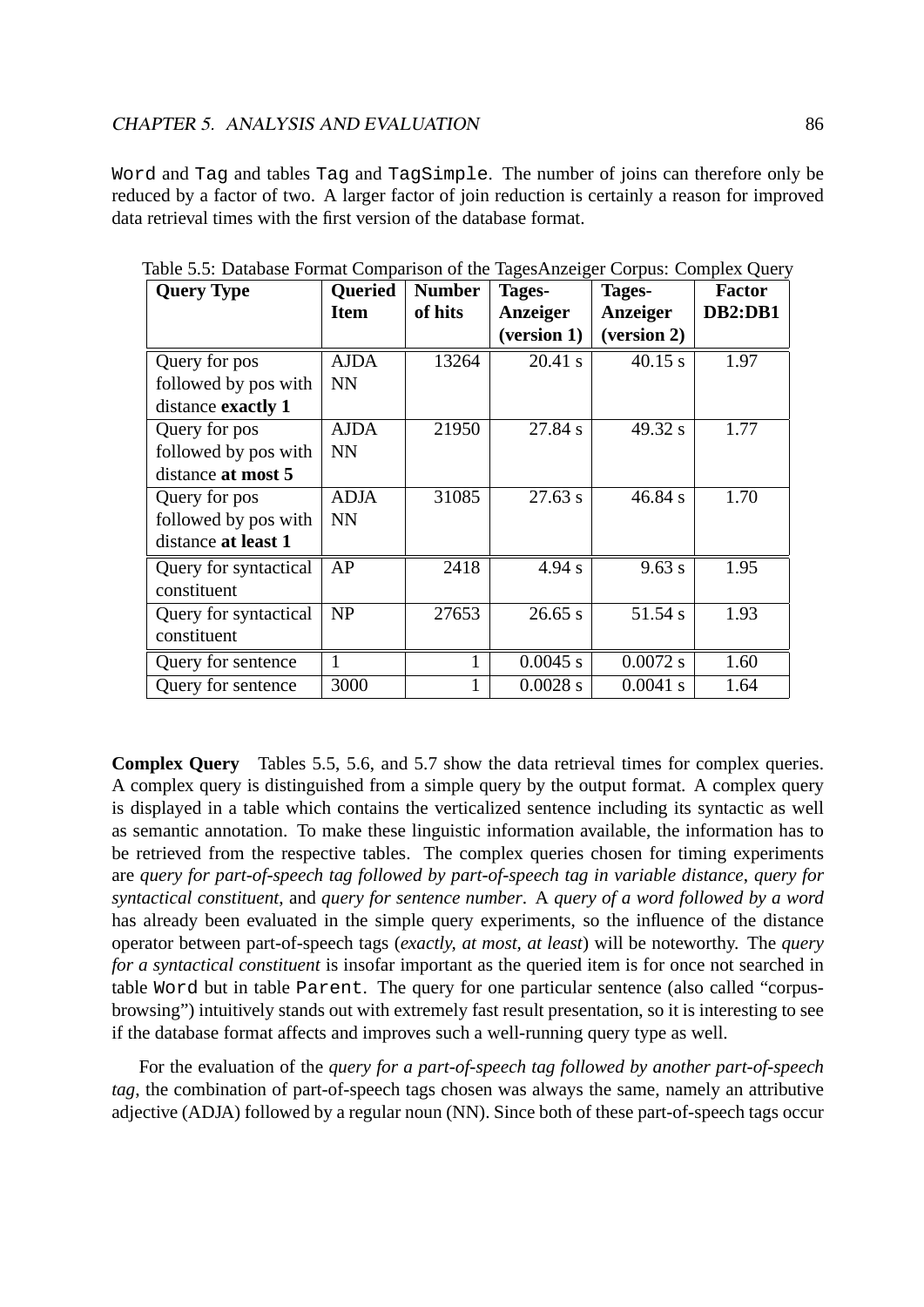| <b>Query Type</b>     | <b>Oueried</b> | <b>Number</b> | CZ autom.   | CZ autom.   | Factor  |
|-----------------------|----------------|---------------|-------------|-------------|---------|
|                       | <b>Item</b>    | of hits       | annotated   | annotated   | DB2:DB1 |
|                       |                |               | (version 1) | (version 2) |         |
| Query for pos         | <b>AJDA</b>    | 1986          | 2.98 s      | 5.56s       | 1.87    |
| followed by pos with  | <b>NN</b>      |               |             |             |         |
| distance exactly 1    |                |               |             |             |         |
| Query for pos         | <b>AJDA</b>    | 3381          | 3.92 s      | 6.49 s      | 1.66    |
| followed by pos with  | <b>NN</b>      |               |             |             |         |
| distance at most 5    |                |               |             |             |         |
| Query for pos         | <b>ADJA</b>    | 4848          | 4.05 s      | $6.53$ s    | 1.61    |
| followed by pos with  | <b>NN</b>      |               |             |             |         |
| distance at least 1   |                |               |             |             |         |
| Query for syntactical | AP             | 249           | 0.57 s      | 1.09 s      | 1.91    |
| constituent           |                |               |             |             |         |
| Query for syntactical | <b>NP</b>      | 4025          | 3.76 s      | 7.28 s      | 1.94    |
| constituent           |                |               |             |             |         |
| Query for sentence    | 1              | 1             | 0.0039 s    | $0.0072$ s  | 1.85    |
| Query for sentence    | 3000           |               | 0.0046 s    | $0.0058$ s  | 1.26    |

Table 5.6: Database Format Comparison of the ComputerZeitung Automatically Annotated Corpus: Complex Query

frequently, large numbers of matching instances can be found in a corpus. The ADJA-NN combination was tested with three different distance operators. The first mode requested a distance between ADJA and NN of exactly 1 and resulted – depending on the corpus – in a frequency between 42'235 and 51'072 instances per one million words<sup>3</sup>; the second mode queried for a distance of at most five and resulted in a frequency between 69'894 and 89'128 instances per one million words, and the last mode queried for a distance of at least one, resulting in frequencies between 98'981 and 130'999 instances per one million words. The number of matching instances is thus increased with each query mode so that the influence of large numbers of results can be observed.

The data retrieval times of the *query for a part-of-speech tag followed by another part-ofspeech tag* show that the first version of the database format results in better retrieval times than the second one by a factor between 1.37 and 1.97. Interestingly enough, a difference between

<sup>&</sup>lt;sup>3</sup>The large divergence in occurrences of adjectives and nouns between automatically and the manually annotated corpora is due to the fact that the sentences in the manually annotated corpus were selected because they contained at least one full verb and one sequence of a noun followed by a preposition. This selection criterium requires them to be of a certain complexity, whereas sentences in the automatically annotated corpora vary in their size, possibly even being very short. Adjectives therefore compellingly occur more often in the sentences which were selected. Cf. section 4.3 for more information about the corpora.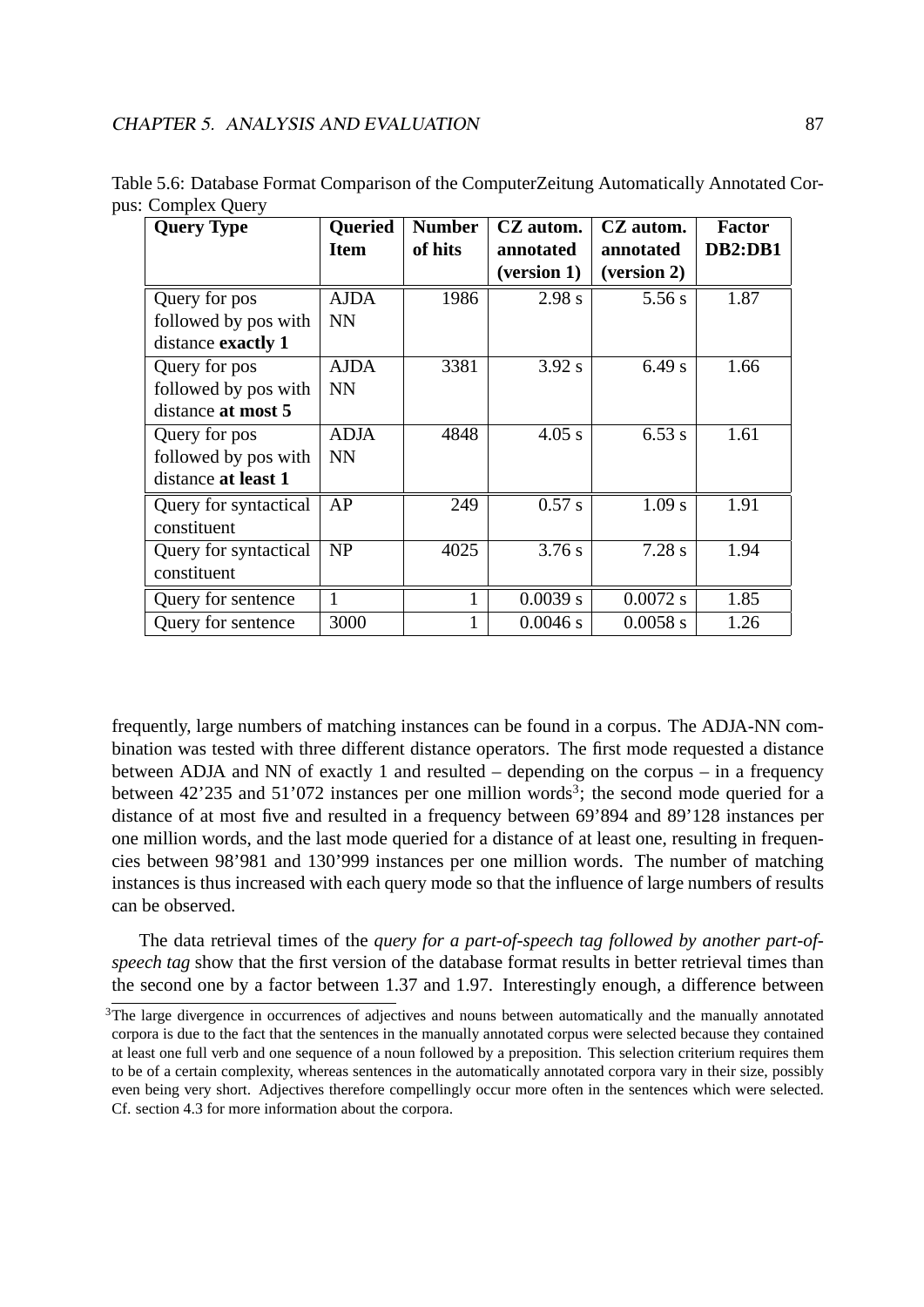| <b>Query Type</b>     | <b>Oueried</b> | <b>Number</b> | CZ manu.    | CZ manu.    | <b>Factor</b>  |
|-----------------------|----------------|---------------|-------------|-------------|----------------|
|                       | <b>Item</b>    | of hits       | annotated   | annotated   | <b>DB2:DB1</b> |
|                       |                |               | (version 1) | (version 2) |                |
| Query for pos         | <b>AJDA</b>    | 3186          | 4.93 s      | 7.15 s      | 1.45           |
| followed by pos with  | <b>NN</b>      |               |             |             |                |
| distance exactly 1    |                |               |             |             |                |
| Query for pos         | <b>AJDA</b>    | 5560          | 6.60 s      | 9.08 s      | 1.38           |
| followed by pos with  | <b>NN</b>      |               |             |             |                |
| distance at most 5    |                |               |             |             |                |
| Query for pos         | <b>ADJA</b>    | 8172          | $6.56$ s    | 9.00 s      | 1.37           |
| followed by pos with  | <b>NN</b>      |               |             |             |                |
| distance at least 1   |                |               |             |             |                |
| Query for syntactical | AP             | 874           | 1.78 s      | 2.65 s      | 1.49           |
| constituent           |                |               |             |             |                |
| Query for syntactical | NP             | 7275          | $6.25$ s    | 9.27 s      | 1.48           |
| constituent           |                |               |             |             |                |
| Query for sentence    | 1              |               | 0.0051 s    | $0.0055$ s  | 1.08           |
| Query for sentence    | 3000           |               | 0.0051 s    | $0.0065$ s  | 1.27           |

Table 5.7: Database Format Comparison of the ComputerZeitung Manually Annotated Corpus: Complex Query

the manually annotated and the automatically annotated corpora can be made out. The Tages-Anzeiger and the ComputerZeitung automatically annotated corpus are improved by a factor of always greater than 1.61; with the ComputerZeitung manually annotated corpus it is always less than 1.40. These numbers indicate that the frequency of the queried item plays an important role in the time of retrieval. I will comment further on this idea in section 5.3.2.

Since the automatically annotated corpora were syntactically only annotated with adjective, prepositional and noun phrases, the syntactic constituents queried in all corpora were AP and NP. The data retrieval times reflect the insights gained with the query for part-of-speech tags. Adjective phases as well as noun phrases occur with a higher frequency in the manually annotated corpus because as mentioned in section 4.3, this corpus is composed of selected sentences which include at least one full verb and a sequence of a noun followed by a preposition, thus being of a certain complexity which include more adjective and noun phrases. Likewise, the improvement by database format version 1 results in a factor around 1.5 for the manually annotated corpus but in a factor around 1.9 for the automatically annotated corpora. The assumption that data retrieval times are not only influenced by the database scheme but also by the frequency of the queried item is confirmed.

The *query for a sentence* always resulted in data retrieval times below 72 milliseconds. It is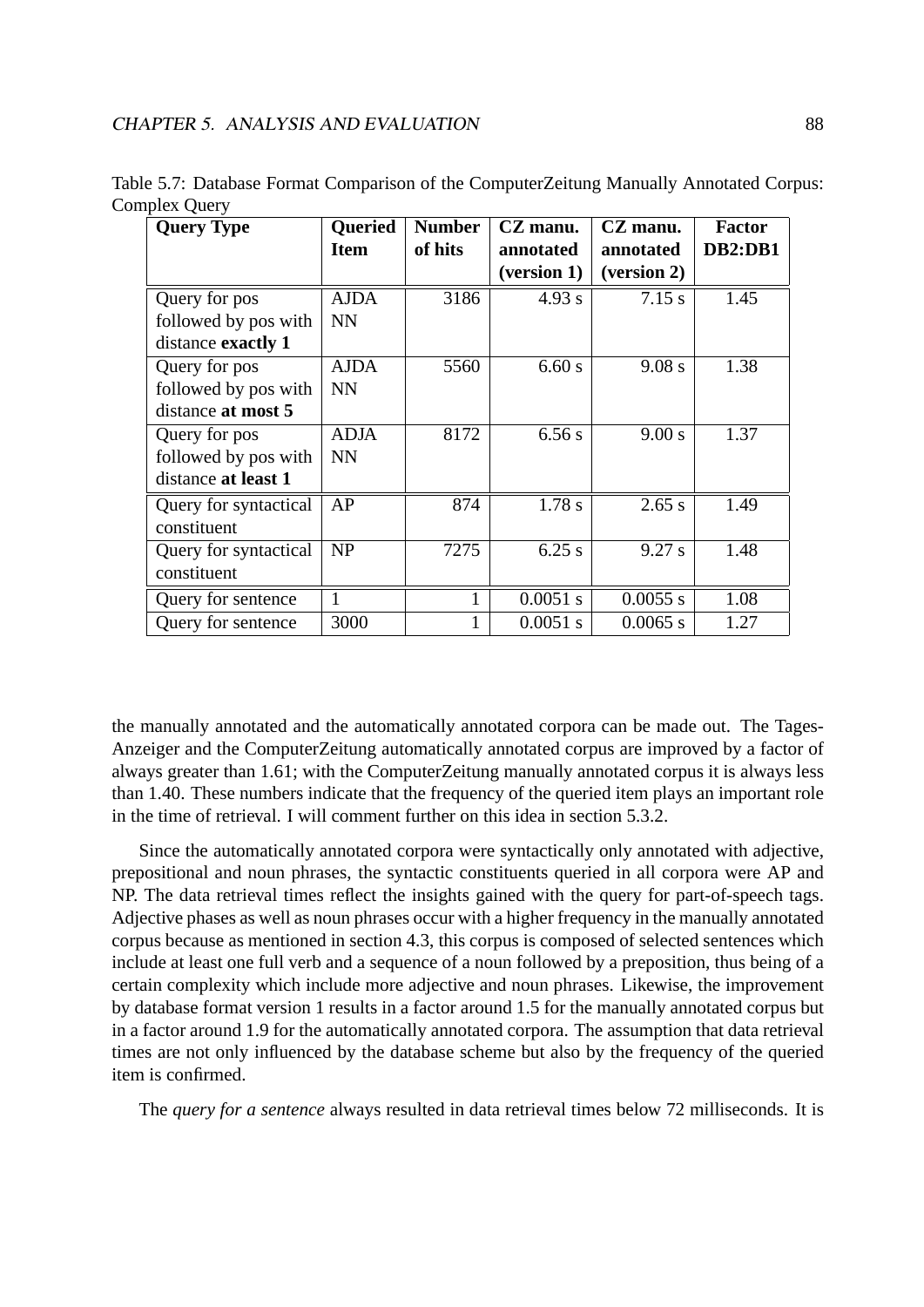hard to judge whether times of this order are representative. The general trend of an improvement by the first version of the database format can still be made out, as can be seen in the difference between the manually and the automatically annotated corpora.

Again, a difference between query types can be discerned. In all corpora, the query for a syntactical constituent can be improved by using the first version of the database format by a larger factor. The following analysis of the number of joins used in both SQL query statements shows how this aspect influences the outcome.

|                                   | Number of JOINS in   Number of JOINS in |                    |
|-----------------------------------|-----------------------------------------|--------------------|
|                                   | database version 1                      | database version 2 |
| Query for pos followed by pos     |                                         |                    |
| in variable distance              |                                         |                    |
| Query for syntactical constituent |                                         |                    |

Table 5.8: Comparison of the Number of JOINS for Complex Queries

Table 5.8 shows that the number of joins for a *query for a part-of-speech tag followed by another part-of-speech tag* can be improved in the first version of the database format by a factor of two; the number of joins for a *query for a syntactical constituent* can be improved by a factor of three. Based on the previous assumptions about the reduction of joins, these numbers explain why the improvement factors for the *query for syntactical constituent* are slightly higher than the improvement factors for the *query for part-of-speech tag followed by part-of-speech tag*.

I have shown that a selection of query types standing for all query possibilities can be improved by using the first version of the database format. The improvement is caused to a large extent by the reduced number of joins. The negative influence of the number of joins can also be seen in a more detailed analysis of the improvement factors which show that the more joins have been omitted, the faster can data be retrieved from a database. There is, however, a trade-off with storage room. The reduction of joins inevitably results in more redundancy and the corpus database therefore requires more storage space on a server. Table 5.9 shows a comparison of the storage room which each corpus database occupies in the first and the second version of the database format.

| raore 5.5. Companion of Bronage Space occurrent Banaoase I official Versions |                      |                      |         |
|------------------------------------------------------------------------------|----------------------|----------------------|---------|
|                                                                              | <b>Storage Space</b> | <b>Storage Space</b> | Factor  |
|                                                                              | Version 1            | Version 2            | DB1:DB2 |
|                                                                              | (Megabytes)          | (Megabytes)          |         |
| TagesAnzeiger                                                                | 60.50                | 57.15                | 5.86%   |
| ComputerZeitung autom. annotated                                             | 8.28                 | 7.95                 | 4.15%   |
| ComputerZeitung manually annotated                                           | 12.41                | 11.59                | 7.08%   |

Table 5.9: Comparison of Storage Space between Database Format Versions

Table 5.9 shows that a corpus stored in the first version of the database format occupies more storage space than a corpus stored in the second version. The amount of additional disk space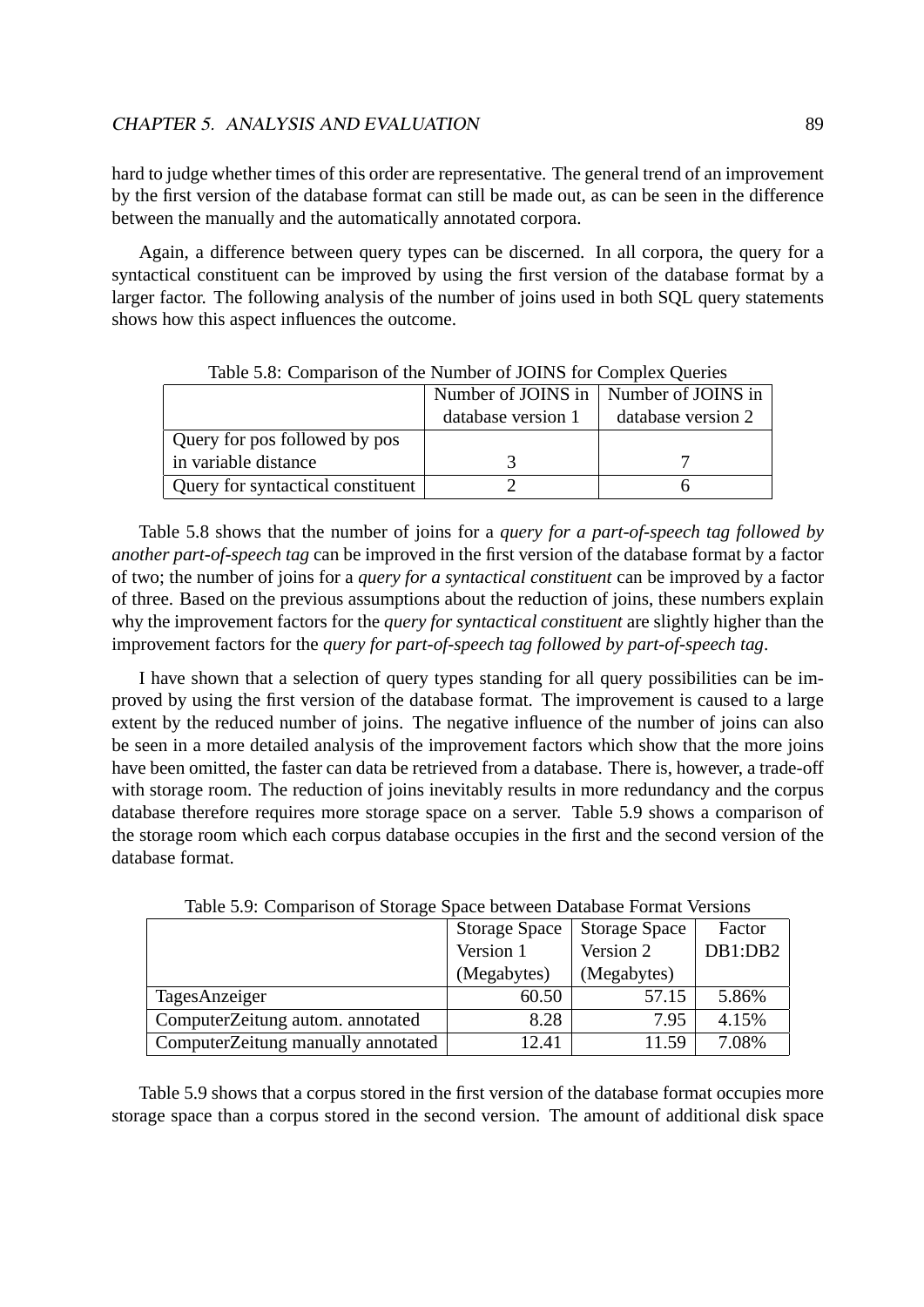

Figure 5.1: Data Retrieval Times per Matching Instances in the ComputerZeitung Manually Annotated Corpus and the Tages-Anzeiger Corpus

varies between four and seven per cent. Compared with the average improvement of 122 per cent for data retrieval times from all queries, the additional storage space is more than compensated.

## **5.3.2 Database Performance**

In a final stage, the corpus query tool is supposed to be used for large automatically annotated corpora. The Tages-Anzeiger corpus contains 314'049 words; a large corpus most likely exceeds one million words. In this section I would like to analyze how the size of a corpus influences retrieval times. Although I have not focused on optimization strategies, a corpus query system which confronts a user with unbearably long loading times is not acceptable. The analysis of the influence of the corpus size on data retrieval times will be based on the results from the timing experiments presented in the previous section.

In a first analysis, the time interval needed to retrieve a certain number of matching instances in two different corpora is compared. The corpora chosen are the ComputerZeitung automatically annotated corpus and the Tages-Anzeiger corpus because their annotation is comparable. The ComputerZeitung corpus contains 3000 sentences; the Tages-Anzeiger contains corpus 20'000 sentences. If a query retrieving the same amount of matching instances takes the same time in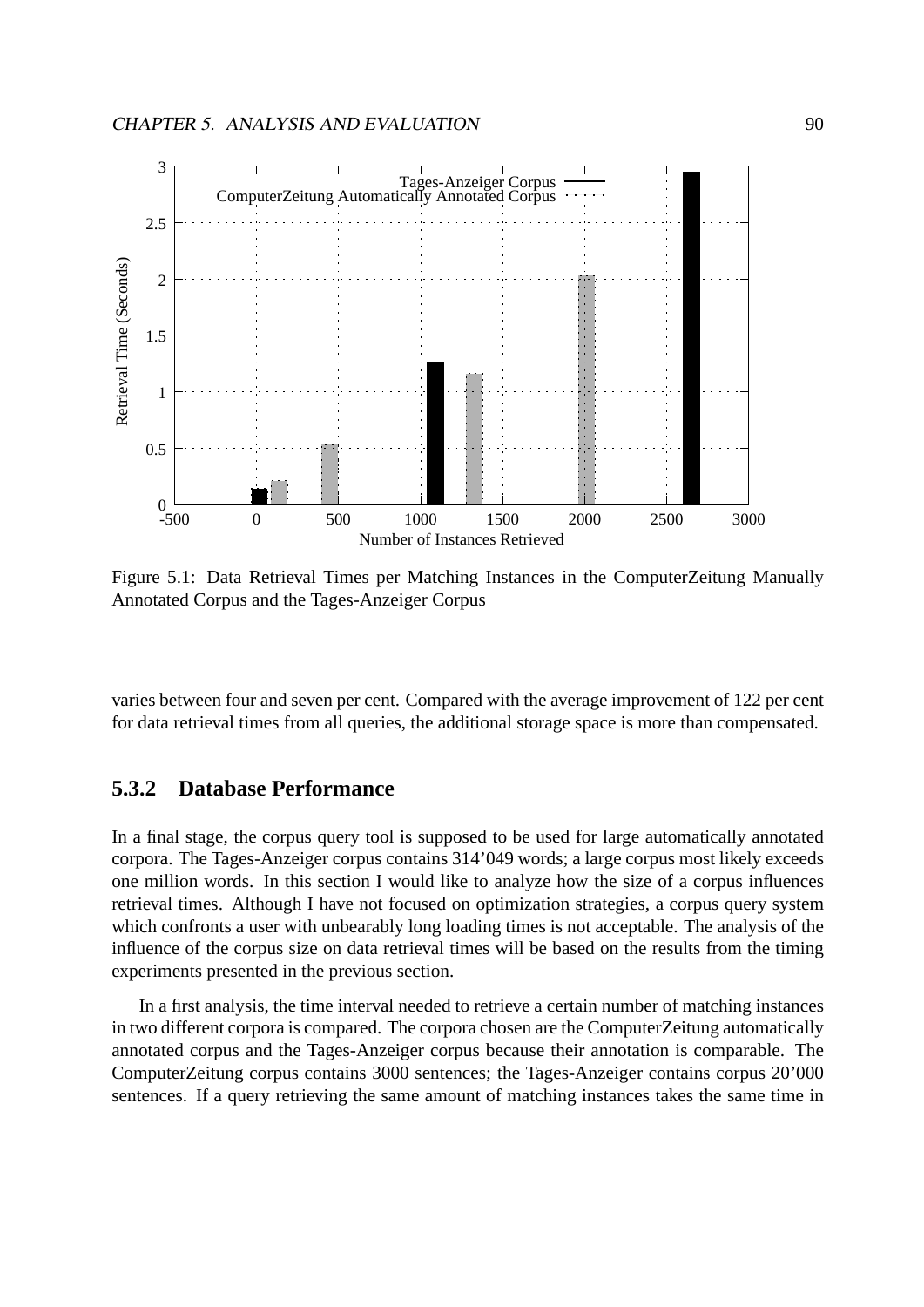both corpora, the size of the corpus is of no importance. Figure 5.1 shows that this is almost but not exactly the case.

None of the queries retrieve exactly the same amount of matching instances. When focussing on the two bars in the center of figure 5.1 which show the query for word *hat* in the Tages-Anzeiger corpus which retrieves 1091 hits and on the query for word *die* in the ComputerZeitung corpus which retrieves 1328 hits, a general trend can be made out. The corpus query system needs slightly more time (3.31 seconds compared to 3.14 seconds) to retrieve less instances in the larger Tages-Anzeiger corpus. A slight influence of the corpus size can therefore be made out. It is, however, impossible to name an exact number which stands for the difference in data retrieval times depending on corpus size based on the experiments conducted on the three testing corpora.

Although the direct influence of corpus size cannot be determinded, its indirect effects on the number of instances retrieved can be examined. When trying to find the exact amount of the influence of the corpus size on data retrieval times, the general trend of retrieval times per number of instances retrieved may give an indication about the development with larger corpora. Figure 5.2 shows the connection between the number of instances which have to be retrieved and the amount of time needed to do so in the Tages-Anzeiger corpus.

Figure 5.2 shows that data retrieval times of queries for a word in the Tages-Anzeiger corpus progress in a linear way depending on the number of hits which have to be retrieved.<sup>4</sup> An equation approximating this line can therefore be calculated. Equations 5.1 and 5.2 show how to find the best fit straight line from a set of measured values. In this case, the number of values *n* equals five because five different queries for word have been measured. Variable *a* corresponds to the y-axis intercept, and variable *b* matches the slope of the line. Equation 5.1 shows how the approximative value of the arithmetic mean of a random sample with *n* values is calculated, and equation 5.2 shows the formula of a regression line including the calculation of variables *a* and *b*. Both formulas can be found on page 91 in [Verein Schweizerischer Mathematik- und Physiklehrer 1992].

(5.1) 
$$
\bar{x} = \frac{1}{n} \sum_{i=1}^{n} x_i
$$

(5.2) 
$$
y = a + bx, \quad a = \frac{\sum_{i=1}^{n} x_i y_i - n \bar{x} \bar{y}}{\sum_{i=1}^{n} x_i^2 - n \bar{x}^2}, \quad b = \bar{y} - a \bar{x}
$$

If applied to the results of the Tages-Anzeiger corpus, equations 5.1 and 5.2 result in the following equation which approximates the line in figure 5.2.

$$
(5.3) \t\t y = 0.2042 + 0.0009x
$$

<sup>4</sup>The data retrieval times of both ComputerZeitung corpora progress in exactly the same way but are for reasons of legibility not included.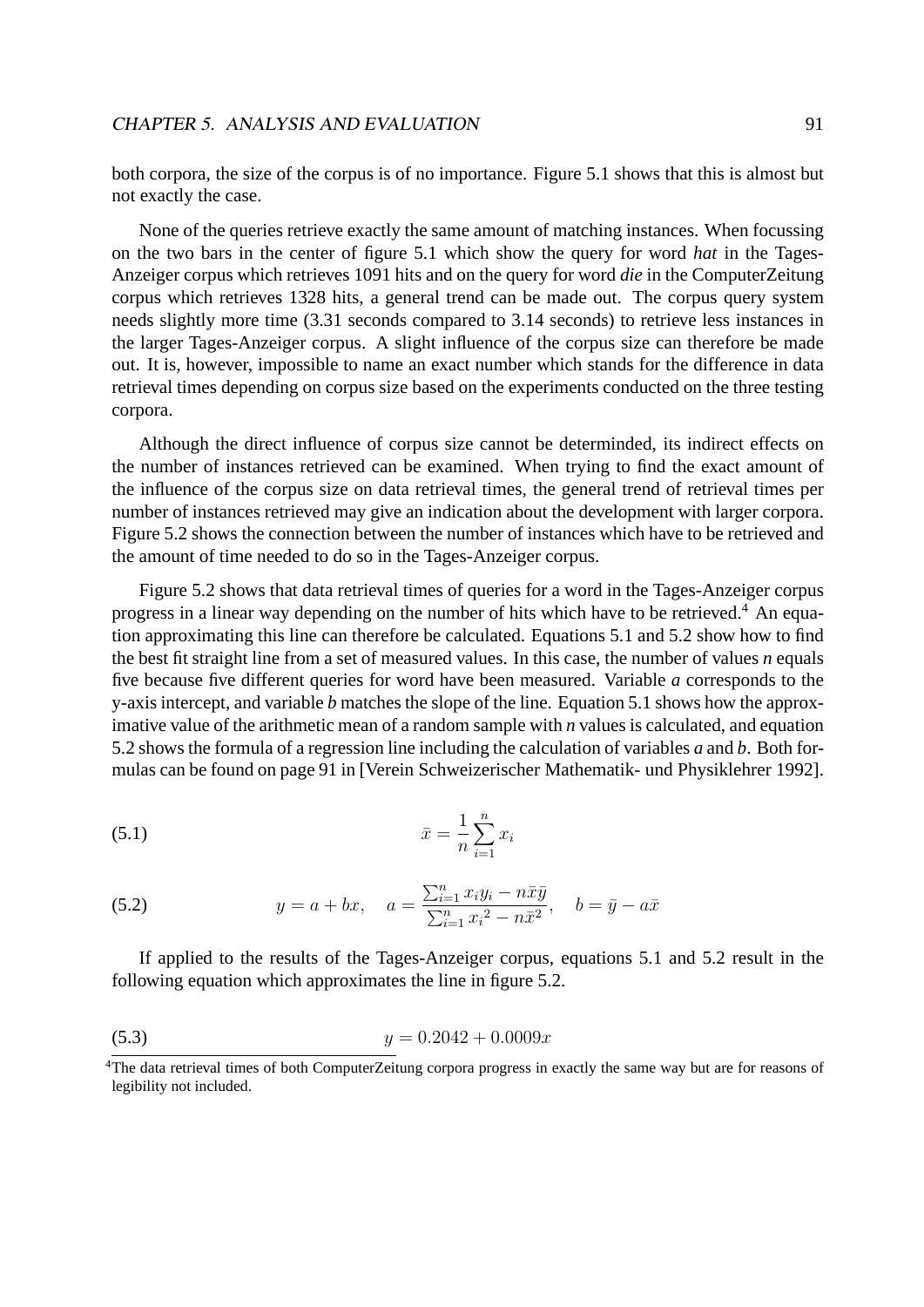

Figure 5.2: Comparison of Data Retrieval Times per Matching Instances in the Tages-Anzeiger Corpus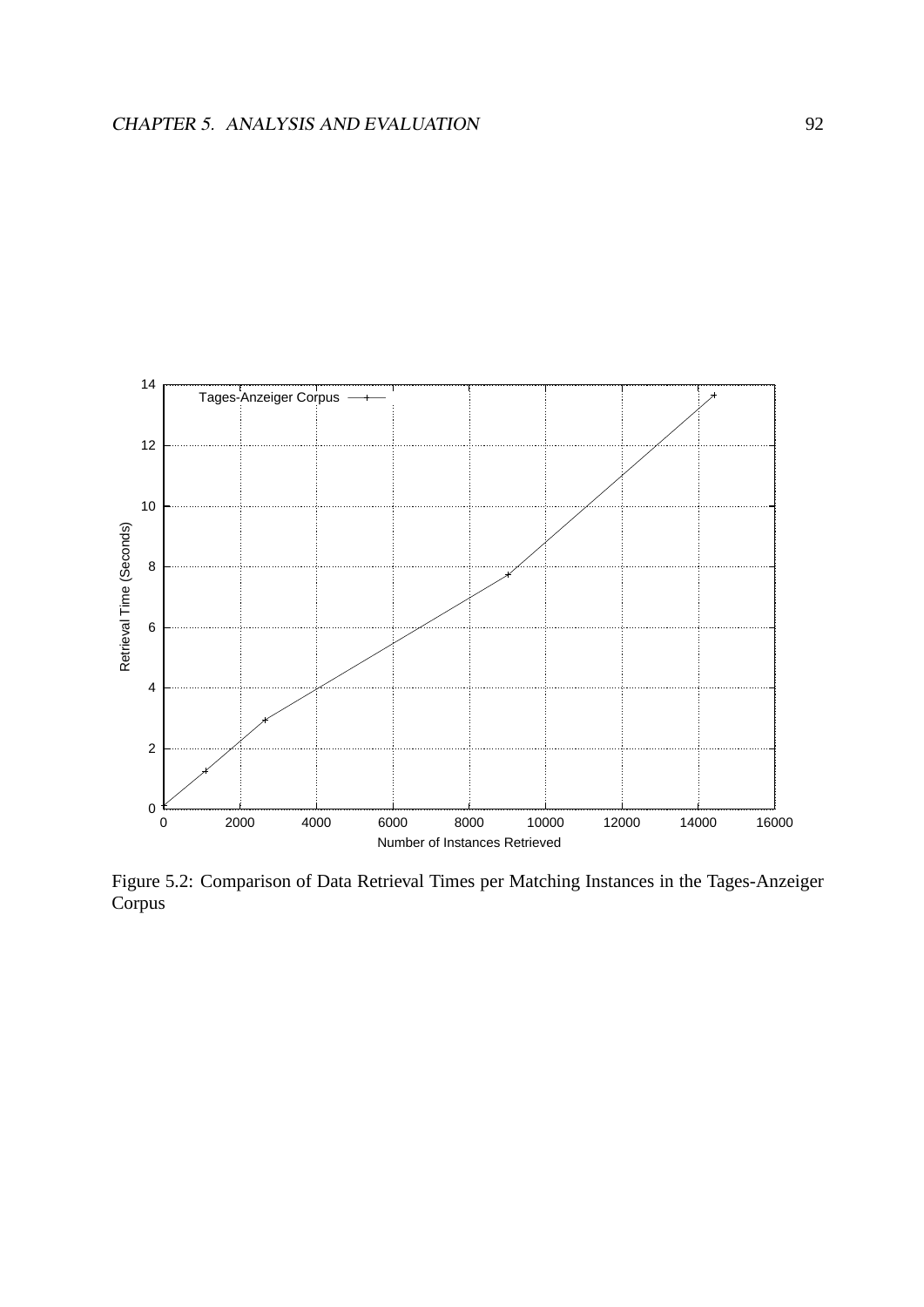Equation 5.3 shows that the data retrieval times of the Tages-Anzeiger progress in a linear way with the slope of 0.0009. The line does not exactly intersect the x-axis at zero but crosses it at the x-value of 0.2042. In order to find out how correct such an approximative equation for a line is, a correlation coefficient can be calculated. This coefficient is based on the standard deviation and measures the linear cohesion between independent values.<sup>5</sup> For equation 5.3, the correlation coefficient *r* is displayed in equation 5.4.

$$
(5.4) \t\t r = 0.989674784
$$

A perfect correlation between an equation and a line corresponds to the coefficient of one. The correlation coefficient displayed in 5.4 shows that equation 5.3 comes very near to the actual data.<sup>6</sup> Assuming that the distribution of data retrieval times progress as they have 20'000 sentences, guesses about retrieval times with larger corpora can be made. This is, however, a risky business because the hypothesis of equation 5.3 could only be proven by two corpora of 3000 sentences.

If equation 5.3 is applied, one has to be aware of the fact that the influence of corpus size is neglected. The factor considered is the number of instances which have to be retrieved. Although it is risky to predict a general trend based on the data from only two corpora, it seems that corpus size does have an indirect influence on retrieval times, but it is nowhere as important as the influence of the number of instances which match a query. There is, however, a connection between the two because a linguistic entity will occur with the same frequency regardless of corpus size.

## **5.3.3 Database Evaluation**

Among the four criteria which are compelling prerequisites for any corpus query system, two concern the structure of the corpus database. The first prerequisite is *completeness*, meaning that every occurrence which matches a query is found in a corpus. When working with a database system, this prerequisite is met if the SQL query statement is correct and the database management system works properly. The correctness of the SQL query statement can be tested by working with a small number of sentences. The results from a query statement can be checked manually. If the SQL query statement outputs the correct instances from an assessable amount of sentences, it will also do so on a larger scale. On the other hand, a database management system is definitely reliable because it has been used often and experiences made in these applications guarantee a correct operation. The criteria of *completeness* is therefore fulfilled.

The second prerequisite for corpus query tools being connected with the corpus database is *efficiency*. It states that the time of retrieval must be limited to a reasonable interval. In

<sup>5</sup>The detailed formula can be found in [Verein Schweizerischer Mathematik- und Physiklehrer 1992] on page 85.

<sup>&</sup>lt;sup>6</sup> Another regression line with the correlation coefficient r=0.9897 is possible. Its equation is  $y = a * x^b$  with a=0.0171 and b=0.6679. Although the linear progression matches the data better, this equation shows that the development is less than of linear order because b is less than 1. I will, however, prefer the linear equation.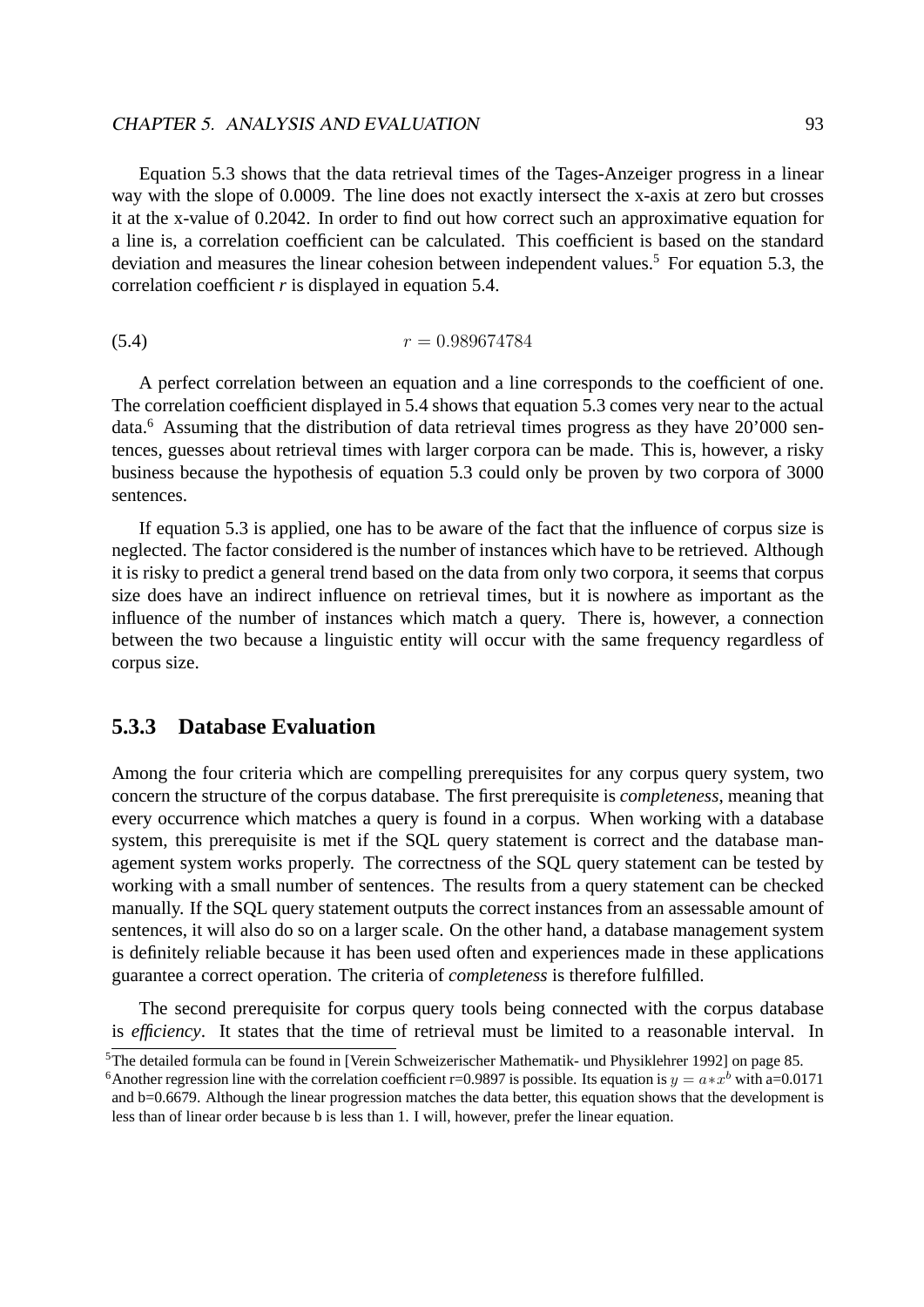the previous subsection, I have presented data retrieval times for my corpus query tool. When comparing the two database formats, it is obvious that the second version of the database format does not result in acceptable data retrieval times. Depending on the query, I have been able to reduce the time span between fifty to three hundred percent.

I have also been able to show that retrieval times chiefly depend on the number of hits which have to be retrieved from a corpus. Queries matching a large number of instances will, however, match an even greater number of instances in a larger corpus, and retrieval times will grow proportionally. With 20'000 sentences, a query retrieving 4848 instances (0.015 instances per corpus) takes approximately four seconds. The final time, however, will be somewhat different because only ten results are retrieved at a time, but a HTML page also needs time for loading. In my opinion, this is still a reasonable time interval. The prerequisite of efficiency, however, remains a matter of worry to my corpus query system.

## **5.3.4 Suggestions for Improvement**

Some suggestions for improving my corpus query tool have already been mentioned in the previous sections of this chapter and will not be repeated here. The main concern of my corpus query system, however, is its performance. Although I have implemented the most obvious query optimization strategies such as indexing, reducing the number of joins, and reducing the number of sentences retrieved, there are some further ideas about improving the performance of my corpus query tool.

For general information about performance tuning of MySQL database system, the fifth chapter in [Reese et al. 2002] devoted to this topic gives insights about approaches which can be taken to improve the performance of my corpus query system. On page 81, Reese et al. (2002) list five points which are to be considered.

- 1. Application tuning
- 2. SQL query tuning
- 3. Database server tuning
- 4. Operating system
- 5. Hardware

The order of the list corresponds to the effects of the measures. Application tuning therefore yields better results than hardware updating. For further work being done on my corpus query tool, this list will be a helpful support.

The first two issues include host application and SQL query tuning. Most suggestions for SQL query tuning have already been implemented (the strategies for SQL query tuning have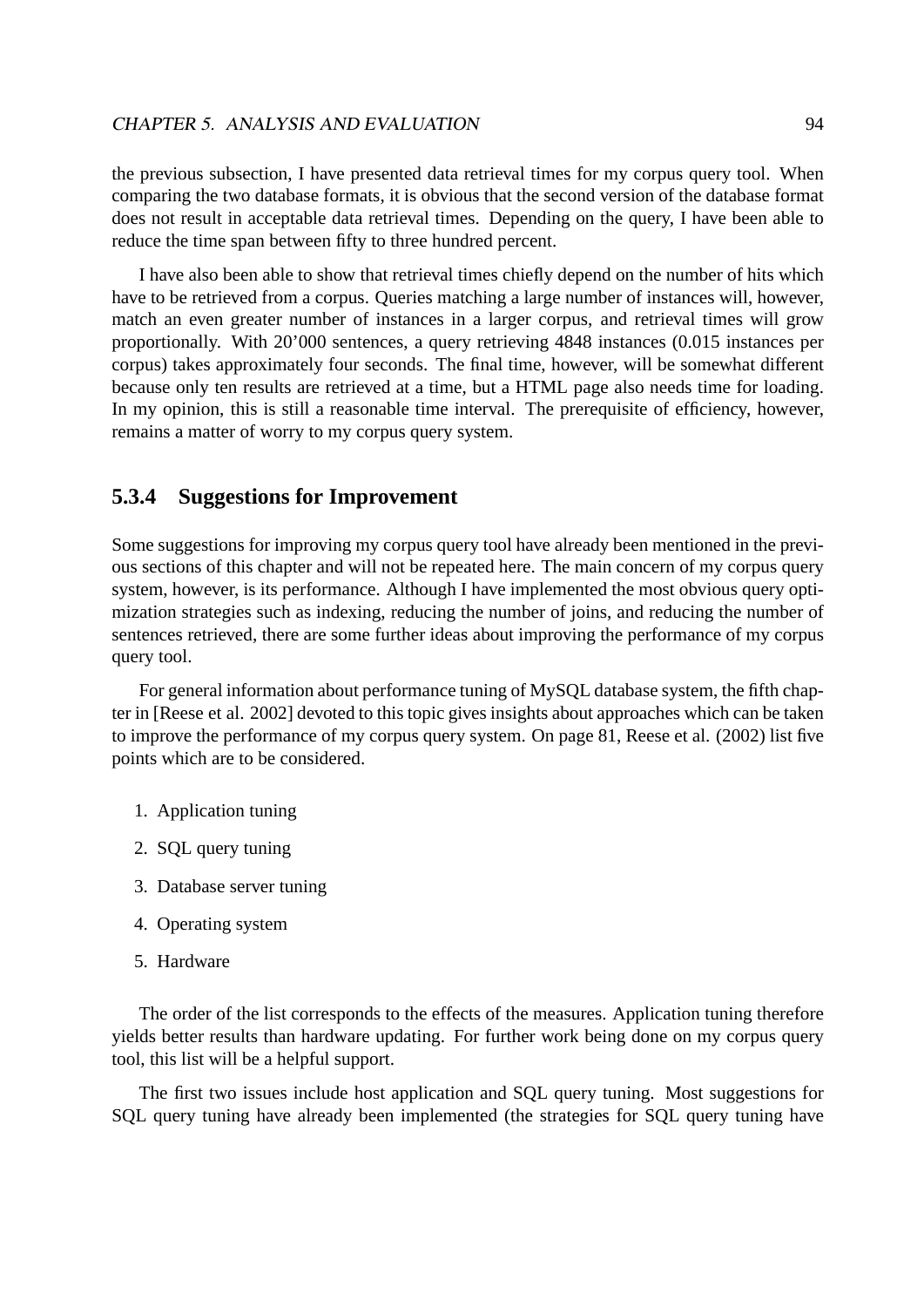been described in section 4.4). The effect of some other strategies mainly in the section of host application tuning (such as data caching and connection pooling) remain to be tested. So far I have not optimized the PHP-scripts so that an improvement in this area is certainly possible.

Another idea about SQL query tuning was suggested by Dr. Bernhard Ruef during a presentation of my corpus query system within a lecture about corpus linguistics with and for computational linguistics. He suggested that the instances of a query retrieving more than one item should be tested so that the scope of the query can be restricted as soon as possible by using the least frequent item to be queried first. For more complex queries, this strategy would certainly improve retrieval times. I am convinced that this strategy and others in a similar style as well could would result in better retrieval times.

The last three issues of the list of MySQL query performance tuning concern matters which were out of my sphere of influence because the database server on which my corpus query tool is running belongs to the Institut für Informatik at the University of Zurich. The database server named "ludwig", however, is set up in the file structure mode and other applications run on it. A different server could possibly influence the corpus query system positively.

It seems that there is a good chance of improving the performance of my corpus query tool if all components including hardware and host language scripts are reexamined and optimized based on their operational purpose. The improvements remain, however, the task of another programmer.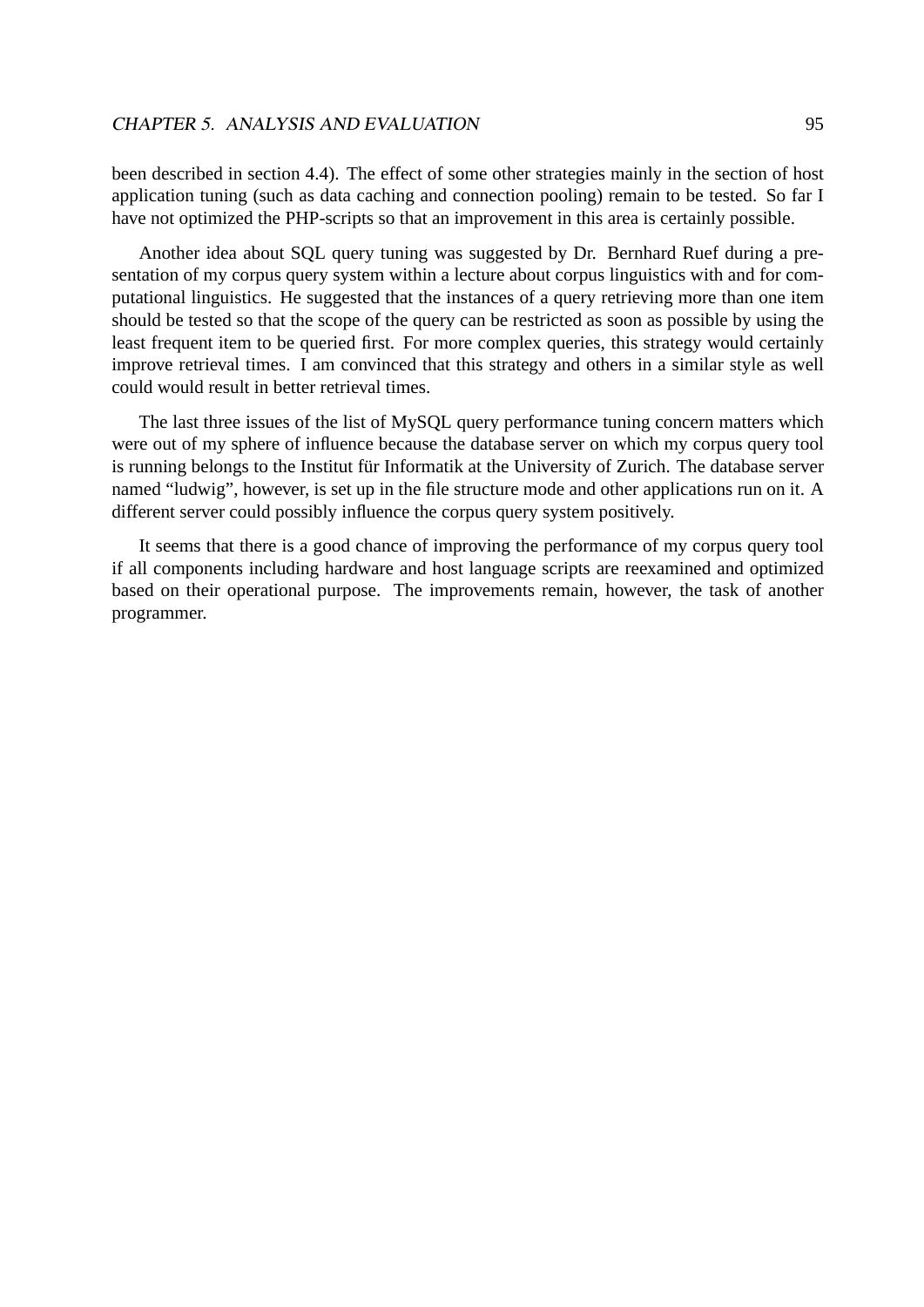## **5.4 Conclusion**

The goal of the project which I have carried out in the context of my Lizentiatsarbeit was to implement a corpus query system which stores syntactically annotated corpora in a relational database system. The design of this tool was planned to be web-based so that users can access the database through a HTML query interface. The intended users were beginners in corpus linguistics.

In this thesis I have presented an overview of theoretical issues concerning corpus query and included a description of a selection of other corpus query systems. The focus of the thesis, however, was set on the documentation of my own corpus query system. I have presented its different components, namely the database format, the corpora which were used for testing the corpus query tool, the SQL query statements, the interface functions, and the design of the result output. In a last chapter, I have analyzed my corpus query tool and have been able to show that the format of the database is a crucial factor for the performance of my corpus query tool.

The use of relational database systems to store large amounts of linguistic data (such as syntactically annotated corpora) has so far been neglected. The only project testing the collaboration of database technologies with corpus linguistics is the corpus query system called San Remo by Thomas Knneth ([Knneth98]). Its limitation, however, is that San Remo was restricted to the use with the British National Corpus which is only part-of-speech tagged. Otherwise, current corpus query systems make use of file systems to store and access corpora. With the implementation of my corpus query tool, I have been able to show that the advantages of database systems can be used for the storage of syntactically annotated corpora as well.

As a next step, a comparison between a corpus query system based on a file system and a corpus query system making use of a database system testing query retrieval times of exactly the same corpus would be interesting. Based on the results of the evaluation of my corpus query tool, I estimate at the moment a file system to be faster than my corpus query tool, especially for large corpora. I am convinced, however, that there are a number of improvements - especially involving database technologies which I have not explored yet - which can make a corpus query system based on a database system faster as well as easier to administrate than one based on a file system. The database system, for example, need not necessarily be a relational one. Additionally, the database format as well as retrieval strategies can be optimized for the retrieval of sentences. An intensified effort between the fields of database technology and corpus linguistics would in my opinion result in profound improvements of any type of linguistic data storage.

Another focus of my corpus query tool is the implementation of an intuitive and user-friendly interface which can be accessed through the internet. Without having conducted any experiments with test persons, a conclusive statement about the user-friendliness of the corpus query tool cannot be made. There are, however, a number of components which make the interface easy to handle. All query inputs involving a fixed set of choices (such as part-of-speech tags or syntactical categories) can be selected from a list which includes their name as well as a short description of their function. Tedious consultations of help files and false inputs can thus be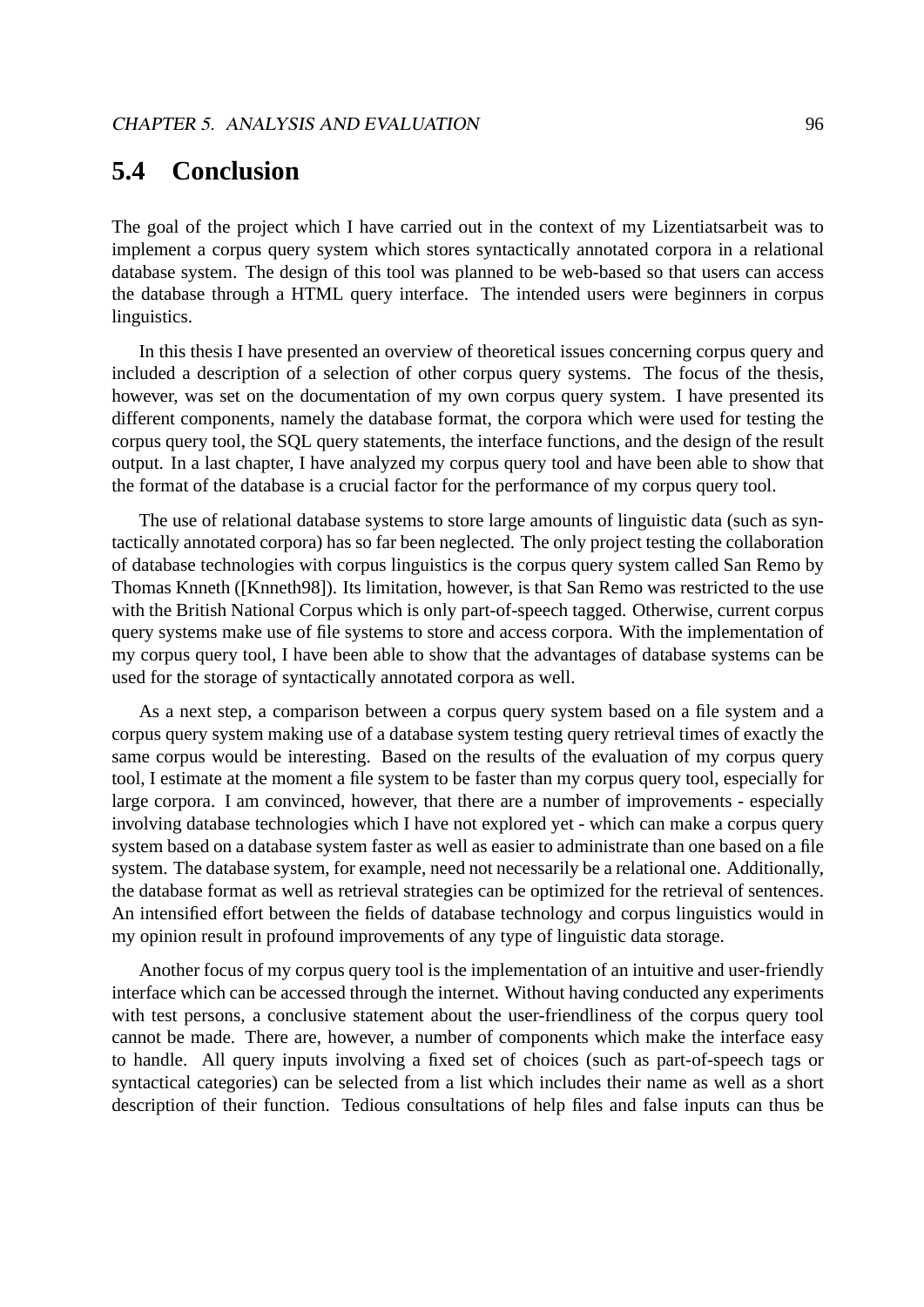avoided. Additionally, a number of warning messages are displayed if the user inputs senseless query statements. The corpus query tool provides only a selected range of query types, but within these queries, many errors which could occur to an inexperienced corpus linguist have been anticipated.

A test version of my corpus query tool including three corpora described in this thesis is running on a server at the Department of Computer Science at the University of Zurich. Instead of claiming completeness, the current version shows that it is possible to implement a corpus query tool for syntactically annotated corpora based on a relational database system. Further efforts would certainly improve retrieval times and expand its functionality and thus create a corpus query tool which could compete with other ones.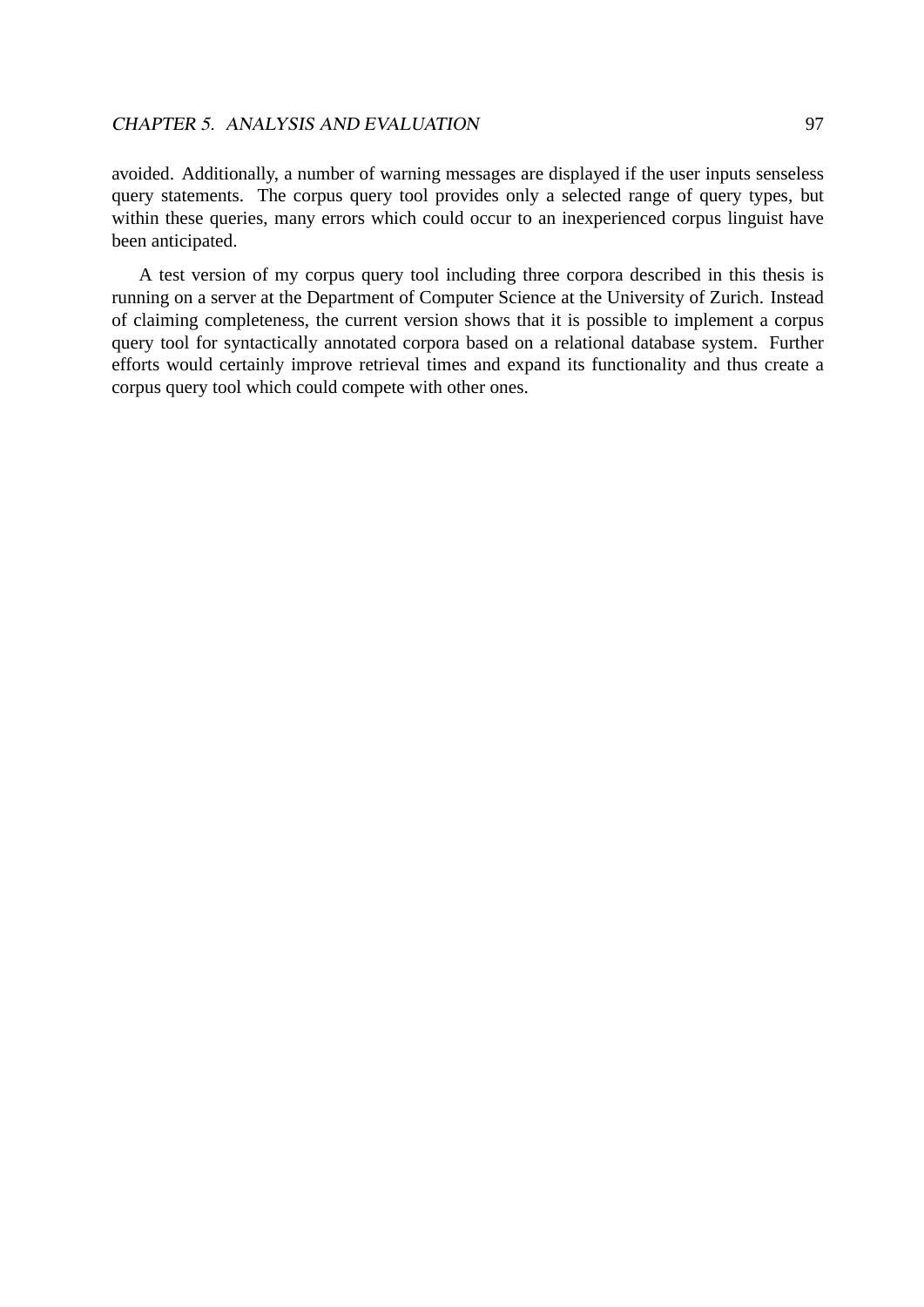# **Bibliography**

- [Biber et al. 2000] Douglas Biber, Susan Conrad, and Randi Reppen. 2000. *Corpus Linguistics: Investigating Language Structure and Use*. Cambridge University Press, 2nd edition.
- [Brants 1997] Thorsten Brants. 1997. The NeGra Export Format for Annotated Corpora (Version 3). Technical report, Universität des Saarlandes.
- [Burnard 1996] Lou Burnard. 1996. Introducing SARA: An SGML-Aware Retrieval Application for the British National Corpus. *Papers Presented at the Second Conference on Teaching and Language Corpora*.
- [Bußmann 1990] Hadumod Bußmann. 1990. *Lexikon der Sprachwissenschaft*. Alfred Kroner ¨ Verlag, Stuttgart, 2nd edition.
- [Carstensen et al. 2001] Kai-Uwe Carstensen, Christian Ebert, Cornelia Endriss, Susanne Jekat, Ralf Klabunde, and Hagen Langer, editors. 2001. *Computerlinguistik und Sprachtechnologie: Eine Einführung*. Spektrum Akademischer Verlag, Heidelberg, Berlin.
- [Corley et al. 2001] Stefan Corley, Martin Corley, Frank Keller, Matthew W. Crocker, and Shari Trewin. 2001. Finding Syntactic Structure in Unparsed Corpora: The GSearch Query System. *Computers and Humanities*, 35(2):81–94.
- [Elmasri and Navathe 2000] Ramez Elmasri and Shamkant B. Navathe. 2000. *Fundamentals of Database Systems*. Addison Wesley Longman, Reading, Massachusetts, 3rd edition.
- [Finegan 1999] Edward Finegan. 1999. *Language: Its Stucture and Use*. Harcourt Brace College Publishers, Fort Worth, 3rd edition.
- [Garside et al. 1997] Roger Garside, Geoffrey Leech, and Anthony McEnery. 1997. *Corpus Annotation: Linguistic Annotation from Computer Text Corpora*. Longman, London and New York.
- [Jurafsky and Martin 2000] Daniel Jurafsky and James H. Martin. 2000. *Speech and Language Processing*. Prentice Hall, Upper Saddle River.
- [Künneth 1998] Thomas Künneth. 1998. Datenbankgestützte Speicherung von Korpora. Master's thesis, Friedrich-Alexander-Universität Erlangen-Nürnberg.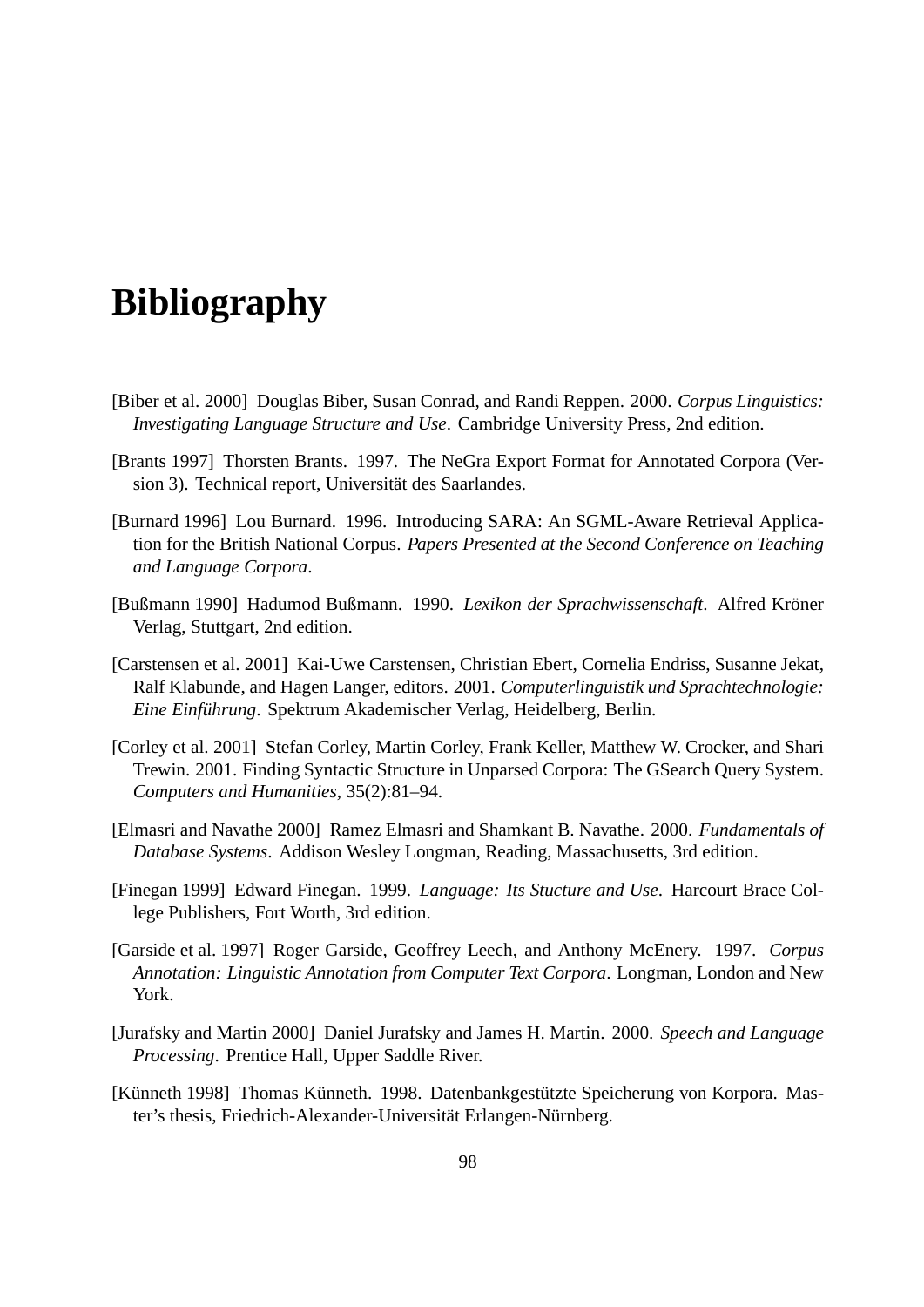#### BIBLIOGRAPHY 99

- [Lezius and König 2000] Wolfgang Lezius and Esther König. 2000. Towards a Search Engine for Syntactically Annotated Corpora. In Schukat-Talamazzini, Ernst G. and Zühlke, Werner, editors, *Proceedings der 4. Konferenz zur Verarbeitung naturlicher Sprache (KONVENS- ¨ 2000)*, pages 113–116, Ilmenau. VDE-Verlag.
- [Linke et al. 1996] Angelika Linke, Markus Nussbaumer, and Paul R. Portmann. 1996. *Studienbuch Linguistik*. Max Niemeyer Verlag, Tubingen, 3rd edition. ¨
- [McEnery and Wilson 1996] Tony McEnery and Andrew Wilson. 1996. *Corpus Linguistics*. Edinburgh Textbooks in Empirical Linguistics, Edinburgh.
- [Meier 2002] Charles F. Meier. 2002. *English Corpus Linguistics: An Introduction*. Cambridge University Press, Cambridge.
- [Mengel and Lezius 2000] Andreas Mengel and Wolfgang Lezius. 2000. An XML-based Representation Format for Syntactically Annotated Corpora. In *Proceedings of the Second International Conference on Language Resources and Engineering (LREC 2000)*, volume 1, pages 121–126.
- [Plaehn 1998] Oliver Plaehn. 1998. ANNOTATE Datenbank-Dokumentation. Technical report, Universität des Saarlandes.
- [Rechenberg and Pomberger 1999] Peter Rechenberg and Gustav Pomberger, editors. 1999. *Informatik-Handbuch*. Carl Hanser Verlag, München, Wien, 2nd edition.
- [Reese et al. 2002] George Reese, Randy Jay Yarger, and Tim King. 2002. *Managing and Using MySQL*. O'Reilly, 2nd edition.
- [Schiller et al. 1999] Anne Schiller, Christine Stöckert, Simone Teufel, and Christine Thielen. 1999. Guidelines für das Tagging Deutscher Textkorpora mit STTS. Technical report, Institut für Maschinelle Sprachverarbeitung der Universität Stuttgart und Seminar für Sprachwissenschaft der Universität Tübingen.
- [Schmid and Kempe 1996] Helmut Schmid and A. Kempe. 1996. Tagging von Korpora mit HMM, Entscheidungsbaumen und Neuronalen Netzen. ¨ *Wiederverwendbare Methoden und Ressourcen zur linguistischen Erschliessung des Deutschen*, pages 231–244.
- [Stoll and Leierer 2000] Rolf D. Stoll and Gudrun Anna Leierer. 2000. *PHP4 and MySQL*. Data Becker, Paderborn, 2nd edition.
- [Verein Schweizerischer Mathematik- und Physiklehrer 1992] Verein Schweizerischer Mathematik- und Physiklehrer. 1992. *Formeln und Tafeln: Mathematik - Physik*. Orell Füessli, 5th edition.
- [Volk and Schneider 1998] Martin Volk and Gerold Schneider. 1998. Comparing a Statistical and a Rule-Based Tagger for German. In *Proceedings der 2. Konferenz zur Verarbeitung natürlicher Sprache (KONVENS-1998)*, Bonn.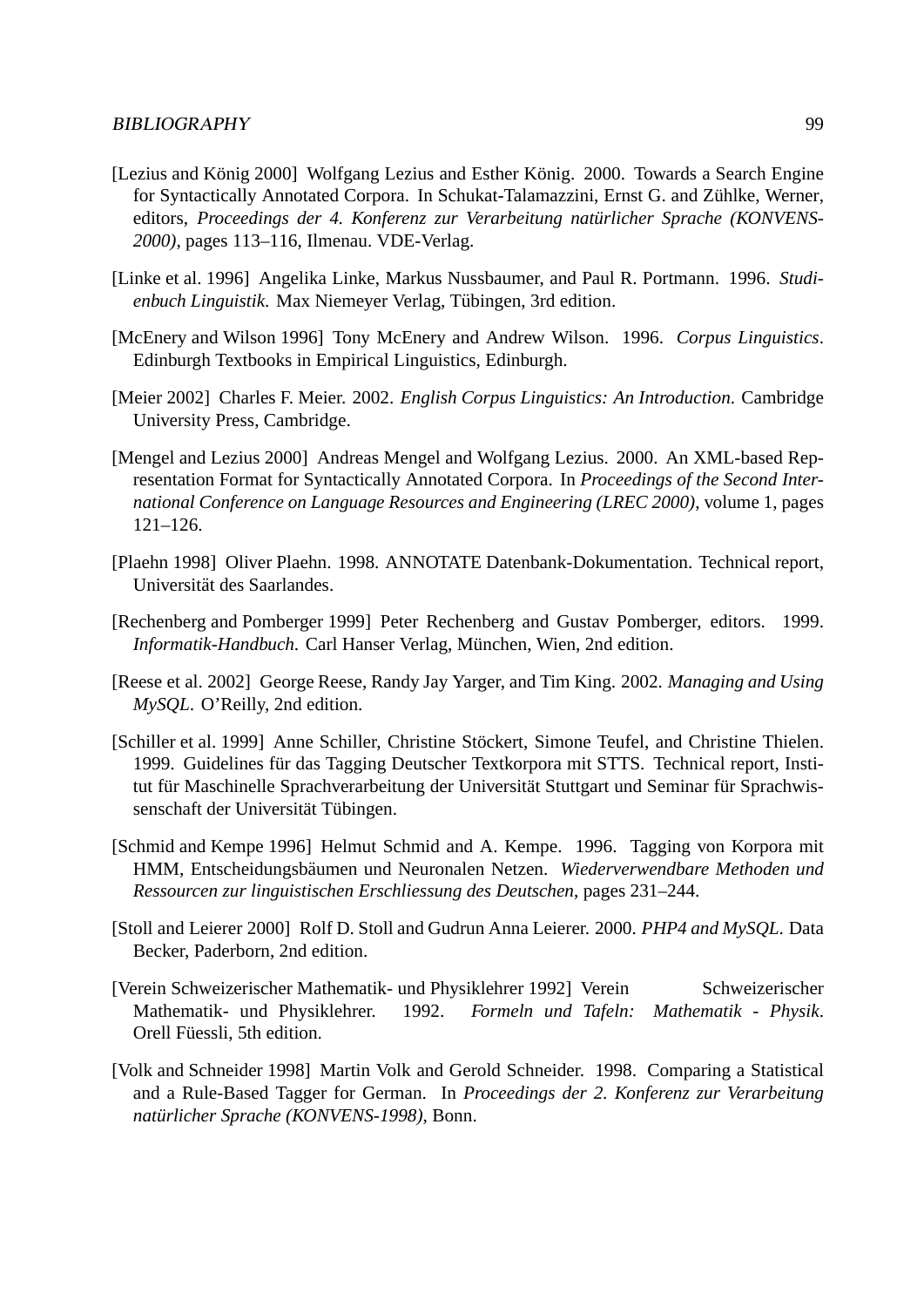- [Volk 2001] Martin Volk. 2001. *The Automatic Resolution of Prepositional Phrase Attachment Ambiguities in German*. Universität Zürich, Habilitationsschrift.
- [Voormann and Lezius 2002] Holger Voormann and Wolfgang Lezius. 2002. TIGERin Grafische Eingabe von Benutzeranfragen für ein Baumbank-Anfragewerkzeug. In Stephan Busemann, editor, *Proceedings der 6. Konferenz zur Verarbeitung natürlicher Sprache (KONVENS-2002)*, pages 231–234, Saarbrücken.
- [Zierl 1998] Marco Zierl. 1998. Entwicklung und Implementierung eines Datenbankssystems zur Speicherung und Verarbeitung von Textkorpora. Master's thesis, Friedrich-Alexander-Universität Erlangen-Nürnberg.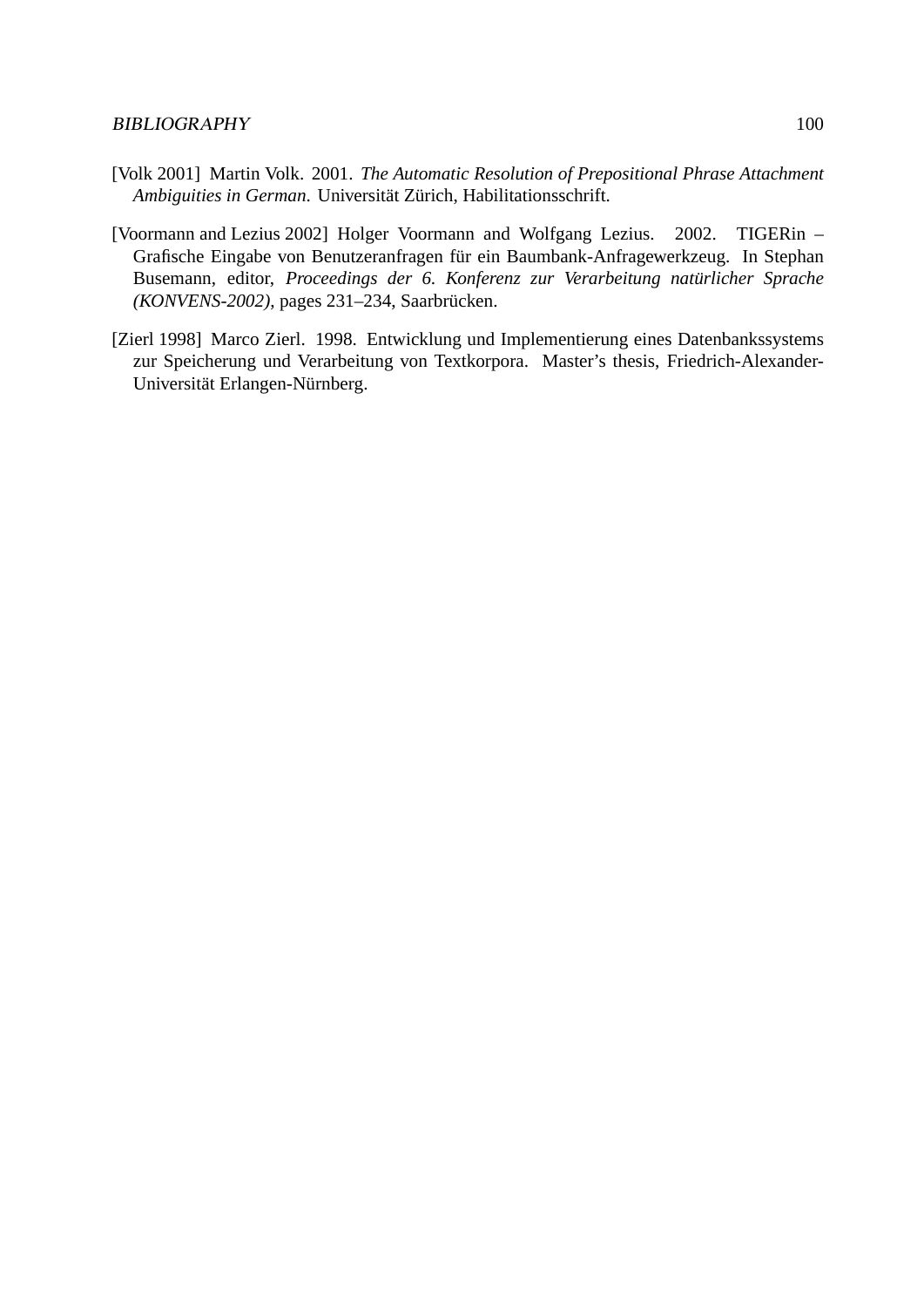# **Glossary**

- **Annotation** (i) the practice of adding explicit additional information to machine-readable text; (ii) the physical representation of such information. ([McEnery and Wilson 1996]:177)
- **Competence** Noam Chomsky distinguishes between a speaker's competence and PERFORMANCE. Competence is the ability to produce and assign meaning to any kind of grammatical utterance. ([Bußmann 1990]:396)
- **Corpus** (i)(loosely) any body of text; (ii)(most commonly) a body of machine-readable text; (iii)(more strictly) a finite collection of machine-readable text, sampled to be maximally representative of a language or variety. ([McEnery and Wilson 1996]:177)
- **Corpus Linguistics** The activities involved in compiling and using a CORPUS to investigate natural language use. ([Finegan 1999]:588)
- **Database/Database System** The combination of a collection of logically coherent data with some inherent meaning and a DATABASE MANAGEMENT SYSTEM. ([Rechenberg and Pomberger 1999]:876)
- **Database Management System (DBMS)** A collection of programs that enables users to create and maintain a database; i.e. a general-purpose software systems that facilitates the process of defining, constructing, and manipulating databases for various applications. ([Elmasri and Navathe 2000]:5)
- **Descriptive Adequacy** Evaluation criterion for grammatical theories of natural language established by Noam Chomsky. A grammar is of descriptive adequacy if it describes a speaker's COMPETENCE to determine the correctness of linguistic expressions. ([Bußmann 1990]:46)
- **Entity-Relationship Model** A data model used for the conceptual design of database applications. The ER-model describes data as entities, relationships, and attributes. ([Elmasri and Navathe 2000]:41-72)
- **Explanatory Adequacy** Evaluation criterion for grammatical theories of natural language established by Noam Chomsky. A linguistic theory is of explanatory adequacy if it does not only determine the correctness of linguistic expressions but additionally explains how a speaker acquires this knowledge. ([Linke et al. 1996]:104-105 and [Bußmann 1990]:46)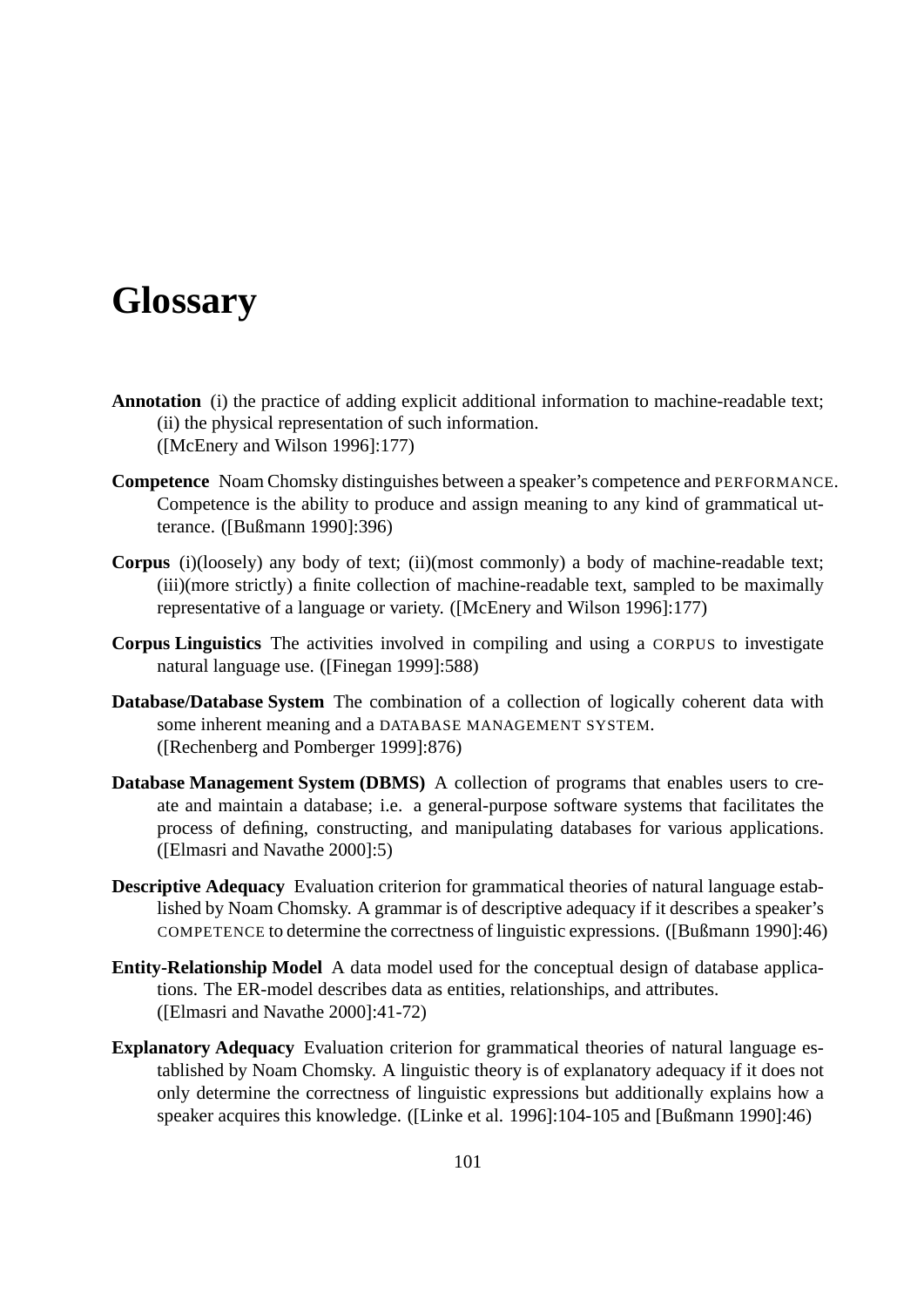- **Join** Operation in relational database systems combining related tuples form two relations into single tuples, resulting in one combined relation. ([Elmasri and Navathe 2000]:219)
- **KWIC** Acronym for KeyWord-In-Context, describing a type of sentence representation in which a keyword is centralized and context preceding or following the keyword is displayed on its left and right respectively.
- **Lemma** The headword form of an entry in a dictionary (German: Grundform), e.g. the inflected verb form *ran* belongs to the lemma *run*.
- **Parsing** (Automatical) grammatical analysis with the goal of finding syntactic functions and constituents of a text. An automatical parser has an accuracy rate of 70-80 per cent.
- **Performance** Noam Chomsky distinguishes between a speaker's COMPETENCE and performance. Performance is the actual output of a speaker's competence, i.e. the utterances produced. ([Bußmann 1990]:396)
- **Register** A language variety associated with a particular situation of use. Examples: baby talk, scholarly writing. ([Finegan 1999]:594)
- **Relational Data Model** Data model implemented in relational database systems representing the database as a collection of relations. A relation is a mathematical set of values resembling a table. ([Elmasri and Navathe 2000]:196-198)
- **SQL (Structured Query Language)** Standardized data definition and data manipulation language for relational database systems.
- **Tagging** (also part-of-speech tagging) (Automatical) grammatical analysis with the goal to find part-of-speech tags. Taggers have become highly accurate; a tagger can automatically analyze a corpus at accuracy rates exceeding 95 per cent. ([Meier 2002]:91)
- **Tag-Set** A group of symbols representing various parts-of-speech. ([Meier 2002]:86)
- **Tokenization** The segmentation of a text into entities most closely resembling words.
- **Treebank** A special kind of corpus consisting of a collection of syntactically annotated sentences. The encoding of the sentence structure resembles a tree. ([Carstensen et al. 2001]:377-385)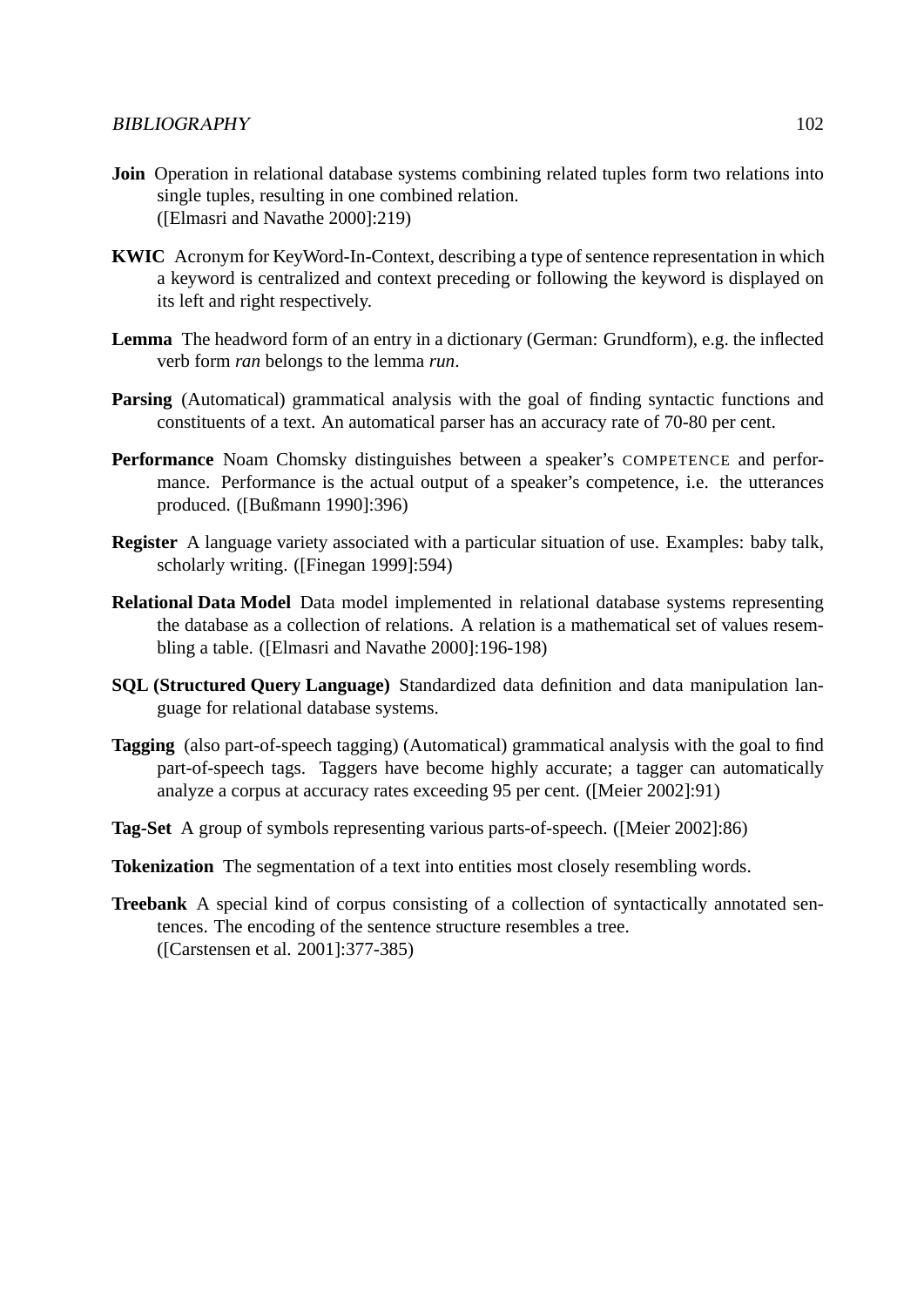# **Appendix A**

# **SGML-Tags in the ComputerZeitung and Tages-Anzeiger Corpora**

Table A.1 shows which SGML-Tags were inserted into the ComputerZeitung corpus in order to preserve the formatting.

| Table A.T. SOIVIL-Tags In the Computer Zenting Corpus |                                                     |  |
|-------------------------------------------------------|-----------------------------------------------------|--|
| $<$ AUTHOR $>$                                        | author                                              |  |
| $\langle$ AU_ABBR $>$                                 | author abbreviation                                 |  |
| $\langle CITY \rangle$                                | document anchor city                                |  |
| $<$ DOC $>$                                           | document begin                                      |  |
| $\langle$ H2 $>$                                      | header                                              |  |
| $<$ LI $>$                                            | list item                                           |  |
| $<$ LOC $>$                                           | location of the document within the newspaper (vol- |  |
|                                                       | ume and page number)                                |  |
| $<$ NUM $>$                                           | volume number of the newspaper                      |  |
|                                                       | paragraph                                           |  |

Table A.1: SGML-Tags in the ComputerZeitung Corpus

Additionally, a sequence of dots  $(\cdot \dots)$  was replaced by the tag  $\langle$ Dots $\rangle$  to prevent a mix-up with dots at the end of a sentence.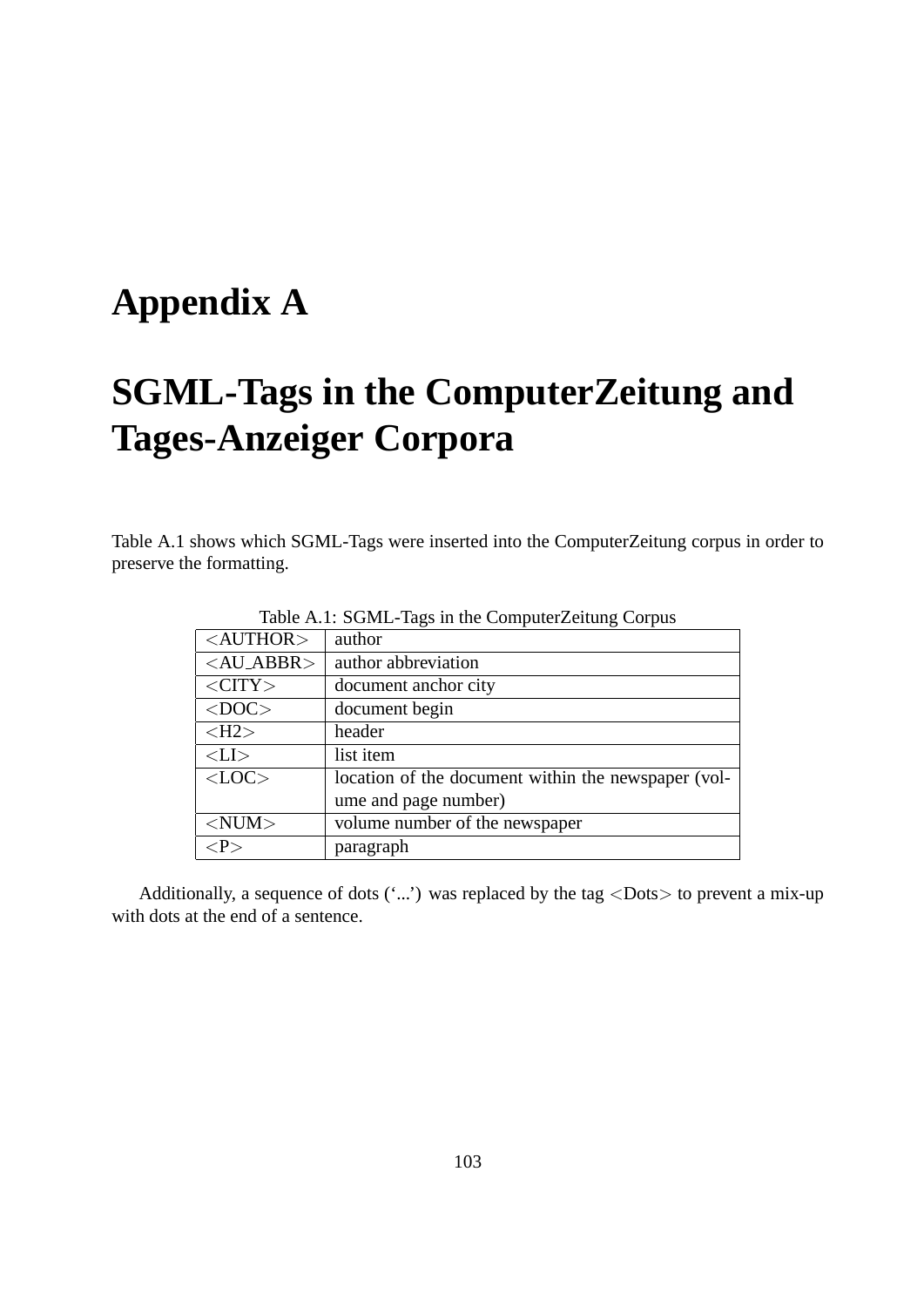The SGML-Tags in table A.2 were already extant in the Tages-Anzeiger corpus.

| $<\!\!AN\!\!>$ | article number          |
|----------------|-------------------------|
| $<$ AU $>$     | author                  |
| $<$ DA $>$     | date of article writing |
| $<$ DD $>$     | document                |
| H              | main title              |
| $<$ KA $>$     | ??                      |
| $<$ LA $>$     | language of the article |
| $<$ LD $>$     | lead                    |
| $<$ LG $>$     | caption                 |
| $<$ NT $>$     | ??                      |
| < P >          | paragraph               |
| $P$ G $>$      | page                    |
| $<$ RU $>$     | rubric                  |
| $<$ SE $>$     | ??                      |
| $<$ SM $>$     | $\overline{22}$         |
| $<$ SO $>$     | source                  |
| $<$ TI $>$     | title                   |
| $<$ TX $>$     | article text            |
| $<$ UR $>$     | ??                      |
| $<$ UT $>$     | subtitle                |
| ZT             | intermediate title      |

Table A.2: SGML-Tags in the TagesAnzeiger Corpus

During the annotation, tags  $\langle DA \rangle$  and  $\langle PG \rangle$  were removed. The date of the article can be reconstructed from the article number <AN>.

Additionally, a sequence of dots  $(\cdot \dots)$  was replaced by the tag  $\langle$ Dots $\rangle$  to prevent a mix-up with dots at the end of a sentence.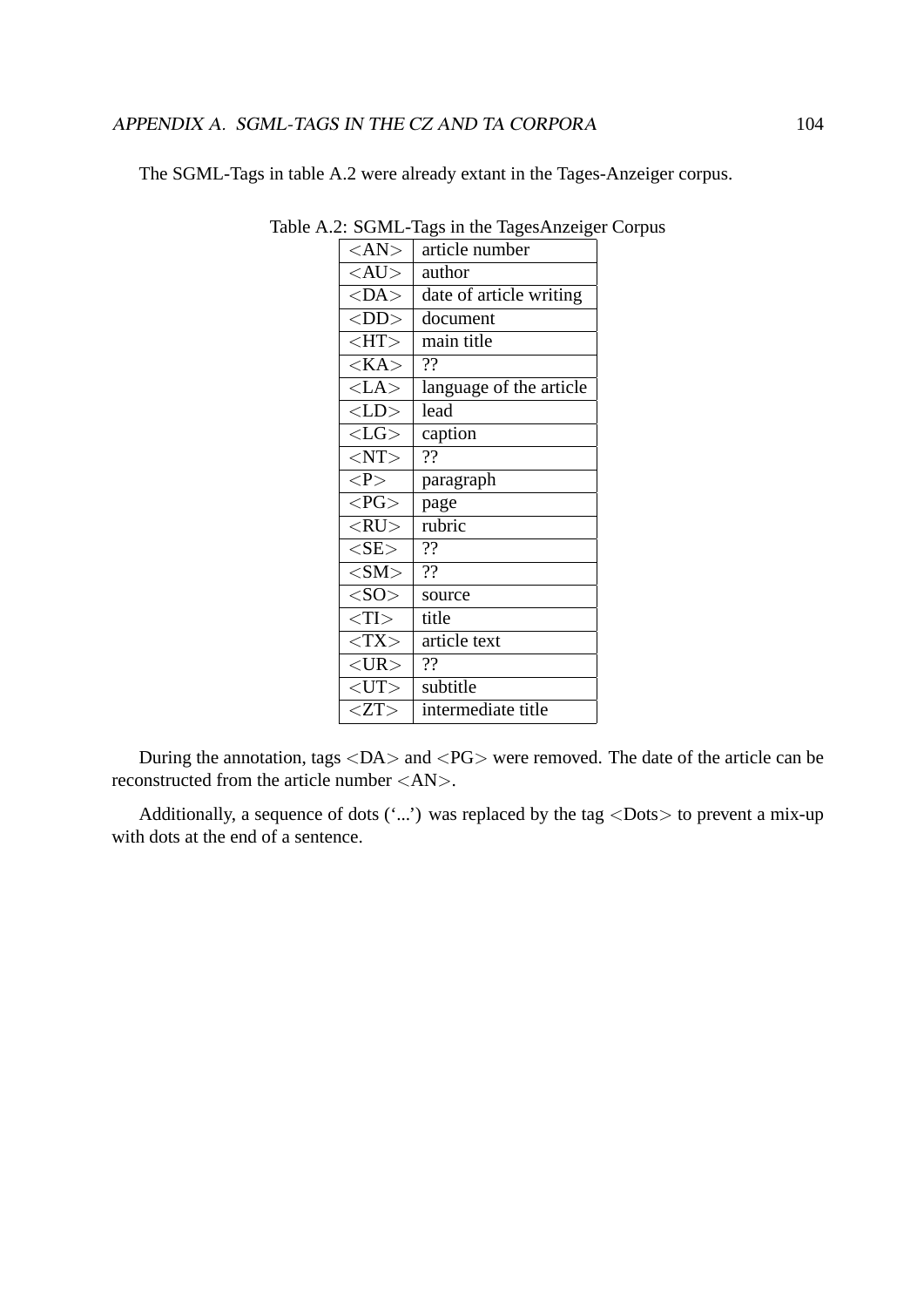## **Appendix B**

### **List of Database Relations**

The following tables describe the detailed format of the relations used in the database system implemented for my own corpus query tool. Column **Name** lists the set of attributes (columns) which are defined for a relation, column **Type** indicates the MySQL data type which is used in this column<sup>1</sup>, and column **Description** gives additional information about the purpose of the attribute. Column **P** (Primary) indicates if an attribute functions as primary key, column **I** (Index) is checked if the attribute is indexed, and column **U** (Unique) is checked if each attribute value occurs only once. If a single field is marked as primary key, MySQL takes it automatically as indexed and unique.<sup>2</sup> Each corpus is saved in a new database.

<sup>&</sup>lt;sup>1</sup>The following MySQL data types were used: char (character; the size is indicated in bytes), varchar (variable-length character; the size is indicated in bytes; storage room is the length of value  $+ 1$ ), int (integer; a basic whole number with a range of  $-2'147'483'648$  to  $2'147'483'647$ , smallint (a basic whole number with a range of  $-32'768$  to 32'767), and tinyint (a basic whole number with a range of -128 to 127).

<sup>2</sup>This is only true for single primary keys. Note the behavior of a compound primary key in table Parent.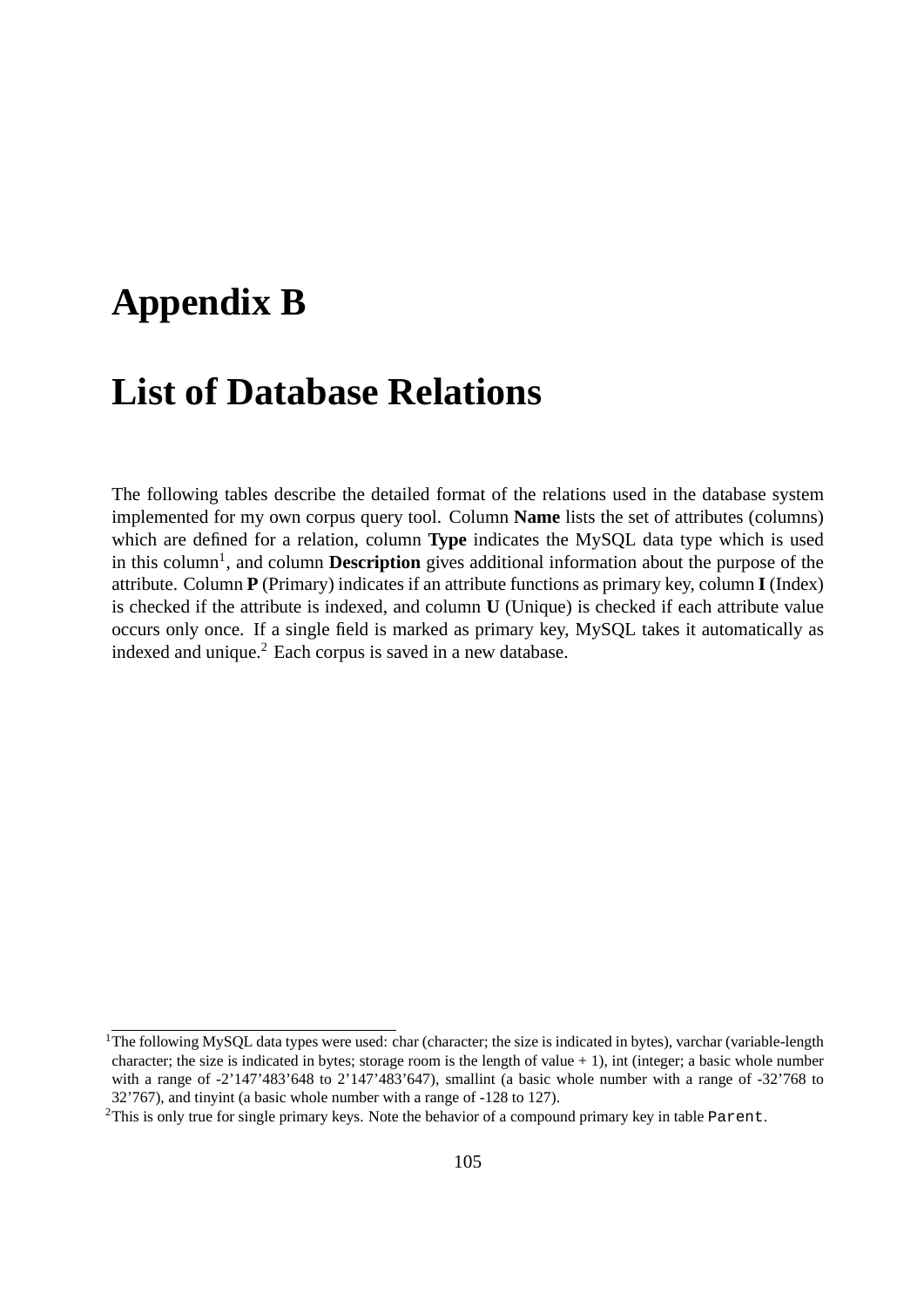### **B.1 Database Format Version 1**

The first version of the corpus database format is based on an entity-relationship model. Besides a table called Corpus which contains meta-information about the corpus which is saved in the database, the first version comprises four tables named Sentence, Word, Parent, and Syntax. Table Word is the pivotal table which stores linguistic information to each word. Table Parent and Syntax do so accordingly for syntactic structures.

**Table Corpus** This table contains the information about the corpus which is stored in the database.

| <b>Name</b>   | <b>Type</b>     | <b>Description</b>                     |  |  |
|---------------|-----------------|----------------------------------------|--|--|
| Name          | varchar $(100)$ | name of the corpus                     |  |  |
| <b>DBName</b> | varchar $(50)$  | database in which the corpus is stored |  |  |
| MaxSentNr     | int             | number of the last sentence            |  |  |
| Language      | varchar $(50)$  | language of the corpus                 |  |  |

**Table Sentence** This table stores the number of each sentence. The last number is equivalent to the MaxSentNr in table Corpus.

| Table B.2: Table Sentence |     |                                       |  |  |  |
|---------------------------|-----|---------------------------------------|--|--|--|
|                           |     | Name   Type   Description             |  |  |  |
|                           | int | identification number of the sentence |  |  |  |

### Table B.1: Table Corpus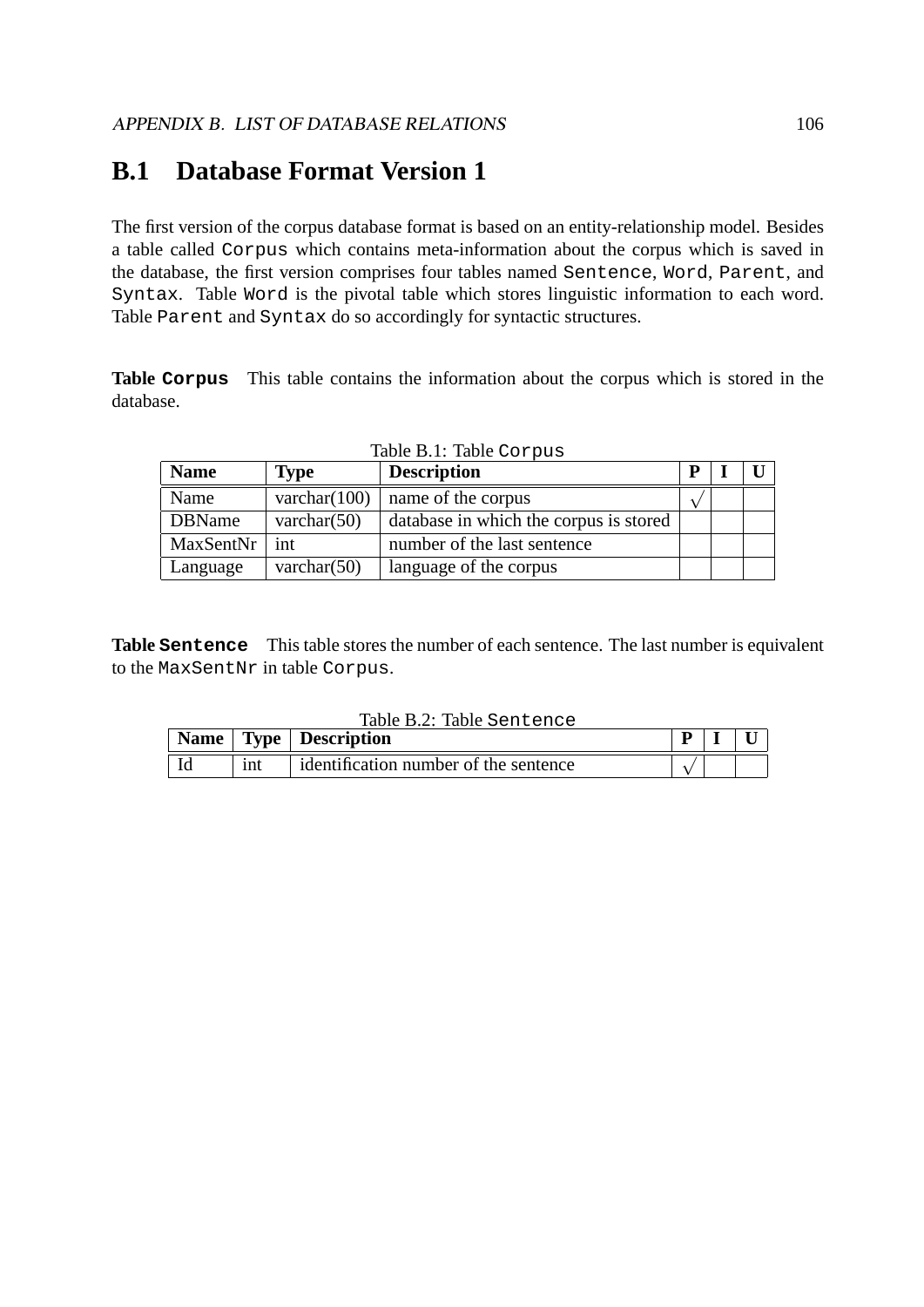**Table Word** This table contains the information to a word. Each word is provided with an identification number. By means of the foreign key SentenceId, a word can be identified with one particular sentence. All other attributes of table Word are parts of the linguistic annotation.

Since a corpus may contain a large number of words and sentences, datatype int is assigned to the word and sentence identification numbers. Attribute Txt is text of variable length depending on the word. The corresponding datatype is int. The lengthiest part-of-speech tag in the current annotation is seven letters long, so datatype char(7) is sufficient. Simplified part-of-speech tags take up room up to fifteen letters, so datatype char(15) is assigned. Edgelabels consists of four letters. Semantical name tags and semantical type tags are of datatype char(14) because the opening and the closing brackets have to be converted into their HTML-codes which take up 4 letters each. It is a tendency of lemmas to take up more room than the words, so datatype varchar(120) is assigned. Morphological tags were not available in the tested corpora but space of length char(30) is provided.

| <b>Name</b> | <b>Type</b>     | TAUIT D.J. TAUIT NUL U<br><b>Description</b>        | P |            | U |
|-------------|-----------------|-----------------------------------------------------|---|------------|---|
| Id          | int             | key of the word                                     |   |            |   |
| SentenceId  | int             | sentence key                                        |   | $\sqrt{}$  |   |
| Txt         | varchar $(100)$ | word text (token)                                   |   |            |   |
| Tag         | char(7)         | part-of-speech tag                                  |   |            |   |
| TagSimple   | char(15)        | simplified part-of-speech tag                       |   | $\sqrt{}$  |   |
| ParentId    | smallint        | foreign key to Parent; the parent is a non-         |   |            |   |
|             |                 | terminal node one of whose children is the word,    |   |            |   |
|             |                 | or 0 if the word is not bound in a syntactic struc- |   |            |   |
|             |                 | ture.                                               |   |            |   |
| Edgelabel   | char(4)         | edgelabel (description of the edge from the word    |   | $\sqrt{}$  |   |
|             |                 | to the node)                                        |   |            |   |
| SemName     | char(14)        | the semantical name tag labels a named entity       |   | $\sqrt{ }$ |   |
| SemType     | char(14)        | the semantical type tag labels temporal or local    |   |            |   |
|             |                 | prepositional phrases                               |   |            |   |
| Lemma       | varchar $(120)$ | the text of the lemma as analyzed by GERTWOL        |   | $\sqrt{ }$ |   |
| MorphTag    | char(30)        | morphological information of the word               |   |            |   |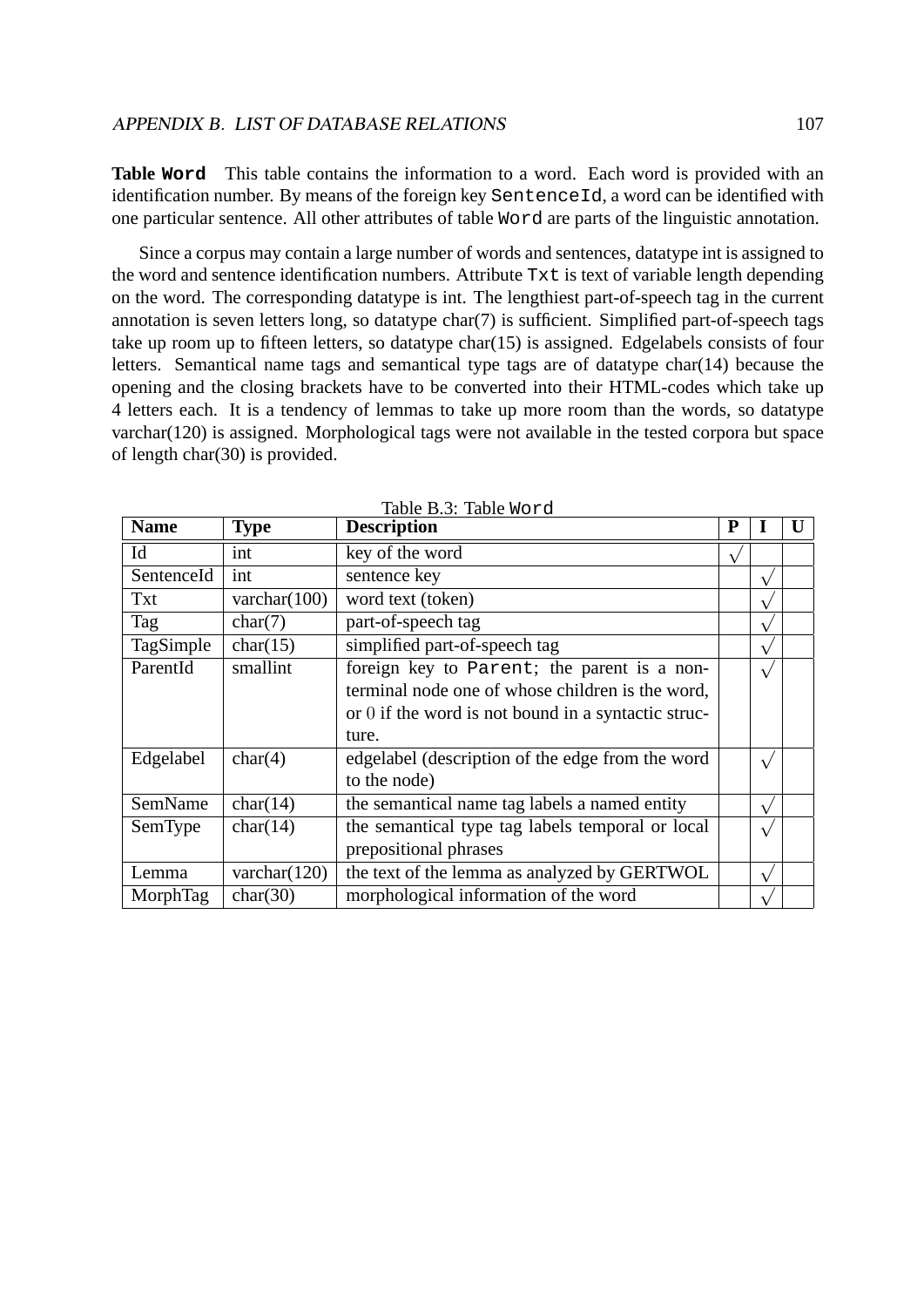**Table Parent** This table contains the information about the syntactic annotation of a word. In order to place each parent node with its corresponding sentence, the key to SentenceId is included. In syntactic annotations, each parent node may also be a child node of another parent; this is realized by referring recursively from parentId to the same table. Parent identification numbers range from 500 to 1000, so data type smallint is of sufficient size to number the parent nodes. Since parent identification numbers start at 500 within each sentence and therefore are not unambiguous, the primary key of table Parent is composed of the parent and the sentence identification number.

| <b>Name</b> | <b>Type</b> | <b>Description</b>                                 | P |  |
|-------------|-------------|----------------------------------------------------|---|--|
| Id          | smallint    | number of the nonterminal node parent              |   |  |
| SentenceId  | int         | foreign key to Sentence                            |   |  |
| Edgelabel   | char(4)     | edgelabel (description of the edge from one node   |   |  |
|             |             | to another)                                        |   |  |
| Parentlabel | char(4)     | description of the node                            |   |  |
| ParentId    | smallint    | foreign key to Parent; the parent is a non-        |   |  |
|             |             | terminal node one of whose children is the node,   |   |  |
|             |             | or 0 if the node is not bound in another syntactic |   |  |
|             |             | structure.                                         |   |  |

Table B.4: Table Parent

**Table Syntax** This table is the result of several joins of table parent and table parentlabel. It makes the recursive structure of the syntactic annotation explicit.

| <b>Name</b> | <b>Type</b> | <b>Description</b>                              |  |  |
|-------------|-------------|-------------------------------------------------|--|--|
| Id          | int         | foreign key to table Word                       |  |  |
| SentenceId  | int         | foreign key to table Sentence                   |  |  |
| NodeTxt1    | tinyint     | label of the syntactic node on the first level  |  |  |
| NodeTxt2    | tinyint     | label of the syntactic node on the second level |  |  |
| NodeTxt3    | tinyint     | label of the syntactic node on the third level  |  |  |
| NodeTxt4    | tinyint     | label of the syntactic node on the fourth level |  |  |
| ParentId    | smallint    | identification number of the parent node on the |  |  |
|             |             | fifth level                                     |  |  |

Table B.5: Table Syntax

The number of database tables in the second version of the database format is larger than the one presented above. Some tables of the second database format are only slightly modified; others are added.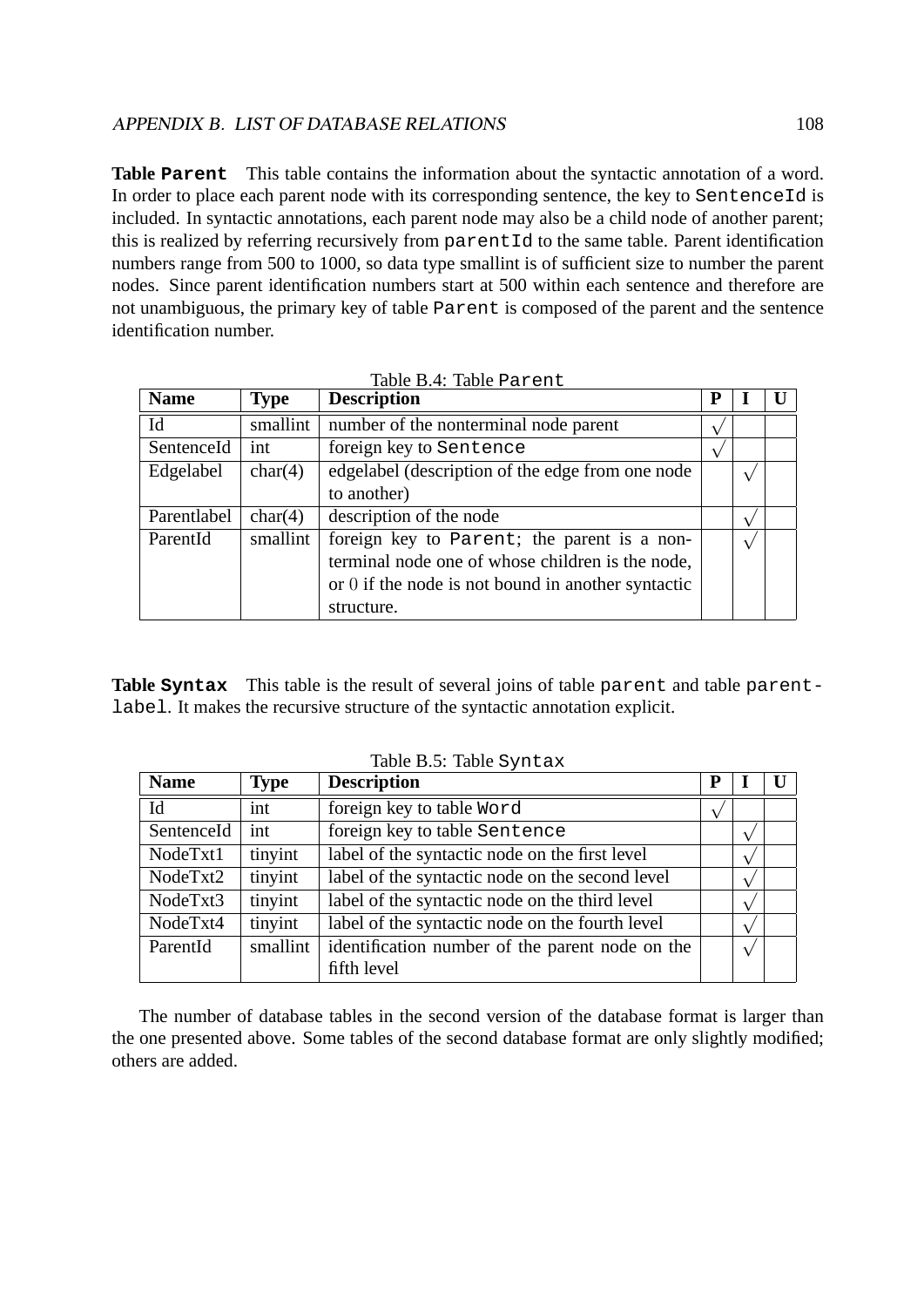### **B.2 Database Format Version 2**

**Table Corpus** This table contains the information about the corpus which is stored in the database.

Table B.6: Table Corpus

| <b>Name</b>   | <b>Type</b>     | <b>Description</b>                     | D |  |
|---------------|-----------------|----------------------------------------|---|--|
| Name          | varchar $(100)$ | name of the corpus                     |   |  |
| <b>DBName</b> | varchar $(50)$  | database in which the corpus is stored |   |  |
| MaxSentNr     | int             | number of the last sentence            |   |  |
| Language      | varchar $(50)$  | language of the corpus                 |   |  |

**Table Sentence** This table stores the number of each sentence. The last number is equivalent to the MaxSentNr in table Corpus.

| Table B.7: Table Sentence |     |                                      |  |  |  |
|---------------------------|-----|--------------------------------------|--|--|--|
|                           |     | Name   Type   Description            |  |  |  |
|                           | int | dentification number of the sentence |  |  |  |

**Table Text** This table contains the texts of each word occurring in the corpus; in other words, each word type (as opposed to token) is stored. Each text is provided with an identification number of data type integer.

|             | Table B.8: Table Text    |                               |  |  |  |  |  |
|-------------|--------------------------|-------------------------------|--|--|--|--|--|
| <b>Name</b> | <b>Type</b>              | <b>Description</b>            |  |  |  |  |  |
|             | 1nt                      | key of the text-string (type) |  |  |  |  |  |
| Text        | varchar(100)   word text |                               |  |  |  |  |  |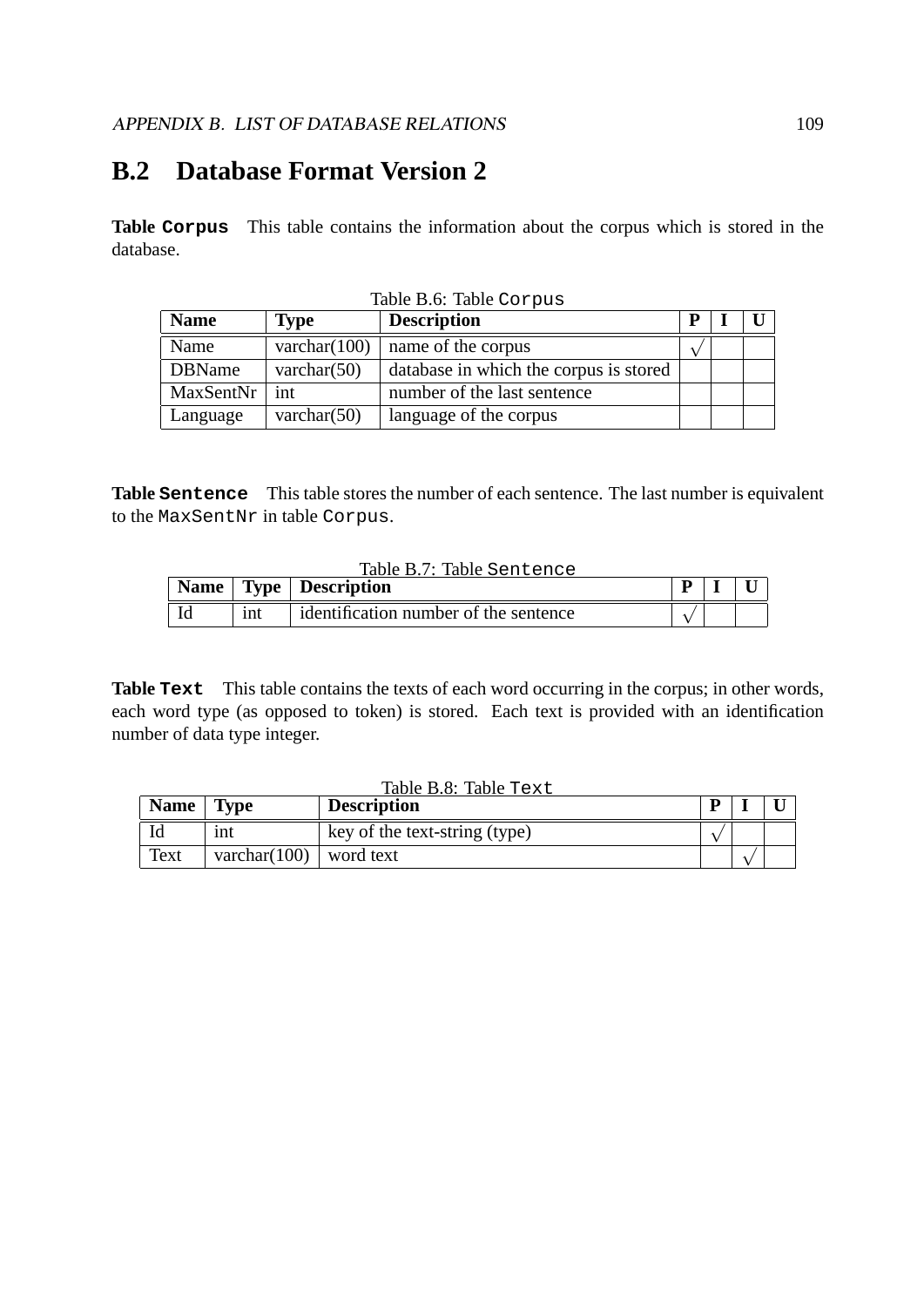**Table Word** This table contains the information to a word. Each word is provided with an identification number. By means of the foreign key SentenceId, a word can be identified with one particular sentence. All other attributes of table Word are foreign keys which refer to other tables which contain information about the linguistic annotation of the word.

| <b>Name</b> | <b>Type</b> | <b>Description</b>                                   | P |           | U |
|-------------|-------------|------------------------------------------------------|---|-----------|---|
| Id          | int         | key of the word                                      |   |           |   |
| SentenceId  | int         | sentence key                                         |   |           |   |
| TextId      | int         | foreign key to Text                                  |   |           |   |
| TagId       | tinyint     | foreign key to Tag; if the value is $0$ , no tag is  |   |           |   |
|             |             | assigned to the word                                 |   |           |   |
| ParentId    | smallint    | foreign key to Parent; the parent is a non-          |   |           |   |
|             |             | terminal node one of whose children is the word,     |   |           |   |
|             |             | or 0 if the word is not bound in a syntactic struc-  |   |           |   |
|             |             | ture.                                                |   |           |   |
| EdgelabelId | tinyint     | foreign key to Edgelabel; the edge label is the      |   | $\sqrt{}$ |   |
|             |             | description of the edge from the word to the node    |   |           |   |
|             |             | or 0 if the word is not bound in a syntactic struc-  |   |           |   |
|             |             | ture                                                 |   |           |   |
| SemNameId   | tinyint     | foreign key to SemName; the semantical name          |   |           |   |
|             |             | tag labels a named entity, or its value is 0 if the  |   |           |   |
|             |             | word does not belong to a semantical name class.     |   |           |   |
| SemTypeId   | tinyint     | foreign key to SemType; the semantical type tag      |   | $\sqrt{}$ |   |
|             |             | labels temporal or local prepositional phrases, or   |   |           |   |
|             |             | its value is 0 if the word does not belong to a      |   |           |   |
|             |             | semantical type class.                               |   |           |   |
| Lemma Id    | int         | foreign key to Lemma; if the value is 0, no lemma    |   | $\sqrt{}$ |   |
|             |             | is analyzed for the word.                            |   |           |   |
| MorphTagId  | smallint    | foreign key to Morph; if the number is $0$ , no mor- |   | $\sqrt{}$ |   |
|             |             | phological information is assigned to the word       |   |           |   |

Table B.9: Table Word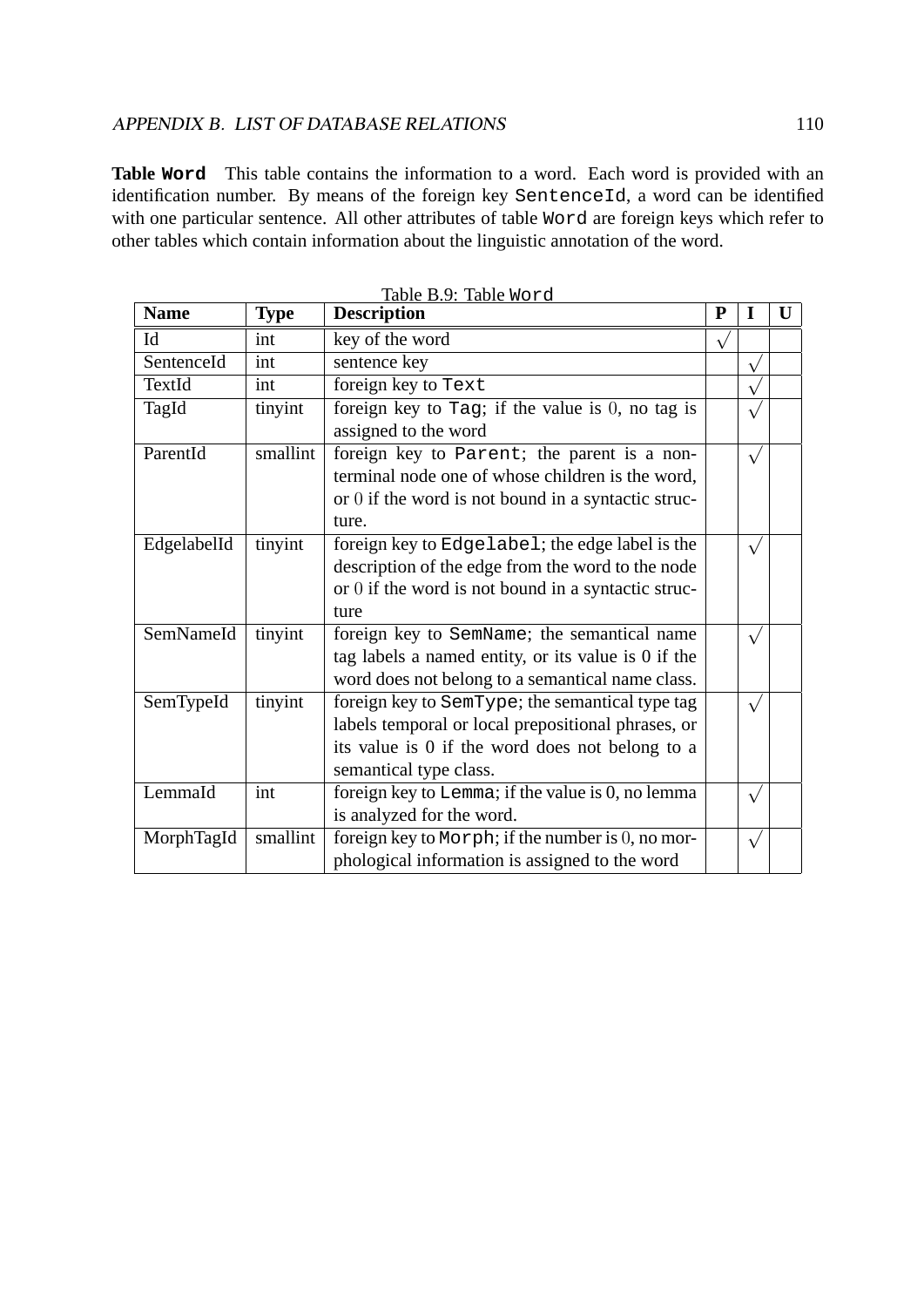**Table Tag** The information to the part-of-speech annotation is stored in this table. In the current annotation, there are 60 part-of-speech tags, so the data type of sufficient size to number the tags is tinyint. Part-of-speech tags are currently no longer than seven letters.

| <b>Name</b> | <b>Type</b>    | <b>Description</b>                                  | p |  |
|-------------|----------------|-----------------------------------------------------|---|--|
| Id          | tinyint        | identification number of the part-of-speech tag     |   |  |
| Txt         | char(7)        | short text which will be displayed in the graphical |   |  |
|             |                | representation                                      |   |  |
| Description | varchar $(80)$ | description of the part-of-speech tag               |   |  |
| TagSimpleId | tinyint        | foreign key to TagSimple; the simple tag            |   |  |
|             |                | groups the detailed categories of the STTS into     |   |  |
|             |                | groups which are more intuitive for beginners in    |   |  |
|             |                | corpus linguistics                                  |   |  |

Table B.10: Table Tag

Table **TagSimple** Each part-of-speech tag from the Stuttgart-Thübingen tagset is mapped to a broader category in order to have a simplified tagset for beginners in corpus linguistics. A detailed list of the simplified tagset can be found in Appendix C. There are currently eleven simplified part-of-speech tags, so the data type of sufficient size to number the tags is tinyint. The texts of the tags are no longer than fifteen letters.

| <b>Name</b> | Type           | <b>Description</b>                                  |  |  |
|-------------|----------------|-----------------------------------------------------|--|--|
| Id          | tinyint        | identification number of the part-of-speech cate-   |  |  |
|             |                | gory                                                |  |  |
| <b>Txt</b>  | char(15)       | short text which will be displayed in the graphical |  |  |
|             |                | representation                                      |  |  |
| Description | varchar $(80)$ | description of the part-of-speech category          |  |  |

 $Table B.11: Table T3GSim1a$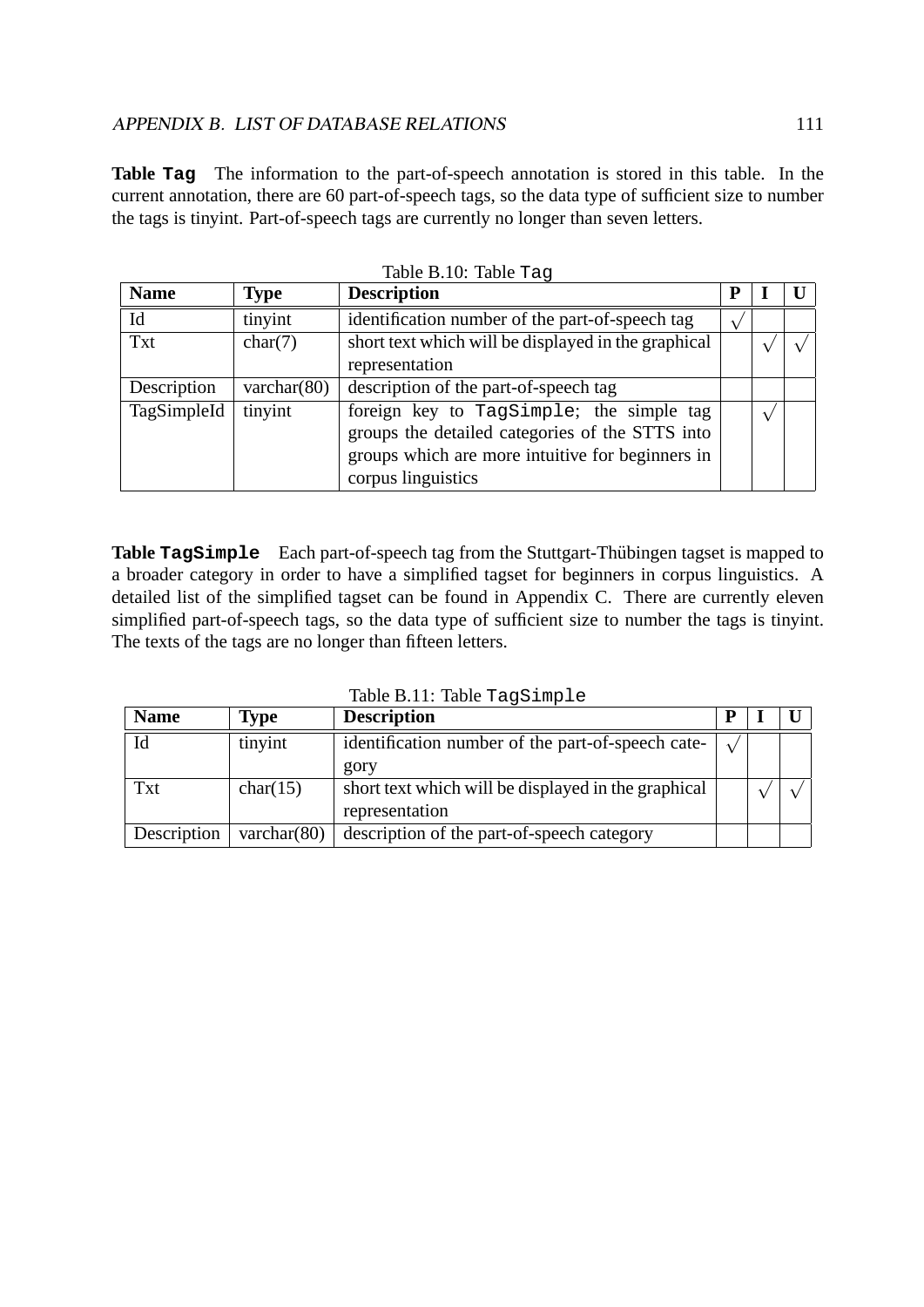**Table Parent** This table contains the information about the syntactic annotation of a word. In order to place each parent node with its corresponding sentence, the key to SentenceId is included. In syntactic annotations, each parent node may also be a child node of another parent; this is realized by referring recursively from parentId to the same table. Parent identification numbers range from 500 to 1000, so data type smallint is of sufficient size to number the parent nodes. Since parent identification numbers start at 500 within each sentence and therefore are not unambiguous, the primary key of table Parent is composed of the parent and the sentence identification number.

| <b>Name</b>   | <b>Type</b> | <b>Description</b>                                     | P |  |
|---------------|-------------|--------------------------------------------------------|---|--|
| Id            | smallint    | number of the nonterminal node parent                  |   |  |
| SentenceId    | int         | foreign key to Sentence                                |   |  |
| EdgelabelId   | tinyint     | foreign key to Edgelabel; the edge label is the        |   |  |
|               |             | description of the edge from one node to another       |   |  |
|               |             | or $0$ if the word or node is not bound in a syntactic |   |  |
|               |             | structure                                              |   |  |
| ParentlabelId | tinyint     | foreign key to the description of the node in table    |   |  |
|               |             | Parentlabel; if the number is 0, no descrip-           |   |  |
|               |             | tion is assigned to the node                           |   |  |
| ParentId      | smallint    | foreign key to Parent; the parent is a non-            |   |  |
|               |             | terminal node one of whose children is the node,       |   |  |
|               |             | or 0 if the node is not bound in another syntactic     |   |  |
|               |             | structure.                                             |   |  |

| Table B.12: Table Parent |
|--------------------------|
|                          |

**Table Edgelabel** The labels for the edges in the syntactic annotation are stored here. Since there are forty-four tags for edgelabels in the current annotation, data type tinyint is of sufficient size to number the tags. The texts are no longer than four letters.

| <b>Name</b> | <b>Type</b>    | <b>Description</b>                                  | D |  |
|-------------|----------------|-----------------------------------------------------|---|--|
| Id          | tinyint        | identification number of the edgelabel              |   |  |
| <b>Txt</b>  | char(4)        | short text which will be displayed in the graphical |   |  |
|             |                | representation                                      |   |  |
| Description | varchar $(80)$ | description of the edgelabel                        |   |  |

Table B.13: Table Edgelabel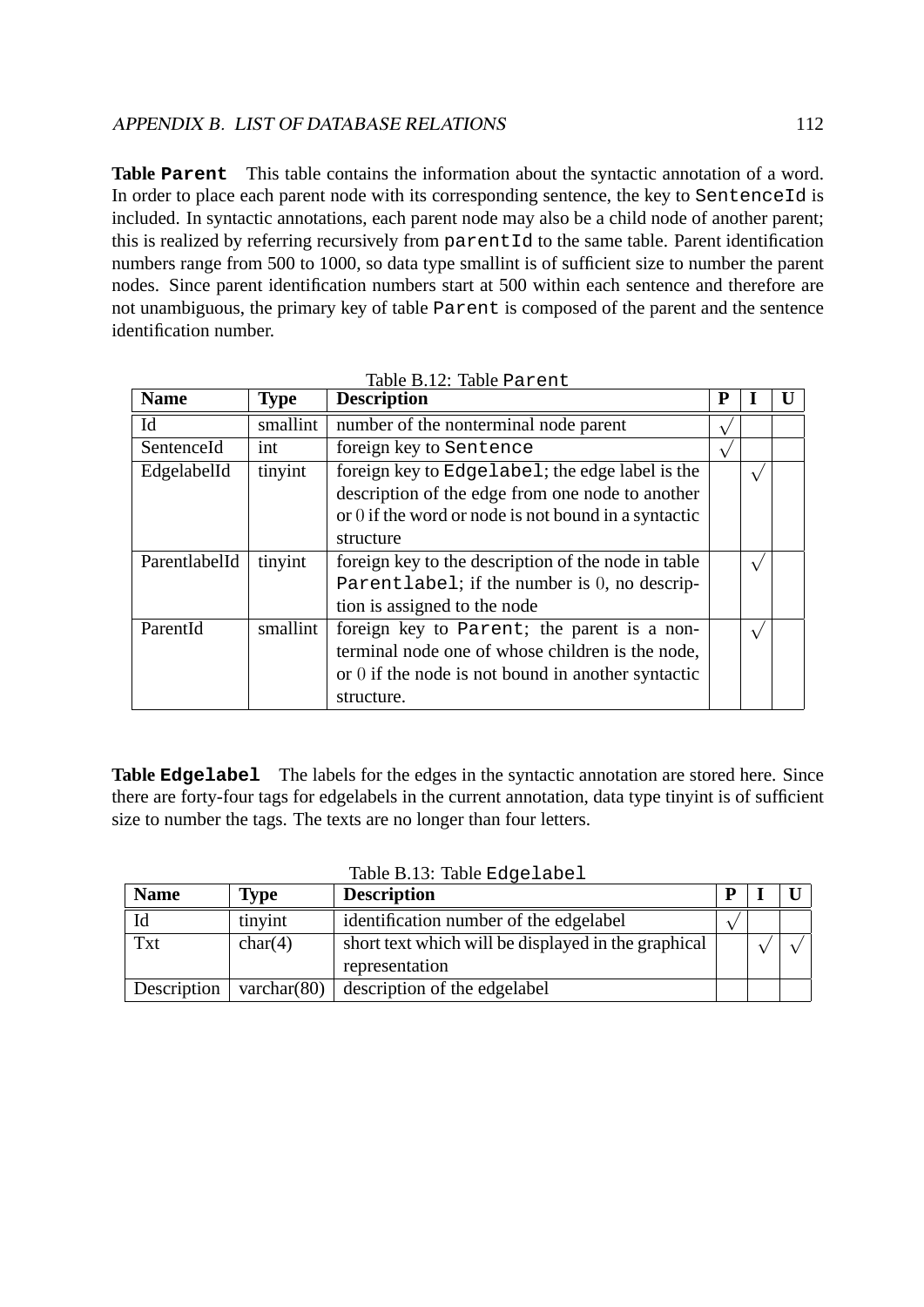**Table Parentlabel** The labels for parent nodes in the syntactic annotation are stored here. Since there are twenty-six tag for parentlabels in the current annotation, data type tinyint is of sufficient size to number the tags. The texts are not longer than four letters.

|             |                | Table B.14: Table Parentlabel                                         |   |  |
|-------------|----------------|-----------------------------------------------------------------------|---|--|
| <b>Name</b> | <b>Type</b>    | <b>Description</b>                                                    | D |  |
| Id          | tinyint        | identification number of the parentlabels                             |   |  |
| NodeTxt     | char(4)        | short text which will be displayed in the graphical<br>representation |   |  |
| Description | varchar $(80)$ | description of the parent label                                       |   |  |

**Table SemName** This table contains the tags used for the semantical annotation of named entities. The categories used are person name (<PERS>), geographical name (<GEO>), company name (<FA>), and product name (<PROD>). Since all of them are numbered to indicate components of larger named entity expressions, the number of semantical name tags totals to forty-one. Data type tinyint is therefore sufficient to describe these values. Since the pointed brackets have to be transformed into their HTML-code which takes up four letters, the texts are of a maximum length of fourteen letters.

|  | Table B.15: Table SemName |
|--|---------------------------|
|  |                           |

| <b>Name</b> | <b>Type</b>    | <b>Description</b>                                  |              |  |
|-------------|----------------|-----------------------------------------------------|--------------|--|
| Id          | tinyint        | identification number of the semantic name tag      | $\mathbf{v}$ |  |
| <b>Txt</b>  | char(14)       | short text which will be displayed in the graphical |              |  |
|             |                | representation                                      |              |  |
| Description | varchar $(80)$ | description of the semantic name tag SemType        |              |  |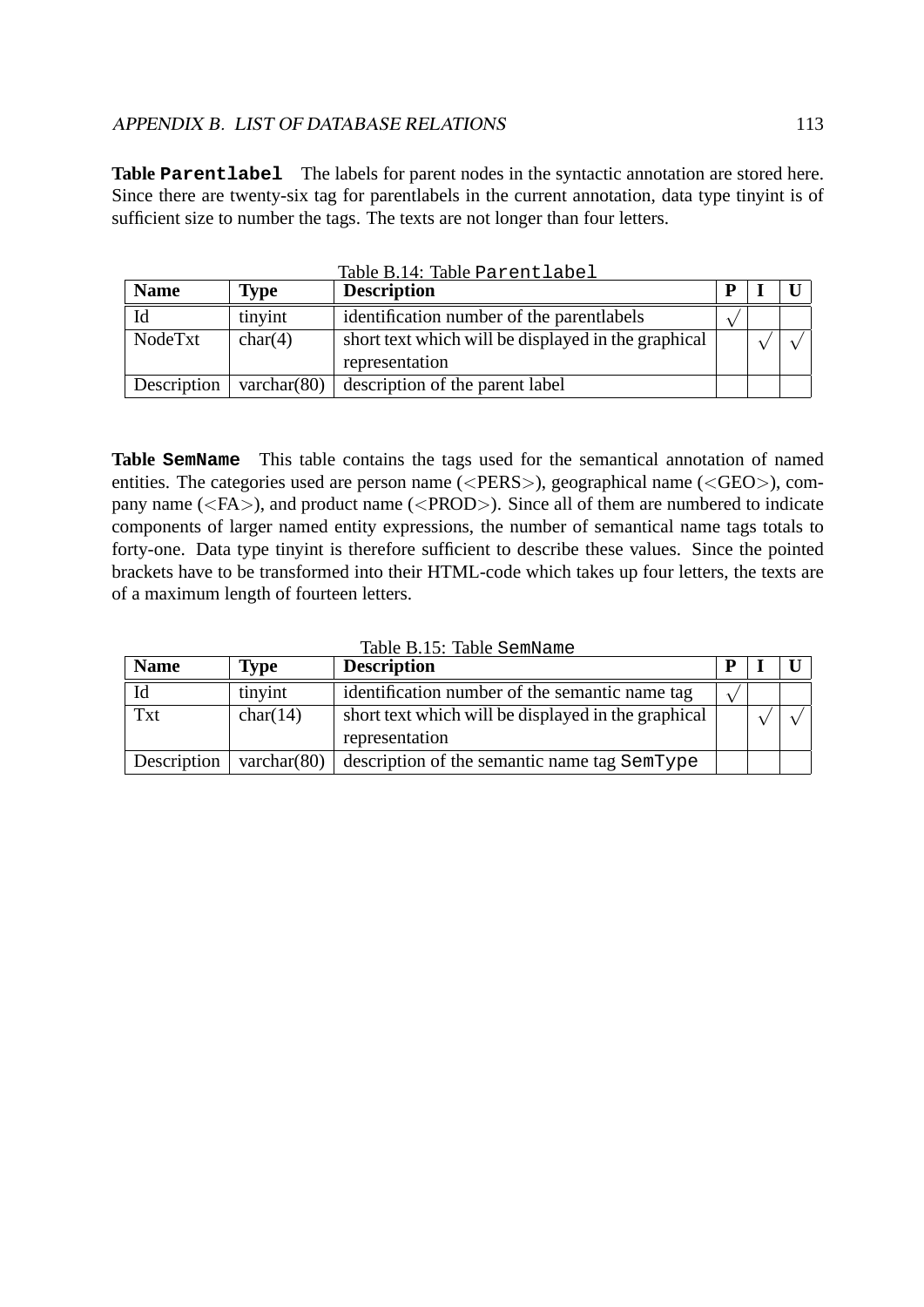**Table SemType** This table contains the tags used for the semantical annotation of prepositional phrases. The categories used are temporal prepositional phrase (<temp>), and local prepositional phrase (<loc>). Since all of them are numbered to indicate components of larger named entity expressions, the number of semantical type tags totals to twenty-one. Data type tinyint is therefore sufficient to describe these values. Since the pointed brackets have to be transformed into their HTML-code which takes up four letters, the texts are of a maximum length of fourteen letters.

| <b>Name</b> | <b>Type</b>    | <b>Description</b>                                  |  |  |
|-------------|----------------|-----------------------------------------------------|--|--|
|             | tinyint        | identification number of the semantic type tag      |  |  |
| <b>Txt</b>  | char(14)       | short text which will be displayed in the graphical |  |  |
|             |                | representation                                      |  |  |
| Description | varchar $(80)$ | description of the semantic type tag SemType        |  |  |

| Table B.16: Table SemType |  |  |
|---------------------------|--|--|
|---------------------------|--|--|

**Table MorphTag** The morphological tags are stored in this table.

| Table B.17: Table MorphTag |
|----------------------------|
|----------------------------|

| <b>Name</b> | <b>Type</b>    | <b>Description</b>                                  | D |  |
|-------------|----------------|-----------------------------------------------------|---|--|
| Id          | smallint       | identification number of the morphological tag      |   |  |
| Txt         | char(30)       | short text which will be displayed in the graphical |   |  |
|             |                | representation                                      |   |  |
| Description | varchar $(80)$ | description of the morphological information        |   |  |

**Table Lemma** The lemmas are stored in this table. Each lemma is only stored once and referred to by its primary key. Since lemmas tend to be longer than words, space for 120 letters is provided.

|             |             | Table B.18: Table Lemma                        |   |  |
|-------------|-------------|------------------------------------------------|---|--|
| <b>Name</b> | <b>Type</b> | <b>Description</b>                             | D |  |
|             | 1nt         | identification number of the morphological tag |   |  |
| Txt         |             | varchar(120) $\vert$ text of the lemma         |   |  |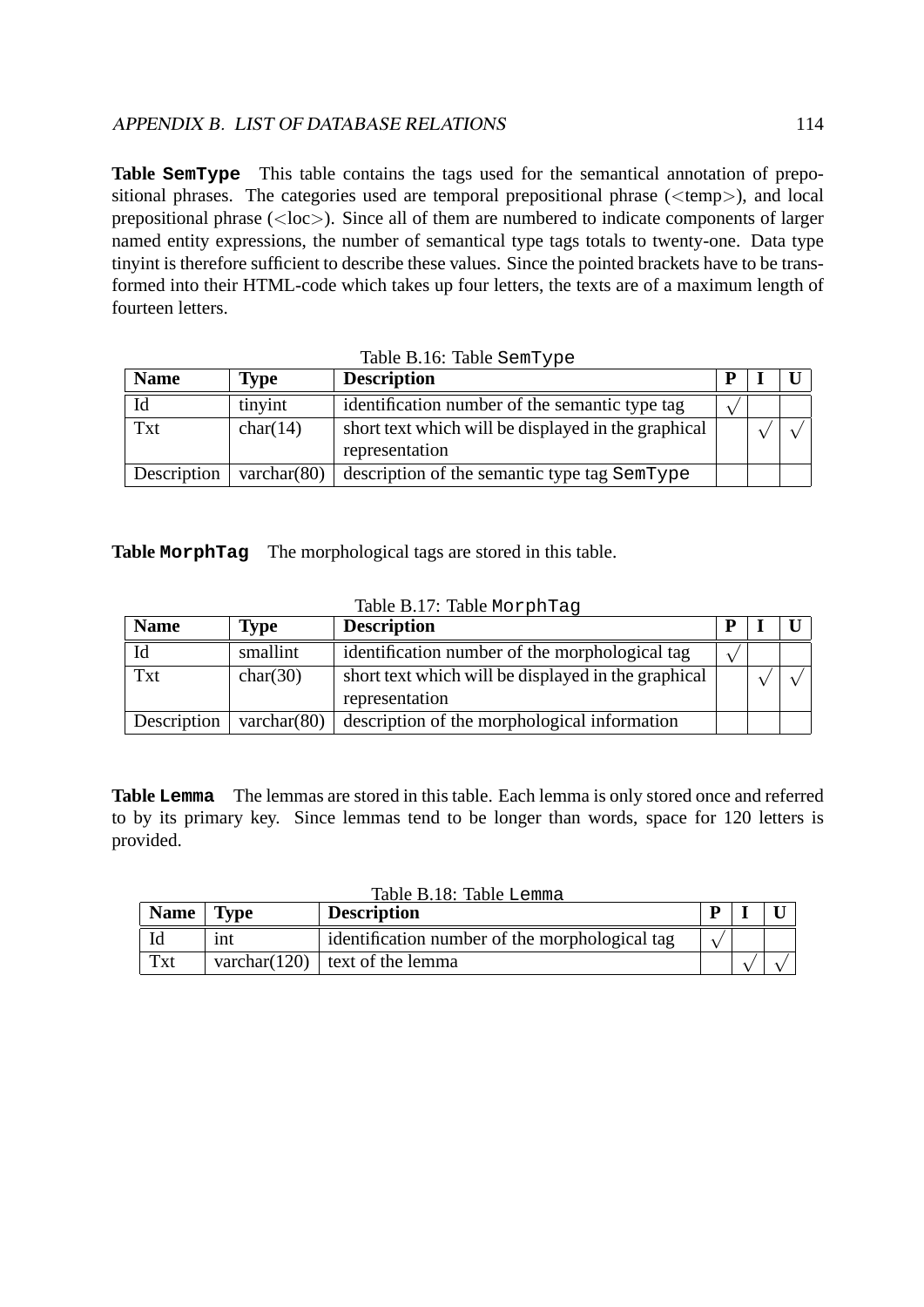**Table Syntax** This table is the result of several joins of table parent and table parentlabel. It makes the recursive structure of the syntactic annotation explicit.

| <b>Name</b> | <b>Type</b> | <b>Description</b>                              |            |            |  |
|-------------|-------------|-------------------------------------------------|------------|------------|--|
| Id          | int         | foreign key to table Word                       | $\sqrt{ }$ |            |  |
| SentenceId  | int         | foreign key to table Sentence                   |            |            |  |
| NodeTxt1    | tinyint     | label of the syntactic node on the first level  |            |            |  |
| NodeTxt2    | tinyint     | label of the syntactic node on the second level |            |            |  |
| NodeTxt3    | tinyint     | label of the syntactic node on the third level  |            |            |  |
| NodeTxt4    | tinyint     | label of the syntactic node on the fourth level |            |            |  |
| ParentId    | smallint    | identification number of the parent node on the |            | $\sqrt{ }$ |  |
|             |             | fifth level                                     |            |            |  |

Table B.19: Table Syntax

**Final Implementation for Size Comparisons** In tables Tag, TagSimple, Edgelabel, Parentlabel, SemName, SemType, and MorphTag, a description about the linguistic tags used is included. In the first version of the corpus database, this description is missing. When comparing the size of the two databases, the afore-mentioned tables are therefore also included in the first version of the database format so that both versions contain the same information.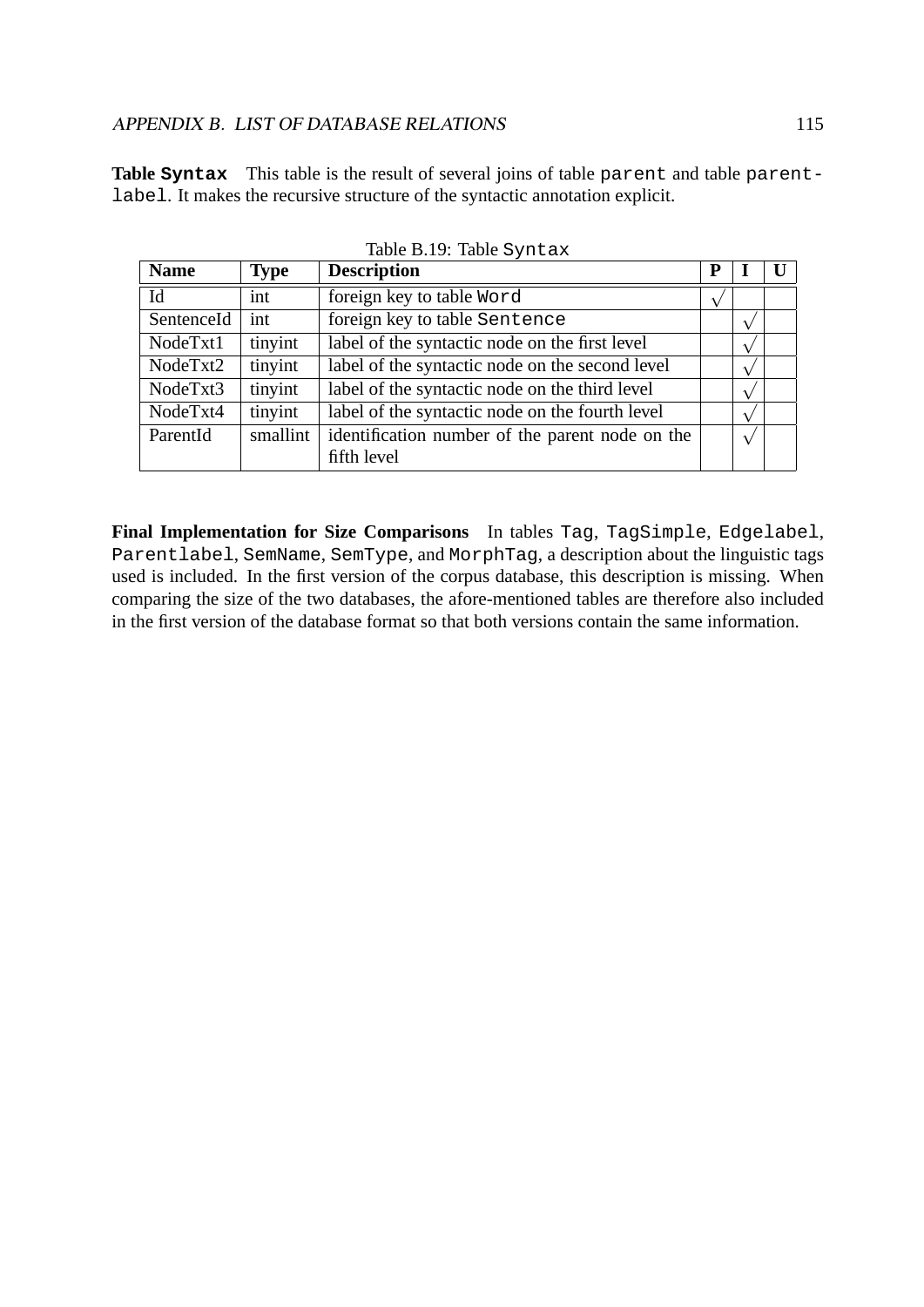# **Appendix C**

# **Simplified STTS Tagset**

Table C.1 shows a simplified tagset based on the Stuttgart-Tübingen tagset. The STTS-tags in the second column were mapped onto the broader categories displayed in the first column.

| <b>Simplified Tag</b> | <b>STTS-Tags</b>                          |
|-----------------------|-------------------------------------------|
| Nomen                 | NN, NE                                    |
| Verb                  | VVFIN, VVIMP, VVINF, VVIZU, VVPP, VAFIN,  |
|                       | VAIMP, VAINF, VAPP, VMFIN, VMINF, VMPP    |
| Adjektiv              | ADJA, ADJD                                |
| Adverb                | <b>ADV</b>                                |
| Präposition           | APPR, APPRART, APPO, APZR                 |
| Konjunktion           | KOUI, KOUS, KON, KOKOM                    |
| Pronomen              | PDS, PDAT, PIS, PIAT, PIDAT, PPER, PPOSS, |
|                       | PPOSAT, PRELS, PRELAT, PRF, PWS, PWAT,    |
|                       | PWAV, PAV                                 |
| Artikel               | ART                                       |
| Partikel              | PTKZU PTKNEG, PTKVZ, PTKANT, PTKA         |
| Zahl                  | CARD, ORD                                 |
| Interpunktion         | \$, \$, \$                                |

#### Table C.1: Simplified STTS Tagset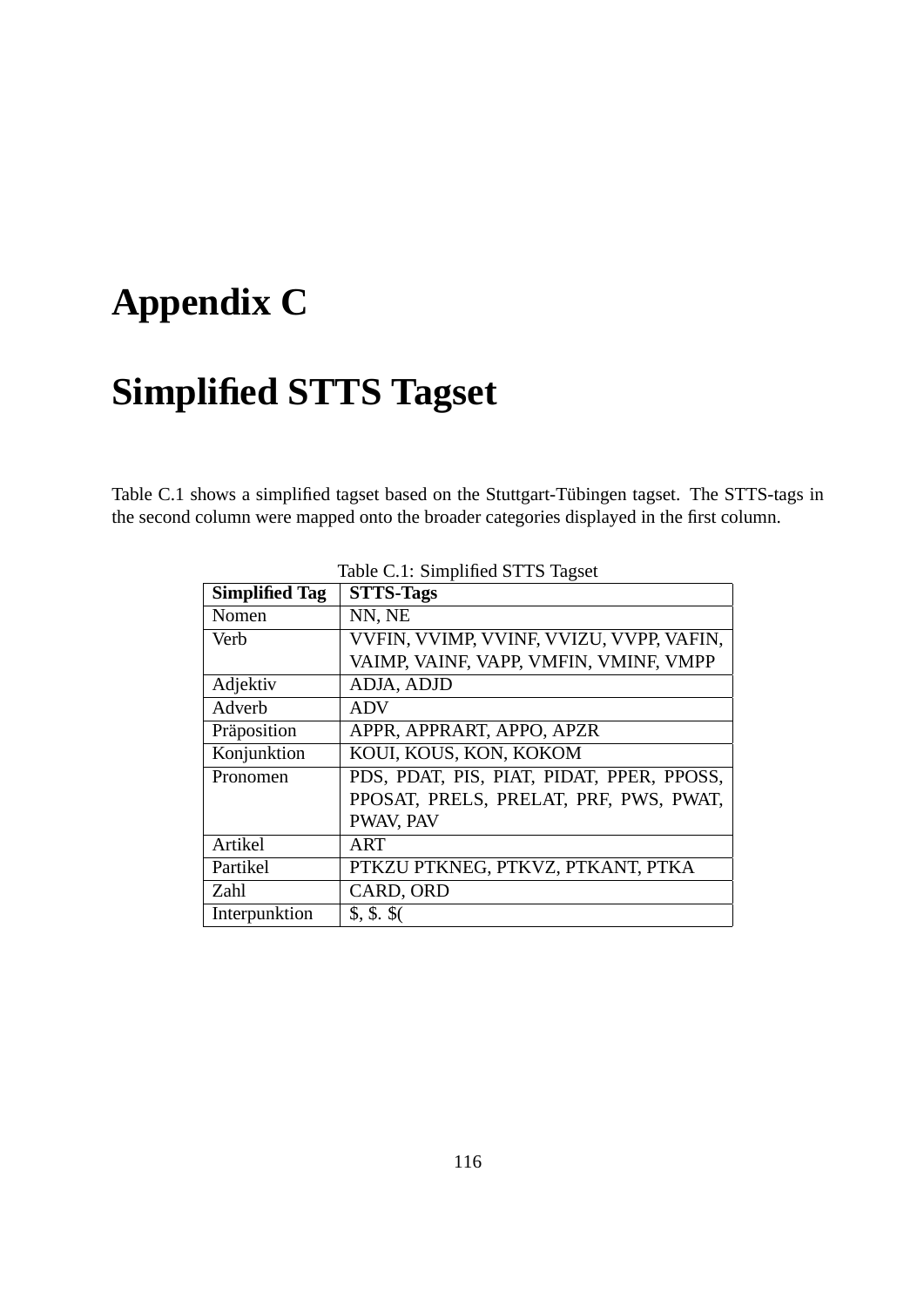# **Appendix D**

# **PHP-programs on a Separate CD-ROM**